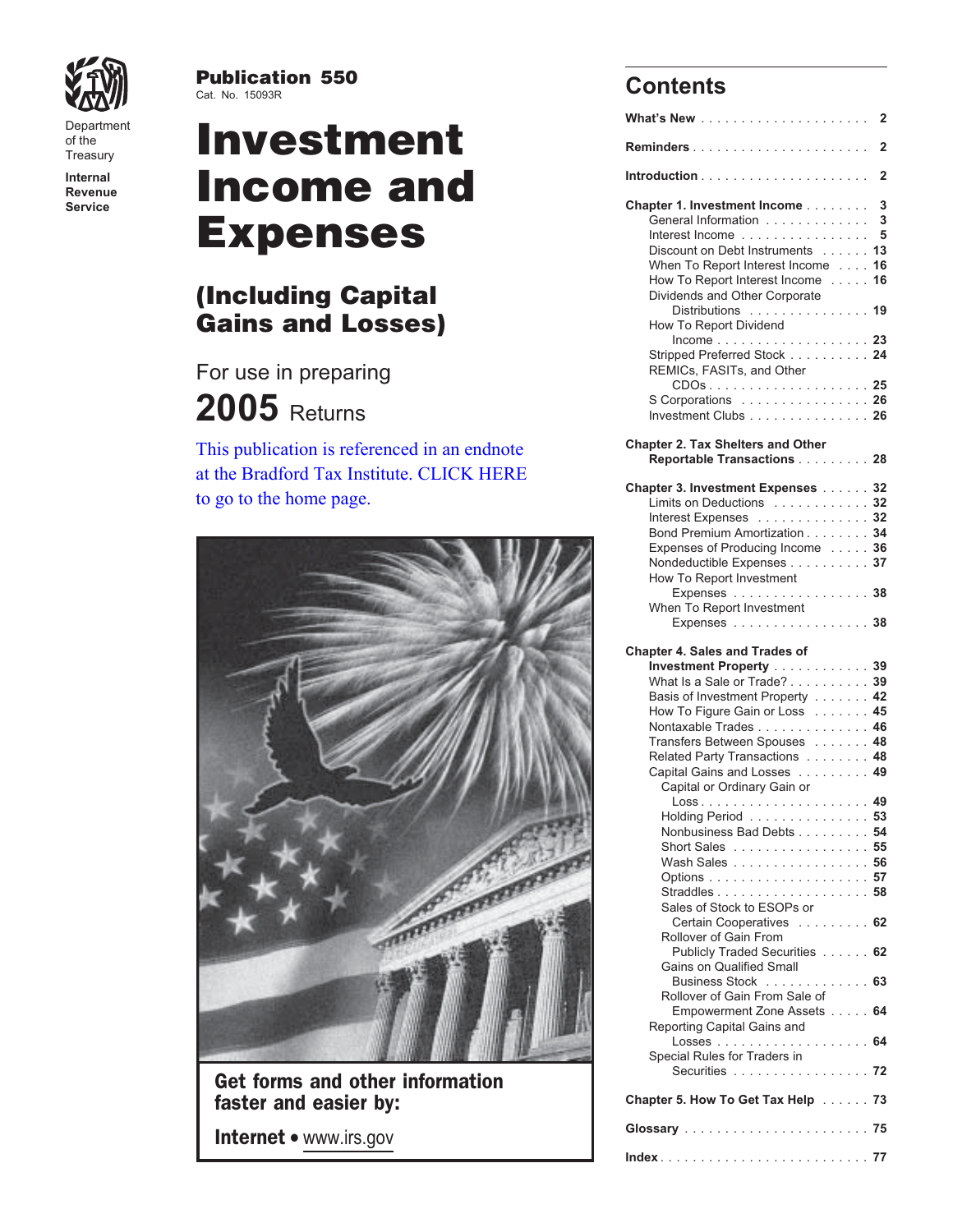Increased section 1202 exclusion for em-<br>
powerment zone business stock. Section citizen with investment income. If you are a U.S.<br>
1202 allows you to exclude up to 50% of your<br>
gain on the sale or trade of qualified small

eign personal holding companies and foreign must apply for an ITIN. For details on how to do **Investment expenses.** These include interest<br>investment companies are no longer specifically so, see Form W-7, Application for I excluded from the definition of qualified foreign Taxpayer Identification Number, and its instrucant and expenses to mar<br>corporation for purposes of the qualified divi-<br>dend rules. This is because the rules applicable ever dend rules. This is because the rules applicable to these companies have been repealed. Thus, An ITIN is for tax use only. It does not entitle **Comments and suggestions.** We welcome ordinary dividends from a foreign corporation you to social security benefits or change your your comments about this publication and your<br>that would have otherwise been subject to those employment or immigration status un that would have otherwise been subject to those employment or immigration status under U.S. suggestions for future editions.<br>The rules will be qualified dividends if the other re- law. rules will be qualified dividends if the other re- law. The section of the control of the following address:<br>The section of the property of the property of the property of the following address:<br>guirements under *Qualified* 1 are met. **Sale of DC Zone assets.** Investments in Dis-

**Repeal of special rules for FASITs.** Begin-<br>
ning January 1, 2005, the special rules for special tax benefit If you sell or trade a DC Zone SE:W:CAR:MP:T:I

**person.** If you acquire a U.S. real property pages that would otherwise be blank. You can<br>interest from a foreign person or firm, you may help bring these children home by looking at the<br>have to withhold income tax on the sumed liability). Domestic or foreign corpora- *Ordering forms and publications.* Visit tions, partnerships, trusts, and estates may also *www.irs.gov/formspubs* to download forms and have to withhold on certain distributions and **Introduction**<br>other transactions involving U.S. real property **Introduction CENT Actional Distribution Center at the address** interests. If you fail to withhold, you may be held This publication provides information on the tax shown under *How To Get Tax Help* in the back liable for the tax, penalties that apply, and inter- treatment of investment income and expenses. of this publication.

est. For more information, see Publication 515, It explains what investment income is taxable **What's New** Withholding of Tax on Nonresident Aliens and and what investment expenses are deductible. It reversion Foreign Entities.

**Qualified dividends.** Beginning in 2005, for- ble to get a social security number (SSN), you

trict of Columbia Enterprise Zone (DC Zone) Internal Revenue Service<br>seeds held more than 5 years will qualify for a lindividual Forms and Publications Branch ming January 1, 2005, the special rules for<br>
FASIT is (financial asset at a gain, you may be able to exclude the<br>
FASIT in existence on<br>
This exclusion applies to an interest in, or prop-<br>
October 22, 2004, to the extent t

**Photographs of missing children.** The Inter-<br>nal Revenue Service is a proud partner with the ject line. Although we cannot respond individunal Revenue Service is a proud partner with the ject line. Although we cannot respond individu-<br>National Center for Missing and Exploited Chil- ally to each email, we do appreciate your<br>dren. Photographs of missing childre dren. Photographs of missing children selected feedback and will consider<br>by the Center may appear in this publication on we revise our tax products. **U.S. property acquired from a foreign** by the Center may appear in this publication on **person.** If you acquire a U.S. real property pages that would otherwise be blank. You can

explains when and how to show these items on<br>your tax return. It also explains how to determine



Example business during substantially all of the time<br>you held the stock and you meet certain other<br>conditions.<br>For more information, see Section 1202 Ex-<br>clusion in chapter 4.<br>This generally includes<br>clusion in chapter 4.

asterisk must be included in the address.)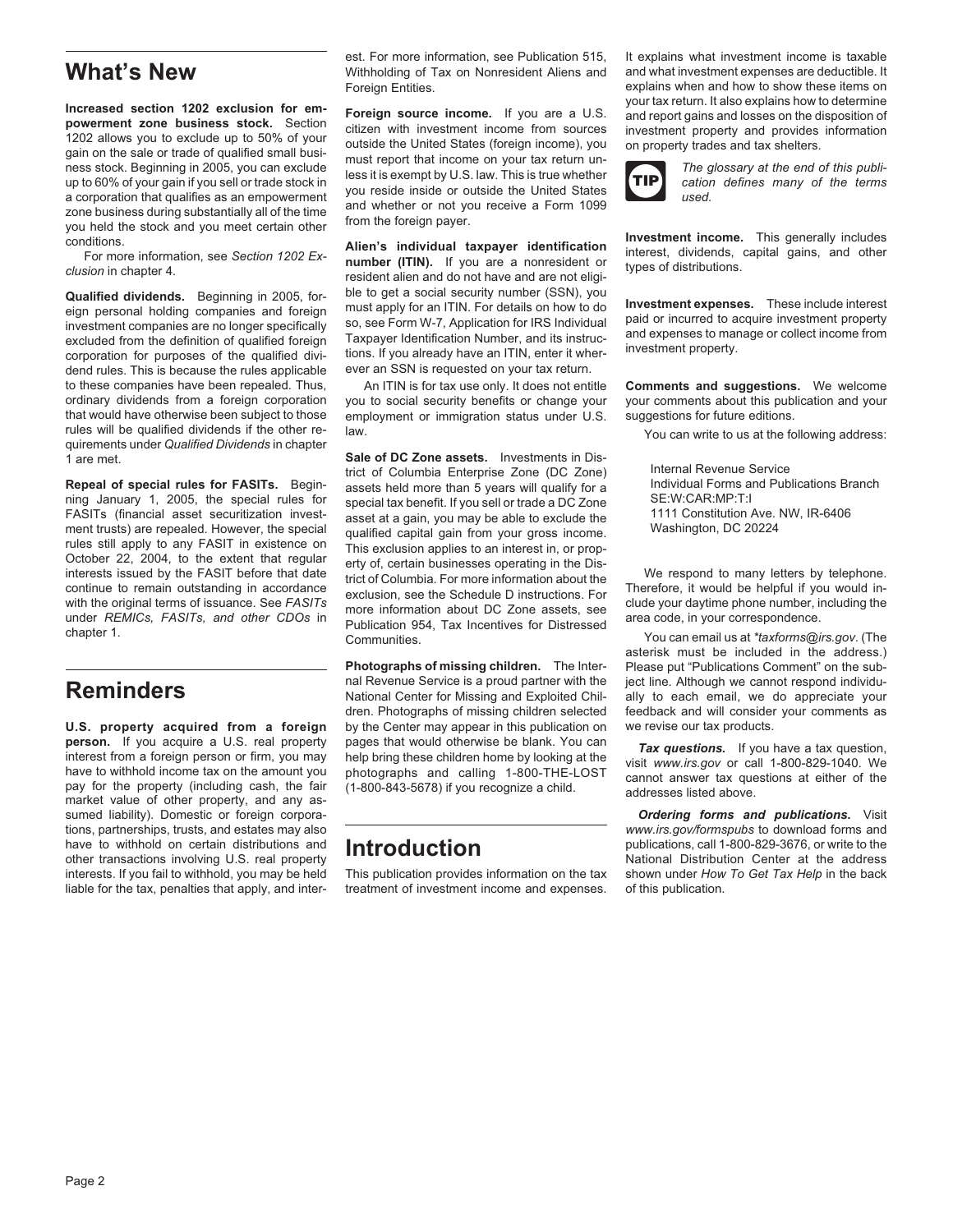- 
- 
- 
- 
- 

- 
- 
- 
- 
- 
- 

- 
- 
- 
- 
- 
- 
- 
- 
- 
- 

**Investment** A few items of general interest are covered here. dian.



investment income that you receive to: during the year. Also, keep the forms you re-**Topics** and the state-that show your investment income (Forms and nuclude your SSN on any return, state-This chapter discusses: 1099-INT, Interest Income, and 1099-DIV, Divi-<br>dends and Distributions, for example) as an im-

• Dividends and other corporate distribu- **Tax on investment income of a child under** other document, or

- tions,<br>
 Real estate mortgage investment conduits<br>
(REMICs), financial asset securitization in-<br>
extment trusts (FASITs), and other collat-<br>
externed trusts (FASITs), and other collat-<br>
externed trusts (FASITs), and othe
	- 2. The child had more than \$1,600 of invest- neglect.
	-

<table>\n<tbody>\n<tr>\n<td>□</td>\n<td>Scheduling</td>\n<td>3. The Internal Revenue Service (IRS) noticive as a beneficially taxable income. You should receive a<br/>Ordinary Dividends for Form 1040A</td>\n<td>3. The IRS noticative<br/>of Income, Dedutions, Credits, etc., from the<br/>fiduciary. Your copy of Schedule K-1 and its</td>\n<td>4.4.4</td>\n<td>4.5</td>\n<td>5.2</td>\n<td>6.4</td>\n<td>6.4</td>\n<td>7.4</td>\n<td>7.4</td>\n<td>8.4</td>\n<td>8.4</td>\n<td>9.4</td>\n<td>1040A</td>\n<td>1040A Theis<br> **1099** General Instructions for Forms instructions will tell you where to report the in-<br>
1099, 1098, 5498, and W-2G come on your Form 1040.<br>
2009, 1099, 1098, 5498, and W-2G come on your Form 1040. 1099, 1099, 1099, 2099, 2099, 2098, 2099, 2099, 2099, 2099, 2099, 2099, 2099, 2099, 2099, 2099, 2099, 2099, 20

<table>\n<tbody>\n<tr>\n<td>□ 3115 Application for Change in<br/>Accounting Method</td>\n<td>Social security number (SSN). You must<br/>give your name and SSN to any person required<br/>by federal tax law to make a return, statement,<br/>or other document that relates to you. This in</td>\n<td>4. You are required, but fail, to certify that<br/>you are not subject to backup withholding<br/>for the reason described in (3).</td>\n</tr>\n</tbody>\n</table>

■ **8615** Tax for Children Under Age 14 Who **SSN for joint account.** If the funds in a joint terest or dividends, you must certify under pen-<br>Have Investment Income of More name first on the account and give that person's

❏ **8818** Optional Form To Record *Underreported interest and dividends.* individuals. For example, if you open a joint savings account with your child using funds be-<br>longing to the child, list the child's name first on your interest and dividends if the IRS has deter-U.S. Savings Bonds Issued After longing to the child, list the child's name first on your interest and dividend<br>1989 1989 1989 has deter-that: the account and give the child's SSN. 1989 **1989 the account and give the child's SSN.** 

See chapter 5 for information about getting *Custodian account for your child.* If your these publications and forms. child is the actual owner of an account that is recorded in your name as custodian for the child, give the child's SSN to the payer. For example, **General Information** you must give your child's SSN to the payer of dividends on stock owned by your child, even though the dividends are paid to you as custo-

**Recordkeeping.**You should keep a *Penalty for failure to supply SSN.* You will list showing sources and amounts of be subject to a penalty if, when required, you fail

- 
- Interest income, and Distributions, for example) as an im-<br>portant part of your records.<br>to include it on any return, statement, or
	-

ment income (such as taxable interest and If you fail to supply an SSN, you may also be<br>dividends) and has to file a tax return.<br>3. Either parent was alive at the end of 2005.

Publication<br>
If all of these statements are true, Form 8615<br>
must be completed and attached to the child's<br>
must be completed and attached to the child's<br>
tax return. If any of these statements is not true,<br>
withholding. <p>□ 537<br/>\n In the same example, and the child's income<br/>\n — 537<br/>\n — 564<br/>\n Mutual Fund Distributions<br/>\n — 564<br/>\n — 564<br/>\n - 564<br/>\n - 564<br/>\n - 564<br/>\n - 564<br/>\n - 564<br/>\n - 564<br/>\n - 564<br/>\n - 564<br/>\n - 564<br/>\n - 564<br/>\n - 564<br/>\n - 564<br/>\n - 564<br/>\n - 564<br/>\n - 5 □ 564 Mutual Fund Distributions<br>
In dividual Retirement Arrangements<br>
(IRAs)<br>
29. Depend to the parent can choose to include<br>
the child's interest and dividends on the parent's<br>
teurn if certain requirements are met. Use

- □ 1212 List of Original Issue Discount ment income of children and the parents' elec-<br>Instruments tion, see Publication 929, Tax Rules for Children<br>and Dependents.<br>**Form (and Instructions)**<br>Beneficiary of an estate or tru
	-
	-
	-

cludes payers of interest and dividends. ❏ **<sup>8582</sup>** Passive Activity Loss Limitations *Certification.* For new accounts paying in-■ 1981 Parents' Election To Report Child's the funds in a joint account, see Joint accounts, w-9, Request for Taxpayer Identification Number and Dividends later.) If the joint account contains combined later. The secure o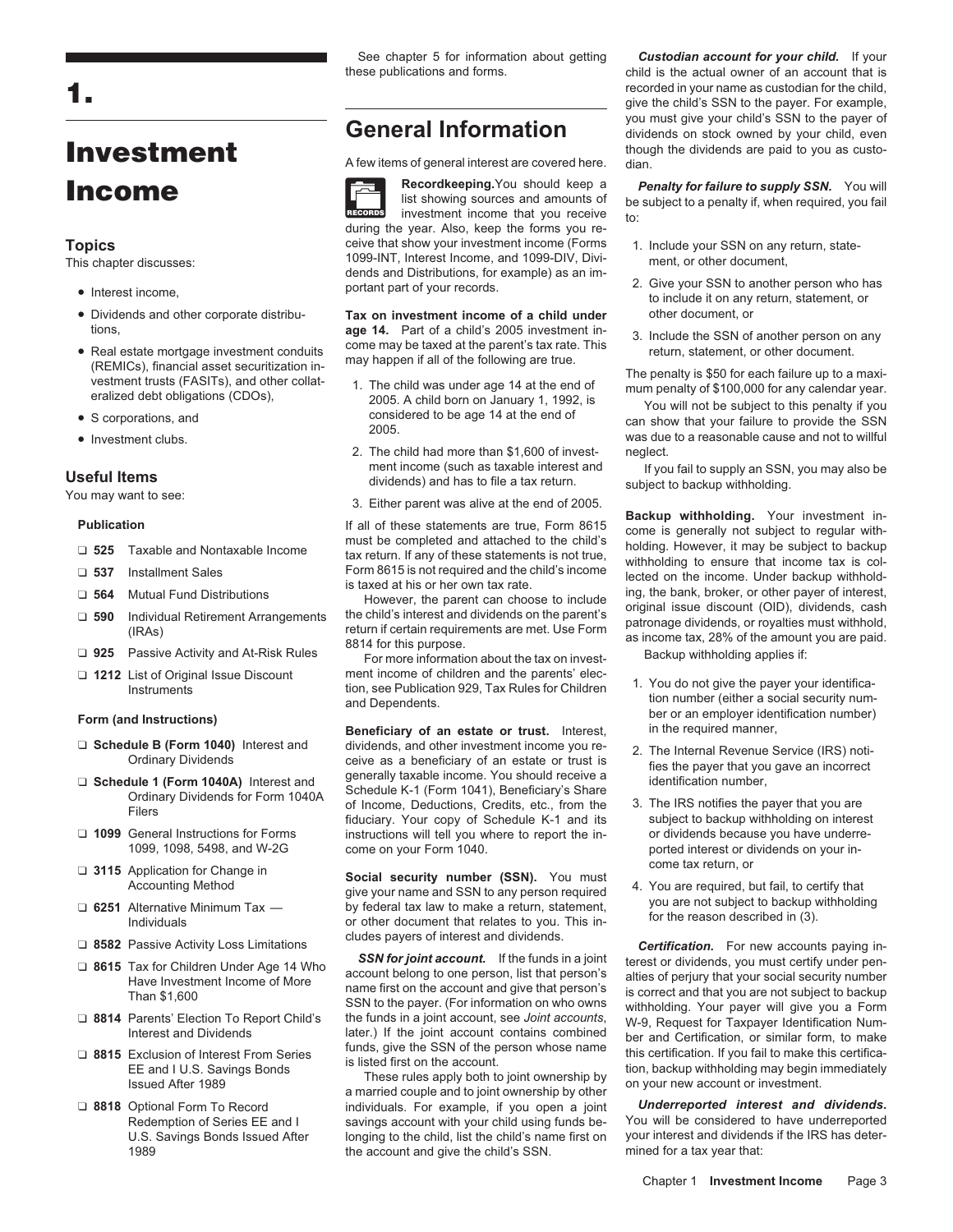- 
- 

**How to stop backup withholding due to**<br>1. No underreporting occurred.<br>1. ble interest or dividend payment required you underreported interest or dividends, you can <br>2. You have a hona fide dispute ble interest or dividend payment required<br>
to be shown on your return, or<br>
2. You were required to file a return and to<br>
include a reportable interest or dividend<br>
2. You have a bona fide dispute with the IRS<br>
2. You have

### Table 1-1. **Where To Report Common Types of Investment Income** filing a return if you did not previously file

(For detailed information about reporting investment income, see the rest of this one and by paying all taxes, penalties, and publication. especially How To Report Interest Income and How To Report Dividend interest due fo publication, especially *How To Report Interest Income* and *How To Report Dividend Income* in chapter 1.) *Income* in chapter 1.

| <b>Type of Income</b>                                                                | If you file Form 1040,<br>report on                                                                                                       | If you can file Form<br>1040A, report on                                          | If you can file Form<br>1040EZ, report on | if the IRS determines that backup withhold-<br>ing should stop, it will provide you with a certifi-<br>cation and will notify the payers who were sent                                                                                                                            |
|--------------------------------------------------------------------------------------|-------------------------------------------------------------------------------------------------------------------------------------------|-----------------------------------------------------------------------------------|-------------------------------------------|-----------------------------------------------------------------------------------------------------------------------------------------------------------------------------------------------------------------------------------------------------------------------------------|
| Taxable interest that<br>totals \$1,500 or less                                      | Line 8a (You may need<br>to file Schedule B as<br>well.)                                                                                  | Line 8a (You may need<br>to file Schedule 1 as<br>well.)                          | Line 2                                    | notices earlier.<br>How to stop backup withholding due to an<br>incorrect identification number. If you have                                                                                                                                                                      |
| Taxable interest that<br>totals more than<br>\$1,500                                 | Line 8a; also use<br>Schedule B                                                                                                           | Line 8a; also use<br>Schedule 1                                                   |                                           | been notified by a payer that you are subject to<br>backup withholding because you have provided<br>an incorrect SSN or employer identification<br>number, you can stop it by following the instruc-                                                                              |
| Savings bond interest<br>you will exclude<br>because of higher<br>education expenses | Schedule B; also use<br>Form 8815                                                                                                         | Schedule 1; also use<br>Form 8815                                                 |                                           | tions the payer gives you.<br>Reporting backup withholding. If backup<br>withholding is deducted from your interest or<br>dividend income or other reportable payment,                                                                                                            |
| Ordinary dividends<br>that total \$1,500 or<br>less                                  | Line 9a (You may need<br>to file Schedule B as<br>well.)                                                                                  | Line 9a (You may need<br>to file Schedule 1 as<br>well.)                          |                                           | the bank or other business must give you an<br>information return for the year (for example, a<br>Form 1099-INT) that indicates the amount with-<br>held. The information return will show any                                                                                    |
| Ordinary dividends<br>that total more than<br>\$1,500                                | Line 9a; also use<br>Schedule B                                                                                                           | Line 9a; also use<br>Schedule 1                                                   |                                           | backup withholding as "Federal income tax with-<br>held."<br><b>Nonresident aliens.</b> Generally, payments                                                                                                                                                                       |
| Qualified dividends (if<br>you do not have to file<br>Schedule D)                    | Line 9b; also use the<br>Qualified Dividends and<br>Capital Gain Tax<br>Worksheet                                                         | Line 9b: also use the<br>Qualified Dividends and<br>Capital Gain Tax<br>Worksheet |                                           | made to nonresident aliens are not subject to<br>backup withholding. You can use Form<br>W-8BEN, Certificate of Foreign Status of Benefi-<br>cial Owner for United States Tax Withholding, to<br>certify exempt status. However, this does not                                    |
| Qualified dividends (if<br>vou have to file<br>Schedule D)                           | Line 9b: also use the<br>Qualified Dividends and<br>Capital Gain Tax<br>Worksheet or the<br>Schedule D Tax                                | You cannot use Form<br>1040A.                                                     | You cannot use Form<br>1040EZ             | exempt you from the 30% (or lower treaty) with-<br>holding rate that may apply to your investment<br>income. For information on the 30% rate, see<br>Publication 519, U.S. Tax Guide for Aliens.                                                                                  |
| Capital gain<br>distributions (if you do<br>not have to file<br>Schedule D)          | Worksheet<br>Line 13; also use the<br>Qualified Dividends and<br>Capital Gain Tax<br>Worksheet                                            | Line 10; also use the<br>Qualified Dividends and<br>Capital Gain Tax<br>Worksheet |                                           | <b>Penalties.</b> There are civil and criminal pen-<br>alties for giving false information to avoid<br>backup withholding. The civil penalty is \$500.<br>The criminal penalty, upon conviction, is a fine of<br>up to \$1,000, or imprisonment of up to 1 year, or<br>both.      |
| Capital gain<br>distributions (if you<br>have to file Schedule<br>D)                 | Schedule D, line 13; also<br>use the Qualified<br>Dividends and Capital<br>Gain Tax Worksheet or<br>the Schedule D Tax<br>Worksheet       |                                                                                   |                                           | Where to report investment income. Table<br>1-1 gives an overview of the forms and sched-<br>ules to use to report some common types of<br>investment income. But, see the rest of this<br>publication for detailed information about report-<br>ing investment income.           |
| Gain or loss from<br>sales of stocks or<br>bonds                                     | Line 13; also use<br>Schedule D and the<br>Qualified Dividends and<br>Capital Gain Tax<br>Worksheet or the<br>Schedule D Tax<br>Worksheet | You cannot use Form<br>1040A                                                      |                                           | Joint accounts. If two or more persons hold<br>property (such as a savings account, bond, or<br>stock) as joint tenants, tenants by the entirety, or<br>tenants in common, each person's share of any<br>interest or dividends from the property is deter-<br>mined by local law. |
| Gain or loss from<br>exchanges of like-kind<br>investment property                   | Line 13; also use<br>Schedule D, Form 8824,<br>and the Qualified<br>Dividends and Capital<br>Gain Tax Worksheet or<br>the Schedule D Tax  |                                                                                   |                                           | <b>Example.</b> You and your husband have a<br>joint money market account. Under state law,<br>half the income from the account belongs to you,<br>and half belongs to your husband. If you file<br>separate returns, you each report half of the<br>income.                      |
|                                                                                      | Worksheet                                                                                                                                 |                                                                                   |                                           | Income from property given to a child.                                                                                                                                                                                                                                            |

- 
- 
- 4. You have corrected the underreporting by

If the IRS determines that backup withholding should stop, it will provide you with a certifi-<br>cation and will notify the payers who were sent notices earlier.

Income from property given to a child. Property you give as a parent to your child under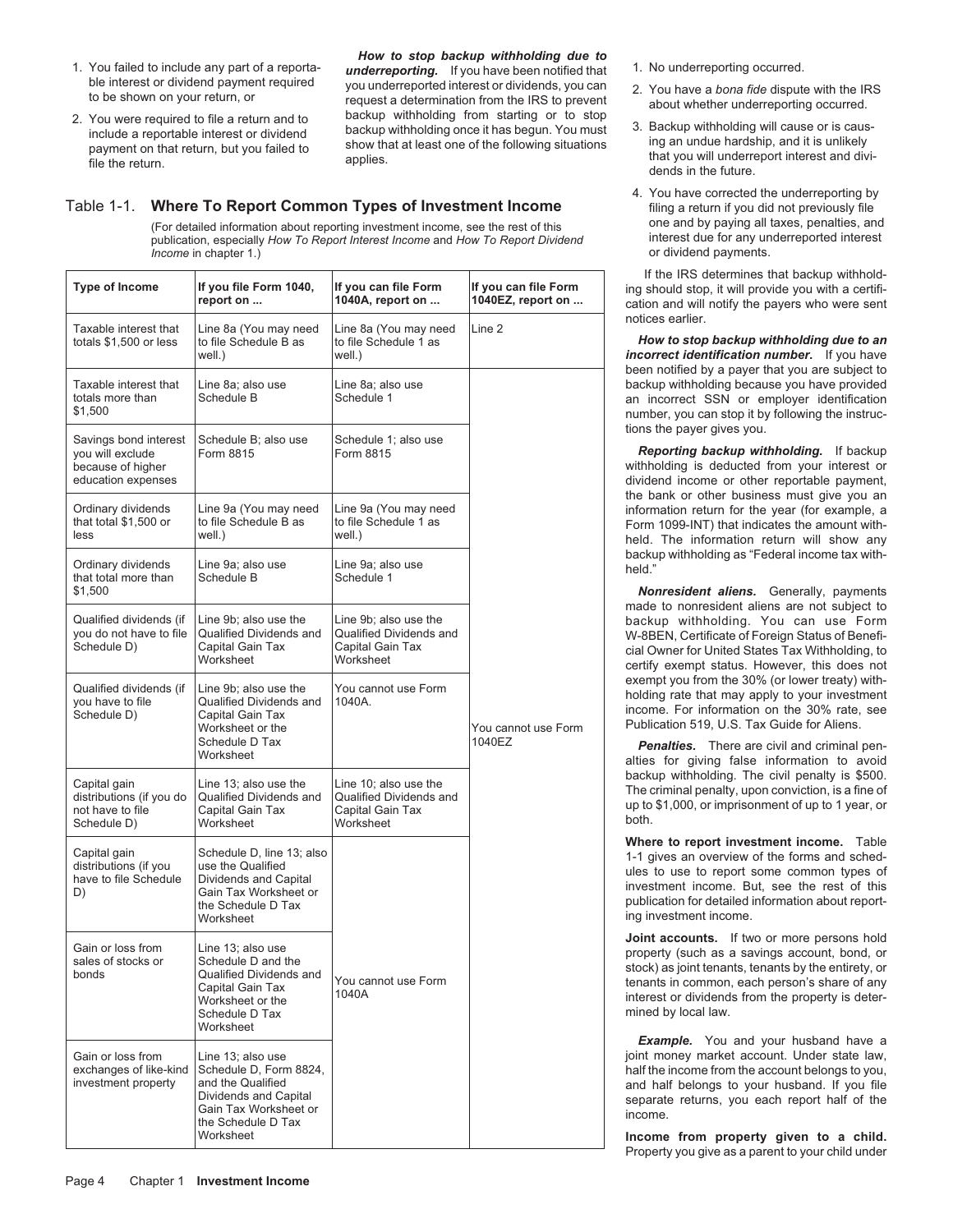Uniform Gifts to Minors Act, or any similar law, chapter S corporations. This interest is reported accounts in:

- 
- 

| Below-market loan       |  |
|-------------------------|--|
| Cash method             |  |
| Demand loan             |  |
| Forgone interest        |  |
| Gift Ioan               |  |
| Interest                |  |
| Nominee                 |  |
| Original issue discount |  |
| Private activity bond   |  |
| Term Ioan               |  |

that is credited to your account and can be Insurance policies.<br>withdrawn is taxable income. (It does not have to Individual retirement arrangements (IPAs) received only \$265, which represented the \$575

Form 1099-INT. Interest income is generally generally do not include it in your income until 1099-INT for 2005 showing the \$575 interest reported to you on Form 1099-INT, or a similar you make withdrawals from the IRA. See

Even if you do not receive Form 1099-INT, you **Dividends that are actually interest.** Certain may have to report the value as interest. must still report all of your taxable interest in- distributions commonly called dividends are ac- For deposits of less than \$5,000, gifts or

the Model Gifts of Securities to Minors Act, the shares of interest from partnerships or sub- so-called "dividends" on deposits or on share becomes the child's property. to you on Schedule K-1 (Form 1065) and Sched-<br>Income from the property is taxable to the ule K-1 (Form 1120S).

child, except that any part used to satisfy a legal **child is taken to satisfy a legal child is takent of the child is takent of the child is takent of support the child is takent of the extingular interest as a nominee** 

Interest income from a savings account opened If you receive a Form 1099-INT that includes Federal savings and loan associations, for a child who is a minor, but placed in the name amounts belonging to another person, see a mounts belonging to another person, see the and and subject to the order of the parents as trust-<br>ees, is taxable to the child if, under the law of the under *How To Report Interest Income.* • Mutual savings banks.

state in which the child resides, both of the<br>following are true. 1099-INT that shows an incorrect amount (or<br>1. The savings account legally belongs to the other incorrect information), you should ask the<br>child. The saving

a the metal of the exempt-interest dividends<br> **Interest subject to penalty for early**<br>
Terms you may need to know<br>
(see Glossary): The metal fund telling<br>
that you received. Exempt-interest dividends<br>
Terms you may need to

**Information-reporting requirement.** Al- penalty See Penalty on early withdrawal of sav-<br>though exempt-interest dividends are not tax- ings under How To Report Interest Income,<br>Below-market loan able, you must show them on you have to file. This is an information-reporting interest and deduct the penalty.<br>
Frame interest dividends into taxable income.<br>
See How To Report Interest Income, later. **Money borrowed to invest in certificate of**<br>
Se

**Interest on VA dividends.** Interest on insur- in chapter 3. ance dividends that you leave on deposit with the Department of Veterans Affairs (VA) is not **Example.** You deposited \$5,000 with a taxable. This includes interest paid on dividends bank and borrowed \$5,000 from the bank to This section discusses the tax treatment of dif-<br>This includes interest paid on dividends bank and borrowed \$5,000 from the bank to<br>ferent types of interest income. on converted United States Government Life make up the \$1 ent types of interest income. on converted United States Government Life make up the \$10,000 minimum deposit required<br>In general, any interest that you receive or Insurance policies and on National Service Life to buy a 6-In general, any interest that you receive or Insurance policies and on National Service Life to buy a 6-month certificate of deposit. The cer-<br>that is credited to your account and can be Insurance policies.

- 
- 
- 
- 
- 
- 

2. The parents are not legally permitted to the child.<br>Interest accounts. If you open any of these interest accounts. If you open any of these<br>Form 1099-OID. Reportable interest income accounts, interest may be paid at fix accounts, interest may be paid at fixed intervals<br>of 1 year or less during the term of the account. **Accuracy-related penalty.** An accuracy-re-<br>
lated penalty of 20% can be charged for under-<br>
lated penalty of 20% can be charged for under-<br>
payments of tax due to negligence or disregard<br>
payments of tax due to negligenc

count during the year, without subtracting the

See How To Report Interest Income, later.<br>rowed from a bank or savings institution to meet<br>Note Exempt interest dividends poid from the minimum deposit required for a certificate of Gift loan<br> **Note.** Exempt-interest dividends paid from the minimum deposit required for a certificate of<br>
specified private activity bonds may be subject the deposit from the institution and the interest you<br>
to the altern to the alternative minimum tax. See Form 6251 earn on the certificate are two separate items.<br>and its instructions for more information about<br>this tax. (Private activity bonds are discussed the certificate in your income. This tax. (Private activity bonds are discussed the certificate in your income. If you itemize<br>Original issue discount later under *State or Local Government Obliga*-<br>Private activity bond *tions.*) as investment income. S

withdrawn is taxable income. (It does not have to **Individual retirement arrangements (IRAs)** received only \$265, which represented the \$575<br>be entered in your passbook.) Exceptions to this Interest on a Roth IRA generally

Report on your tax return the total amount of from bank accounts, loans you make to others,<br>interest income that you receive for the tax year. and other sources. The following are some cash gifts or services for making dep

come. For example, you may receive distributive tually interest. You must report as interest services valued at more than \$10 must be re-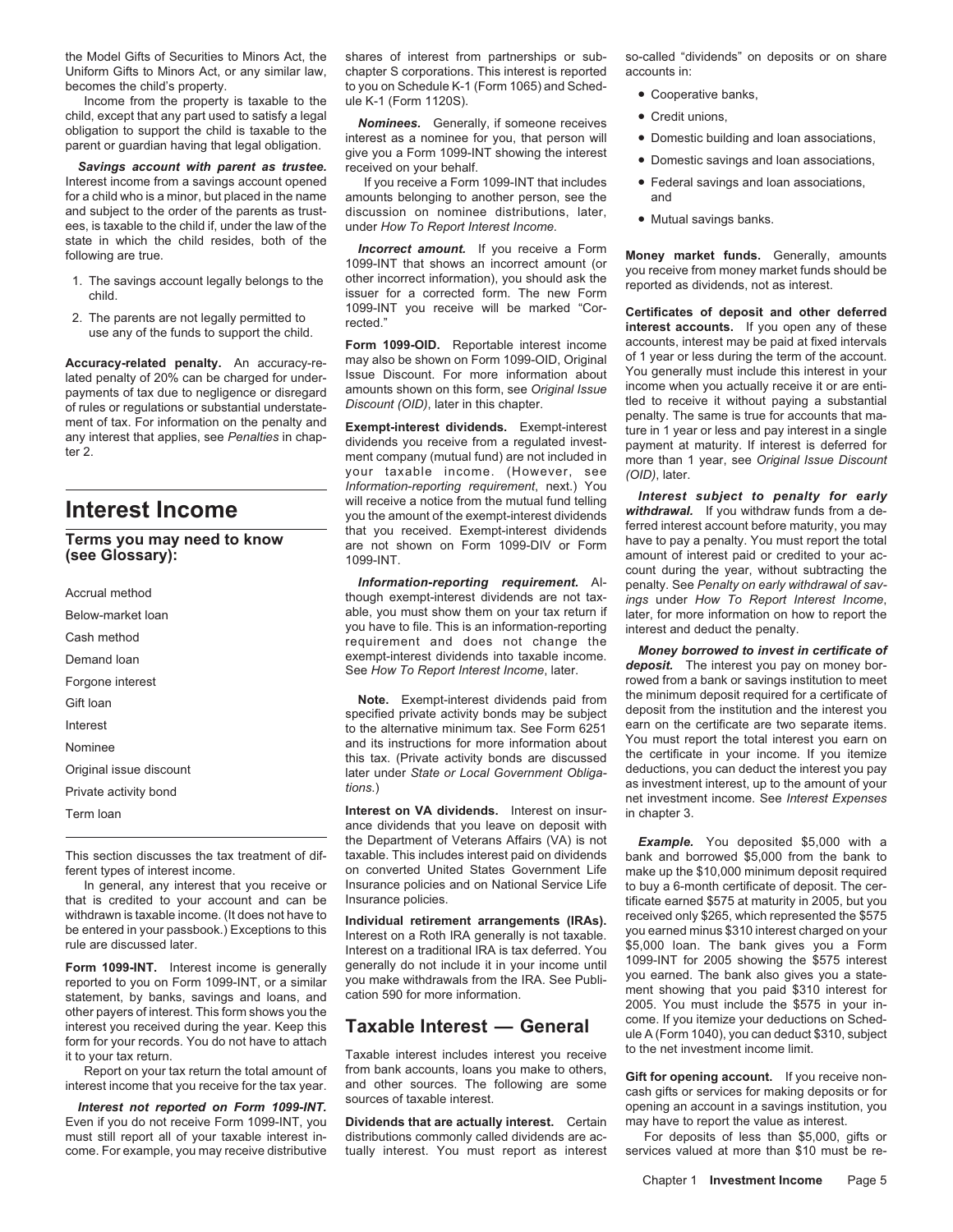more, gifts or services valued at more than \$20 1. The net amount you withdrew from these terest is:<br>must be reported as interest. The value is deter- deposits during the year, and must be reported as interest. The value is deter-

ally is taxable to you in the year it is credited to<br>your account. However, if you can withdraw it<br>only on the anniversary date of the policy (or<br>of interest was credited on whether the loan is a gift loan, demand loan, or

Installment sale payments. If a contract for<br>the sale or exchange of property provides for<br>deferred payments, it also usually provides for<br>deferred payments, it also usually provides for<br>interest payable with the deferred

maturity date is taxable. **personal interest.** personal interest. **Term loans.** A term loan is any loan that is

interest unless state law automatically changes the present value of all payment on the principal under the pre<br>it to a nayment on the principal

- 
- 

the interest that was credited on the frozen de- loan where the avoidance of federal tax is one of Exceptions to the below-market loan rules are posits minus the sum of: the main purposes of the interest arrangement. discussed here.

- 
- 

culator. If no other interest is credited to your If you receive a Form 1099-INT for interest in-<br>account during the year, the Form 1099-INT you come on deposits that were frozen at the end of for the period.<br>receive will

the year that date occurs.<br> **Prepaid insurance premiums.** Any increase the end of the year. You must include \$80 in<br>
in the value of prepaid insurance premiums, when the formulation of the year. You must include \$80 in<br>
ad

able for you to withdraw.<br> **U.S. obligations.** Interest on U.S. obligations,<br> **U.S. obligations.** Interest on U.S. obligations, when the interest has been defaulted or<br>
such as U.S. Treasury bills, notes, and bonds,<br>
issue Interest on tax refunds. Interest you receive a return of capital that reduces the remaining 1. A loan to the borrower in exchange for a<br>on tax refunds is taxable income.<br>Interest on condemnation award. If the con-<br>Interes demning authority pays you interest to compense of the search of the year received of accrued.<br>See Bonds Sold Between Interest Dates, later in an annount equal to the borrower in sate you for a delay in payment of an award

Interest on annuity contract. Accumulated be able to deduct the forgone interest as well as These transfers are considered to occur an-<br>Interest on annuity contract. Accumulated be able to deduct the forgone interest as we interest on an annuity contract you sell before its any interest that you actually paid, but not if it is

- 
- 
- 
- 
- 

2. The state in which the institution is located<br>has placed limits on withdrawals because<br>there inancial institutions in the state are<br>bankrupt or insolvent. The bare in the state are<br>bankrupt or insolvent. The bankrupt or

The amount of interest you must exclude is A tax avoidance loan is any below-market **Exceptions to the below-market loan rules.**

ported as interest. For deposits of \$5,000 or **Formation Control of the Forgone interest**. For any period, forgone in-

- mined by the cost to the financial institution.<br> **Example.** You open a savings account at<br>
your local bank and deposit \$800. The account<br>
your local bank and deposit \$800. The account<br>
earns \$20 interest. You also receive
	-

must report \$35 interest income on your tax port Interest income for information about re-<br>return.<br>Interest on insurance dividends. Interest on<br>insurance dividends. Interest on<br>insurance dividends. Interest on<br>insurance di

ums due on insurance policies or made avail-<br>
Bonds traded flat. If you buy a bond at a contract is charged at a rate below the

- 
- 

interest is taxable.<br> **ERENT STERN SERVIEW-MATKET LOANS** The borrower is generally treated as transferring<br> **ERENT STERN SERVIEW-MATKET LOANS** the additional payment back to the lender as

Usurious interest. Usurious interest is inter-<br>est charged at an illegal rate. This is taxable as **Loans subject to the rules.** The rules for ket loan if the amount of the loan is more than est charged at an illegal rate. This is taxable as **Loans subject to the rules.** The rules for the loan if the amount of the loan is more than interest unless state law automatically changes below-market loans apply to:<br>in

it to a payment on the principal.<br>
• Gift loans,<br> **Interest income on frozen deposits.** Ex-<br>
• Pay-related loans,<br>
Pay-related loans,<br>
A lender who makes a below-market term<br>
loan other than a gift loan is treated as trans Interest income on frozen deposits. Ex- • Pay-related loans, loan other than a gift loan is treated as transfer-<br>
clude from your gross income interest on frozen clude from your gross income interest on frozen<br>deposits. A deposit is frozen if, at the end of the<br>year, you cannot withdraw any part of the de-<br>year, you cannot withdraw any part of the de-<br>Tax avoidance loans, and<br>and t year, you cannot withdraw any part of the de- • Tax avoidance loans, and tal, etc.) on the date the loan is made. The posit because: to the loans to qualified continuing care facilities amount of this payment is the amount of the loans<br>1. The financial institution is bankrupt or in-<br>1. Solvent, or continuing care contract. An equal amount is treated as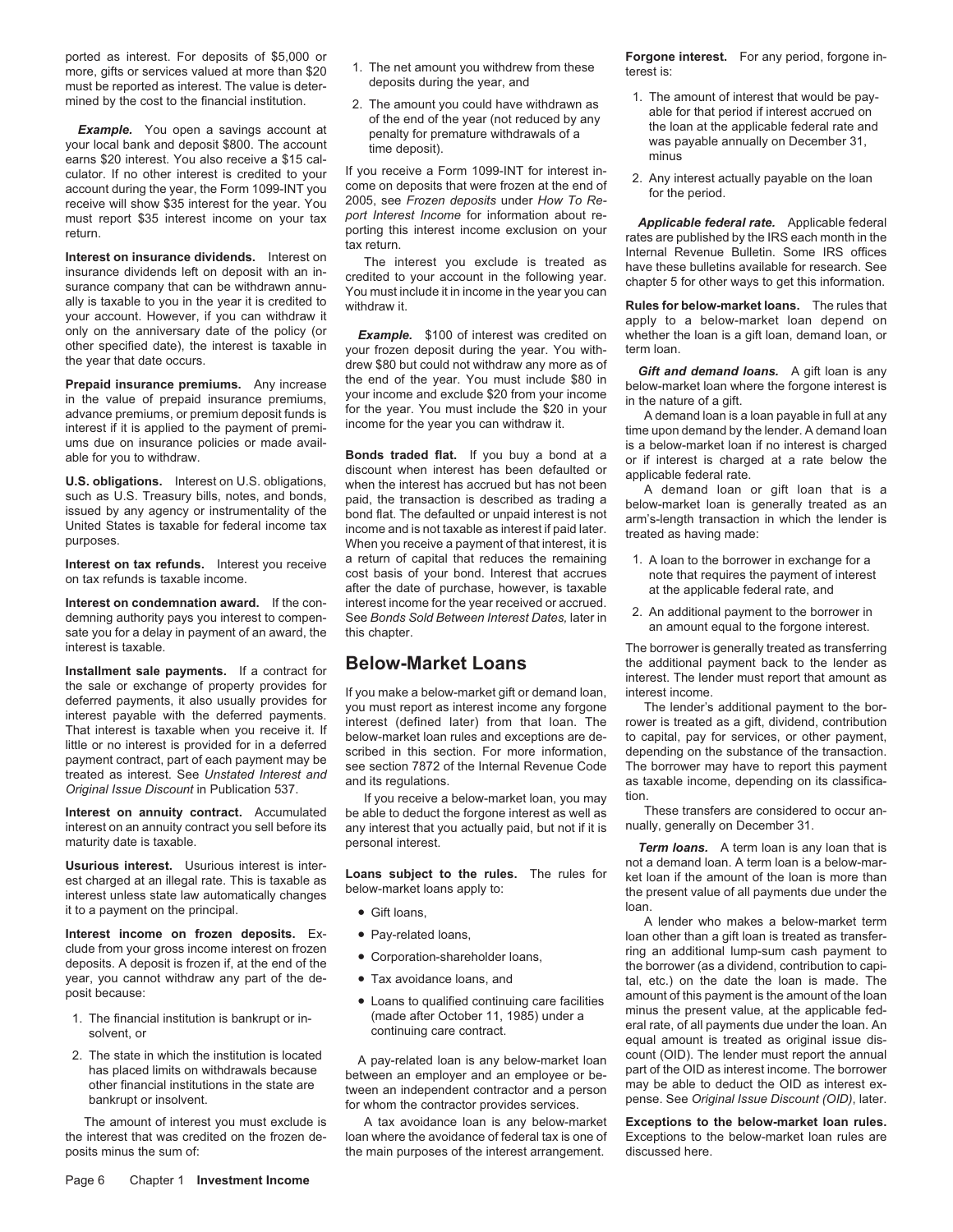The rules for below-market loans do not apply to ing the transaction as a below-market on these bonds as income in the year you reany day on which the total outstanding amount loan.<br>
of loans between the borrower and lender is Series Series of loans between the borrower and lender is<br>\$10,000 or less. This exception applies only to: If you structure a transaction to meet this they were last offered in August 2004. Before

- 
- 2. Pay-related loans or corporation-share- <sup>not apply.</sup> Noting the result of the avoidance of federal tax *Limit on forgone interest for gift loans of* vears. Series HH bonds mature in 20 years.

cilities under continuing care contracts are not<br>subject to the rules for below-market loans for<br>ity period of series E bonds has been extended<br>ity period of series E bonds has been extended subject to the rules for below-market loans for<br>the calendar vear if the lender or the lender's Effective dates. These rules apply to term to 40 years for bonds issued before December the calendar year if the lender or the lender's **Effective dates.** These rules apply to term sports for older at the end of the year. I can be achieved before Dune 6, 1984, and to demand For 2005, this exception applies only to the part loans outstanding after that date.<br>
of the total outstanding loan balance that is<br>
onds are issued at a discount. The face value is of the total outstanding loan balance that is

**Exception for loans without significant tax**<br> **Exception for loans** are excluded from the<br>
below-market loan rules if their interest arrange-<br>
ments do not have a significant effect on the<br>
federal tax liability of the bo

- general public on the same terms and con-<br>
ditions that are consistent with the lender's 
<br>
series I bonds. Series I bonds were first of-<br> **Series I bonds.** Series I bonds were first of-
- 
- 
- 
- 5. Gift loans to a charitable organization, con-<br> **E** Bureau of the Public Debt the they mature. (However, see *Savings*<br>
tributions to which are deductible, if the the Accrual Services Division the state of the *bonds tra* tributions to which are deductible, if the **Accrual Services Division** *bonds traded*, later.)<br>
total outstanding amount of loans between PO Box 1328 **Bonds Note**. Series E bonds issued in January total outstanding amount of loans between **P.O. Box 1328 Note. Series E** bonds issued in January<br>1975 the organization and lender is \$250,000 or Parkersburg, WV 26106-1328.
- 

For a loan described in (6) above, all the crual method of accounting, you must report<br>facts and circumstances are used to determine if<br>the interest arrangement has a significant effect and series. You cannot postpone repo

- 
- 
- 

loan is not directly used to buy or carry avoidance of federal tax, the loan will be consid-<br>income-producing assets, and ered a tax-avoidance loan and this exception will report the interest when you receive it.<br>Pay-relat

holder loans if the avoidance of federal tax **Limit on forgone interest for gift loans of**<br>is not a principal purpose of the interest \$100.000 or less. For gift loans between indiis not a principal purpose of the interest *\$100,000 or less.* For gift loans between individuals, if the outstanding loans between the **Series EE and series I bonds.** Interest on lender and borrower total \$100,000 or less, the these bonds is payable when you redeem the This exception does not apply to a term loan<br>described in (2) above that previously has been<br>subject to the below-market loan rules. Those<br>subject to the below-market loan rules. Those<br>rules will continue to apply even if **Exception for loans to continuing care fa-** zero. This limit does not apply to a loan if the offered in July 1980. They have a maturity pe-<br> **cilities.** Loans to qualified continuing care fa-<br>
avoidance of federal tax is avoidance of federal tax is one of the main and of 30 years. Before July 1980, series E avoidance of federal tax is one of the main bonds were issued. The original 10-year matur-

spouse is age 65 or older at the end of the year. Ioans made after June 6, 1984, and to demand 1965 and 30 years for bonds issued after No-<br>For 2005, this exception applies only to the part Ioans outstanding after that dat

- 
- 



lender or the borrower. **Accrual method taxpayers.** If you use an ac- in redemption value as interest each year.

rower. Some factors to be considered are: **Cash method taxpayers.** If you use the cash must use method 1. • Whether items of income and deduction<br>generated by the loan offset each other,<br>a The expect the loan offset each other,<br>a The expect of these items series there is a series the same year that you will pay for higher<br>seri

apply, and direct deposit to your bank account. If you are a *later.*

*Exception for loans of \$10,000 or less.* • Any reasons other than taxes for structur- cash method taxpayer, you must report interest

If you structure a transaction to meet this they were last offered in August 2004. Before exception, and one of the principal purposes of  $1980$  series H bonds were issued. Series H exception, and one of the principal purposes of 1980, series H bonds were issued. Series H<br>1. Gift loans between individuals if the gift structuring the transaction in that way is the bonds are treated the same as series H

\$158,100 or less. **U.S. Savings Bonds** payable to you at maturity. Electronic series EE

1. Loans made available by the lender to the <br>
e Series EE bonds<br>
eneral public on the same terms and con-<br>
interest).<br>
interest).

Customary business practice,<br>
2. Loans subsidized by a federal, state, or<br>
municipal government that are made avail-<br>
able under a program of general applica-<br>
For other information on U.S. savings<br>
For other information o

3. Certain employee-relocation loans, Bureau of the Public Debt **Reporting options for cash method**<br>3. Certain employee-relocation loans, Current Income Services Division *taxpayers.* If you use the cash method of re-<br>4. C 4. Certain loans from a foreign person, un-<br>less the interest income would be effec-<br>tively connected with the conduct of a U.S. Parkersburg, WV 26106-2186.<br>The Parkersburg, WV 26106-2186. The following ways.<br>of the follow

trade or business and would not be ex-<br>empt from U.S. tax under an income tax<br>freaty, freaty, treaty, treaty, treaty, treaty, treaty, treaty, treaty, treaty, treaty, treaty, treaty, treaty

the organization and lender is \$250,000 or example arkersburg, WV 26106-1328. through November 1965 and all of 1975<br>These at all times during the tax year, and the company of the lateral state of the matured in 2005. If yo less at all times during the tax year, and<br>
6. Other loans on which the interest arrange-<br>
ment can be shown to have no significant<br>
metrican be shown to have no significant<br>
metrican be shown to have no significant<br>
av.ht

effect on the federal tax liability of the 2. **Accrual method taxpayers.** If you use an ac-<br>In redemption value as interest each year **Accrual method taxpayers.** If you use an ac-<br>In redemption value as interest each year

**TIP** • The amount of these items, *Series EE and series I bonds,* below. *to use method 1 because you may be able to* • The cost to you of complying with the **Series HH bonds.** These bonds were issued *exclude the interest from your income. To learn* how, see Education Savings Bond Program,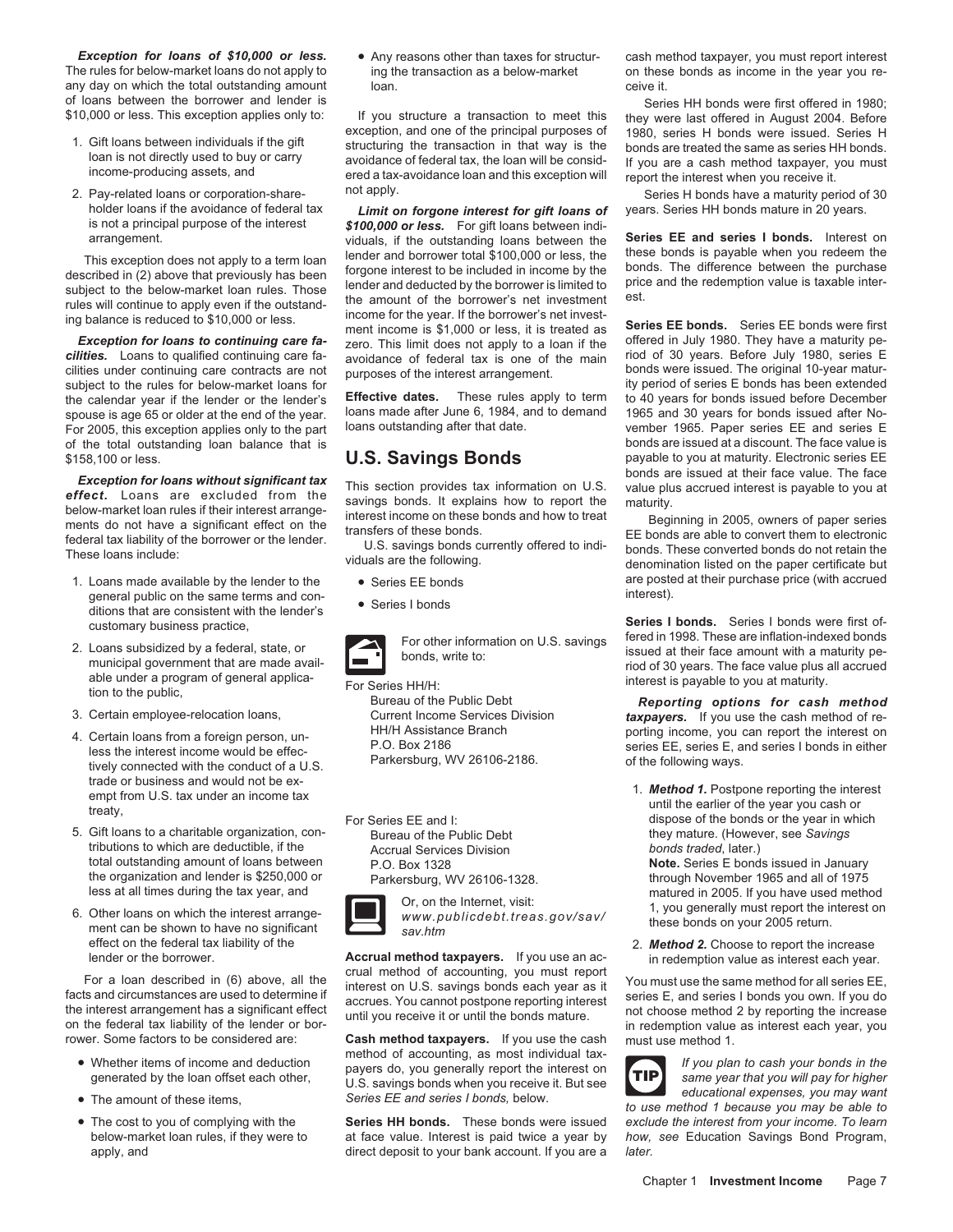### Table 1-2. Who Pays the Tax on U.S. Savings Bond Interest **hold bonds as community property, one-half** of

|                                                                                                                             |                                                                                                                              | the interest is considered received by cach of                                                                                                            |
|-----------------------------------------------------------------------------------------------------------------------------|------------------------------------------------------------------------------------------------------------------------------|-----------------------------------------------------------------------------------------------------------------------------------------------------------|
| IF $\dots$                                                                                                                  | THEN the interest must be reported by                                                                                        | you. If you file separate returns, each of you                                                                                                            |
| you buy a bond in your name and the name of you.<br>another person as co-owners, using only your<br>own funds               |                                                                                                                              | generally must report one-half of the bond inter-<br>est. For more information about community<br>property, see Publication 555, Community Prop-<br>erty. |
| you buy a bond in the name of another person, the person for whom you bought the bond.<br>who is the sole owner of the bond |                                                                                                                              | These rules are also shown in<br>Table 1-2.<br>Table 1-2.                                                                                                 |
| you and another person buy a bond as<br>co-owners, each contributing part of the<br>purchase price                          | both you and the other co-owner, in proportion<br>to the amount each paid for the bond.                                      | Child as only owner. Interest on U.S. savings<br>bonds bought for and registered only in the<br>name of your child is income to your child, even          |
| you and your spouse, who live in a community<br>property state, buy a bond that is community<br>property                    | vou and your spouse. If you file separate<br>returns, both you and your spouse generally<br>report one-half of the interest. | if you paid for the bonds and are named as<br>beneficiary. If the bonds are series EE, series E,<br>or series I bonds, the interest on the bonds is       |

**Change from method 1.** If you want to by the date you file the original stateboots are cashed or disposed of or the year the change your method of reporting the interest change your method of reporting the interest from m

- 
- 
- 
- - quired during or after the year of bought the bond.<br>change when the interest is realized at that time.<br>This same rule at that time.
	-

months from the due date of your return for the **Both co-owners' funds used.** If you and **purchased jointly.** If you and a co-owner<br>year of change (excluding extensions) to file the the other co-owner each contribute part have filed your original return for the year of the **Community property.** If you and your year of reissue your share of all the interest change by the due date (including extensions). spouse live in a community property st



Section 6.01 of the Appendix of Rev. Proc.<br>2002-9" (or later update). Instead of filing this statement, you can re-<br>2. It includes your name and social security method 1 by filing Form 3115. In that case E, series EE, or s It includes your name and social security method 1 by filing Form 3115. In that case,<br>number under the label in (1). entitly a follow the form instructions for an automatic follow the form instructions for an automatic own funds and had them reissued in your change. No user fee is required.

change when the interest is realized<br>upon disposition, redemption, or final<br>maturity, whichever is earliest, and<br>b. Report all interest on the bonds ac-<br>b. Report all interest on the bonds ac-<br>cher co-owner redeem the bond

the interest is considered received by each of you. If you file separate returns, each of you

**Child as only owner.** Interest on U.S. savings bonds bought for and registered only in the name of your child is income to your child, even income to your child in the earlier of the year the

without permission from the IRS. In the year of<br>
change you must report all interest accrued to<br>
date and not previously reported for all your<br>
bonds.<br>
bonds.<br>
Cocid and the interest each your child. This choice to report

**Change from method 2.** To change from<br>
method 2 to method 1, you must request permis-<br>
sion from the IRS. Permission for the change is<br>
automatically granted if you send the IRS a<br>
automatically granted if you send the IR Example of the data the top,<br>
1. You have typed or printed at the top,<br>
"Change in Method of Accounting Under Washington, DC 20224.<br>
Section 6.01 of the Annendix of Pey, Proc<br>
Section 6.01 of the Annendix of Pey, Proc

3. It identifies the savings bonds for which change. No user fee is required.<br>
you are requesting this change.<br>
4. It includes your agreement to: the names of co-owners, such as you and your these bonds and have not previo 4. It includes your agreement to: the names of co-owners, such as you and your these bonds and have not previously reported. child or you and your spouse, interest on the But, if the bonds were reissued in your name<br>bond is generally taxable to the co-owner who alone, you do not have to report the interest a. Report all interest on any bonds ac-<br>quired during or after the year of bought the bond.<br>accrued at that time.

quired before the year of change when<br>the interest is realized upon disposition, the other co-owner will receive a Form 1099-INT<br>redemption, or final maturity, whichever a the the me of redemption, the other co-owner will

spouse live in a community property state and earned on the bonds that you have not previ-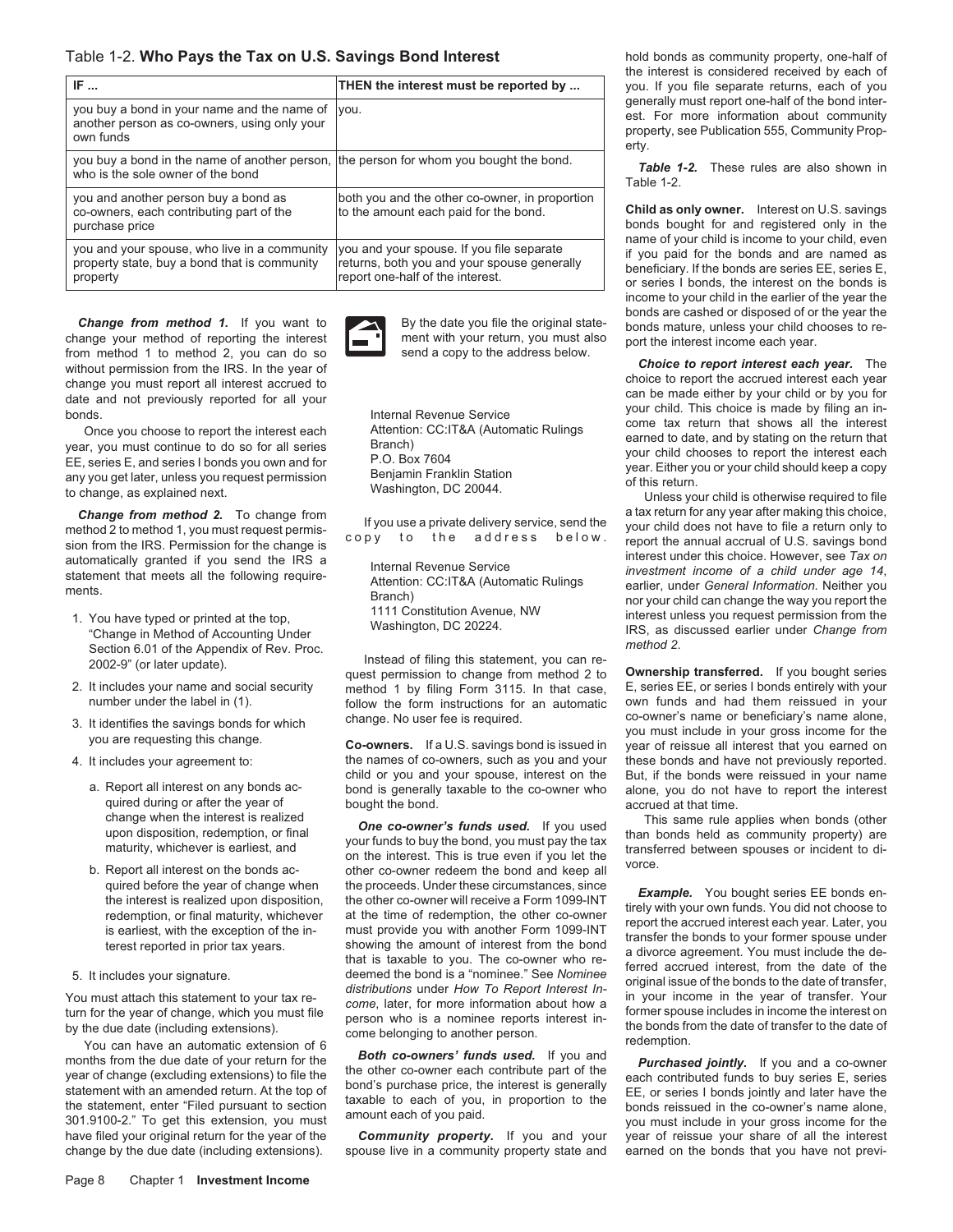have to include in gross income at the time of est. If the transferred bonds were owned by a hold, including the \$200 on the bond you inherreissue his or her share of the interest earned decedent who had used the cash method and ited from your uncle. that was not reported before the transfer. This had not chosen to report the interest each year, interest each year, interest, however, as well as all interest earned and who had bought the bonds entirely with his **Example 4.** When your aunt died, she after the reissue, is income to the former or her own funds, all interest earned before after the reissue, is income to the former or her own funds, all interest earned before owned series H bonds that she had acquired in a<br>death must be reported in one of the following trade for series E bonds. You were the

the bonds are reissued in the name of your<br>former co-owner and a new co-owner. But the the surviving spouse or personal repre-<br>new co-owner will report only his or her share of sentative (executor, administrator, etc.) You

that time neither you nor your spouse has to the bonds. If that person uses the cash **Savings bonds distributed from a retirement**

co-owners. You both postponed reporting inter-<br>est on the bond. You later have the bond reis-<br>can claim a deduction for any federal es-

trust, giving up all rights of ownership, you must<br>include in your income for that year the interest<br>earned to the date of transfer if you have not payer, died and left you a \$1,000 series EE *Income*, later.<br>already repor already reported it. However, if you are considence in and bought the bond for \$500 and had **Savings bonds traded.** If you postponed re-<br>ered the owner of the trust and if the increase in and chosen to report the interest

**Decedents.** The manner of reporting interest and the state tax paid because the \$200 interest was<br>income on series E, series EE, or series I bonds, estate tax paid because the \$200 interest was<br>after the death of the owne

method, or who used the cash method and had uncle's death. \$2,723. You hold the series HH bonds until ma-<br>
chosen to report the interest each year, the the series the series the series the series the interest each year, th interest earned in the year of death up to the *Example 3.* If, in *Example 1*, you make or \$300 as interest income in the year of maturity. date of death must be reported on that person's have made the choice to report the increase in This is the difference between their redemption final return. The person who acquires the bonds redemption value as interest each year, you value, \$2,500, and your cost, \$2,200 (the includes in income only interest earned after the include in gross income for the year you acquire amount you paid for the series EE bonds). (It is

ously reported. The former co-owner does not **Decedent who postponed reporting inter-** of all series E, series EE, and series I bonds you co-owner. death must be reported in one of the following trade for series E bonds. You were the benefi-

- 
- 

The same rules apply to previously unrections are the interest each year as it is the amount of the interest earned on the bonds<br>ported interest on series EE or series E bonds if<br>the transfer to a trust consisted of series

**Decedent who reported interest each year.** in your uncle's final return, you would report only come in 2004, the year of the trade. At the time If the bonds transferred because of death were \$300 as interest when you cash If the bonds transferred because of death were \$300 as interest when you cashed the bond at of the trade, the series EE bonds had accrued owned by a person who used an accrual maturity. \$300 is the interest earned after yo maturity. \$300 is the interest earned after your

the bond all of the unreported increase in value also the difference between the accrued interest

This income-reporting rule also applies when ways.<br>
honds are reissued in the name of your contract the cash method and did not choose to report the interest new co-owner will report only his or her share of<br>the interest earned after the transfer.<br>If bonds that you and a secure house house to include<br>the interest earned before your aunt's death on her<br>the interest earned before

If bonds that you and a co-owner bought<br>
iginity are reissued to each of you separately in the interest earned on the<br>
the interest earned on the interest amend on the interest earned on the interest earned on the series

report the interest earned to the date of reissue. method and does not choose to report the **or profit-sharing plan.** If you acquire a U.S. interest each year, he or she can postpone savings bond in a taxable distribution from a **Example 2.** You bought a \$1,000 series EE reporting it until the year the bonds are retirement or profit-sharing plan, your income for sayings bond entirely with your own funds. The cashed or disposed of or the year they savings bond entirely with your own funds. The cashed or disposed of or the year they the year of distribution includes the bond's re-<br>bond was issued to you and your spouse as mature, whichever is earlier. In the year dem mature, whichever is earlier. In the year demption value (its cost plus the interest ac-<br>that person reports the interest, he or she crued before the distribution). When you redeem est on the bond. You later have the bond reis-<br>sued as two \$500 bonds, one in your name and tate tax that was paid on the part of the later), your interest income includes only the sued as two \$500 bonds, one in your name and tate tax that was paid on the part of the later), your interest income includes only the one in your space only the later the bond was distributed one in your spouse's name. You must report half interest included in the decedent's estate. Interest accrued after the bond was distributed.<br>To figure the interest reported as a taxable distri-For more information on income in respect of a<br>decedent, see Publication 559, Survivors, Exec-<br>decedent, see Publication 559, Survivors, Exec-<br>decemt the band assound that for equipment **Transfer to a trust.** If you own series E, series decedent, see Publication 559, Survivors, Exec-<br>E. or series I bonds and transfer them to a utors, and Administrators. **Executions** bonds distributed from a retirement or EE, or series I bonds and transfer them to a utors, and Administrators. bonds distributed from a retirement or<br>trust, giving up all rights of ownership, you must brown and a under How To Report Interest

value both before and after the transfer continuous to be taxable income<br>ues to be taxable to you, you can continue to<br>defer reporting the interest earned each year. The bond and its value of \$700 was included<br>of the bonds

turity, when you receive \$2,500. You must report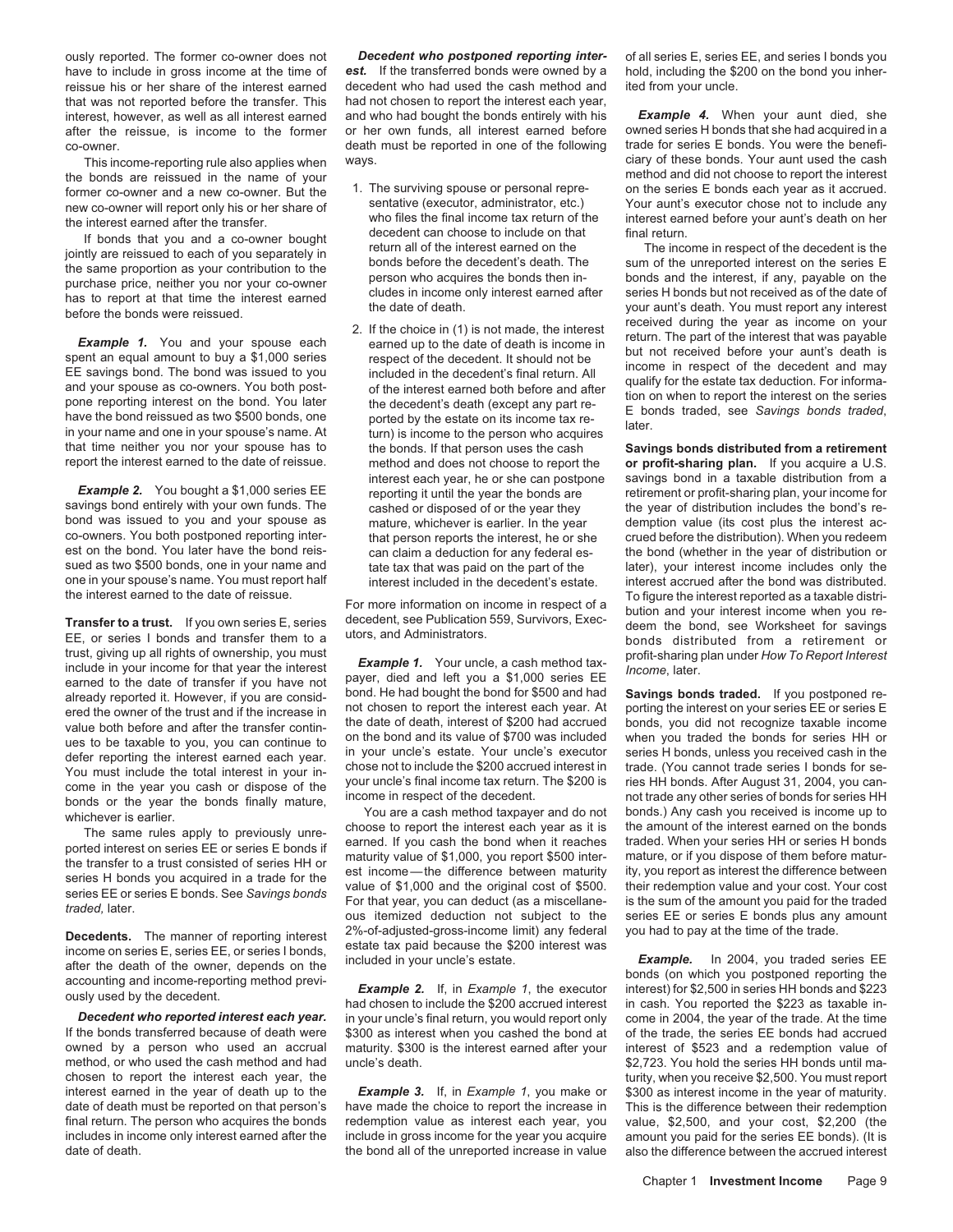Choice to report interest in year of trade. You could have chosen to treat all of the previ-<br>ously unreported accrued interest on series EE<br>or series E bonds traded for series HH bonds as<br>income in the year of the trade. If you made this<br>choice, it is treated as a c

**Form 1099-INT for U.S. savings bond** known as the Education Savings Bond Program.<br>**interest.** When you cash a bond, the bank or you do not qualify for this exclusion if your interest. When you cash a bond, the bank or<br>
other payer that redeems it must give you a<br>
Form 1099-INT if the interest part of the pay-<br>
ment you receive is \$10 or more. Box 3 of your<br>
ment wave received as educational as than you have to include on your income tax<br>
return. For example, this may happen if any of **Qualified U.S. savings bonds.** A qualified return. For example, this may happen if any of **Qualified U.S. savings bonds.** A quali

- 
- 
- 
- Fou were named as a co-owner and the total properties of the fraction is other co-owner contributed funds to buy **Verification by IRS.** If you claim the exclu-<br>the bond. The interest shown on your sion, the IRS will check amount you received as nominee for the
- 5. You received the bond in a taxable distri<br>
bution from a retirement or profit-sharing<br>
bution from a retirement or profit-sharing<br>
bution from a retirement or profit-sharing<br>
educational materion) to attend an eligible

amount of interest on your return, see *U.S. sav- Eligible educational institutions.* These *ings bond interest previously reported* or *Nomi-* institutions include most public, private, and



of \$523 on the series EE bonds and the \$223 *interest in box 3. Do not include this income on Reduction for certain benefits.* You must

From 1099-INT for U.S. savings bond known as the Education Savings Bond Program.<br>
From 1099-INT for U.S. savings bond known as the Education Savings Bond Program.

the following are true.<br>
U.S. savings bond is a series EE bond issued<br>
after 1989 or a series I bond. The bond must be after 1989 or a series I bond. The bond must be bust be the figuring the Hope<br>1. You chose to report the increase in the issued either in your name (sole owner) or in and lifetime learning credits.<br>1. redemption value of t The interest shown on your Form<br>1099-INT will not be reduced by amounts<br>previously included in income.<br>by a parent and issued in the name of his or her<br>by a parent and issued in the name of his or her<br>by a parent and issue 2. You received the bond from a decedent. child under age 24 does not qualify for the exclu- terest and principal) from the qualified U.S. sav-

**AUTION** 

Form 1099-INT will not be reduced by the tion information from the Department of  $\frac{1}{100}$  Example. In February 2005, Mark and

reporting requirements.) ional expenses are tuition and fees required for 1996. They received proceeds of \$7,068, repre-<br>You, your spouse, or your dependent (for whom senting principal of \$5,000 and interest of

*nee distributions* under *How To Report Interest* nonprofit universities, colleges, and vocational *Income*, later. schools that are accredited and are eligible to *Interest on U.S. savings bonds is ex-* participate in student aid programs run by the empt from state and local taxes. The Department of Education. See chapter 10 of Form 1099-INT you receive will indi-<br>Publication 970 for information on foreign Publication 970 for information on foreign *cate the amount that is for U.S. savings bonds* schools that are eligible.

cash received on the trade.) *your state or local income tax return.* reduce your qualified higher educational ex-<br>Choice to repert interest in vear of trade

- 
- 
- 
- -
	-
	-
- 

The interest shown on your Form sion by the parent or child. in ings bonds you redeem during the year are not<br>1099-INT will not be reduced by any inter-1099-INT will not be reduced by any inter-<br>est reported by the decedent before death,<br>or on the decedent's final return, or by the<br>cause the issue date as-<br>chased because the issue date as-<br>more than the expenses you may b

example the state in the expenses, you may be able to<br>3. Ownership of the bond was transferred.<br>3. Ownership of the bond was transferred.<br>1099-INT will not be reduced by interest<br>1099-INT will not be reduced by interest<br>th 4. You were named as a co-owner and the<br>other co-owner contributed funds to buy **Verification by IRS.** If you claim the exclu-<br>of the fraction is the total proceeds you received

other co-owner. (See *Co-owners*, earlier in<br>this section, for more information about the **Qualified expenses.** Qualified higher educa- ries EE U.S. savings bond they bought in April this section, for more information about the **Qualified expenses.** Qualified higher educa- ries EE U.S. savings bond they bought in April they received proceeds of \$7,068, repre-<br>reporting requirements.)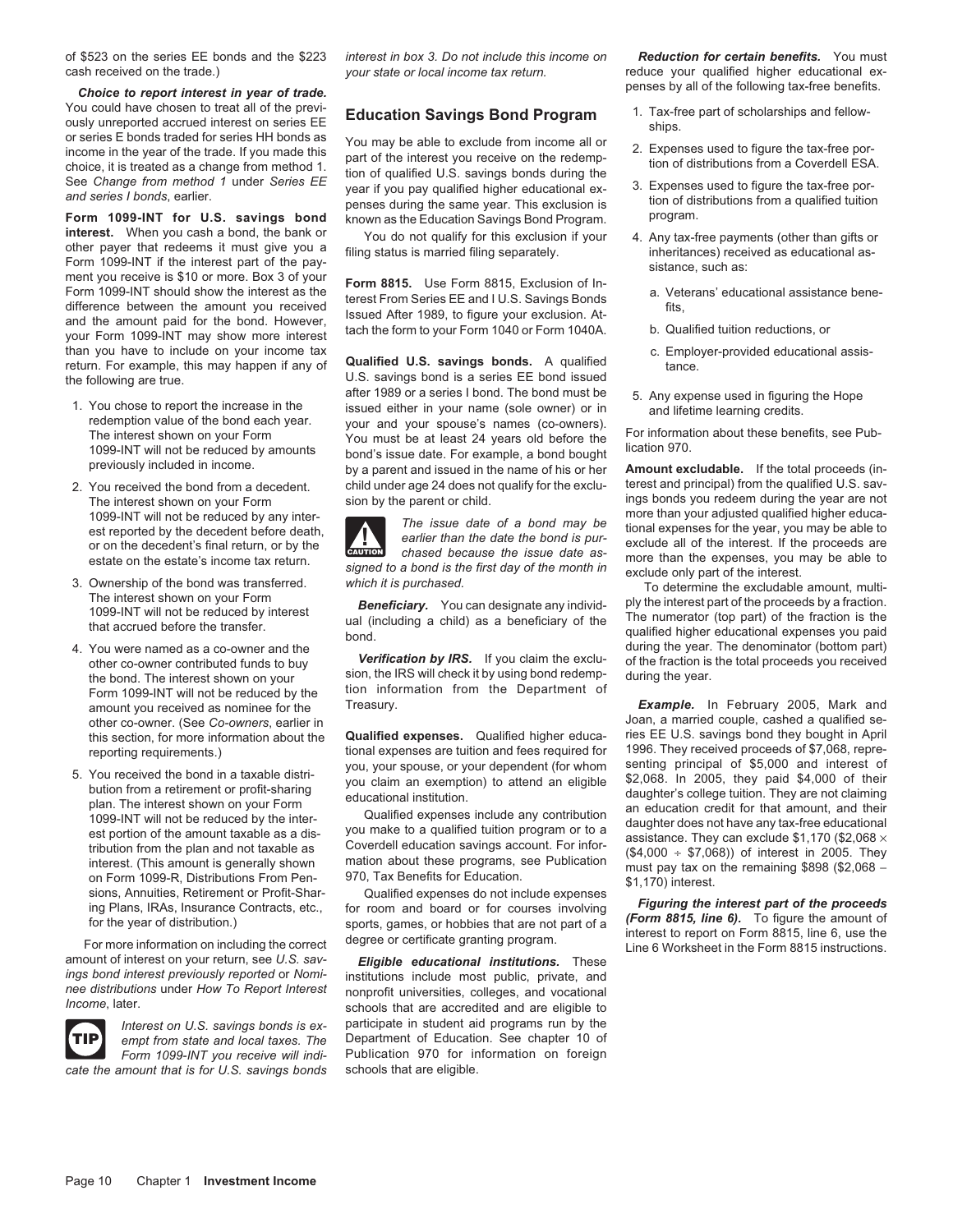

- 
- 
- 
- 
- 
- 
- 
- 

- 
- 

You do not qualify for the interest exclusion if paid qualified higher educational expenses dur-<br>your modified AGI is equal to or more than the ing the year.<br>upper limit for your filing status. www.publicdebt.treas.gov/.

*Modified AGI.* Modified AGI, for purposes **U.S. Treasury Bills,** of this exclusion, is adjusted gross income **Notes, and Bonds**<br>(Form 1040A, line 21, or Form 1040, line 37) (TIPS). These securities (Form 1040A, line 21, or Form 1040, line 37)<br>figured before the interest exclusion, and m

- 
- 
- 
- 
- 
- 
- 
- 

If you previously reported any interest deduction for interest expenses until you have **Treasury notes and bonds.** Treasury notes

paper series EE bonds cashed in You can use a "dummy" Form 4952, Invest- redeem these securities for face value.

7. Enter the amount of interest separate Form 4952 to figure your actual deduc-<br>reported as income in previous tion for investment interest expenses, and atreported as income in previous tion for investment interest expenses, and at- the face amount, multiplied by the number of full

**Modified adjusted gross income limit.** Exercise written record of the qualified U.S.<br>The interest exclusion is limited if your modified<br>adjusted gross income (modified AGI) is:<br>adjusted gross income (modified AGI) is:<br>val • \$61,200 to \$76,200 for taxpayers filing sin- and interest) of each bond. You can use Form  $\Box$  or bonds, write to:<br>gle or head of household, and 8818, Optional Form To Record Redemption of 8818, Optional Form To Record Redemption of • \$91,850 to \$121,850 for married taxpayers Series EE and I U.S. Savings Bonds Issued Treasury Direct Filing jointly, or for a qualifying widow(er) After 1989, to record this information. You attn: Customer Information sho

2. Foreign housing exclusion and deduction, federal income tax, but is exempt from all state under Original Issue Discount (OID), later. 3. Exclusion of income for *bona fide* residents and local income taxes. You should receive

7. Deduction for student loan interest, and 4-week, 13-week, or 26-week maturity period. **Bonds Sold Between Interest** 8. Deduction for domestic production activi- They are issued at a discount in the amount of **Dates** \$1,000 and multiples of \$1,000. The difference ties. between the discounted price you pay for the If you sell a bond between interest payment Use the worksheet in the instructions for line bills and the face value you receive at maturity is dates, part of the sales price represents interest 9. Form 8815, to figure your modified AGI. If you interest income. Gener 9, Form 8815, to figure your modified AGI. If you interest income. Generally, you report this inter- accrued to the date of sale. You must report that claim any of the exclusion or deduction items est income when the bill is paid at maturity. See part of the sales price as interest income for the listed above (except items 6, 7, and 8), add the *Discount on Short-Term Ob* listed above (except items 6, 7, and 8), add the *Discount on Short-Term Obligations* under *Dis-* year of sale.

*Royalties included in modified AGI.* Be- any tax withheld) and the purchase price of the interest income, by reducing your basis in the cause the deduction for interest expenses due new Treasury security. However, you must re- bond. See *Accrued interest on bonds* under to royalties and other investments is limited to port the full amount of the interest income on *How To Report Interest Income*, later in this your net investment income (see *Investment* each of your Treasury bills at the time it reaches chapter, for information on reporting the pay-*Interest* in chapter 3), you cannot figure the maturity. The ment ment.

from savings bonds cashed during figured this exclusion of savings bond interest. have maturity periods of more than 1 year, rang-2005, use the Alternate Line 6 Work- Therefore, if you had interest expenses that are ing up to 10 years. Maturity periods for Treasury sheet below instead.  $\blacksquare$  due to royalties and deductible on Schedule E bonds are longer than 10 years. Both of these (Form 1040), you must make a special computa- Treasury issues generally are issued in denomi-**Alternate Line 6 Worksheet** tion of your deductible interest to figure the net nations of \$1,000 to \$1 million. Both notes and 1. Enter the amount from Form 8815, royalty income included in your modified AGI. bonds generally pay interest every 6 months.<br>You must figure deductible interest without re-<br>Generally you report this interest for the year line 5 .................... You must figure deductible interest without re- Generally, you report this interest for the year 2. Enter the face value of all post-1989 gard to this exclusion of bond interest. paid. When the notes or bonds mature, you can

<sup>2005</sup> ..................... ment Interest Expense Deduction, to make the Treasury notes and bonds are usually sold 3. Multiply line 2 above by 50% (.50) special computation. On this form, include in by auction with competitive bidding. If, after 4. Enter the face value of all electronic your net investment income your total interest compiling the competitive bids, a determination series EE bonds (including income for the year from series EE and I U.S. is made that the purchase price is less than the post-1989 series EE bonds savings bonds. Use the deductible interest face value, you will receive a refund for the converted from paper to electronic amount from this form only to figure the net difference between the purchase price and the format) and all series I bonds royalty income included in your modified AGI. face value. This amount is considered original cashed in 2005 .............. Do not attach this form to your tax return. issue discount. However, the original issue dis- 5. Add lines 3 and 4 ............ 6. Subtract line 5 from line 1 ....... After you figure this interest exclusion, use a count rules (discussed later) do not apply if the years .................... tach that form to your return. years from the date of original issue to maturity. 8. Subtract line 7 from line 6. Enter the<br>result here and on Form 8815, line 6 enter the street exclusion, you must keep a street exclusion and the in-<br>record of the qualified U.S. mined to be more than the face amount, t





1. Foreign earned income exclusion, **Taxation of interest.** Interest income from deflation. For the tax treatment of these securi-<br>Treasury bills, notes, and bonds is subject to ties, see *Inflation-Indexed Debt Instrument* 

of American Samoa,<br>
at Exclusion for income from Puerto Rico,<br>
Form 1099-INT showing the amount of interest<br>
4. Exclusion for income from Puerto Rico,<br>
Factors of Payments of principal and interest generally<br>
5. Exclusion

amount of the exclusion or deduction (except count on Debt Instruments, later. If you buy a bond between interest payment<br>interest, or domestic production activities) to the interest if you reinvest your Treasury bill at i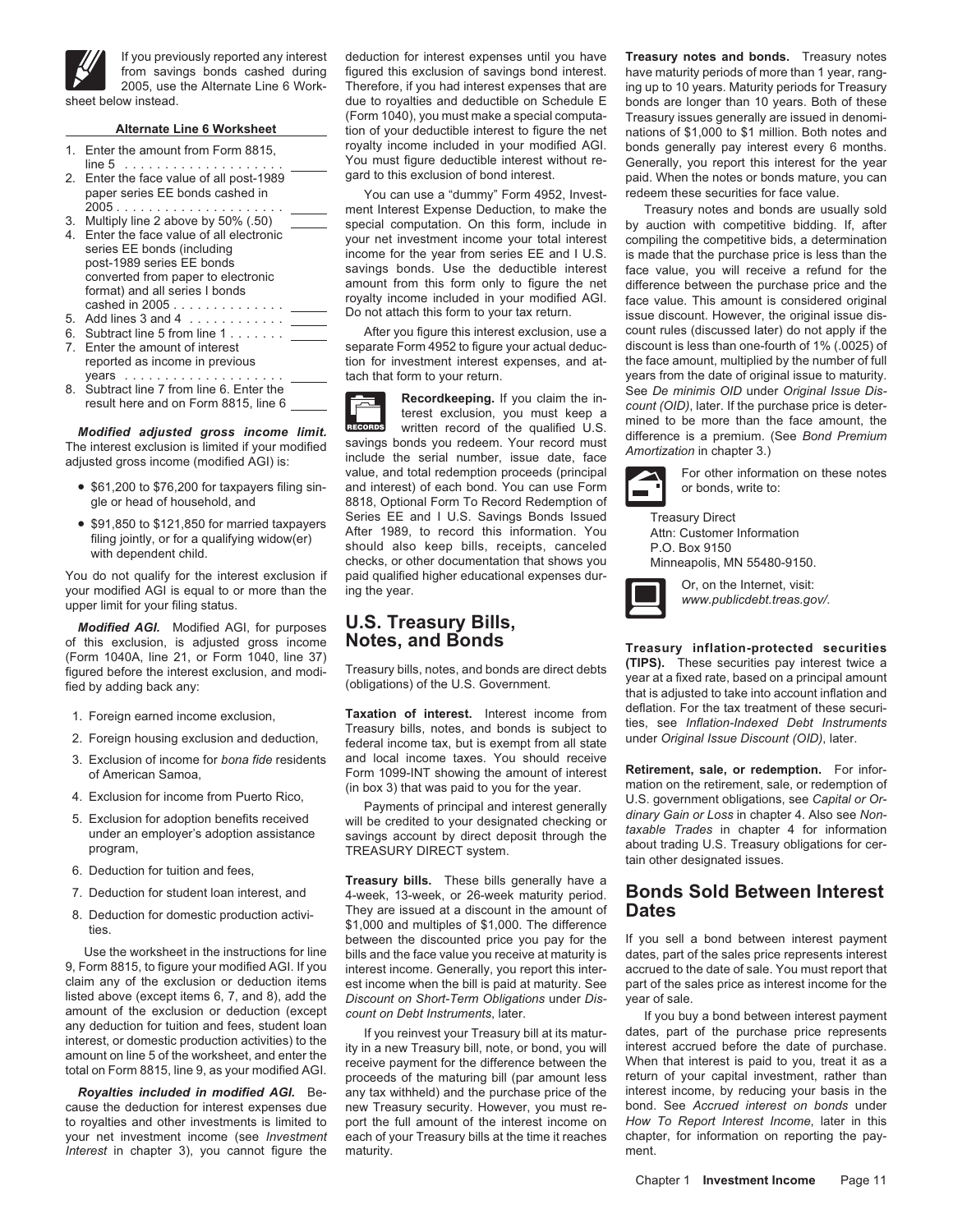Interest option on insurance. If you leave life vate activity bonds (other than certain bonds for bond is part of a state or local government bond<br>insurance proceeds on deposit with an insur- tribal manufacturing facilitie

example the interest paid to you is taxable.<br> **Annuity**. If you buy an annuity with life insurance proceeds, the annuity payments you re-<br>
ance proceeds, the annuity payments you re-<br>
ceive are taxed as pension and annuity pension and annuity income from nonqualified *Stripped bonds or coupons.* For special used for a private business use (or payplans. rules that apply to stripped tax-exempt obliga- ments for this property), or

# **Government Obligations Information reporting requirement.** If you business use.

Interest you receive on an obligation issued by a any tax-exempt interest you received on your Also, a bond is generally considered a private state or local government is generally not tax-exempt interest state or local go state or local government is generally not tax-<br>able. The issuer should be able to tell you ment only it does not change tax-exempt inter- be used to make or finance loans to persons able. The issuer should be able to tell you ment only. It does not change tax-exempt inter- be used to make or finance loans to persons<br>whether the interest is taxable. The issuer est to taxable interest. See *Reporting* o whether the interest is taxable. The issuer est to taxable interest. See *Reporting* other than government units is more than 5%<br>should also give you a periodic (or year-end) *tax-exempt interest* under How To Report Inter should also give you a periodic (or year-end) *tax-exempt interest* under *How To Report Inter-* of the proceeds or \$5 million (whichever is statement showing the tax treatment of the obli- est *Income*. later in this chap statement showing the tax treatment of the obli-<br>gation. If you invested in the obligation through a also explains what to do if you receive a Form



- 
- 
- 
- 
- 



**Insurance Registration requirement.** A bond issued af- ber 9, 1969, is taxable. An arbitrage bond is a **Insurance**<br>ter June 30, 1983, generally must be in regis- bond any portion of the proceeds of which is ter June 30, 1983, generally must be in regis-

ciary of the insured person are usually not tax-<br>able. But if you receive the proceeds in<br>installments, you must usually report part of<br>last issued by a state. Interest on these bonds is<br>each installment payment as interes

tions, see *Stripped Bonds and Coupons* under b. Derived from payments for property (or **State or Local** *Original Issue Discount (OID)*, later. borrowed money) used for a private

must file a tax return, you are required to show

- 
- 
- 
- 
- 
- 
- 
- 

**Obligations that are not bonds.** In-<br>these bonds are used to finance mortgage loans<br>terest on a state or local government<br>obligation may be tax exempt even if<br>obligation may be tax exempt even if<br>obligation may be tax ex

Life insurance proceeds paid to you as benefi-<br>
ciary of the insured person are usually not tax-<br> **Letter of the insured person are usually not tax-**<br> **Letter of the insured person are usually not tax-**<br> **Letter of the ins** 

- 
- -
	-

gation. If you invested in the obligation through a also explains what to do if you receive a Form **Qualified bond.** Interest on a private activents, a fund, or other organization, that organi- 1099-INT for tax-exempt inte *Even if interest on the obligation is not*<br> *subject to income tax, you may have*<br> *subject to income tax, you may have*<br> *Interest on some state or local obligations is* fied small issue bond (including a tribal manu-<br> Interest on some state or local obligations is fied small issue bond (including a tribal manu-Interest on some state or local obligations of the obligation.<br>Interversion of the obligation.<br>bond, qualified mortgage bond, qualified veter-<br>bond, qualified mortgage bond, qualified veter-

may apply to other dispositions of the obligation.<br> **Federally guaranteed bonds.** Interest on a community of the obligations<br> **Federally guaranteed state or local obligations**<br> **Federally guaranteed state or local obligati** • Port authorities, more information. • Department of Veterans Affairs.

• Ton toda commissions,<br>• Utility services authorities,<br>• Utility services authorities,<br>• Utility services authorities,<br>• Utility services authorities,<br>• Utility services authorities,<br>• Constraint private activity bonds is • Community redevelopment agencies, and <br>
• Federal Housing Administration. empowerment zone or enterprise community is<br>
tax exempt. For information on these bonds, see

• Qualified volunteer fire departments (for<br>
certain obligations issued after 1980).<br>
There are other requirements for tax-exempt<br>
bonds. Contact the issuing state or local govern-<br>
bonds. Contact the issuing state or loca

bigation is not a bold. For example, inter-<br>est on a debt evidenced only by an ordinary<br>est on a debt evidenced only by an ordinary<br>written agreement of purchase and sale may be<br>written agreement of purchase and sale may b *default by the state or political subdivision may* **Arbitrage bonds.** Interest on arbitrage bonds *Instruments*, later. If you do not make that *be tax exempt.* issued by state or local governments after Octo- choice, or if you bought the bond before May 1,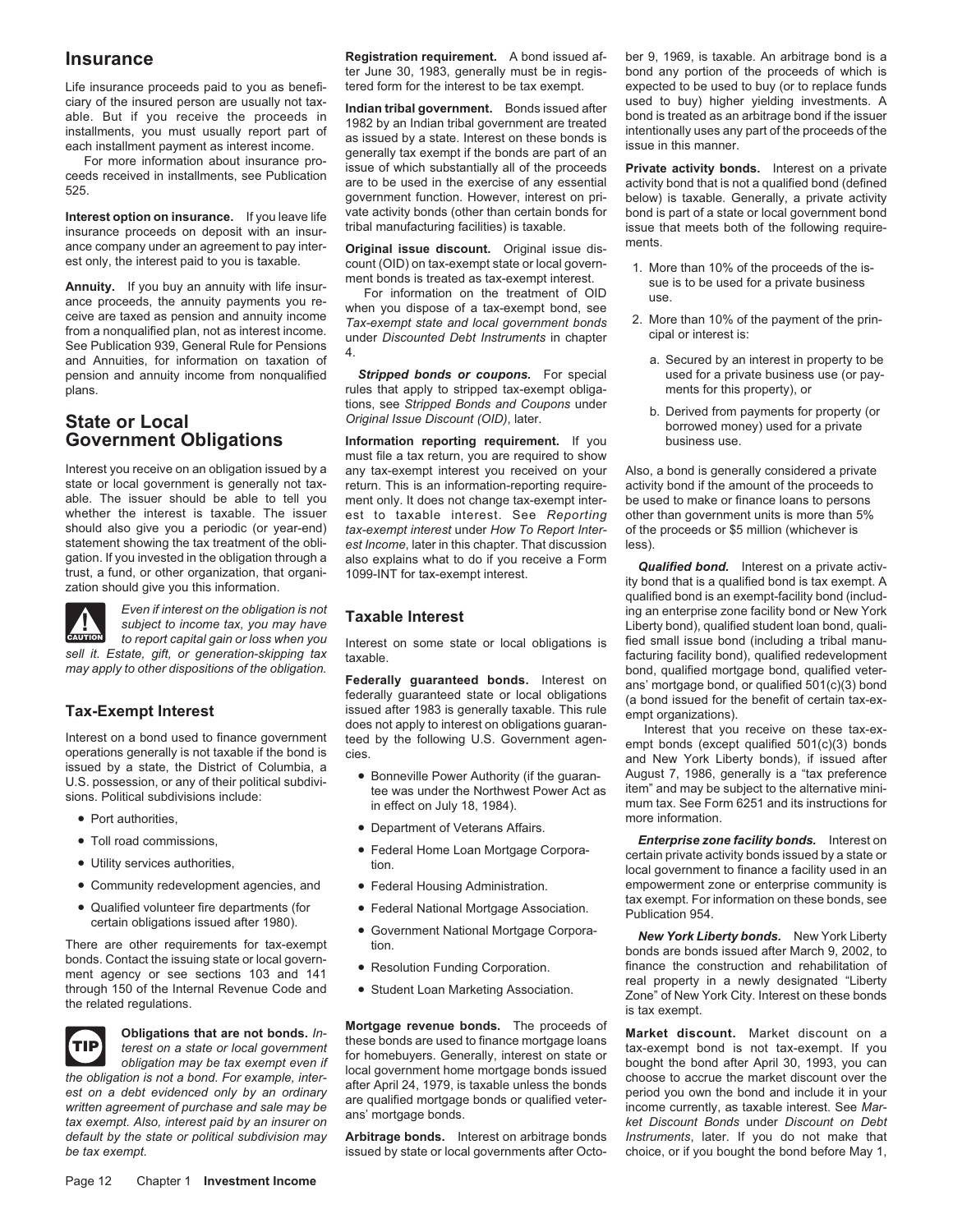when you dispose of the bond. See *Discount on Short-Term Obligations*, later. copy with your return. Keep it for your records.

lower than current market rate will usually be **Debt instrument bought after original is**issued at less than its face amount. This dis-<br>count is, in effect, additional interest income, minimis OID at a premium, the discount is not<br>You must refigure the OID shown in box 1 or box count is, in effect, additional interest income. *minimis* OID at a premium, the discount is not You must refigure the OID shown in box 1 or box The following are some of the types of dis-<br>
rounted debt instruments<br>
muith de minimis OID at a discount the discount apply.

- 
- 
- 
- 
- 
- 
- 

taxable (but see *State or Local Government* 4. Obligations issued by an individual before *Premium.* You bought a debt instrument at *Coligations*, earlier, for exceptions). See also March 2, 1984. *Obligations*, earlier, for exceptions). See also REMICs, FASITs, and Other CDOs, later, for in this section to the regular interest holder of a real estate mortgage investment conduit, a fi-<br>
nancial asset securitization investment trust, or lending money.<br>
lending money.

the debt instrument, whether or not you receive *Acquisition premium.* You bought a debt

A debt instrument generally has OID when **Form 1099-OID** the following are true.<br>the instrument is issued for a price that is less **Form 1099-OID** the instrument (or your bre 1. You did not pay a premium. than its stated redemption price at maturity. OID<br>is the difference between the stated redemption<br>price at maturity and the issue price.<br>price at maturity and the issue price.<br>should give you Form 1099-OID, Original Issue<br>

to short-term obligations (those with a fixed ma- you must include in your income. A copy of Form est.

For more information on the treatment of For information about the sale of a debt in-<br>market discount when you dispose of a tax-ex-<br>strument with OID, see chapter 4. amount in boxes 1 and 2 of Form 1099-OID as

empt bond, see Discounted Debt Instruments<br>under Capital or Ordinary Gain or Loss in chap<br>as zero if it is less than one-fourth of 1% (.0025)<br>on Form 1099-OID, later in this discussion, and<br>discount (OID) adjustment<br>of the

Market discount discount discount discount is less than \$25, the OID is treated as<br>Market discount discount is less than \$25, the OID is treated as

Original issue discount (OID)<br>
Example 2. The facts are the same as in<br>
Example 1, except that the bond was issued at<br>
Standard Example 1, except that the bond was issued at<br>
Standard Standard Standard Standard Standard St

counted debt instruments. with *de minimis* OID at a discount, the discount<br>is reported under the market discount rules. See

original issue and paid a paid a premium original issue and paid a paid a premium original issue and paid is the **Exceptions to reporting OID.** The OID rules acquisition premium.<br>• Municipal bonds. **A propertion by a premi** 

- 
- 
- 
- 
- -
- amount of any outstanding prior loans any OID as ordinary income.<br>Discount (OID) The same individuals, is a mail of a care of the same individuals, is a mail of the same individuals, is<br>Stated interest that is unconditiona
	-

All debt instruments that pay no interest Discount, or a similar statement, if the total OID original issue) was greater than its adbefore maturity are presumed to be issued at a for the calendar year is \$10 or more. Form justed issue price. This is the issue price discount. Zero coupon bonds are one example 1099-OID will show, in box 1, the amount of OID plus the OID previously accrued, minus for the part of the year that you held the bond. It any payment previously made on the infor the part of the year that you held the bond. It The OID accrual rules generally do not apply also will show, in box 2, the stated interest that strument other than qualified stated inter-

1993, any gain from market discount is taxable turity date of 1 year or less from date of issue). 1099-OID will be sent to the IRS. Do not file your

market discount when you dispose of a tax-ex- strument with OID, see chapter 4. amount in boxes 1 and 2 of Form 1099-OID as<br>empt bond, see *Discounted Debt Instruments* 

**Discount on**<br>**Discount on Example 2012 Example 2013 Example 2013 Example 2013 Example 2013 Example 2013 Example 2013 Example 2013 Example 2013 Example 2013 Example 2013 Example 2013 Example 2013 Debt Instruments**<br> **Example 1.** You bought a 10-year bond with<br>
a stated redemption price at maturity of \$1,000,<br>
Terms you may need to know<br>
(see Glossary):<br>
(see Glossary):<br>
a stated redemption price at maturity of \$1,0

Market discount bond<br>Market discount bond at maturity, you will **Nominee.** If someone else is the holder of recognize \$20 (\$1,000 − \$980) of capital gain.)<br>The ment that belongs to you and receives a Form corresponse to y

- I.S. Treasury bonds. **Market Discount Bonds**, later in this chapter. 1. You bought the debt instrument after its<br>
 Corporate bonds<br>
 Corporate bonds
- Municipal bonds. discussed here do not apply to the following debt 2. The debt instrument is a stripped bond or a<br>• Certificates of deposit. instruments. instruments. Tax-exempt obligations. (However, see coupon instrume 1. Tax-exempt obligations. (However, see coupon instruments). See *Figuring OID* • Notes between individuals.

• Stripped bonds and coupons.<br>
• Collateralized debt obligations (CDOs).<br>
The discount on these instruments (except mu-<br>
in this chapter.<br>
2. U.S. savings bonds.<br>
3. Short-term debt instruments (those with a<br>
fixed maturit

*REMICs, FASITs, and Other CDOs*, later, for 5. Loans between individuals, if all the follow- purchase was greater than the total of all ing are true.<br> **ing are true.** All the rules discussed in the rules date, other than qualified stated inter-

nancial asset securitization investment trust, or lending money. If you bought an OID debt instrument at a other CDO.<br>b. The amount of the loan, plus the premium, you generally do not have to report amount of any outstandi

OID is a form of interest. You generally include c. Avoiding any federal tax is not one of cash or property (other than debt instruments of cash or property (other than debt instruments of the principal purposes of the loa

any payments from the issuer. instrument at an acquisition premium if both of

- 
-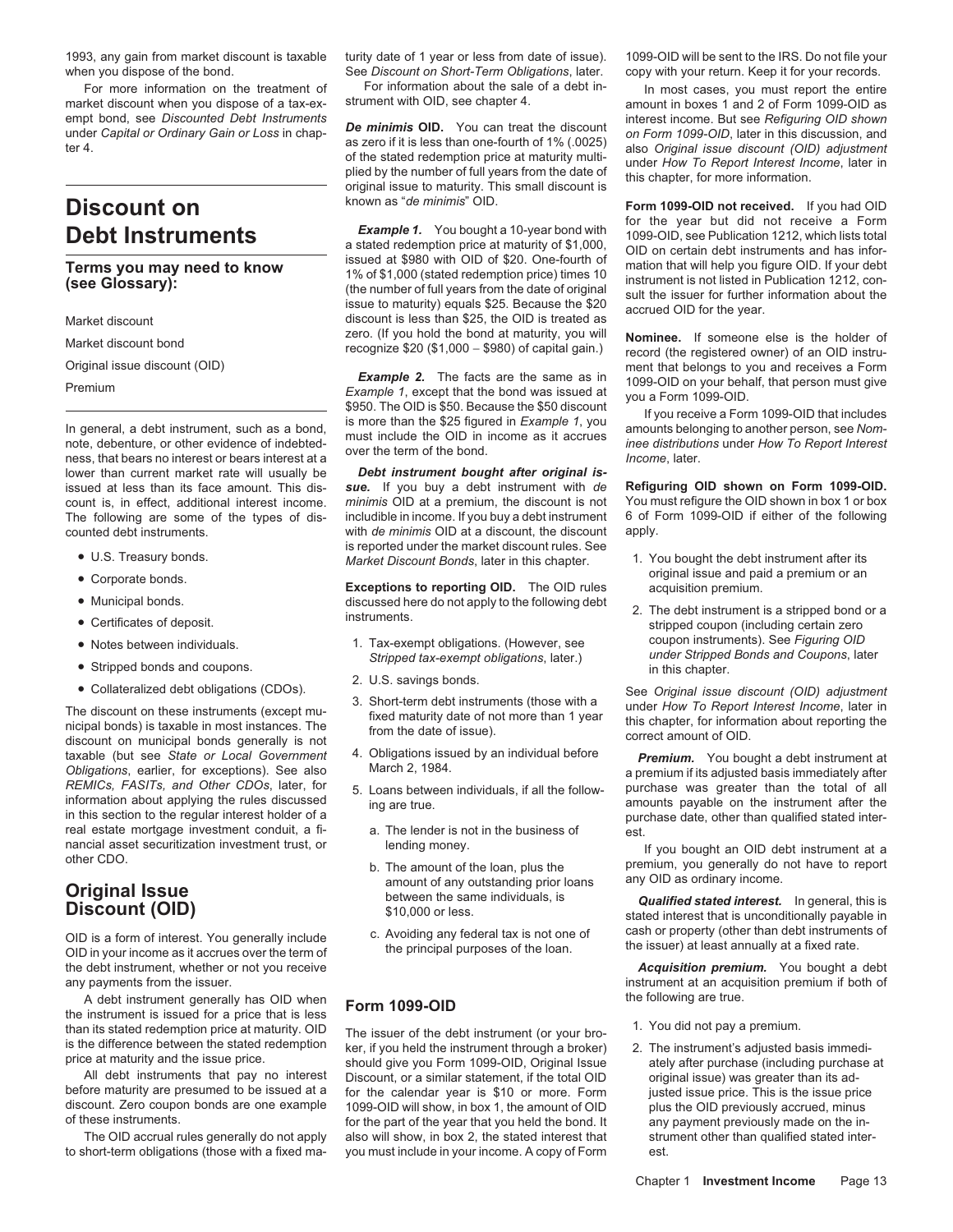Acquisition premium reduces the amount of OID • Deferred income certificates, **Stripped Bonds and Coupons**<br>
includible in your income. For information about includible in your income. For information about **•** Bonus savings certificates, and If you strip one or more coupons from a bond figuring the correct amount of OID to include in If you strip one or more coupons from a bon your income, see *Figuring OID on Long-Term*<br>*Debt Instruments* in Publication 1212.

**Refiguring periodic interest shown on Form**<br>**Refiguring periodic interest shown on Form**<br>**Refiguring the holder of a stripped bond has the right to<br><b>1099-OID.** If you disposed of a debt instrument<br>or acquired it from anot

**before May 28, 1969 (before July 2, 1982, if a** under which you agree to deposit \$100 each 2. Instruments backed by U.S. Treasury se-<br>**government instrument**). For these instru-<br>month for a period of 5 years. Interest wil ments, you do not report the OID until the year compounded twice a year at  $71/2\%$ , but payable<br>you sell exchange or redeem the instrument If only at the end of the 5-year period. You must you sell, exchange, or redeem the instrument. If only at the end of the 5-year period. You must backed by U.S. Treasury bonds that a capital include a part of the interest in your income as ferred primarily by brokerage fi a gain results and the instrument is a capital include a part of the interest in your income as asset, the amount of the gain equal to the OID is OID each year. Each year the bank must give asset, the amount of the gain equal to the OID is OID each year. Each year the bank must give ordinary interest income. The rest of the gain is you a Form 1099-OID to show you the amount ordinary interest income. The rest of the gain is you a Form 1099-OID to show you the amount **Seller.** If you strip coupons from a bond and capital gain. If there is a loss on the sale of the instrument, the entire loss is a capital loss and<br> **Redemption before maturity.** If, before the before the date of sale to the extent you did not

| months you held<br>the instrument<br>$\times$<br>Number of full<br>months from date<br>of original issue<br>to date of maturity | <b>Issue</b><br>Discount |
|---------------------------------------------------------------------------------------------------------------------------------|--------------------------|
|---------------------------------------------------------------------------------------------------------------------------------|--------------------------|

(after July 1, 1982, if a government instru-<br>ment), and before 1985. If you hold these They are a form of endowment contracts issued coupon) is your gain or loss from the sale.

these debt instruments, you report the total OID The issuer must give you a statement on **Buyer**. If you buy a stripped bond or stripped<br>that applies each year regardless of whether Form 1099-OID indicating the amount you that applies each year regardless of whether Form 1099-OID indicating the amount you hold that debt instrument as a capital asset. include in your income each year.

- 
- 
- 
- -

**Applying the OID Rules**<br>
The rules of the Department of the Treasury's Separate<br>
The rules for reporting OID depend on the date<br>
the long-term debt instrument was issued.<br>
The rules for reporting OID depend on the date<br>
t month for a period of 5 years. Interest will be

no reporting of OID is required.<br>In general the amount of gain that is ordinary maturity date, you redeem a deferred interest previously include this interest in your income. In general, the amount of gain that is ordinary<br>interest income equals the following amount:<br>account for less than its stated redemption price<br>at maturity, you can deduct the amount of OID<br>that you previously included in i that you previously included in income but did that accrued before the date of sale of the<br>not receive stripped bond (or coupon) to the oxtent you did

Renewable certificates. If you renew a CD at maturity, it is treated as a redemption and a<br>purchase of a new certificate. This is true re-<br>purchase of a new certificate. This is true re-

**Certificates of Deposit (CDs)** If you hold an inflation-indexed debt instrument<br>(other than a series I U.S. savings bond), you **Figuring OID**. The rules for figuring OID on If you buy a CD with a maturity of more than 1<br>west report as OID any increase in the stripped bonds and stripped coupons depend on<br>year, you must include in income each year a<br>part of the total interest due and report it • Time deposits, entity of the payer showing the amount you must *Stripped Bonds and Coupons* in Publication<br>Figure also conduct the payer as OID and any qualified stated interest 1212. However, owners of stripped bonds an ■ Bonus plans, and any qualified stated interest 1212. However, owners of stripped bonds and • Bonus paid to you during the year. For more informa- coupons should not rely on the OID shown in

coupons are treated as separate debt instru-<br>ments issued with OID.

- 
- in those securities, such as obligations<br>backed by U.S. Treasury bonds that are

stripped bond (or coupon) to the extent you did<br>not previously include this discount in your in-

purchase of a new certificate. This is true re-<br>gardless of the terms of renewal.  $\frac{1}{\text{total}}$  and coupons. Allocate this adjusted basis between the items you keep and the items you sell, **Face-Amount Certificates** based on the fair market value of the items. The **Debt instruments issued after May 27, 1969 Face-Amount Certificates** be difference between the sale price of the bond (or **after July 1, 1982,** 

ment), and before 1985. If you hold these They are a form of endowment contracts issued<br>
debt instruments as capital assets, you must<br>
include a part of the discount in your gross a lump-sum payment or periodic payments, w

the date you buy it. If you buy a stripped bond, **Effect on basis.** Your basis in the instru-<br>ment is increased by the amount of OID that you **inflation Indoxed** tion the stated price at maturity over your purchase price. If ment is increased by the amount of OID that you **Inflation-Indexed the computance of the conduct of C**ip of the t<br>include in your gross income. **Debt Instruments of the all of the amount** payable on the due date of the amo

• Savings certificates, The Savings certificates, The Cause the Savings certificates, The Savings certificates, The Savings of the Savings certificates, The Savings certificates, The Savings of the Savings of The Savings o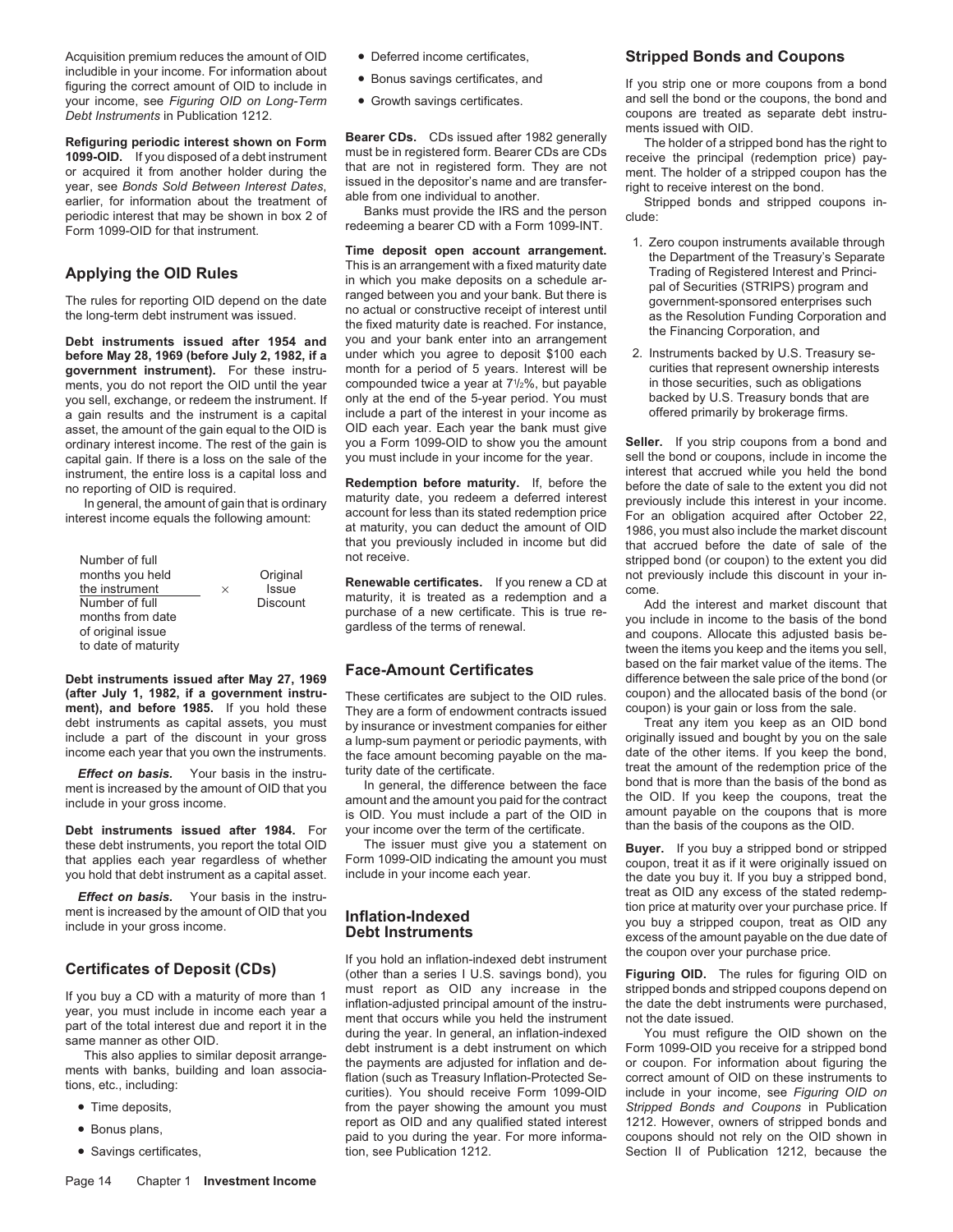instruments. OID on stripped inflation-in-<br>dexed debt instruments is figured under the dis-<br>count bond method. This method is described in market discount is the sum of the bond's issue<br>the accrued market discount for the

*Stripped Bonds and Coupons* in Publication 1. Your cost basis in the bond is less than the you include in your income.<br>hond's issue price

- maturity dates of up to 1 year from the the same.) and interest rates or both bonds are amount of accrued market discount reportable<br>date of issue), There are 3 methods you can use to figure
- 
- 
- 

debt obligation decreases after its issue date,

- 
- 
- 

bond immediately after you acquire it. You treat which you: exchange, or redeem the obligation as or-

amounts listed in Section II for stripped bonds or market discount as zero if it is less than coupons are figured without reference to the one-fourth of 1% (.0025) of the stated redemp-<br>date or price at which you acquired them.<br>**Stripped** inflation-indexed debt full years to maturity (after you acquire the under s

on figuring the taxable part, see *Tax-Exempt* nal issue can be a market discount bond if either *Effect on basis.* You increase the basis of

- 
- 

3. U.S. savings bonds, and<br>
4. Certain installment obligations.<br>
4. Certain installment obligations.<br>
during the period you hold the bond. Figure the<br>
during the period you hold the bond. Figure the<br>
described earlier, Market discount arises when the value of a daily installments by dividing the market dis-<br>
2. In proportion to the accrual of OID for any<br>
2. In proportion to the accrual of OID for any<br>
2. In proportion to the accrual of generally because of an increase in interest acquired the bond, up to and including its matur- OID, or rates. If you buy a bond on the secondary mar- ity date. Multiply the daily installments by the  $\frac{1}{2}$  is area.

The secondary mar-<br>
Note it and the secondary mar-<br>
Note this may have market discount.<br>
We also carrued market discount to mome of days you held the bond to figure your<br>
Note in the accust of excuted market discount to th

market discount. See *Partial principal pay*-<br>method to figure market discount (instead of<br>ments, later in this discussion.<br>OID) treat the bond as having been issued on *Indition* is highly manter discussion. (included on **Discount on** Obligations the date you acquired it. Treat the amount of **Short-Term Obligations** 3. If you borrow money to buy or carry the the date you acquired it. Treat the amount of **Short-Term Obligations** bond, your deduction for interest paid on your basis (immediately after you acquired the<br>the debt is limited. See Limit on interest bond) as the issue price. Then apply the formula When you buy a short-term obligation (one

at maturity that is more than your basis in the taching to your timely filed return a statement in 1. You must treat any gain when you sell,

- 
- 

count bond method. This method is described in<br>
Regulations section 1.1275-7(e).<br>
Regulations section 1.1275-7(e).<br>
Stripped tax-exempt obligations. You do total OID inta accrued pefore you acquired the corrued market disc

*Bonds and Coupons under Figuring OID on* of the following is true. The same of your bonds by the amount of market discount

Partial principal payments. If you receive a **Market Discount Bonds**<br>
A market discount bond is any bond having<br>
A market discount bond is any bond having<br>
A market discount bond is any bond having<br>
Market discount bond is any bond having<br>
time such come a plan of re

2. Tax-exempt obligations that you bought **Accrued market discount.** The accrued mar-<br>before May 1, 1993, beta discount is figured in one of two ways. can choose to figure accrued market discount: can choose to figure accrued market discount:

- 
- 
- 

deduction for market discount bonds under<br>
When To Deduct Investment Interest in<br>
Choosing to include market discount in in-<br>
Choosing to include market discount in in-<br>
chapter 3.<br>
Market discount. Market discount is the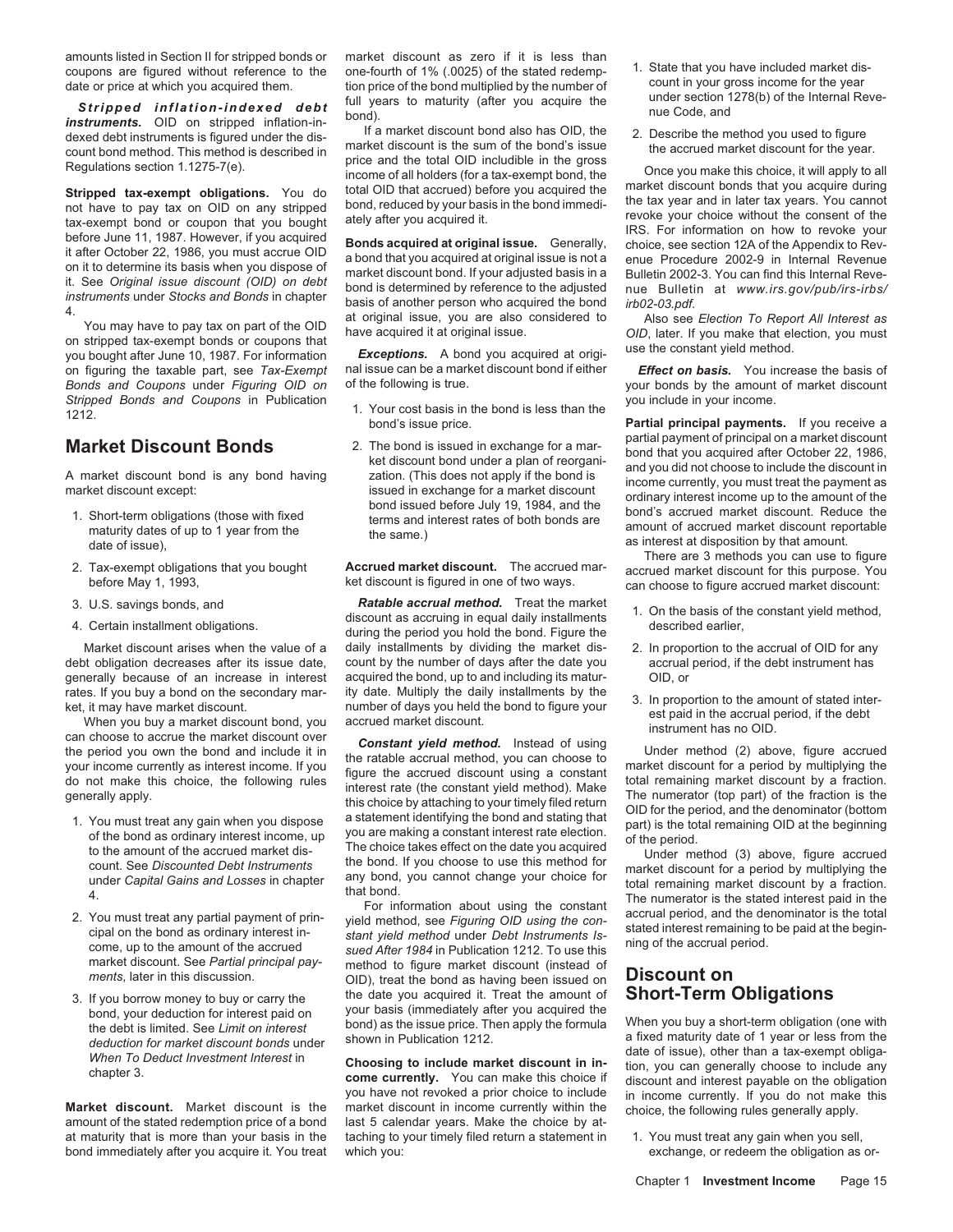**Short-term obligations for which no choice** 3. The period for which the choice is being 2005 return the \$508.80 interest you received in is available. You must include any discount or made and the obligation to which it a **is available.** You must include any discount or made and the obligation to which it ap-<br>interest in current income as it accrues for any plies, and

- 
- 
- 
- 
- 
- 

**Effect on basis.** Increase the basis of your Also see the following discussion. If you obligation by the amount of discount you include make the election to report all interest currently

**Figuring the accrued discount.** Figure the **Election To Report** withdrawal or redemption is substantially accrued discount by using either the ratable **Election To Report** less than the interest payable at maturity. accrual method or the constant yield method

described above that is a short-term govern-<br>ment obligation, the amount you include in your<br>interest, acquisition discount, OID, de minimis ment obligation, the amount you include in your interest, acquisition discount, OID, *de minimis*<br>income for the current year is the accrued acqui-<br>OID, market discount, *de minimis* market disincome for the current year is the accrued acqui- OID, market discount, *de minimis* market dis- **Example.** If, in the previous example, you<br>sition discount, if any, plus any other accrued count, and unstated interest as a sition discount, if any, plus any other accrued count, and unstated interest as adjusted by any use an accrual method, you must include the<br>interest payable on the obligation. The acquisi- amortizable bond premium or acqui interest payable on the obligation. The acquisi-<br>tion discount is the stated redemption price at your mind. See Regulations section 1.1272-3. tion discount is the stated redemption price at mium. See Regulations section 1.1272-3. report the interest as follows: 2003, \$80; 2004, maturity minus vour basis. maturity minus your basis.

If you choose to use the constant yield<br>
method to figure accrued acquisition discount,<br>
treat the cost of acquiring the obligation as the **When To Report**<br>
issue price. If you choose to use this method,<br>
you cannot change

**Nongovernment obligations.** For an obliga- **Terms you may need to know** tion listed above that is not a government obliga- (see Glossary): tion listed above that is not a government obligation, its a move that is not a government opilga-<br>tion, the amount you include in your income for<br>**How To Report** the current year is the accrued OID, if any, plus Accrual method **interest Income**<br>any other accrued interest payable. If you Accrual method choose the constant yield method to figure ac-<br>
crued OID, apply it by using the obligation's<br>
issue price.<br> **When to report your interest income depends on**<br> **Signe Glossary):** 

**Choosing to include accrued acquisition**<br> **aliscount instead of OID.** You can choose to<br>
report accrued acquisition discount (defined<br>
earlier under Government obligations) rather<br> **Cash method.** Most individual taxpayers earlier under *Government obligations*) rather than accrued OID on these short-term obliga- the cash method. If you use this method, you<br>tions. Your choice will apply to the year for which generally report your interest income in the year it is made and to all later years and cannot be in which you actually or constructively receive it. income on Form 1040, line 8a; Form 1040A, line

ratable share of the discount. See *Dis-* of your return, including extensions, for the first *U.S. Savings Bonds* and *Discount on Debt Incounted Debt Instruments* under *Capital* year for which you are making the choice. Attach *struments*, earlier. *Gains and Losses* in chapter 4. a statement to your return or amended return

- 
- 
- 
- 

2. Held primarily for sale to customers in the<br>other interest in current income. If you ac-<br>ordinary course of your trade or business,<br>quire short-term discount obligations that are not<br>count in a bank, savings and loan, o 3. Held by a bank, regulated investment com-<br>come of the accrued discount or other interest, policy dividends left to accumulate, when they<br>nany or common trust fund. pany, or common trust fund, come of the accrued discount or other interest, policy dividends left to accumulate, when they<br>come the accumulate of the accrued discount or other interest, policy dividends left to accumulate, 4. Held by certain pass-through entities,<br>choice applies to all short-term obligations you withdrawal. This is true even if they are not yet<br>5. Identified as part of a hedging transaction. acquire during the year and in al 5. Identified as part of a hedging transaction, acquire during the year and in all later years. entered in your passbook.<br>or and the con- You cannot change this choice without the con- You constructively receive income on or You cannot change this choice without the construction of the IRS.

6. A stripped bond or stripped coupon held by<br>the person who stripped the bond or cou-<br>pon (or by any other person whose basis<br>in the obligation is determined by refer-<br>ence to the basis in the hands of that per-<br>son).<br>the

obligation by the amount of discount you include make the election to report all interest currently 4. Pay a penalty on early withdrawals, unless<br>as OID, you must use the constant yield method. The interest you are to rece

generally report your interest income in the year Generally, you report all of your taxable interest changed without the consent of the IRS. However, there are special rules for reporting 8a; or Form 1040EZ, line 2.

dinary income, up to the amount of the You must make your choice by the due date the discount on certain debt instruments. See

2. If you borrow money to buy or carry the<br>
obligation, your deduction for interest paid<br>
on the debt is limited. See *Limit on interest*<br>
on the debt is limited. See *Limit on interest*<br>
on the debt is limited. See *Limi* 

interest in current income as it accrues for any plies, and<br>short-term obligation (other than a tax-exempt 4. Any other information necessary to show receive income when it is credited to your ac-<br>you are entitled to make 1. Held by an accrual-basis taxpayer,<br>Choosing to include accrued discount and you are considered to receive interest, divi-

- 
- 
- Internal Revenue Code.<br>Also see the following discussion If you draw the earnings or
	-

discussed previously in *Accrued market dis*-<br>count under Market Discount Bonds, earlier. Generally, you can elect to treat all interest on a method, you report your interest income when<br>debt instrument acquired during the Government obligations. For an obligation OID and include it in income currently. For pur-<br>described above that is a short-term govern- poses of this election, interest includes stated instrument.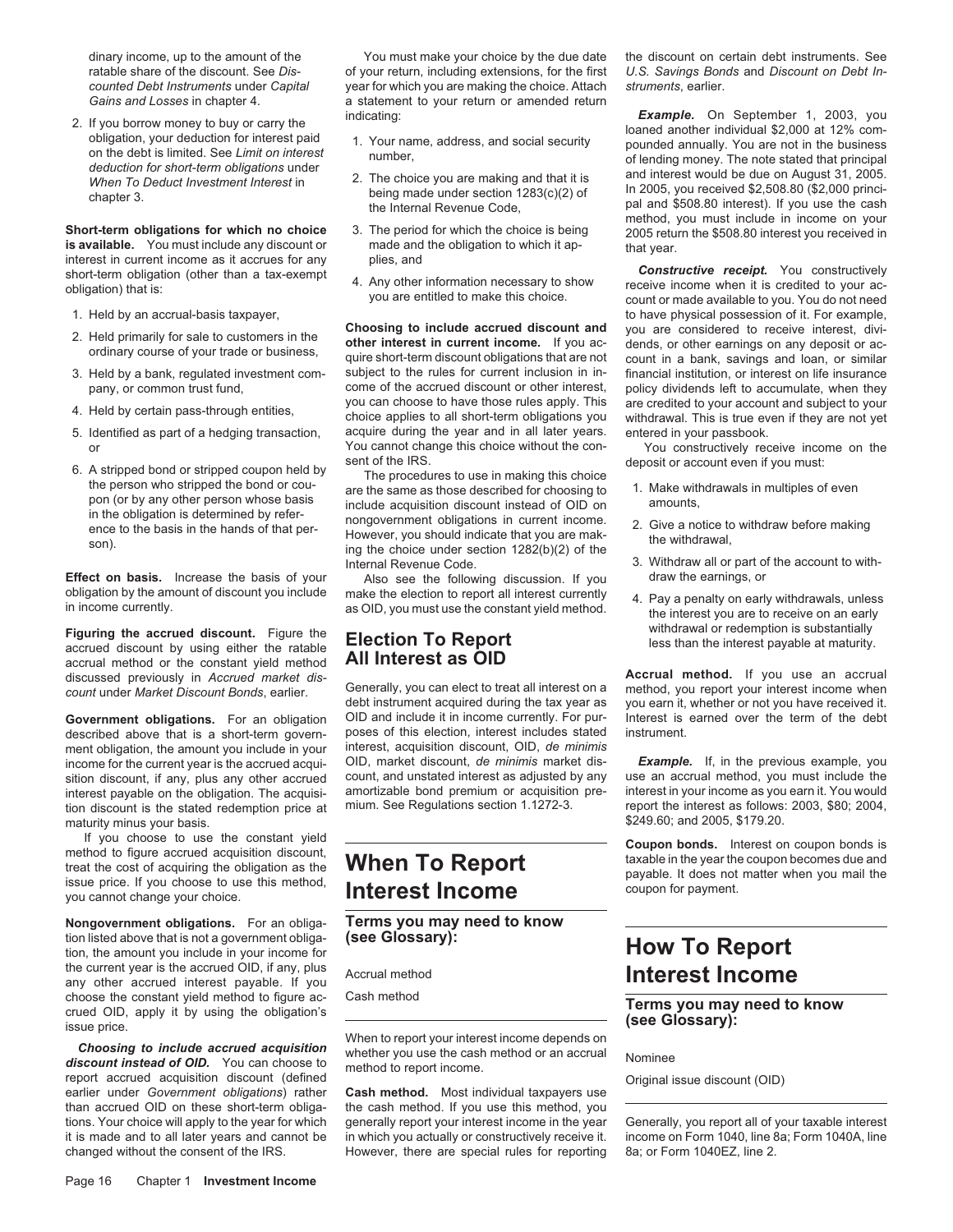|                                                                        |                                   | CORRECTED (if checked)                  |                                                            |                                                                          |
|------------------------------------------------------------------------|-----------------------------------|-----------------------------------------|------------------------------------------------------------|--------------------------------------------------------------------------|
| PAYER'S name, street address, city, state, ZIP code, and telephone no. |                                   | Payer's RTN (optional)                  | OMB No. 1545-0112<br>2005                                  | Interest Income                                                          |
|                                                                        |                                   |                                         | Form 1099-INT                                              |                                                                          |
| PAYER'S Federal identification number                                  | RECIPIENT'S identification number | 1 Interest income not included in box 3 |                                                            | Copy B                                                                   |
|                                                                        |                                   |                                         |                                                            | <b>For Recipient</b>                                                     |
| <b>RECIPIENT'S name</b>                                                |                                   | 2 Early withdrawal penalty              | 3 Interest on U.S. Savings<br>Bonds and Treas. obligations | This is important tax<br>information and is<br>being furnished to the    |
|                                                                        |                                   |                                         |                                                            | Internal Revenue                                                         |
| Street address (including apt. no.)                                    |                                   | 4 Federal income tax withheld           | 5 Investment expenses                                      | Service. If you are<br>required to file a return,                        |
|                                                                        |                                   |                                         | S                                                          | a negligence penalty or                                                  |
| City, state, and ZIP code                                              |                                   | 6 Foreign tax paid                      | 7 Foreign country or U.S.<br>possession                    | other sanction may be<br>imposed on you if this<br>income is taxable and |
| Account number (see instructions)                                      |                                   |                                         |                                                            | the IRS determines that<br>it has not been                               |
|                                                                        |                                   | S                                       |                                                            | reported.                                                                |

(keep for your records)

income is more than \$1,500. Instead, you must country, unless the combined value of all on a bond that you bought between inter-<br>use Form 1040A or Form 1040.<br>foreign accounts was \$10,000 or less dur-

In addition, you cannot use Form 1040EZ if ing all of 2005 or the accounts were with<br>you must use Form 1040, as described later, or certain U.S. military banking facilities,<br>if any of the statements listed under Schedule B

- 
- 
- nanced mortgage, and the buyer used the **Schedule B.** You must complete Schedule 1040EZ, line 2.<br>
property as a home. **Schedule B.** You must complete Schedule You should not have received a Form
- 
- 
- 
- 

- 
- 
- Form 1040A or Form 1040.<br>In addition, you cannot use Form 1040EZ if eac ing all of 2005 or the accounts were with
- (Form 1040A), Part I, if you file Form 1040A and<br>any of the following are true.<br>1. Your taxable interest income is more than<br>1. Your taxable interest income is more than<br>1. Your tax-exempt interest (such as inter-
	-
	-

**Schedule B.** You must complete Schedule B (Form 1040), Part I, if you file Form 1040 and

- 
- amounts you reported before 2005.<br>6. You received, as a nominee, interest that under the Education Savings Bond Pro-<br>actually belongs to someone else.<br>**19. Interest from an individ-**<br>and refirement arrangement (IRA) as gram (discussed earlier). **actually belongs to some example of the example of the example of the example of the example of the example of the example of the example of the example of the example of the example of the examp**
- 7. You received a Form 1099-INT for interest 3. You had a foreign account or you received<br>a distribution from, or were a granter of, or **Form 1099-INT.** Your taxable interest income,
	-
- You cannot use Form 1040A if you must use 5. You received a Form 1099-INT for tax-ex- not receive a Form 1099-INT.<br>Form 1040, as described next. empt interest emptionerest empt interest
	-
	-
	-

Form 1099-INT **DEPTIT Example 20 Term 2008** (keep for your records) Department of the Treasury - Internal Revenue Service

- You cannot use Form 1040EZ if your interest 3. You had a financial account in a foreign 9. You received a Form 1099-INT for interest
	-

later, are true. 4. You acquired taxable bonds after 1987 On Part I, line 1, list each payer's name and the compunition of the distribution of the distribution of the distribution of the distribution of the distribution of Form 1040A. You must complete Schedule 1 the bonds by any amortizable bond pre-<br>Form 1099-INT or Form 1099-OID from a bro-<br>Form 1040A), Part I, if you file Form 1040A and mium (discussed in chapter 3 under *Bond* kerage fi

1. Your taxable interest income is more than  $\frac{5.}{2}$  You are reporting OID in an amount more total of your tax-exempt interest (such as inter-<br>1.500. Stripped OID on certain state and municior less than the amount shown on Form est or accrued OID on certain state and munici-<br>1099-OID. or example in pal bonds) and exempt-interest dividends from a 2. You are claiming the interest exclusion 1099-OID, or pall bonds) and exempt-interest dividends from a<br>under the Education Savings Bond Pro-<br>gram (discussed earlier). 6. You received tax-exempt interest from pri-<br>vate ac 3. You received interest from a seller-fi- 1986. not add tax-exempt interest in the total on Form

4. You received a Form 1099-INT for tax-ex-<br>any of the following apply. where Form 1040 and 1099-INT for tax-exempt interest. But if you did,<br>you must fill in Schedule 1 (Form 1040A) or<br>Schedule B (Form 1040). See the Sche 5. You received a Form 1099-INT for U.S. 1. Your taxable interest income is more than Schedule B instructions for how to report this. Be savings bond interest that includes  $$1, 500$ <br>Sure to also show this tax-exempt inter savings bond interest that includes  $$1,500$ .<br>amounts you reported before 2005.



 $tax$ -exempt interest.

List each payer's name and the amount of inter-<br>
est income received from each payer on line 1. If<br>
est income received from each payer on line 1. If<br>
except for interest from U.S. savings bonds and<br>
Treasury obligations, est income received from each payer on line 1. If you received interest from a seller-fi-<br>you received a Form 1099-INT or Form 1099-INT on Form 1099-INT anced mortgage, and the buyer used the 1.16 met<br>1099-OID from a broke

Form 1040, as described next. empt interest.<br>Form 1040. You must use Form 1040 instead 6. You received a Form 1099-INT for U.S. the early withdrawal of a time deposit, the de-<br>Form 1040 instead 6. You received a Form 1099of Form 1040A or Form 1040EZ if: savings bond interest that includes 1099-INT, in box 2. See *Penalty on early with-*

1. You forfeited interest income because of amounts you reported before 2005. <br>1. You for a time deposit, The early withdrawal of a time deposit, The early withdrawal of a time deposit, The early withdrawal of a time depos securities transferred between interest 8. You received a Form 1099-INT for interest Treasury bonds. Add the amount shown in box 3 payment dates, the controller controller on frozen deposits. The controller controller taxable interest income you re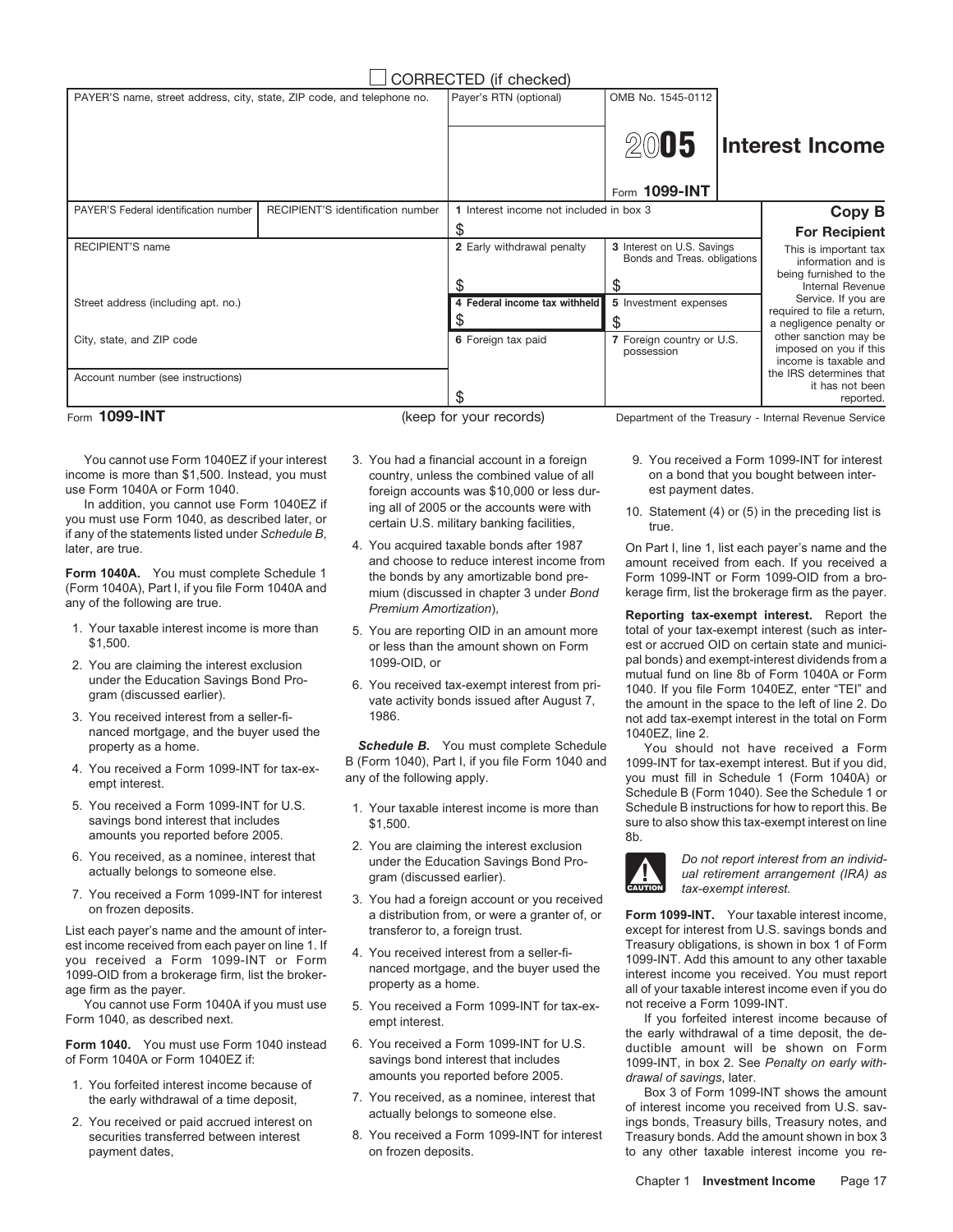ceived, unless part of the amount in box 3 was **Example 1.** Your parents bought U.S. sav-<br> previously included in your interest income. If ings bonds for you when you were a child. The  $\blacksquare$  amount you subtract from the interest part of the amount shown in box 3 was previ- bonds were issued in your name, and the inter- shown on Form 1099-INT. ously included in your interest income, see *U.S.* est on the bonds was reported each year as it savings bond interest previously reported, later. accrued. (See Choice to report interest each If you redeemed U.S. savings bonds you bought year under U.S. Savings Bonds, earlier.) A. Enter the amount of cash received aft

1099-INT will contain an amount if you were it.<br>
subject to backup withholding. Report the The Form 1099-INT you received shows in-<br>
the amount on line A. This is the

expenses you may be able to deduct as an that accrued from January 2005 to March 2005.<br>itemized deduction, Chapter 3 discusses invest-<br>You received no other taxable interest for itemized deduction. Chapter 3 discusses invest-<br>2005. You file Form 1040A. The received no other taxable interest for D. Enter the amount of interest shown<br>2005. You file Form 1040A. on your Form 1099-INT . . . . . . . . ment expenses. The result of the state of the Form 1040A. The contract of the Superintensis on your Form 1099-INT  $\ldots \ldots$ 

**Form 1099-OID.** The taxable OID on a dis- ule 1, line 4, and on Form 1040A, line 8a. from your company's profit-sharing plan. counted obligation for the part of the year you<br>owned it is shown in box 1 of Form 1099-OID. Example 2. Your uncle died and left you a FF bond that was part of the distribution you

interest on the obligation other than OID. Add death. You have to include only \$300 in your this omount to the OID shown in box 1 and income.

1040EZ, line 7, on Form 1040A, line 39, or on Forms 1099. Several lines above line 2, you put<br>Enter 1040 line 64

**ported.** If you received a Form 1099-INT for *from a retirement or profit-sharing plan.* If C. Subtract the amount on line B from<br>U.S. savings bond interest, the form may show vou cashed a savings bond acquired in a taxab interest you do not have to report. See *Form* distribution from a retirement or profit-sharing amount of interest accrued on the

report all the interest shown on your Form example the state of the subtract the amount on line C from the amount on line C from the amount on line C from the amount on line D. This is the amount on line D. This is the

- of all interest listed on line 1.<br>
of all interest listed on line 1.
- 
- 

expenses, see *Interest excluded under the Edu*-<br>cation Savings Bond Program, later.<br>Box 4 (federal income tax withheld) of Form redeemed the bond, you received \$1,492.00 for<br>Box 4 (federal income tax withheld) of Form red

subject to backup withholding. Report the The Form 1099-INT you received shows in-<br>amount from box 4 on Form 1040EZ, line 7, on terest income of \$992.00. However, since the amount of interest accrued on the terest income of \$992.00. However, since the interest on your savings bonds was reported Form 1040A, line 39, or on Form 1040, line 64. interest on your savings bonds was reported bond since it was distributed by the Box 5 of Form 1099-INT shows investment yearly, you need only include the \$29.20 interest plan yearly, you need only include the \$29.20 interest plan ..........................<br>that accrued from January 2005 to March 2005.

If there are entries in boxes 6 and 7 of Form Connect Schedule 1 (Form 1040A), Part I, line 1, If the 1, Inc. 1040 You may be enter your interest income as shown on Form 1099-INT, you must file Form 1040. You may be enter your interest income as shown on Form E. Subtract the amount on line C from able to take a credit for the amount shown in box 1099-INT — \$992.00. (If you had other taxabl able to take a credit for the amount shown in box 1099-INT — \$992.00. (If you had other taxable the amount on line D. This is the able to take a credit for the amount shown in box 1099-INT — \$992.00. (If you had other taxa amount on Schedule A of Form 1040 as "Other enter a subtotal, as described earlier, before<br>taxes." To take the credit, you may have to file going to the next step.) Several lines above line Your employer should tell you th Form 1116, Foreign Tax Credit. For more infor- 2, enter "U.S. Savings Bond Interest Previously each bond on the date it was distributed.<br>mation, see Publication 514, Foreign Tax Credit Reported" and enter \$962.80 (\$992.00 mation, see Publication 514, Foreign Tax Credit Reported" and enter \$962.80 (\$992.00 −<br>for Individuals for Individuals. \$29.20). Subtract \$962.80 from \$992.00 and *Example.* You received a distribution of seenter \$29.20 on line 2. Enter \$29.20 on Sched- ries EE U.S. savings bonds in December 2002

*1099-OID* under *Original Issue Discount (OID)*, Your uncle paid \$500 for the bond, so \$500 value of the bond at the time of distribution in earlier. of the amount you receive upon redemption is 2002 was \$93.04. (This is the amount you in-You must report all taxable OID even if you interest income. Your uncle's executor included cluded on your 2002 return.) The bank gave you<br>do not receive a Form 1099-0ID. in your uncle's final return \$200 of the interest a in your uncle's final return \$200 of the interest a Form 1099-INT that shows \$53.68 interest that interest that<br>that had accrued at the time of your uncle's (the total interest from the date the bond was Box 2 of Form 1099-OID shows any taxable that had accrued at the time of your uncle's (the total interest from the date the bond was rest on the date the bond was rest on the obligation other than OID. Add death. You have

include the result in your total taxable income. The bank where you redeem the bond gives in 2002, you need to include in your 2005 in-<br>If you forfeited interest or principal on the you a Form 1099-INT showing interest inc If you forfeited interest or principal on the you a Form 1099-INT showing interest income come only the interest that accrued after the<br>ination because of an early withdrawal the of \$500. You also receive a Form 1099-INT b obligation because of an early withdrawal, the of \$500. You also receive a Form 1099-INT bond was distributed to you.<br>deductible amount will be shown in box 3. See showing taxable interest income of \$300 from On Schedule B deductible amount will be shown in box 3. See showing taxable interest income of \$300 from On Schedule B (Form 1040), line 1, include <br>Penalty on early withdrawal of savings later your savings account.

Box 4 of Form 1099-OID will contain an The Form 1040 and you complete well as any other taxable interest income you<br>ount if you were subject to backup withhold-<br>Schedule B. On line 1 of Schedule B. On line 1 of Schedule B, amount if you were subject to backup withhold-<br>ing. Report the amount from box 4 on Form \$500 and \$300 interest amounts shown on your<br>1040EZ line 7 on Form 1040A line 39 or on Forms 1099. Several lines above line 2, you pu Form 1040, line 64.<br>Box 7 of Form 1099-OID shows investment "U.S. Savings Bond Interest Previously Re- on the worksheet below. Box 7 of Form 1099-OID shows investment<br>example and enter the \$200 interest included in expenses you may be able to deduct as an ported" and enter the \$200 interest included in<br>itemized deduction. Chapter 3 discusses invest-<br>ment expenses.<br>ment expenses.<br>ment expenses.<br>ment expenses.<br>expenses.<br>expenses invest

you cashed a savings bond acquired in a taxable On Schedule B (Form 1040), Part I, line 1, or the interest accrued before the distribution and D. Enter the amount of interest shown Schedule 1, (Form 1040A), Part I, line 1, towed as a distribution from the plan



owned it is shown in box 1 of Form 1099-OID. *Example 2.* Your uncle died and left you a EE bond that was part of the distribution you Include this amount in your total taxable interest \$1,000 series EE bond. You redeem the bond received in 2002. You received \$103.68 for the income. But see Refiguring OID shown on Form when it reaches maturity. income. But see *Refiguring OID shown on Form* when it reaches maturity. **income.** Income bond the company bought in May 1992. The income. The company bought in May 1992. The reaches incompany bought in May 1992. The reach this amount to the OID shown in box 1 and income.<br>include the result in your total taxable income The bank where you redeem the bond gives in 2002 you need to include in your 2005 in-

*Penalty on early withdrawal of savings*, later. your savings account. all the interest shown on your Form 1099-INT as

**U.S. savings bond interest previously re-** *Worksheet for savings bonds distributed* time of distribution by the plan . . . <u>93.04</u> ported. If you received a Form 1099-INT for *from a retirement or profit-sharing plan*. I 1099-INT for U.S. savings bond interest under plan (as discussed under U.S. Savings Bonds, bond since it was distributed by<br>U.S. Savings Bonds, earlier. earlier. earlier), your interest income does not include the plan . . on Schedule 1 (Form 1040A), Part I, line 1, taxed as a distribution from the plan.<br>Figure 1. Subtract the amount on line C from the properties on your Form on your Form on your Form the amount on line D. This is the 1099-INT. Then follow these steps. amount on line D. This is the 1099-INT. Then follow these steps. amount you include in "U.S. 1. Several lines above line 2, enter a subtotal Savings Bond Interest Previously

2. Below the subtotal enter "U.S. Savings and the same state of the subtract \$43.04 from the subtotal and enter the Subtract \$43.04 from the subtotal and enter the Bond Interest Previously Reported" and particle and the re

est accrued before you received the bond. **Interest excluded under the Education Sav-**<br> **Interest excluded under the Education Sav-**3. Subtract these amounts from the subtotal **ings Bond Program.** Use Form 8815 to figure and enter the result on line 2. your interest exclusion when you redeem quali-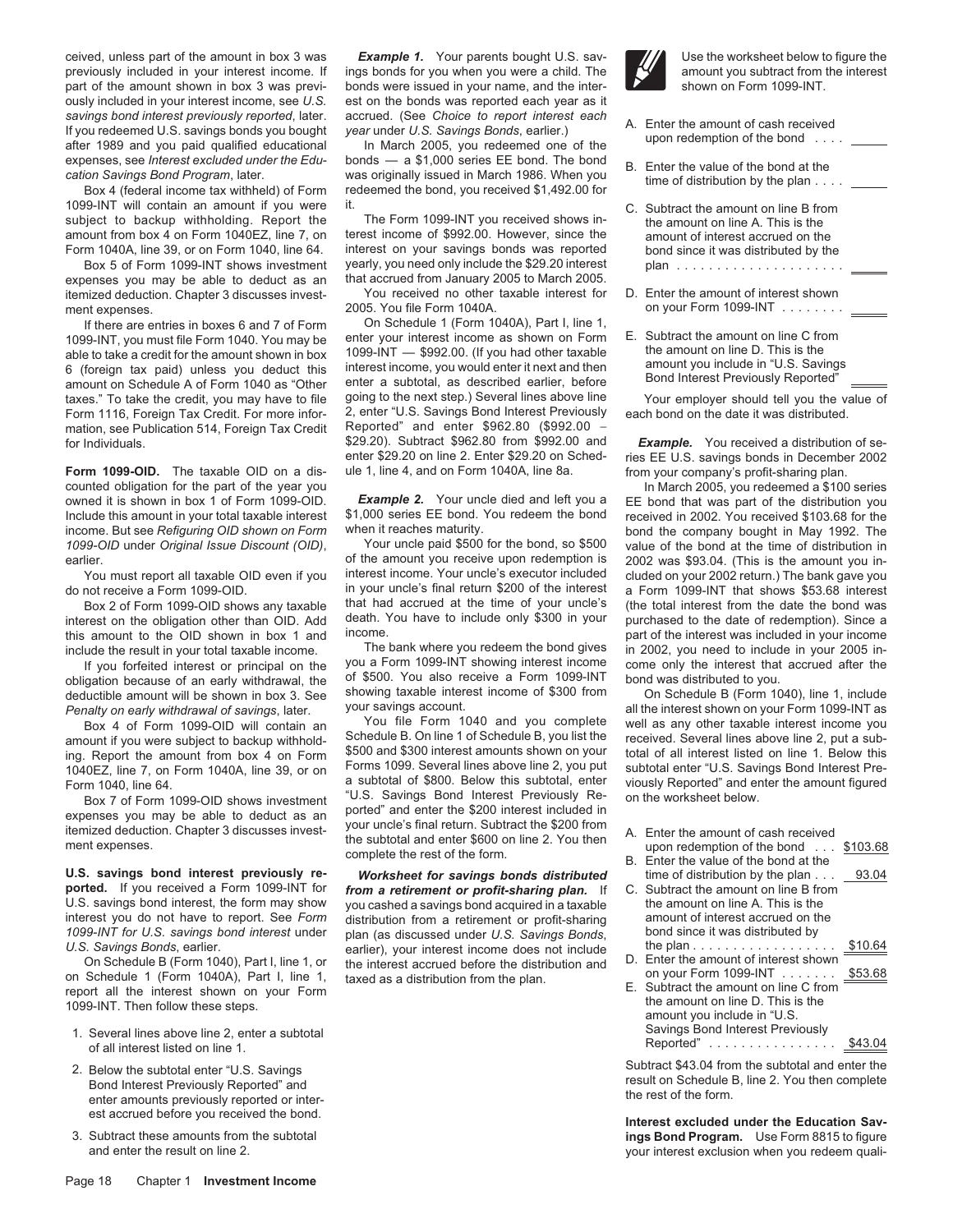Interest on seller-financed mortgage. If an<br>individual buys his or her home from you in a<br>sale that you finance, you must report the<br>buyer's name, address, and social security num-<br>ber on Schedule 1 (Form 1040A), line 1, o Schedule B (Form 1040), line 1. If you do not,

1099-INT for interest on deposits that you could 2005 that includes the interest income earned General, earlier.)<br>
not withdraw at the end of 2005, you must ex<br>
clude these amounts from your gross income. 30% of the total clude these amounts from your gross income. 30% of the total interest or \$1,500.<br>(See *Interest income on frozen deposits* under You must give your sister a Form 1099-INT by January 31, 2006, showing \$450 of interest  $\frac{1}{2}$  Capital gain distributions, and *Interest Income*, earlier.) Do not include this by January 31, 2006, showing \$450 of interest **•** Capital gain distributions, and income on line 8a of Form 1040A or Form 1040. income that she earned for 2005. You must also **• Nondividend distributions.**<br>In Schedule 1 (Form 1040A), Part Lor Schedule send a copy of the nominee Form 1099-INT, In Schedule 1 (Form 1040A), Part I, or Schedule along with Form 1040-6, the Internal Revenue<br>B (Form 1040), Part I, include the full amount of along with Form 1096, to the Internal Revenue Most distributions are paid in cash (check).<br>B (Form 1040), Part I, include the f interest shown on your Form 1099-INT on line 1. Service Center by February 28, 2006 (March 31, However, distributions can consist of more interest shown on your Form 1099-INT on line 1. Services interest shown line 2, put Several lines above line 2, put a subtotal of all 2006, if you file Form 1099-INT electronically).<br>interest income, Below this subtotal enter "Fro- Show your own name, address, and social seinterest income. Below this subtotal, enter "Frocurity number as that of the "Payer" on the Form **Form 1099-DIV.** Most corporations use Form zen Deposits" and show the amount of interest curity number as that of the "Payer" on the Form **Form 1099-DIV.** Most corporations

**Accrued interest on bonds.** If you received a When you prepare your own federal income ords. You do not have to position of the refurn. Form 1099-INT that reflects accrued interest tax return, report the total amount of interest paid on a bond you bought between interest income \$1,500 on Schedule 1 (Form 1040A)

must file a Form 1099-INT for that interest with amount as "OID Adjustment" and add it to the the IRS. Send Copy A of Form 1099-INT with a subtotal. Should ask the issuer for a corrected form. The

fied savings bonds and pay qualified higher edu- Form 1096, Annual Summary and Transmittal of **Penalty on early withdrawal of savings.** If cational expenses during the same year. U.S. Information Returns, to your Internal Reve- you withdraw funds from a certificate of deposit For more information on the exclusion and nue Service Center by February 28, 2006 or other deferred interest account before maturqualified higher educational expenses, see the (March 31, 2006 if you file Form 1099-INT elec- ity, you may be charged a penalty. The Form earlier discussion under *Education Savings* tronically). Give the actual owner of the interest 1099-INT or similar statement given to you by *Bond Program*. Copy B of the Form 1099-INT by January 31, the financial institution will show the total You must show your total interest from quali- 2006. On Form 1099-INT, you should be listed amount of interest in box 1 and will show the fied savings bonds that you cashed during 2005 as the "Payer." Prepare one Form 1099-INT for penalty separately in box 2. You must include in on Form 8815, line 6, and on line 1 of either each other owner and show that person as the income all the interest shown in box 1. You can Schedule 1 (Form 1040A) or Schedule B (Form 1040A) or Schedule B (Form 1040A) ine 3 "Recipient." However, you do not have to file 1040). After completing Form 8815, enter the Form 1099-INT to show payments for your duct the entire penalty even if it is more than result from line 14 (Form 8815) on Schedule 1 spouse. For more information about the report- your interest income. (Form 1040A), line 3, or Schedule B (Form ing requirements and the penalties for failure to 1040), line 3. file (or furnish) certain information returns, see

you may have to pay a \$50 penalty. The buyer<br>may have to pay a \$50 penalty if he or she does<br>not give you this information.<br>The savings account that paid \$1,500 interest for the property paid to you by a corporation. You<br>n **Frozen deposits.** Even if you receive a Form the bank, you received a Form 1099-INT for *are actually interest* under Taxable Interest —<br>1099-INT for interest on deposits that you could 2005 that includes the interest inc

1099-INT. Show your sister's name, address, and social security number in the blocks pro-

paid on a bond you bought between interest<br>payment dates, include the full amount shown<br>as interest on Form 1099-DIV. The summer shown and the full amount shown in Part I, line 1, or Schedule B (Form 1040A), Part I,<br>as int

**Nominee distributions.** If you received a<br>
Form 1099-INT that includes an amount you are reporting OID in an amount greater or<br>
Form 1099-INT that includes an amount you<br>
received as a nominee for the real owner, report<br> the result on line 2 and also on line 8a of Form and OID listed. Identity the amount as "OID" See also Reporting Substitute Payments under<br>1040A or 1040.<br>**File Form 1099-INT with the IRS.** If you amount shown on Form 1099-*File Form 1099-INT with the IRS.* If you amount shown on Form 1099-OID, show the **Incorrect amount shown on a Form 1099.** If received interest as a nominee in 2005, you additional OID below the subtotal. Identify the you receive a Form 1099 that shows an incorrect metal must file a Form 1099-INT for that interest with amount as "OID Adjustment"

- 
- 
- 

from the subtotal and enter the result on line 2.<br>
The subtotal and enter the result on line 2.<br>
Then you prepare your perfect income of the and social security number in the blocks pro-<br>
Mhen you prepare your own federal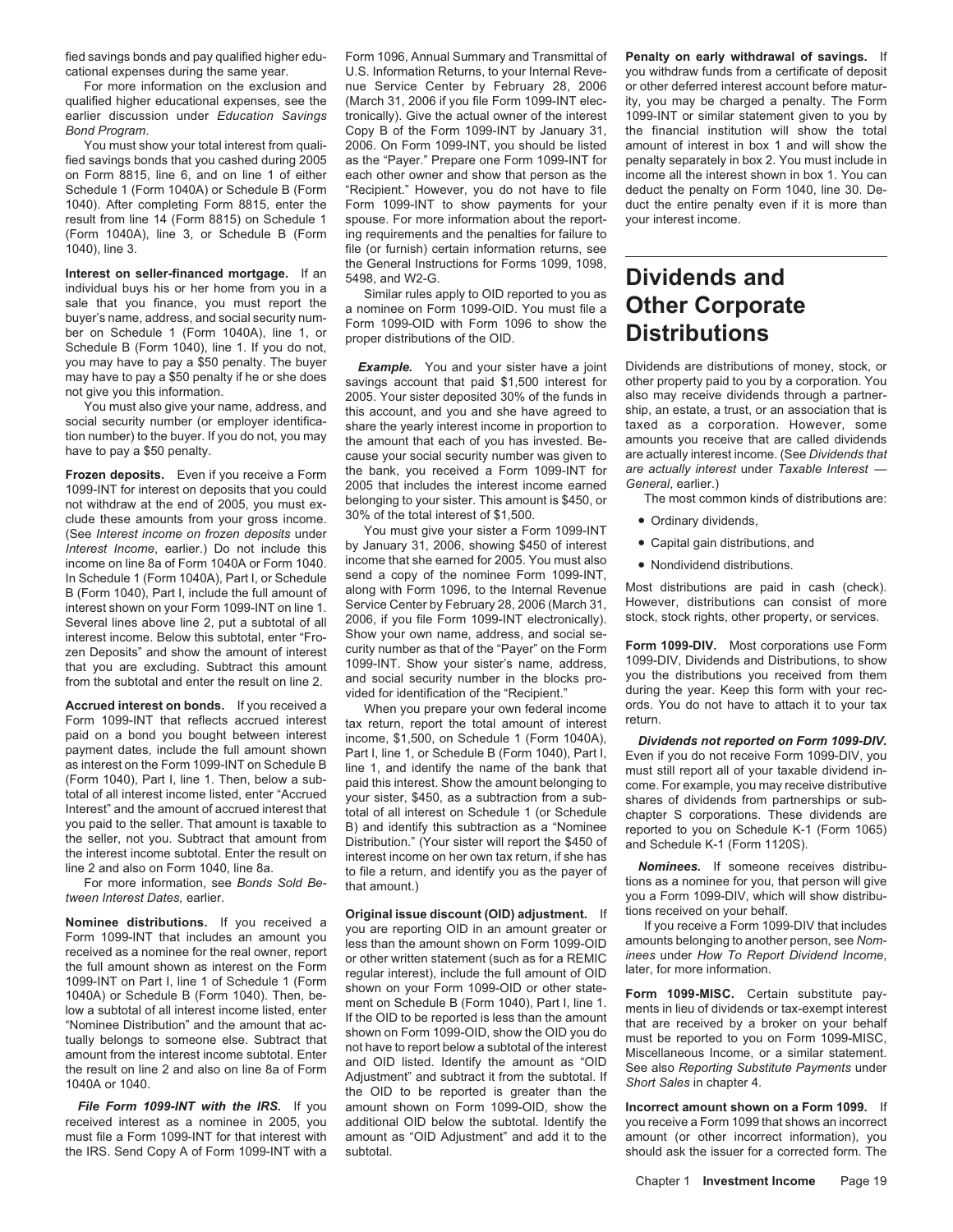**Dividends on stock sold.** If stock is sold, to periods totaling less than 367 days, the hold-<br>exchanged, or otherwise disposed of after a dividend is declared, but before it is paid, the<br>dividend is declared, but before i

dend (including any exempt-interest dividend or 5,000 shares on August 3, 2005. You held your capital gain distribution) in October, November, shares of XYZ Corp. for only 34 days of the calendar year, you are considered to have re- date), and ended on September 6, 2005. You ceived the dividend on December 31. You report have no qualified dividends from XYZ Corp. be-

nary dividends will be shown in box 1a of the  $121$ -day period (from July 8, 2005, through Sep-Form 1099-DIV you receive. *www.irs.gov/pub/irs-irbs/irb04-44.pdf.* **by** tember 6, 2005). *www.irs.gov/pub/irs-irbs/irb04-44.pdf.* 

- 
- 
- 3. You meet the holding period (discussed tially identical stock or securities.

*Exception for preferred stock.* In the case meets any of the following conditions. of preferred stock, you must have held the stock more than 90 days during the 181-day period 1. The corporation is incorporated in a U.S. that begins 90 days before the ex-dividend date possession.

new Form 1099 you receive will be marked "Cor- if the dividends are due to periods totaling more 2. The corporation is eligible for the benefits rected." than 366 days. If the preferred dividends are due of a comprehensive income tax treaty with<br>to periods totaling less than 367 days, the hold-<br>the United States that the Treasury De-

**Dividends received in January.** If a regu-<br>lated investment company (mutual fund) or real \$500 in box 1a (ordinary dividends) and in box is paid is readily tradable on an establated investment company (mutual fund) or real \$500 in box 1a (ordinary dividends) and in box is paid is readily tradable on an estab-<br>estate investment trust (RFIT) declares a divi- 1b (qualified dividends). However, you estate investment trust (REIT) declares a divi- 1b (qualified dividends). However, you sold the lished securities market in the United<br>dend (including any exempt-interest dividend or 5.000 shares on August 3, 2005. You hel or December payable to shareholders of record 121-day period (from July 1, 2005, through Au-<br>on a date in one of those months but actually qust 3, 2005). The 121-day period began on foreign corporation if it is a passive f gust 3, 2005). The 121-day period began on foreign corporation if it is a passive foreign in-<br>May 9, 2005 (60 days before the ex-dividend vestment company during its tax year in which pays the dividend during January of the next May 9, 2005 (60 days before the ex-dividend vestment company during its tax year in which calendar year, you are considered to have re- date), and ended on September 6, 2005. Yo have no qualified dividends from XYZ Corp. be- year.

corporation and are ordinary income to you. This 2005. You held the stock for 63 days (from July paid by a CFC that would be treated as a pas-<br>means they are not capital gains. You can as-<br>sume that any dividend you receiv or preferred stock is an ordinary dividend unless Form 1099-DIV are all qualified dividends be-<br>the paying corporation tells you otherwise. Ordi- cause you held the stock for 61 days of the mation, see Notice 2004-70, whic cause you held the stock for 61 days of the mation, see Notice 2004-70, which is on page<br>121-day period (from July 8, 2005 through Sen- 724 of Internal Revenue Bulletin 2004-44 at

**Qualified Dividends**<br> **Example 3.** You bought 10,000 shares of<br>
Qualified dividends<br>
2006. Alco Mutual Fund common stock on June 30, common, ordinary, or preferred stock), or an<br>
2011 Fund of American depositary receipt

Holding period reduced where risk of loss  $\vert$  has with the following countries satisfy 1. The dividends must have been paid by a **is diminished.** When determining whether equirement (2) under *Qualified foreign*<br>U.S. corporation or a qualified foreign cor-<br>you met the minimum holding period discussed corpora U.S. corporation or a qualified foreign cor-<br>
poration. (See Qualified foreign corpora-<br>
earlier, you cannot count any day during which poration. (See *Qualified foreign corpora-* earlier, you cannot count any day during which *tion* later.) you meet any of the following conditions.<br>2. The dividends are not of the type listed<br> $\overline{A}$ 

- 
- next).<br>2. You were grantor (writer) of an option to Cyprus Karakhan Slovenia Slovenia Support Cyprus Support Cyprus S
	-

- 
- 

the dividend in the year it was declared.<br> **Ordinary Dividends**<br> **Ordinary Dividends**<br>
Controlled foreign corporation (CFC).<br>
Ordinary Dividends<br>
Controlled foreign corporation (CFC).<br>
Ordinary Dividends<br>
Controlled foreig

|                                                 | <i>tion</i> later.)                                                                                       | you meet any of the following conditions.                                                                                              | Australia                    | Ireland                    | Romania                         |
|-------------------------------------------------|-----------------------------------------------------------------------------------------------------------|----------------------------------------------------------------------------------------------------------------------------------------|------------------------------|----------------------------|---------------------------------|
|                                                 | 2. The dividends are not of the type listed<br>later under Dividends that are not qualified<br>dividends. | 1. You had an option to sell, were under a<br>contractual obligation to sell, or had made<br>(and not closed) a short sale of substan- | Austria<br>Belgium<br>Canada | Israel<br>Italy<br>Jamaica | Russian<br>Federation<br>Slovak |
|                                                 | 3. You meet the holding period (discussed                                                                 | tially identical stock or securities.                                                                                                  | China                        | Japan                      | Republic                        |
|                                                 | next).                                                                                                    | 2. You were grantor (writer) of an option to                                                                                           | Cyprus<br>Czech              | Kazakhstan<br>Korea        | Slovenia<br>South Africa        |
|                                                 | <b>olding period.</b> You must have held the stock<br>or more than 60 days during the 121-day period      | buy substantially identical stock or securi-<br>ties.                                                                                  | Republic<br>Denmark          | Latvia<br>Lithuania        | Spain<br>Sweden                 |
|                                                 | at begins 60 days before the ex-dividend date.                                                            | 3. Your risk of loss is diminished by holding                                                                                          | Egypt                        | Luxembourg                 | Switzerland                     |
|                                                 | he ex-dividend date is the first date following                                                           | one or more other positions in substantially                                                                                           | Estonia                      | Mexico                     | Thailand                        |
|                                                 | e declaration of a dividend on which the buyer                                                            | similar or related property.                                                                                                           | Finland                      | Morocco                    | Trinidad and                    |
|                                                 | f a stock will not receive the next dividend                                                              | For information about how to apply condition                                                                                           | France                       | <b>Netherlands</b>         | Tobago                          |
|                                                 | ayment. When counting the number of days                                                                  | (3), see Regulations section 1.246-5.                                                                                                  | Germany                      | New Zealand                | Tunisia                         |
| ou held the stock, include the day you disposed |                                                                                                           |                                                                                                                                        | Greece                       | Norway                     | Turkey                          |
|                                                 | f the stock, but not the day you acquired it. See                                                         | Qualified foreign corporation. A foreign cor-                                                                                          | Hungary                      | Pakistan                   | Ukraine                         |
|                                                 | ne examples, later.                                                                                       | poration is a qualified foreign corporation if it                                                                                      | Iceland                      | Philippines                | United                          |
|                                                 | <b>Exception for preferred stock.</b> In the case                                                         | meets any of the following conditions.                                                                                                 | India                        | Poland                     | Kingdom                         |
|                                                 | f preferred stock, you must have held the stock.                                                          |                                                                                                                                        | Indonesia                    | Portugal                   | Venezuela                       |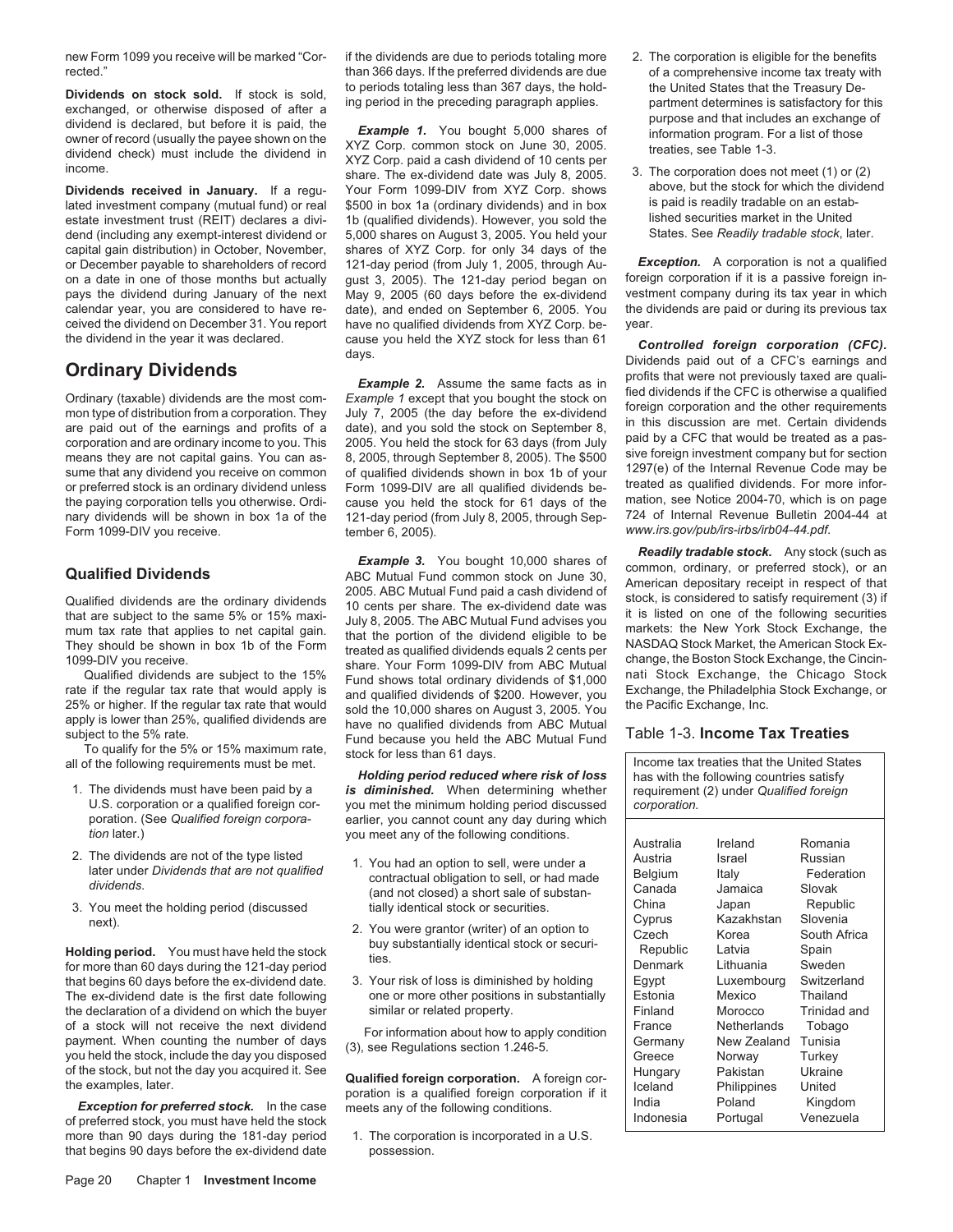### **Dividends that are not qualified dividends. Money Market Funds** will be shown in box 3. If you do not receive such

dends. They are not qualified dividends even if Report amounts you receive from money market<br>they are shown in boy 1b of Ferm 1000 DIV. funds as dividend income. Money market funds

- 
- 
- 
- Dividends paid by a corporation on em-<br>
ployer securities which are held on the Dividend Income, later in this chapter.<br>
date of record by an employee stock own-<br>
ership plan (ESOP) maintained by that **Undistributed capi**
- 
- Payments in lieu of dividends, but only if Gains.<br>Solu know or have reason to know that the Form 2439 will also show how much, if any. you know or have reason to know that the Form 2439 will also show how n<br>The undistributed capital gains is:<br>of the undistributed capital gains is: payments are not qualified dividends. **but are not only of the undistributed capital gains is: Liquidating Distributions**
- Payments shown in Form 1099-DIV, box Unrecaptured section 1250 gain (box 1b),<br>
1b, from a foreign corporation to the extent<br>
you know or have reason to know the pay-<br>
you know or have reason to know the pay-<br>
(section

can invest more cash to buy shares of stock at a **Nondividend Distributions** capital gain. price less than fair market value. If you choose A nondividend distribution is a distribution that is **Distributions less than basis.** If the total to do this, you must report as dividend income not paid out of the earning to do this, you must report as dividend income<br>the difference between the cash you invest and<br>the fair market value of the stock you buy. When 1099-DIV or other statement from the corpora-<br>the fair market value of the stoc the fair market value of the stock you buy. When 1099-DIV or other statement from the corpora- capital loss. You can report a capital loss only figuring this amount, use the fair market value of tion showing you the nondiv figuring this amount, use the fair market value of tion showing you the nondividend distribution. after you have received the final distribution in the stock on the dividend payment date. On Form 1099-DIV, a nondividend di

funds as dividend income. Money market funds<br>are a type of mutual fund and should not be **Basis adjustment.** A nondividend distribution<br>Capital gain distributions confused with bank money market accounts that reduces the b

gain dividends) are paid to you or credited to and you cannot definitely identify the shares similar financial institutions. (Report these your account by regulated investment compa- subject to the nondividend distribution, reduce amounts as interest income.) <br>amounts as interest income.) and responding commonly c amounts as interest income.) nies (commonly called mutual funds) and real the basis of your earliest purchases first.<br>estate investment trusts (REITs). They will be When the basis of your stock has been re-

ership pian (ESOP) maintained by that **and REITs.** Some mutual funds and REITs tribution of \$80. You did not include this amount<br>corporation. keep their long-term capital gains and pay tax on in your income, but you reduce • Dividends on any share of stock to the them. You must treat your share of these gains your stock to \$20. You received a nondividend as distributions, even though you did not actu-<br>extent that you are obligated (whether a

- 
- 
- 
- 

**Dividends Used To**<br> **Buy More Stock**<br>
Tax Rates in chapter 4.<br>
The corporation in which you own stock may<br>
Form 2439) as long-term capital gains on<br>
The corporation in which you own stock may<br>
Form 2439) as long-term capi comporation instead of receiving the dividends in<br>cash. If you are a member of this type of plan<br>cash. If you are a member of this type of plan<br>and you use your dividends to buy more stock at<br>a price equal to its fair mark

less than its fair market value, you must report fund or REIT is shown in box 2 of Form 2439. block of stock in the corporation. If you receive as dividend income the fair market value of the You take credit for this tax b You take credit for this tax by including it on distributions from the corporation in complete<br>Form 1040, line 70, and checking box a on that liquidation, you must divide the distribution additional stock on the dividend payment date. Form 1040, line 70, and checking box a on that liquidation, you must divide the distribution<br>You also must report as dividend income any line. Attach Copy B of Form 2439 to yo

The following dividends are not qualified divi-<br>dends. They are not qualified dividends even if Report amounts you receive from money market ordinary dividend.

• Capital gain distributions. confused with bank money market accounts that reduces the basis of your stock. It is not taxed<br>pay interest. pay interest until your basis in the stock is fully recovered. • Dividends paid on deposits with mutual pay interest.<br>
savings banks, cooperative banks, credit<br>
unions, U.S. building and loan associa-<br>
unions, U.S. building and loan associa-<br>
unions, U.S. building and loan associa-<br>
a tions, U.S. savings and loan associations, Capital gain distributions (also called capital corporation in different lots at different times, tederal savings and loan associations, and gain dividends) are paid to you or cre

• Dividends from a corporation that is a<br>tax-exempt organization or farmer's coop-<br>examptor of armer's coop-<br>examptor of armer's coop-<br>examptor of armer's coop-<br>examptor of armer's coop-<br>examptor of armer's coop-<br>examptor which the dividends were paid or during capital gains, regardless of how long you owned short-term capital gain depends on how long<br>the corporation's previous tax year. your shares in the mutual fund or REIT. See vou have your shares in the mutual fund or REIT. See you have held the stock. See *Holding Period* in

you know or have reason to know the pay-<br>ments are not qualified dividends.<br>Collectibles (2001) animations are and poration. These distributions are, at least in part, • Collectibles (28%) gain (box 1d). poration. These distributions are, at least in part, one form of a return of capital. They may be paid For information about these terms, see *Capital* in one or more installments. You

You also must report as dividend income any line. Attach Copy B of Form 2439 to your return, among the blocks of stock you own in the follow-<br>Vice charge subtracted from your cash divi- and keep Copy C for your records. Th service charge subtracted from your cash dividends are used to buy the<br>dends before the dividends are used to buy the<br>additional stock. But you may be able to deduct your mutual fund, or your interest in a REIT, by<br>the ser In some dividend reinvestment plans, you because the case of  $\text{D}$  and  $\text{D}$  and  $\text{D}$  and  $\text{D}$  and  $\text{D}$  and  $\text{D}$  and  $\text{D}$  and  $\text{D}$  and  $\text{D}$  and  $\text{D}$  and  $\text{D}$  and  $\text{D}$  and  $\text{D}$  and  $\text{D$ 

liquidation that results in the redemption or can-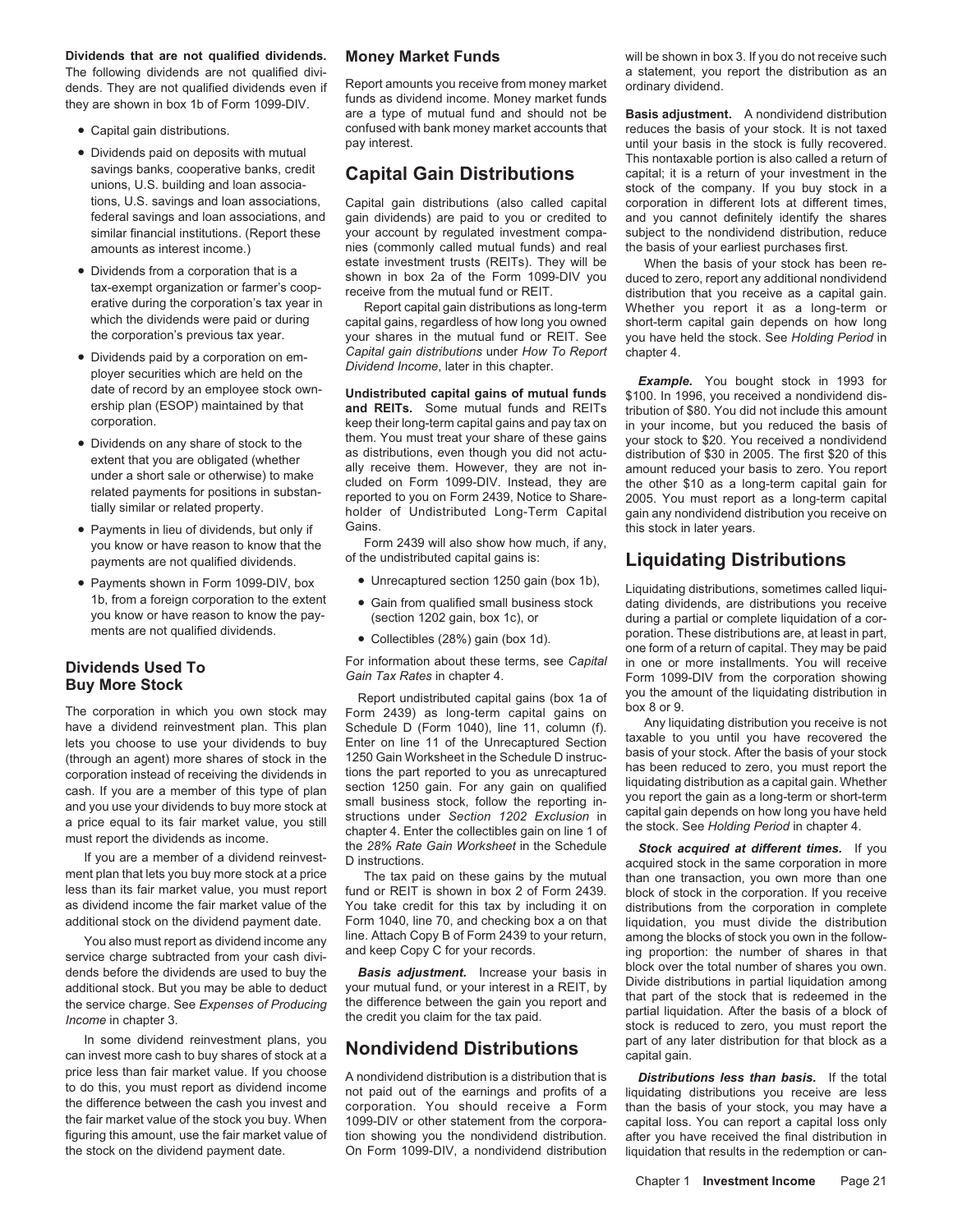loss as a long-term or short-term capital loss tion premium on the basis of its economic ac- stead are sold, and the cash proceeds are given depends on how long you held the stock. See crual over the period during which the stock to the shareholders. Any cash you receive for *Holding Period* in chapter 4. cannot be redeemed, as if it were original issue fractional shares under such a plan is treated as

Distributions by a corporation of its own stock the following situations.<br>
are commonly known as stock dividends. Stock that is the following situations are commonly known as stock dividends. Stock that is the fractional s

Distributions of stock dividends and stock rights is a constructive distribution.) The redemp- \$10 for the fractional-share stock dividend under are taxable to you if any of the following apply. <br>are taxable to you if any

- instead of stock or stock rights.
- 
- 
- 
- 

**Constructive distributions.** You must treat a you and the issuer are not related certificate.<br>
certain transactions that increase your propor-<br>
under the rules discussed in chanter 4 However, if you receive a scrip certif certain transactions that increase your propor-<br>tionate interest in the earnings and profits or<br>assets of a corporation as if they were distribu-<br>*Property*, substituting "20%" for "50%." Of stock, the certificate is taxab assets of a corporation as if they were distribu-<br>tions of stock or stock rights. These constructive<br>distributions are taxable if they have the same<br>distributions are taxable if they have the same<br>b. There are no plans, ar distributions are taxable if they have the same b. There are no plans, arrangements, or income on the date you receive it.<br>
result as a distribution described in (2) (3) (4) agreements that effectively require or result as a distribution described in  $(2)$ ,  $(3)$ ,  $(4)$ , agreements that effectively require or  $(5)$  of the above discussion.

This treatment applies to a change in your stock's conversion ratio or redemption price, a c. The redemption would not reduce the You may receive any of the following distribu-<br>difference between your stock's redemption stock's vield tions during the year. difference between your stock's redemption stock's yield. price and issue price, a redemption that is not treated as a sale or exchange of your stock, and **Exempt-interest dividends.** Exempt-interest any other transaction having a similar effect on **Basis.** Your basis in stock or stock rights re-<br>vour interest in the corporation.

**Preferred stock redeemable at a premium.** value when distributed. If you receive stock or your taxable income. You will receive a notice they would preferred stock having a redemption of stock rights that are not taxable

cellation of the stock. Whether you report the after October 9, 1990, you include the redemp- which fractional shares are not issued, but indiscount on a debt instrument. See *Original Is-* an amount realized on the sale of the fractional

**The redemption premium is not a construc-** and report it as a capital gain or loss on Sched-<br>tive distribution, and therefore is not taxable, in ule D (Form 1040). Your gain or loss is the

- than 10% of the issue price on stock not figure your gain or loss as follows:<br>1. You or any other shareholder has the redeemable for 5 years from the issue date<br>1. Consider the redeemable for 5 years from the issue date re or is in the nature of a penalty for making a premature redemption.
- 3. The distribution is in convertible preferred is less than one-fourth of  $1\%$  (.0025) of the stock and has the same result as in (2).<br>stock and has the same result as in (2). The redemption price multiplied by the numb
	- 3. The stock was issued after October 9, common stock to other common stock to  $\frac{3}{4}$ . The stock was issued after October 9, summer seconds shareholders.<br>
	1990, and must be redeemed at a specified time or is redeemable at your option, **Gain** \$5.24
		- -
- or (5) of the above discussion. are intended to compel the issuer to **Other Distributions**
	-

your interest in the corporation. ceived in a taxable distribution is their fair market ment company (mutual fund) are not included in<br>value when distributed. If you receive stock or your taxable income. You will receive a

on the preferred stock. **Fractional shares.** You may not own enough *Information reporting requirement.* Al-For stock issued before October 10, 1990, stock in a corporation to receive a full share of though exempt-interest dividends are not taxyou include the redemption premium in your stock if the corporation declares a stock divi- able, you must show them on your tax return if income ratably over the period during which the dend. However, with the approval of the share-<br>stock cannot be redeemed. For stock issued holders, the corporation may set up a plan in reporting requirement and does not cha holders, the corporation may set up a plan in reporting requirement and does not change the

**Distributions of Stock** *sue Discount (OID)*, earlier in this chapter. Shares. You must determine your gain or loss<br>**and Stock Pights Dights** The redemption premium is not a construc- and report it as a capital gain or

**Taxable stock dividends and stock rights.** demption premium that is not "reasonable" dividend was declared was \$200. You were paid <br>Distributions of stock dividends and stock rights is a constructive distribution.) The re tion premium is reasonable if it is not more a plan described in the above paragraph. You than 10% of the issue price on stock not figure your gain or loss as follows:

| choice to receive cash or other property<br>instead of stock or stock rights.                                                                                                                               | or is in the nature of a penalty for making a<br>premature redemption.                                                                                                                                                                   | Fair market value of old stock<br>Fair market value of stock dividend                                                                              | \$200.00            |
|-------------------------------------------------------------------------------------------------------------------------------------------------------------------------------------------------------------|------------------------------------------------------------------------------------------------------------------------------------------------------------------------------------------------------------------------------------------|----------------------------------------------------------------------------------------------------------------------------------------------------|---------------------|
| 2. The distribution gives cash or other prop-<br>erty to some shareholders and an increase<br>in the percentage interest in the<br>corporation's assets or earnings and prof-<br>its to other shareholders. | 2. The stock was issued after October 9.<br>1990 (after December 19, 1995, if redeem-<br>able solely at the option of the issuer), and<br>the redemption premium is " <i>de minimis.</i> "<br>The redemption premium is de minimis if it | $(cash received)$ + 10.00<br>Fair market value of old stock and<br>stock dividend 5210.00<br>Basis (cost) of old stock<br>after the stock dividend |                     |
| 3. The distribution is in convertible preferred<br>stock and has the same result as in (2).                                                                                                                 | is less than one-fourth of 1% (.0025) of the<br>redemption price multiplied by the number<br>of full years from the date of issue to the                                                                                                 | $((\$200 \div \$210) \times \$100) \dots \dots$<br>Basis (cost) of stock dividend<br>$((\$10 \div \$210) \times \$100) \dots \dots \dots$          | \$95.24<br>$+4.76$  |
| 4. The distribution gives preferred stock to<br>some common stock shareholders and                                                                                                                          | date redeemable.                                                                                                                                                                                                                         | Cash received                                                                                                                                      | \$100.00<br>\$10.00 |
| common stock to other common stock                                                                                                                                                                          | 3. The stock was issued after October 9,<br>1000 and must be redeemed at a speci-                                                                                                                                                        | Basis (cost) of stock dividend $\ldots$ = 4.76                                                                                                     |                     |

5. The distribution is on preferred stock. (The but the redemption is unlikely because it is<br>distribution, however, is not taxable if it is usubject to a contingency outside your con-<br>an increase in the conversion ratio of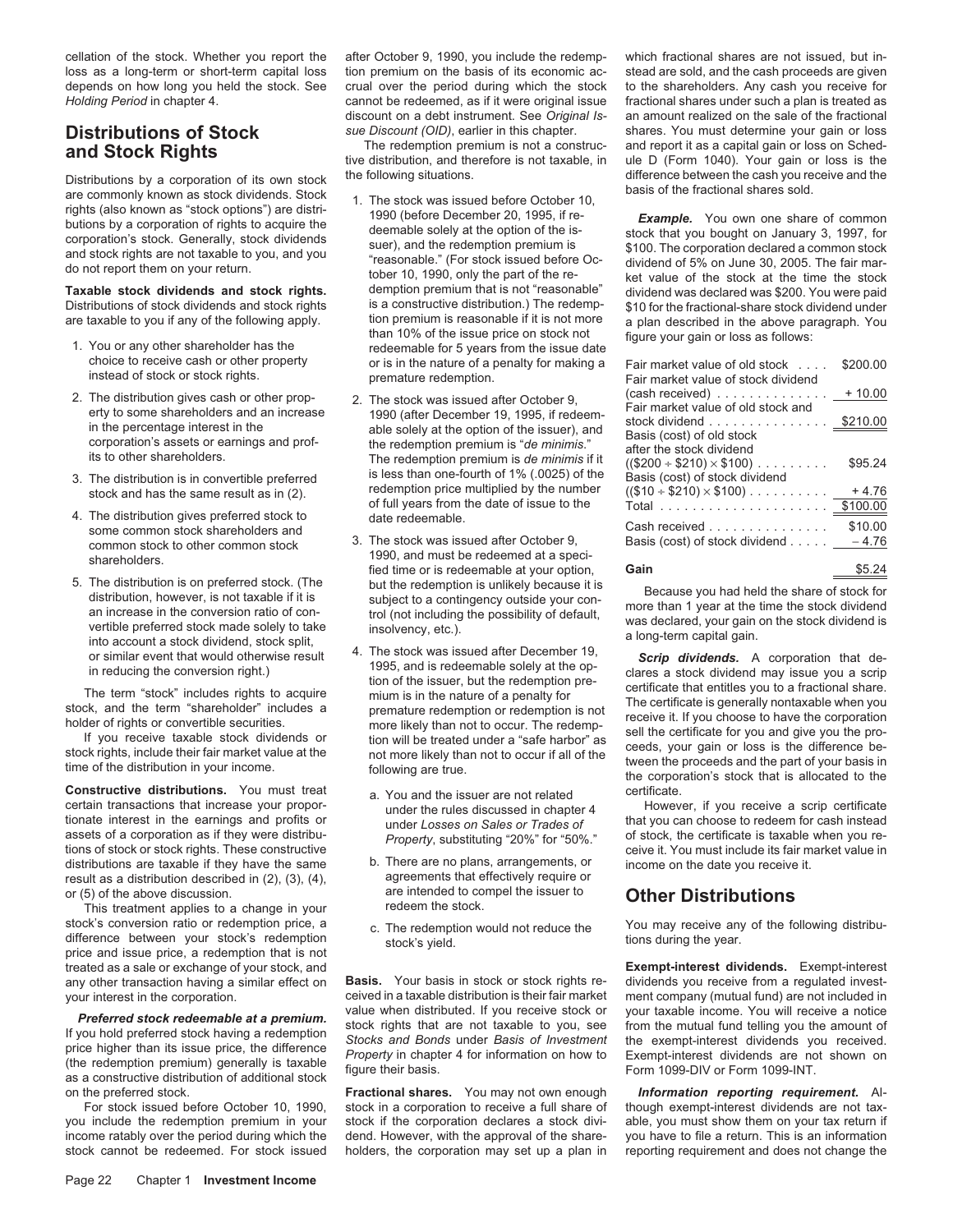|                                                                        |                                      | CORRECTED (if checked)               |                                      |                                              |
|------------------------------------------------------------------------|--------------------------------------|--------------------------------------|--------------------------------------|----------------------------------------------|
| PAYER'S name, street address, city, state, ZIP code, and telephone no. |                                      | 1a Total ordinary dividends          | OMB No. 1545-0110                    |                                              |
|                                                                        |                                      | \$<br><b>1b</b> Qualified dividends  | 2005                                 | <b>Dividends and</b><br><b>Distributions</b> |
|                                                                        |                                      | \$                                   | Form 1099-DIV                        |                                              |
|                                                                        |                                      | 2a Total capital gain distr.         | 2b Unrecap. Sec. 1250 gain           | Copy B                                       |
|                                                                        |                                      | \$                                   | \$                                   | <b>For Recipient</b>                         |
| PAYER'S Federal identification<br>number                               | RECIPIENT'S identification<br>number |                                      |                                      |                                              |
|                                                                        |                                      |                                      |                                      |                                              |
|                                                                        |                                      |                                      |                                      |                                              |
| RECIPIENT'S name                                                       |                                      | 2c Section 1202 gain                 | Collectibles (28%) gain<br>2d        | This is important                            |
|                                                                        |                                      | \$<br>Nondividend distributions<br>3 | \$<br>4 Federal income tax withheld  | tax information                              |
|                                                                        |                                      | \$                                   | \$                                   | and is being<br>furnished to the             |
| Street address (including apt. no.)                                    |                                      |                                      | 5 Investment expenses                | Internal Revenue<br>Service. If you          |
|                                                                        |                                      |                                      |                                      | are required to                              |
|                                                                        |                                      |                                      | \$                                   | file a return, a                             |
| City, state, and ZIP code                                              |                                      | Foreign tax paid<br>6                | 7 Foreign country or U.S. possession | negligence<br>penalty or other               |
| Account number (see instructions)                                      |                                      | \$<br>8 Cash liquidation             | 9 Noncash liquidation                | sanction may be                              |
|                                                                        |                                      | distributions                        | distributions                        | imposed on you<br>if this income is          |
|                                                                        |                                      | \$                                   | \$                                   | taxable and the                              |
|                                                                        |                                      |                                      |                                      | <b>IRS</b> determines<br>that it has not     |
|                                                                        |                                      |                                      |                                      | been reported.                               |
|                                                                        |                                      |                                      |                                      |                                              |

Dividends on insurance policies. Insurance and uses port the excess as income.<br>
policy dividends that the insurer keeps and uses port the excess as income. **Form 1099-DIV.** If you owned stock on which<br>
to nay your premiums to pay your premiums are not taxable. However, These rules are the same whether the coop-<br>you must report as taxable interest income the erative paying the dividend is a taxable or distributions, you should receive a Form interest that is paid or credited on dividends left tax-exempt cooperative. with the insurance company.

If dividends on an insurance contract (other diaska Permanent Fund dividends. Do not dividend income.<br>I a modified endowment contract) are distrib- Alaska Permanent Fund dividends. Do not See Form 1099-DIV for more informa uted to you, they are a partial return of the report these amounts as dividends. Instead, re-<br>premiums vou paid. Do not include them in your port these amounts on Form 1040, line 21, Form premiums you paid. Do not include them in your port these amounts on Form 1040, line 21, Form<br>gross income until they are more than the total of 1040A, line 13, or Form 1040EZ, line 3.<br>all net premiums you paid for the con from a modified endowment contract, see Distri-<br>
bution Before Annuity Starting Date From a **How To Report** the contract of the box 1a) are more than \$1,500, or<br>
Nonqualified Plan under Taxation of Nonperi-<br>
odic Payments Annuity Income.) Report any taxable distribu-<br>tions on insurance policies on Form 1040, line **Terms you may need to know** List on line 5 each naver's name and the ar

dends you receive on veterans' insurance poli- Nominee<br>Cies are not taxable. In addition, interest on dividends left with the Department of Veterans

exempt-interest dividends to taxable income. Do not include in your income patronage line 9a of Form 1040 or Form 1040A. Report See *Reporting tax-exempt interest* under *How* dividends you receive on: qualified dividends on line 9b.

- 
- 

than a modified endowment contract) are distrib-<br>Lited to you, they are a partial return of the strategy report these amounts as dividends. Instead, re-<br>they one information on the strategy of the strategy and the strategy

Patronage dividends. Generally, patronage Generally, you can use either Form 1040 or dividends you receive in money from a coopera- Form 1040A to report your dividend income. **Form 1040.** You must fill in Schedule B, Part tive organization are included in your income. Report the total of your ordinary dividends on II, and attach it to your Form 1040, if:

Form 1099-DIV **Example 2018** (keep for your records) Department of the Treasury - Internal Revenue Service

*To Report Interest Income*, earlier.<br>**1.** Property bought for your personal use, or and the sole to use Form 1040A or you may **Alternative** minimum to treatment 1. Property bought for your personal use, or may be able to **Exempt-interest dividends paid from specified**<br>
Exempt-interest dividends paid from specified<br>
private activity bonds may be subject to the<br>
alternative minimum tax. See Form 6251 and its<br>
instructions for more informatio

erative paying the dividend is a taxable or distributions, you should receive a Form<br>tax-exempt cooperative 1099-DIV, you must report all of your taxable dividend income.

- 
- 

tions on insurance policies on Form 1040, line **Terms you may need to know** List on line 5 each payer's name and the amount<br>16b, or Form 1040A, line 12b. (see Glossary): (and a state of ordinary dividends you received. If **Dividends on veterans' insurance.** Divi-<br> **Dividends** on veterans' insurance poli-<br> **Nominon**<br> **Signal contract a form 1099-DIV from a brokerage firm** as the payer.

cies are not taxable. In addition, interest on<br>dividends left with the Department of Veterans. Restricted stock on the state on line 5. (However, if you hold stock as a Affairs is not taxable. **nomine is a constant of the constant of the constant of the constant of the constant of the constant of the constant of the constant of the constant of the constant of the constant of the constant**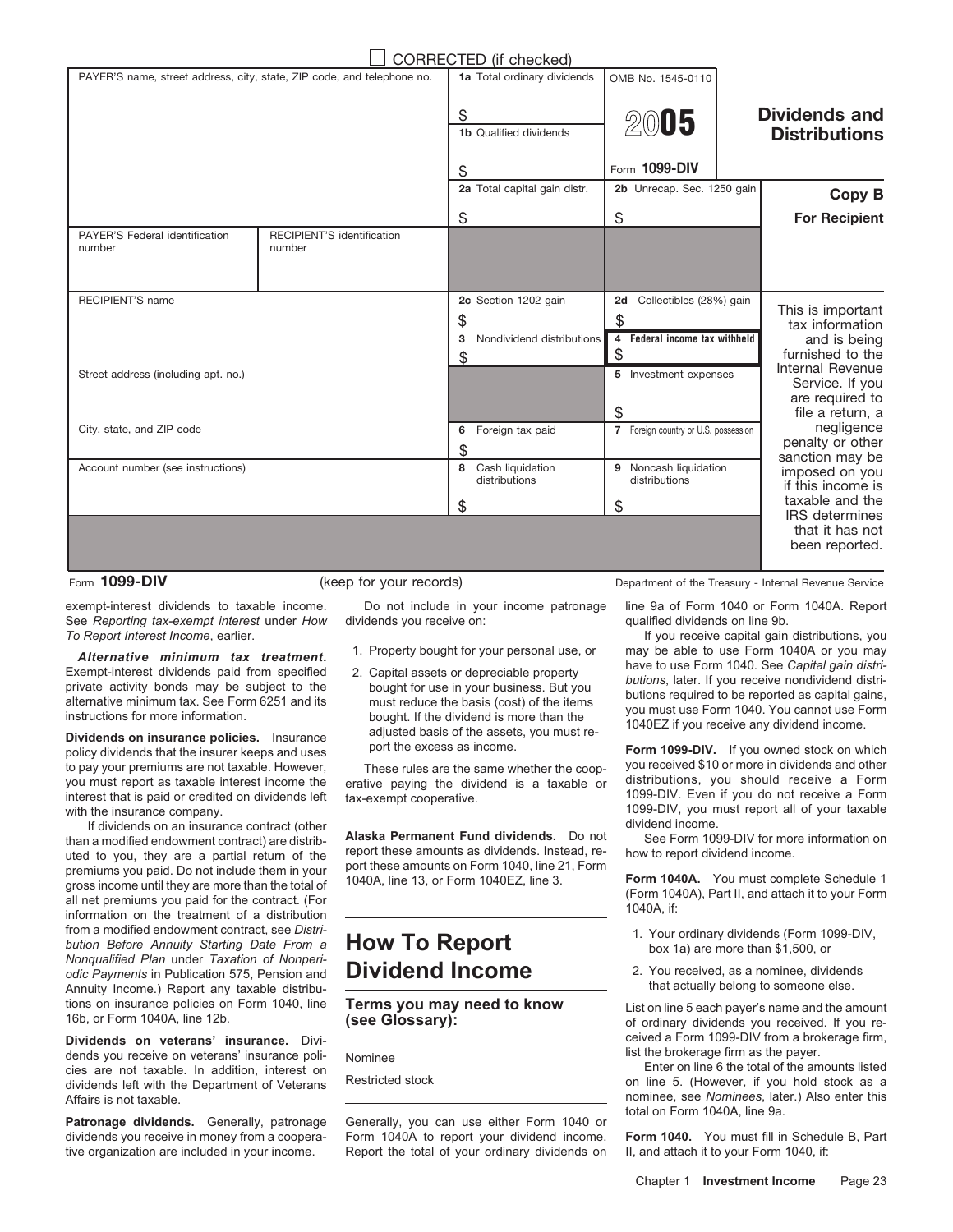- 
- 

1. Your ordinary dividends (Form 1099-DIV,<br>
2. You received a commine to the following on line 9b.<br>
2. You received as a commine on Schedule D, Part I, line 1, if you held<br>
2. You received as a commine on Schedule D, Part

Enter on line 5. (However, if you hold stock as a ments are not qualified dividends. The result on line 6. Nominee, see *Nominees*, later.) Also enter this total on Form 1040. line 9a. If you hold stock as a ments are not

receive it. However, if you get dividends on re-<br>stricted stock, you must include them in your a deduction for investment interest, you may 1099-DIV, you should be listed as the "Paver." stricted stock, you must include them in your a deduction for investment interest, you may 1099-DIV, you should be listed as the "Payer."<br>income as wages, not dividends. See Restricted have to reduce the amount of your qua income as wages, not dividends. See *Restricted* have to reduce the amount of your qualified The other owner should be listed as the "Recipi-*Property* in Publication 525 for information on dividends that are eligible for the 5% or 15% tax ent." You do not, however, have to file a Form restricted stock dividends.

dends in the wages shown on your Form W-2. If come when figuring the limit on your investment quirements and the penalties for failure to file (or<br>Vou also get a Form 1099-DIV for these divi- interest deduction. This is do you also get a Form 1099-DIV for these divi- interest deduction. This is done on the Qualified furnish) certain information returns, see the vertain information returns, see the vertain information returns, see the vertain dends, list them on Schedule 1 (Form 1040A), Dividends and Capital Gain Tax Worksheet or<br>line 5, or Schedule B (Form 1040), line 5, with the Schedule D Tax Worksheet. For more infor-<br>the other dividends you received. Enter

for services. If you make this choice, report the either case, see *Reporting Capital Gain*<br>dividends on the stock like any other dividends. Losses in chapter 4 for more information. dividends on the stock like any other dividends. *Losses* in chapter 4 for more information. List them on Part II, line 5, of Schedule 1 or The mutual fund or real estate investment If the dividend rights are stripped from certain Schedule B, along with your other dividends (if the trust (REIT) making the distribu Schedule B, along with your other dividends (if trust (REIT) making the distribution should tell preferred stock, the holder of the stripped pre-<br>the amount of ordinary dividends received from you how much of it is: the amount of ordinary dividends received from you how much of it is: ferred stock may have to include amounts in all sources is more than \$1,500). If you receive values of the Unrecaptured section 1250 gain (box 2b), income equal to the amounts that would have<br>both a Form 1099-DIV and a Form W-2 showing values or these dividends, do these dividends, do not include the dividends in<br>your wages reported on line 7 of Form 1040 or • Section 1202 gain (box 2c). Form 1040A. Attach a statement to your Form For information about these terms, see *Capital* **Stripped preferred stock defined.** Stripped 1040 or Form 1040A explaining why the amount *Gain Tax Rates* in chapter 4. preferred stock is any stock is a shown on line 7 of your Form 1040 or Form **chapter on line 11** of the Unrecaptured Section the following tests. 1040A is different from the amount shown on Enter on line 11 of the Unrecaptured Section<br>1250 Gain Worksheet in the Schedule D instruc-

contractor, the rules in the previous discussion<br>apply. Generally, you must treat dividends you *Exclusion* in chapter 4. a. Is limited and preferred as to dividends,<br>receive on the stock as income from self-em-

dends (Form 1099-DIV, box 1b) on line 9b of duced to zero. After the basis of your stock has

- 
- 
- 
- 
- 

rate. Reduce it by the amount of qualified divi-<br>dends you choose to include in investment in-<br>For more information about the reporting re-Your employer should include these divi-<br>Not in the wages shown on your Form W-2. If come when figuring the limit on your investment quirements and the penalties for failure to file (or

the amount of the dividends included in your<br>wages on line 7 of Form 1040 or Form 1040A.<br>Subtract this amount from the subtotal and enter<br>the result on line 6.<br>the result on line 6.<br>capital gains or losses, you may be able *Election.* You can choose to include the report your capital gain distributions directly on **Stripped**<br>value of restricted stock in gross income as pay Form 1040, line 13, or Form 1040A, line 10. In<br>for services. If you m

- 
- 

your Form W-2. 1250 Gain Worksheet in the Schedule D instruce the assention in ownership<br> **Independent contractor.** If you received<br> **Independent contractor.** If you received<br>
restricted stock for services as an independen

ployment.<br> **Nondividend distributions.** Report nondivi-<br> **Qualified dividends.** Report qualified divi-<br>
dend distributions (box 3 of Form 1099-DIV)<br>
dend distributions (box 3 of Form 1099-DIV)<br>
to any significant extent, a

total on Form 1040, line 9a. If you have qualified dividends, you must fig-<br> **Dividends received on restricted stock.** Re-<br>
stricted stock is stock that you get from your tex by completing the Qualified Divi-<br>
employer for

- 
- -
	-
	-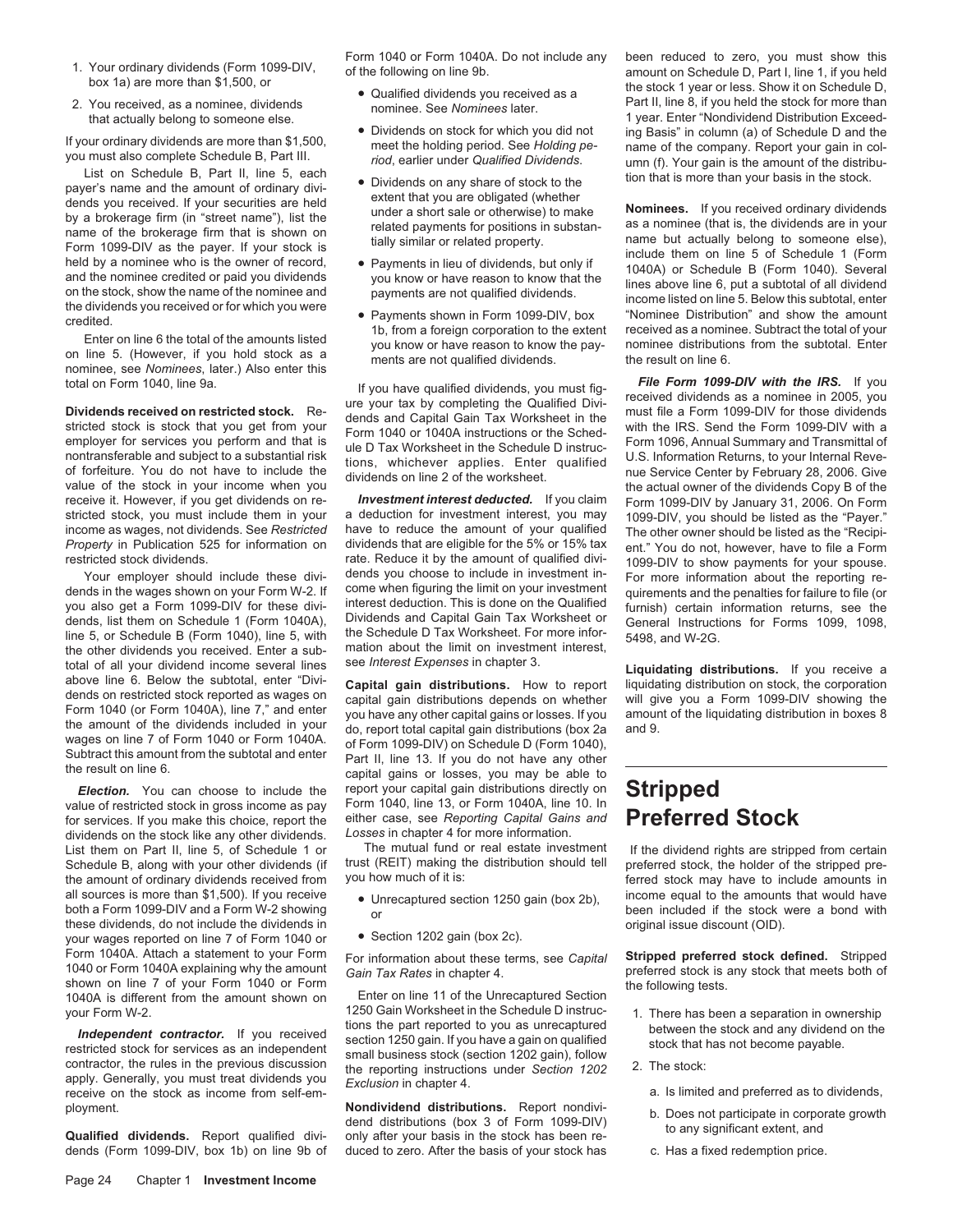ferred stock after April 30, 1993, you must in- lar amount). The match of the statement additional written statement. clude certain amounts in your gross income A REMIC regular interest is treated as a debt You may be able to take a deduction for while you hold the stock. These amounts are instrument for income tax purposes. Accord- these expenses subject to a 2% limit that also ordinary income. They are equal to the amounts ingly, the OID, market discount, and income applies to certain other miscellaneous itemized you would have included in gross income if the reporting rules that apply to bonds and other deductions. See chapter 3 for more information.

- 
- -
	-

strip the rights to one or more dividends from<br>stripped preferred stock, you are treated as hav-<br>ing purchased the stock. You are treated as hav-<br>ing purchased the stock. You are treated as<br>making the purchase on the date

For more information about the qualifications quest the information from the nominee. exchange of your residual interest.<br>and the tax treatment that apply to a REMIC and

A REMIC can have several classes (also known share of its investment expenses in box 5 of

stock were a bond that:<br>
publication under *Discount on Debt Instruments*<br>
1. Was issued on the purchase date of the annival with certain modifications discussed be-<br>
Redemption of debt instruments at their maturity<br>
Redem

stock. of regular interests must use an accrual method ment of a debt instrument is treated in the same<br>of accounting to report OID and interest income. Way as if you had sold or exchanged that instru-<br>Because income under Form 1040, line 21. For information about OID,<br>see *Original Issue Discount (OID)*, earlier.<br>This treatment also applies to you if you<br>income even if you have not received any cash<br>gift) that your basis in the stock is det

purchase price. The rules described in *Treat-*<br>
income that accrued to you for the period you **Residual Interest**<br>
income that accrued to you for the period you **Residual Interest** 



tions 860A through 860G of the Internal Reve-<br>nue Code, and the requisitions under those deduct the REMIC's investment expenses, but 1066), Quarterly Notice to Residual Interest nue Code, and the regulations under those deduct the REMIC's investment expenses, but 1060), Quarterly Notice to Residual Interest<br>only if the REMIC is a single-class REMIC. A Holder of REMIC Taxable Income or Net Loss<br>sin single-class REMIC is one that generally would be classified as a trust for tax purposes if it had each quarter. Schedule Q will indicate your

as "tranches") of regular interests. A regular Form 1099-INT or box 7 of Form 1099-OID. It Use Schedule E (Form 1040), Part IV, to<br>interest unconditionally entitles the holder to re- will also include this amount in box 1 interest unconditionally entitles the holder to re- will also include this amount in box 1 of Form report your total share of the REMIC's taxable

**Treatment of buyer.** If you buy stripped pre- ceive a specified principal amount (or other simi- 1099-INT or box 2 of Form 1099-OID, and on the

1. Was issued on the purchase date of the<br>stock, and<br>2. Has OID equal to:<br>3. The redemption price for the stock, mi-<br>3. The redemption price for the stock, mi-<br>3. The redemption price for the stock, mi-<br>3. The redemption p

b. The price at which you bought the **Holders must use accrual method.** Holders Any amount that you receive on the retire-<br>of requier interests must use an accrual method ment of a debt instrument is treated in the same

- 
- 

held the regular interest.<br>Form 1099-OID shows the amount of OID A residual interest is an interest in a REMIC that<br>and interest: if any that accrued to you for the is not a regular interest. It is designated as a

**REMICS, FASITS,**<br>
and interest, if any this carous to you for the is not a regular interest. It is not a regular interest of you may for the REMIC<br>
and **Other CDOS** red to make any adjustments to the announts<br>
Holders of

interests are treated as debt instruments.<br>
REMIC income or loss is not income or loss lif you hold a regular interest or CDO through bution that is more than your adjusted basis. REMIC income or loss is not income or loss If you hold a regular interest or CDO through bution that is more than your adjusted basis.<br>In nominee (rather than directly), you can re-<br>Treat the distribution as a gain from th a nominee (rather than directly), you can re- Treat the distribution as a gain from the sale or quest the information from the nominee.

and the interests of investors in a REMIC, see sec-<br> **Allocated investment expenses.** Regular in-<br> **Schedule Q.** If you hold a REMIC residual tions 8600 through 8600 of the internal Reve-<br>
terest holders in a REMIC may be Regular Interest **notelected REMIC** status.<br>The single-class REMIC will report your (or loss). Do not attach the Schedule Q to your (or loss). Do not attach the Schedule Q to your tax return. Keep it for your records.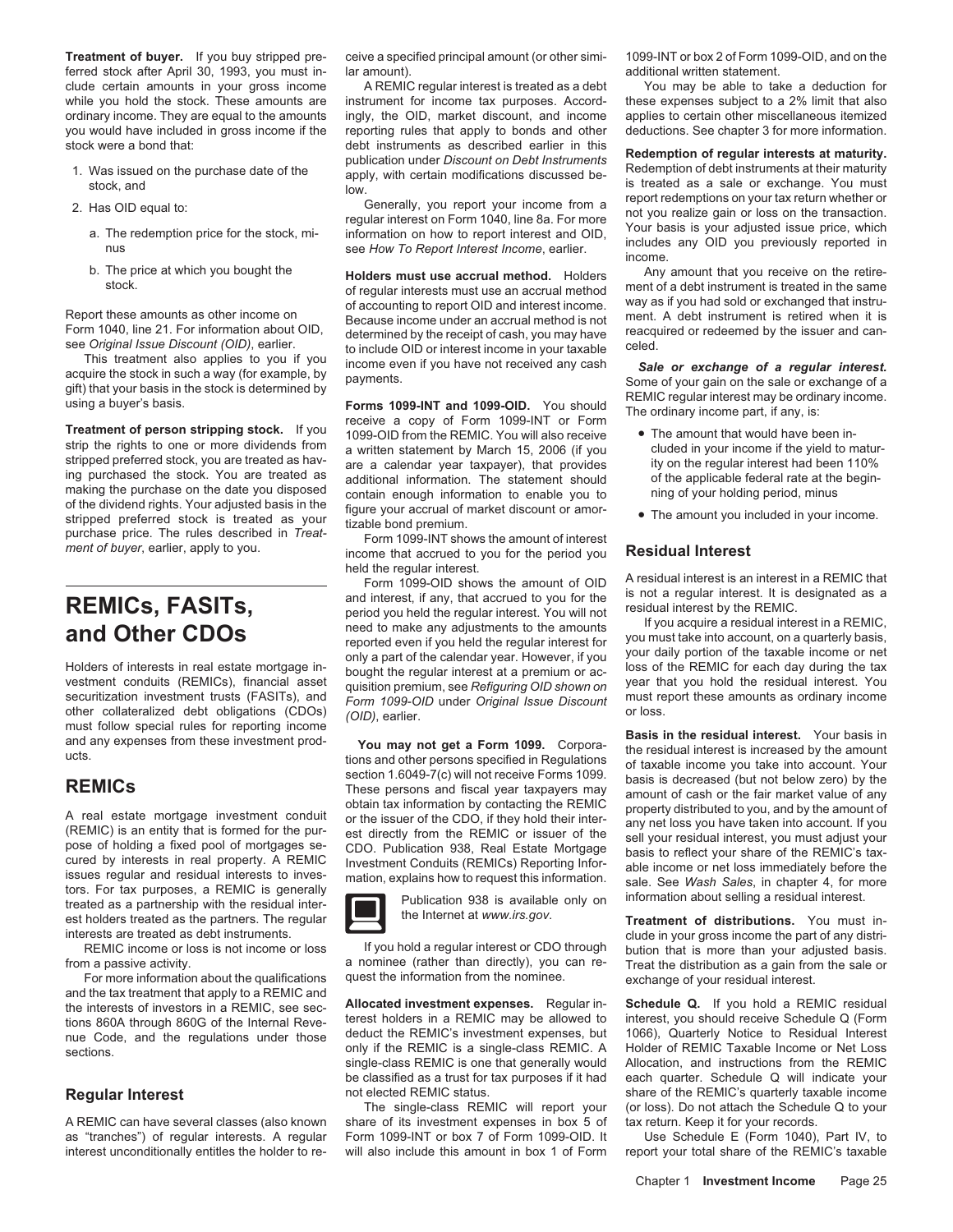income (or loss) from a residual interest in a *may not get a Form 1099* under *REMICs*, earlier.<br>REMIC, follow the Schedule Q (Form 1066) and

**Expenses.** Subject to the 2%-of-adjusted-<br>gross-income limit, you may be able to claim a<br>miscellaneous itemized deduction for certain or-<br>miscellaneous itemized deduction for certain or-<br>dinary and necessary expenses tha

instrument, other than a REMIC regular interest, that is secured by a pool of mortgages or other **CAUTION** *However, the special rules still apply* evidence of debt and that has principal pay-<br>to any FASIT in existence on October 22, 2004, **Investment Clubs** evidence of debt and that has principal pay-<br> **Investment Clubs**<br> **Investment** checked to acceleration. (Note: *to the extent that regular interests issued by the*<br> **Investment ship is formed what** 

receive a copy of Form 1099-INT or Form cash or property.<br>1099-OID, You will also receive a written state- S corporation distributions are not treated as social security number (SSN) to the payer of 1099-OID. You will also receive a written state-<br>ment by March 15, 2006, that provides addi- dividends except in certain cases in which the investment income. (When an investment is ment by March 15, 2006, that provides addi- dividends except in certain cases in which the investment income. (When an investment is<br>tional information. The statement should contain corporation has accumulated earnings and tional information. The statement should contain corporation has accumulated earnings and prof- held in the names of two or more club members, the contain corporation should the CDO to enable its from vears before it becam enough information about the CDO to enable its from years before it became an S corporation. The SSN of only one member must be given to enable its considered as the payer.) This member is considered as the you to figure your accrual of market discount or<br>Reporting S corporation income, deduc- record owner for the actual owner, the invest-<br>amortizable bond premium

accrued to you and the interest, if any, paid to You must report your distributive share of the S as the owner of the dividend, when the SN, we here the club. you for the period you held the CDO. You should corporation's income, gain, loss, deductions, or not need to make any adjustments to the credits on the appropriate lines and schedules of not need to make any adjustments to the credits on the appropriate and schedules and schedules and schedules and schedules and schedules and schedules and schedules and schedules of the approximation and schedules and sche amounts reported even if you held the CDO for your Form 1040.<br>
only a part of the calendar year. However, if you For more information about your treatment of only a part of the calendar year. However, if you bought the CDO at a premium or acquisition S corporation tax items, see Shareholder's In-<br>
premium, see Refiguring OID shown on Form structions for Schedule K-1 (Form 1120S). partnership for federal tax purposes unless it premium, see *Refiguring OID shown on Form* structions for Schedule K-1 (Form 1120S).

hy to a regular interest in a FASIT, except that a<br>See chapter 3 for information on how to report<br>these expenses.<br>these expenses.<br>these expenses.<br>and interest income.<br>and interest income.<br>and interest income.<br>Form 8582, Pa

A collateralized debt obligation (CDO) is a debt **Beginning January 1, 2005, the spe-**<br>instrument, other than a REMIC requiar interest. Calcular values for FASITs are repealed. **!**

from the sale or exchange of property. The *Investments in name of member.* When **Forms 1099-INT and 1099-OID.** You should corporation's distributions may be in the form of an investment is recorded in the name of one receive a copy of Form 1099-INT or Form cash or property.

amortizable bond premium. **Reporting S corporation income, deduc-** record owner for the actual owner, the invest-<br>Form 1099-INT shows the amount of interest **tions, and credits.** The S corporation should ment club. This me Form 1099-INT shows the amount of interest **tions, and credits.** The S corporation should ment club. This member is a "nominee" and income paid to you for the period you held the send you a copy of Schedule K-1 (Form 1120S) must file an information return with the IRS. For<br>Showing your share of the S corporation's in- example, the nominee member must f CDO.<br>Form 1099-OID shows the amount of OID come, credits, and deductions for the tax year. Form 1099-OID shows the amount of OID come, credits, and deductions for the tax year. 1099-DIV for dividend income, showing the club<br>Frued to you and the interest if any paid to You must report your distributive share of t

income (or loss) for each quarter included in *1099-OID* under *Original Issue Discount (OID)*, *Limit on losses and deductions.* The deyour tax year. **Example 20 your tax year.** A setting the state of losses and deductions of losses and deductions For more information about reporting your If you did not receive a Form 1099, see *You* shown on Schedule K-1 (Form 1120S) is limited income (or loss) from a residual interest in a may not get a Form 1099 under REMICs, ear REMIC, follow the Schedule Q (Form 1066) and<br>Schedule E (Form 1040) instructions.<br> **EA SITe** the corporation owes you. Any loss or deduction over the Schedule E (Form 1040) instructions. FASITs **FASITS** not allowed because of this limit is carried over and treated as a loss or deduction in the next tax

**Collateralized Debt** For more information about FASITs, see figure the amount of the allowable loss to enter<br> **Obligations (CDOs)** enue Code. Through 860L of the Internal Rev-<br>
information.

ments that are subject to acceleration. (Note: to the extent that regular interests issued by the An investment club is formed when a group of<br>
While REMIC regular interests are collateralized FASIT before that date contin

section.<br>
The OID, market discount, and income-re-<br>
If you are an S corporation shareholder, your<br>
The OID, market discount, and income-re-<br>
instruments, as described earlier in this chapter<br>
instruments, as described earl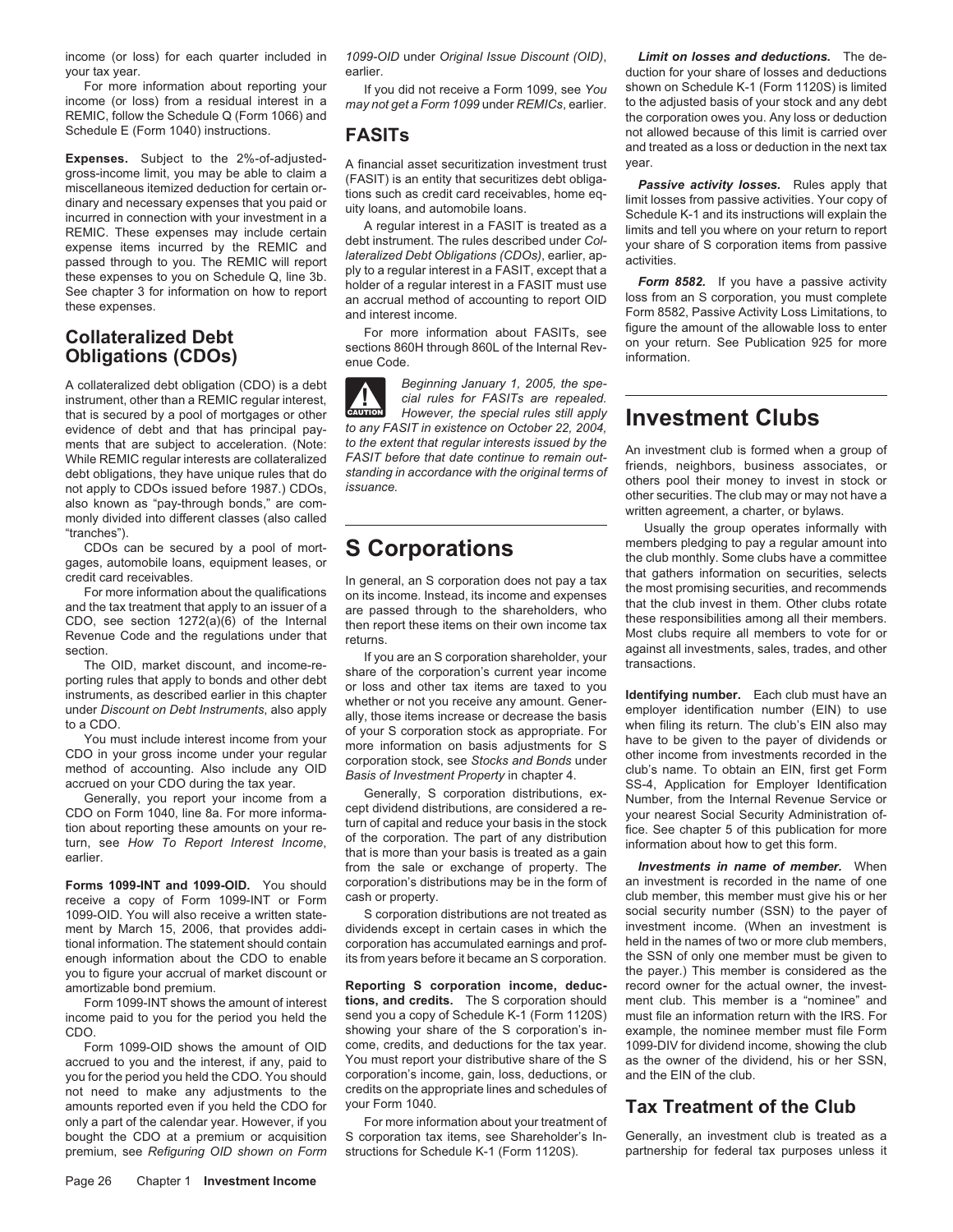rules for determining how an investment club is limit losses from passive activities. Your copy of gains and losses must be reported on the Form treated were different from those explained in Schedule K-1 (Form 1065) and i treated were different from those explained in Schedule K-1 (Form 1065) and its instructions 1120 (or Form 1120-A). Any distribution the club<br>the following discussions. An investment club will tell you where on your return the following discussions. An investment club will tell you where on your return to report your makes that qualifies as a dividend must be re-<br>that existed before 1997 is treated for later years share of partnership items that existed before 1997 is treated for later years share of partnership items from passive activithe same way it was treated before 1997, unless ties. If you have a passive activity loss from a the shareholder are \$10 or more for the year.<br>it chooses to be treated a different way under the partnership, you must comple

on Schedule K-1. Each individual partner who **Choosing to be taxed as a corporation.** To itemizes deductions on Schedule A (Form 1040) choose to be taxed as a corporation, the club Filing requirement. If your club is taxed as a can deduct his or her share of those expenses. cannot be a trust (see *Club as a Tr* 

income from a partnership, see the Schedule corporation, it must file Form 1120 (or Form

**Club as a Partnership club earnings.** If an investment club carriership's activities are limited to investing in If your club is not taxed as a corporation or a<br>trust, it will be treated as a partnership.<br>trust, it will be treated as a partnership.<br>**Filing requirement.** If your investment club is<br>**Filing requirement.** If your investm

- 
- 
- 

your income tax return.<br>For more information about reporting your **Filing requirement.** If your club is taxed as a your income tax return.

chooses otherwise. In some situations, how- K-1 instructions. Also see Publication 541, Part- 1120-A). In that case, you do not report any of its ever, it is taxed as a corporation or a trust. The nerships. The nerships income or expenses on your individual return. Clubs formed before 1997. Before 1997, the **Passive activity losses.** Rules apply that All ordinary income and expenses and capital rules for determining how an investment club is limit losses from passive activities. Your

it chooses to be treated a different way under the partnership, you must complete Form 8582 to You must report any distributions that you<br>new rules. To make that choice, the club must figure the amount of the allowable los **No social security coverage for investment** from the club showing the distributions you re-<br>club earnings if an investment club ceived

ally must be the same tax year as that of the<br>partners owning a majority interest.) You must<br>report these items whether or not you actually<br>receive any distribution from the partnership.<br>receive any distribution from the p **Schedule K-1.** You should receive a copy of **beneficiaries under the ordinary rules applied in**<br>Schedule K-1 (Form 1065) Partner's Share of 1. It is formed under a federal or state law **obnective countability** Schedule K-1 (Form 1065), Partner's Share of 1. It is formed under a federal or state law<br>
Income, Deductions, Credits, etc., from the part-<br>
nership's income of the partner's that refers to it as incorporated or as a<br>
are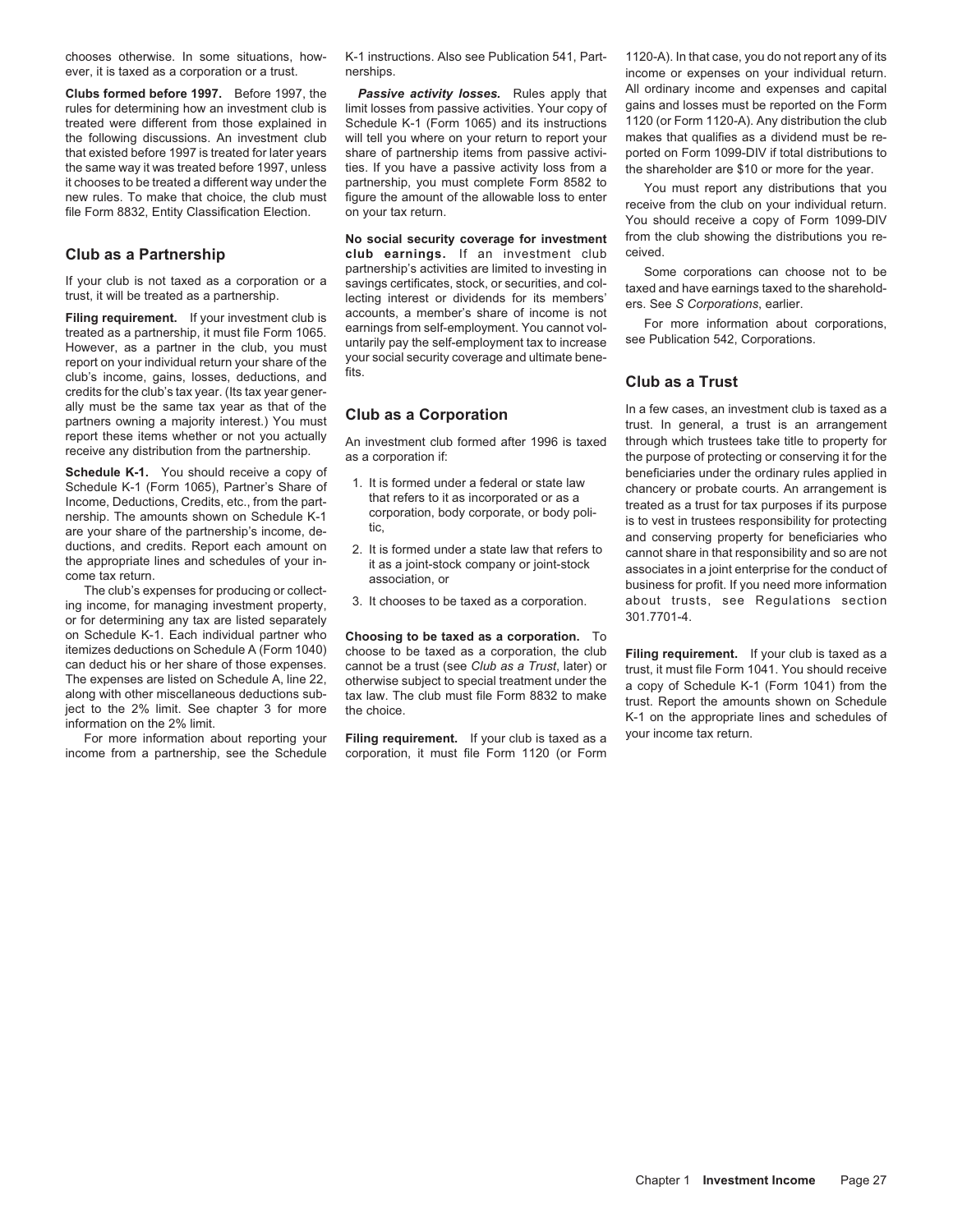- 
- 
- 
- 

- 
- 
- 
- 

- 
- 
- 
- 

these publications and forms. These publications and forms. Shareholders? These intervals are shareholders and top shareholders and top shareholders and top shareholders and top shareholders and top shareholders and top sh

## **Abusive Tax Shelters Abusive Tax Shelters**

that involve artificial transactions with little or no laws designed to halt the growth of abusive tax that incomponent that include the following. economic reality. They often make use of un-Tax Shelters and realistic allocations, inflated appraisals, losses 1. *Passive activity loss and credit limits.*<br>The passive activity loss and credit rules in connection with nonrecourse loans, mis-<br>matching of income and deductions, financing a solimit the amount of losses and credits that matching of income and deductions, financing limit the amount of losses and credits that techniques that do not conform to standard com-<br>
mercial business practices, or the mischaracter- limit the amount that can offset no mercial business practices, or the mischaracter-<br>
limit the amount that can offset nonpassive<br>
limit the amount that can offset income<br>
limit the amount that can offset income<br>
income, such as certain portfolio income **Reportable** ization of the substance of the transaction. Income, such as certain portfolio income<br>
Despite appearances to the contrary, the tax-<br> **Reportable** Despite appearances to the contrary, the tax-<br>naver generally risks little<br>mation about determining and reporting in-

**Transactions**<br> **Transaction Section 2011 (and the section and the section and the propriate and the section of the section of the propriate and the section of the section of the section of the section of the section of th** 

Final it be registered, as discussed later, unless it<br>is a "projected income investment" (defined should consider in determining whether an offer-<br>later).<br>**Topics** a the structure of the plan.<br>Topics and the structure of t

- 
- 
- 
- 
- Useful Items<br>
You may want to see:<br>
Publication<br>
The Samination of Returns, Appeal<br>
Examination of Returns, Appeal<br>
Examination of Returns, Appeal<br>
Examination of Returns, Appeal<br>
Examination of Returns, Appeal<br>
Examinati
	-
- **Form (and Instructions)** ments after the close of the year? Are you cussed later) were required to maintain a<br>instructed to backdate checks covering list of persons involved in the tax shelter.
- ❏ pay it? **8275-R** Regulation Disclosure Statement 301.6112-1 for more information.
- ❏ Does this transaction involve laundering **<sup>8886</sup>** Reportable Transaction Disclosure 5. *Confidentiality privilege.* The confidenti-

# **Rules To Curb**

Abusive tax shelters are marketing schemes Congress has enacted a series of income tax<br>that involve artificial transactions with little or no laws designed to halt the growth of abusive tax

- 
- 
- 

- Do the tax benefits far outweigh the eco- portable transaction must disclose informa-<br>18264 how to recognize an abusive tax shelter, nomic benefits?<br>19264 ecording to the interim guidance provided • Rules enacted by Congress to curb tax <br>• Is this a transaction you would seriously in Notice 2004-80, which is on page 963 of<br>
shelters, in the tax benefits, if you Internal Revenue Bulletin 2004-50 and No-<br>
hoped to mak • Investors' reporting requirements, and<br>
• Do shelter assets really exist and, if so,<br>
• Penalties that may apply.<br>
• Penalties that may apply.<br>
• Penalties that may apply.<br>
• Penalties that may apply.<br>
• Penalties that m

- □ 561 Determining the Value of Donated <br>Property end and the score intervals of the investment plan involve a gim-<br>Property mome of Donated and sellers momic reality of the transaction? who acted as material advisors with <p>1 Topcity</p>\n<p>1 Topcity</p>\n<p>1 Topcity</p>\n<p>1 Topcity</p>\n<p>2925</p>\n<p>2925</p>\n<p>2925</p>\n<p>2925</p>\n<p>2925</p>\n<p>2925</p>\n<p>2925</p>\n<p>2925</p>\n<p>2925</p>\n<p>2925</p>\n<p>2925</p>\n<p>2925</p>\n<p>2925</p>\n<p>2925</p>\n<p>2925</p>\n<p>2925</p>\n<p>2925</p>\n<p>2925</p>\n<p>29 list of persons involved in the tax shelter.<br>The list must be available for inspection by ❏ **8271** Investor Reporting of Tax Shelter your investment? The list must be available for inspection by Registration Number ● Is your debt a real debt or are you assured<br>by the IRS, and the information required to be<br>by the promoter that you will never have to<br>for 7 years. See Regulations section
- United States source income through for-<br>
eign corporations incorporated in a tax ha-<br>
authorized tax practitioner does not apply eign corporations incorporated in a tax ha-<br>ven and owned by United States<br>to written communications made after Oc-See chapter 5 for information about getting ven and owned by United States to written communications made after Oc-<br>ese publications and forms. Shareholders? shareholders have been a tober 21, 2004, regarding the promotion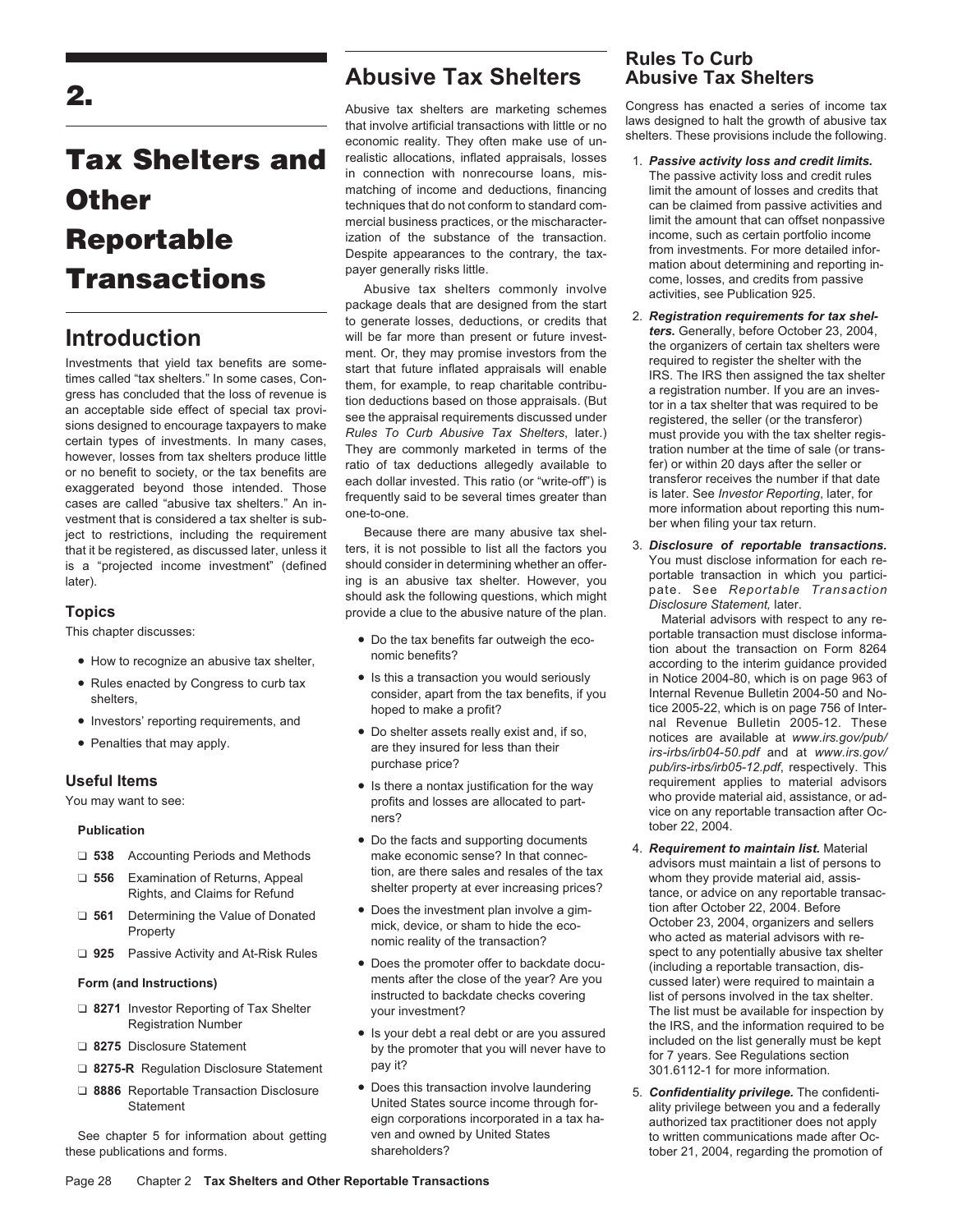ered at more hand S. Oud only in the property value of private property is a video than S.000 (\$10,000 in the any time of the property in the case of private that S. Out income law retent on any material of the property in

- 
- (other than inventory, publicly traded registration rules for tax shelters, described ear-<br>securities, or intellectual property) is lier.<br>more than \$500,000, you must attach **The SEOO,000**, you must attach the qualified appraisal to your tax re-<br>turn. **Authority for Disallowance of Tax**
- 
- 
- 
- 

ment, a tax shelter must not be expected to **Reportable Transaction Disclosure** *Loss transactions.* **For individuals, a loss reduce the cumulative tax liability of any investor <b>Statement** *Statement COSS transaction* reduce the cumulative tax liability of any investor **Statement** transaction is any transaction that results in a<br>during any year of the first 5 years ending after<br>results in a deductible loss if the gross amount of the los during any year of the first 5 years ending after the date the investment was offered for sale. In Use Form 8886 to disclose information for each at least \$2 million in a single tax year or \$4 addition, the assets of a projected income in-<br>addition, the assets of a projec vestment must not include or relate to more than Generally, you must attach Form 8886 to your from a foreign currency transaction under Inter-<br>return for each vear that your tax liability is and Revenue Code section 988 is

- 
- 
- 
- 
- 
- 
- 

b. If the value of the property you donated case, the tax shelter becomes subject to the • A transaction with contractual protection.<br>(other than inventory, publicly traded registration rules for tax shelters, described ea

turn. **Authority for Disallowance of Tax**<br>
The **Fransactions** with a brief asset holding period.<br>
This category includes transactions<br>
an accuracy-related or civil frault penalties are the anisometric and penalties the cla Under those rules, the direct cost and part<br>
of the indirect cost of the property must be will not compromise even if you or your repre-<br>
confidential transaction. A confidential<br>
capitalized or included in inventory. For<br> capitalized or included in inventory. For sentative believes that you have authority for the transaction is one that is offered to you under<br>more information. see Publication 538. Positions taken on your tax return.

**!**

- 
- 

reportable transaction in which you participated. return for each year that your tax liability is nal Revenue Code section 988 is a loss transac-

your direct or indirect participation in any affected by your participation in the transaction.<br>1. Master sound recordings, the addition, for the first year Form 8886 is at-6. **Appraisal requirement for donated prop-** 2. Motion picture or television films, tached to your return, you must send a copy to:

- 
- 
- 
- 
- Transactions with a significant book-tax
- 

conditions of confidentiality and for which you<br>have paid an advisor a minimum fee. A transac-10. Denial of deduction for interest on an The courts have generally been un-<br>
underpayment due to a reportable<br>
transaction You cannot deduct any inter-<br>
transaction You cannot deduct any inter-

**Example the set of the set of the set of the set of the set of the set of the set of the set of the set of the set of the set of the set of the set of the set of the set of the set of the set of the set of the set of the**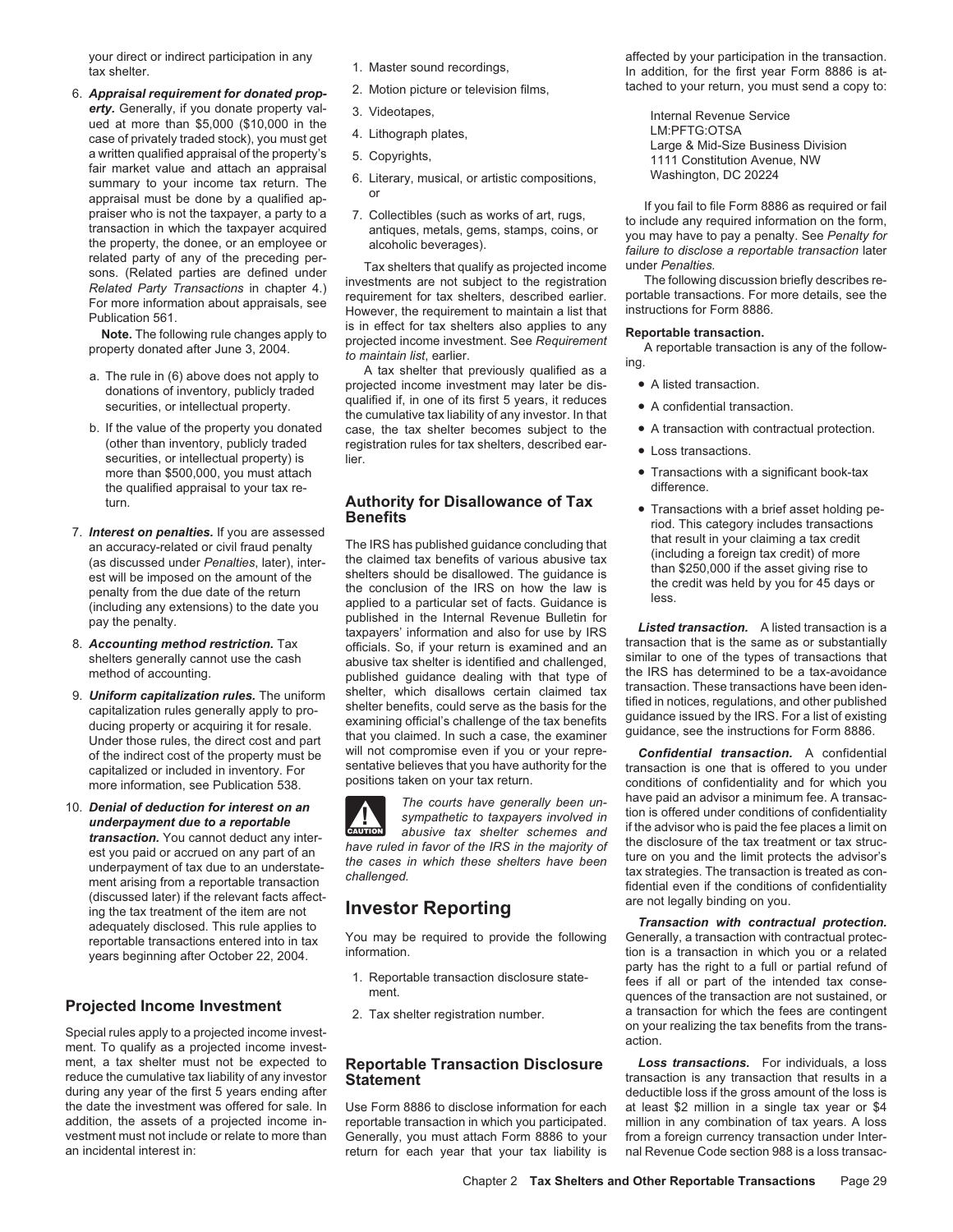tion if the gross amount of the loss is at least mined, you will be faced with payment of more For other than tax shelters, you can file Form \$50,000 in a single tax year, whether or not the tax, interest on the underpayment, possibly a 8275 or Form 8275-R to disclose items that loss flows through from an S corporation or 20% or 30% accuracy-related penalty, or a 75% could cause a substantial understatement of inpartnership. civil fraud penalty. You may also be subject to come tax. In that way, you can avoid the sub-

ties, thefts, and condemnations) are excepted are explained in the following paragraphs. reasonable basis for your position on the tax from this category and do not have to be re- issue. Disclosure of the tax shelter item on a tax ported on Form 8886. For information on other Accuracy-related penalties. An accuracy- return does not reduce the amount of the underexceptions, see Revenue Procedure 2003-24 in stated penalty of 20% can be imposed for un-<br>Internal Revenue Bulletin 2003-11. This Internal state perpayments of tax due to: statement. Internal Revenue Bulletin 2003-11. This Internal derpayments of tax due to: Also, the understatement penalty will not be Revenue Bulletin is available at *www.irs.gov/* 1. Negligence or disregard of rules or regula imposed if you can show that there was reason-<br>nub/irs-irbs/irb03-11 ndf of the undernayment caused by the

**Transactions with a significant book-tax** tions, understatement and that you acted in good faith.<br> **difference.** This category includes transace and good faith will be the extent of your<br>
tions that result in book-tax dif

registered, you must report the registration num-<br>her that the tax shelter provided to you. (See **tions**. The penalty for negligence or disregard able cause for the undernayment and that ber that the tax shelter provided to you. (See **tions.** The penalty for negligence or disregard able cause for the underpayment and that Registration requirements for tax shelters, ear-<br>Registration requirements for tax sh *Registration requirements for tax shelters*, ear- of rules or regulations is imposed only on the you acted in good faith.<br>
lier.) Complete and attach Form 8271 to your part of the underpayment that is due to negli-<br>
The 2 return to report the number and to provide other gence or disregard of rules or regulations. The The 20% penalty does not apply to any un-<br>information about the tax shelter and its bene- penalty will not be charged if you information about the tax shelter and its bene-<br>fits, You must also attach Form 8271 to any you had reasonable cause for understating your lated penalty for a reportable transaction

must provide the tax shelter's registration num-<br>ber to each person to whom you transferred your<br>internet. (However, this does not apply if your<br>interest. (However, this does not apply if your<br>interest. (However, this does interest. (However, this does not apply if your The penalty for disregard of rules and regula-<br>interest is in a projected income investment, tions can be avoided if all of the following are **Penalty for failure to disclose** 

number to the Internal Revenue Service, if you Use Form 8275 to make your disclosure, and you are not. This penalty applies whether or not<br>claim any deduction, loss, credit, or other tax distinguisment of the same of tax a deduction, loss, credit, or other tax benefit or<br>
report any income. Issuance of a registration it is more than the greater of:<br>
number does not indicate that this investment or<br> **Accuracy-related penalty for a reportable** 

Certain losses (such as losses from casual- the penalty for failure to pay tax. These penalties stantial understatement penalty if you have a

- 
- 
- 

any income, gain, expense, or loss item from the that you had reasonable cause for any under-<br>transaction for federal income tax purposes dif- statement of tax and that you acted in good faith. are liable for a 20% penalty statement of tax and that you acted in good faith. transaction for a 20% penalty for a substantial<br>Your failure to disclose a reportable transaction معدول بوابعة purposes differential in the following are fers on a gross basis from the amount of the item Your failure to disclose a reportable transaction valuation misstatement if all of the following are for book purposes for any tax year.  $\qquad \qquad$  is a strong indication that you failed to act in true. good faith.

**Tax Shelter Registration Number** alty, interest will be imposed on the amount of the return is 200% or more<br>If you include on your tax return any deduction, the penalty from the due date of the return (in-<br>loss, credit or

- 
- 
- 

- 
- 

An "understatement" is the amount of tax re- any item due to a listed transaction or other<br>quired to be shown on your return for a tax year reportable transaction with a significant purpose quired to be shown on your return for a tax year Investing in an abusive tax shelter may be an minus the amount of tax shown on the return, of avoiding or evading federal income tax. The expensive proposition when you consider all of creduced by any rebates. The term "rebate" gen- penalty is 30% rather than 20% for the part of the part of reduced by any reportable transaction understatement if the part of the consequences. First, the promoter generally erally means a decrease in the tax shown on any reportable transaction understatement if the charges a substantial fee. If your return is ex- your original return as the result of your filing an transaction was not properly disclosed. You may amined by the IRS and a tax deficiency is deter- amended return or claim

*pub/irs-irbs/irb03-11.pdf.* 1. Negligence or disregard of rules or regula-<br>tions. understatement and that you acted in good faith

- If you are charged an accuracy-related pen- 1. The value or adjusted basis of any prop-<br>Linterest will be imposed on the amount of erty claimed on the return is 200% or more
	-
	-

Fits. You must also attach Form 8271 to any you had reasonable cause for understating your<br>application for tentative refund (Form 1045) and that you acted in good faith.<br>to any amended return (Form 1040X) on which Negligen

described earlier.) You must also provide a true.<br>
statement substantially in the following form:<br>
You keep adequate books and records.<br>
You keep adequate books and records.<br>
You have acquired an interest in [name and addr identification number is [if any]. The Internal sition on the tax issue.<br>
Revenue Service has issued [name of tax shelter]<br>
the following tax shelter registration number:<br>
Final perialty is \$10,000 if you are not. In the c

the claimed tax benefits have been reviewed, **1. 10% of the tax required to be shown on the transaction understatement.** If you have a examined, or approved by the Internal Revenue return, or examined, or approved by the Internal Revenue return, or reportable transaction understatement, you may<br>Service reportable transaction understatement, you may be reported by the service of the service Service. **have to pay a penalty equal to 20% of the 2. \$5,000.** An "anderstatement" is the amount of that understatement. This applies to **Penalties Penalties An** "understatement" is the amount of tax re- any item due amined by the IRS and a tax deficiency is deter- amended return or claim for refund. The mothave to pay the 20% penalty if you meet the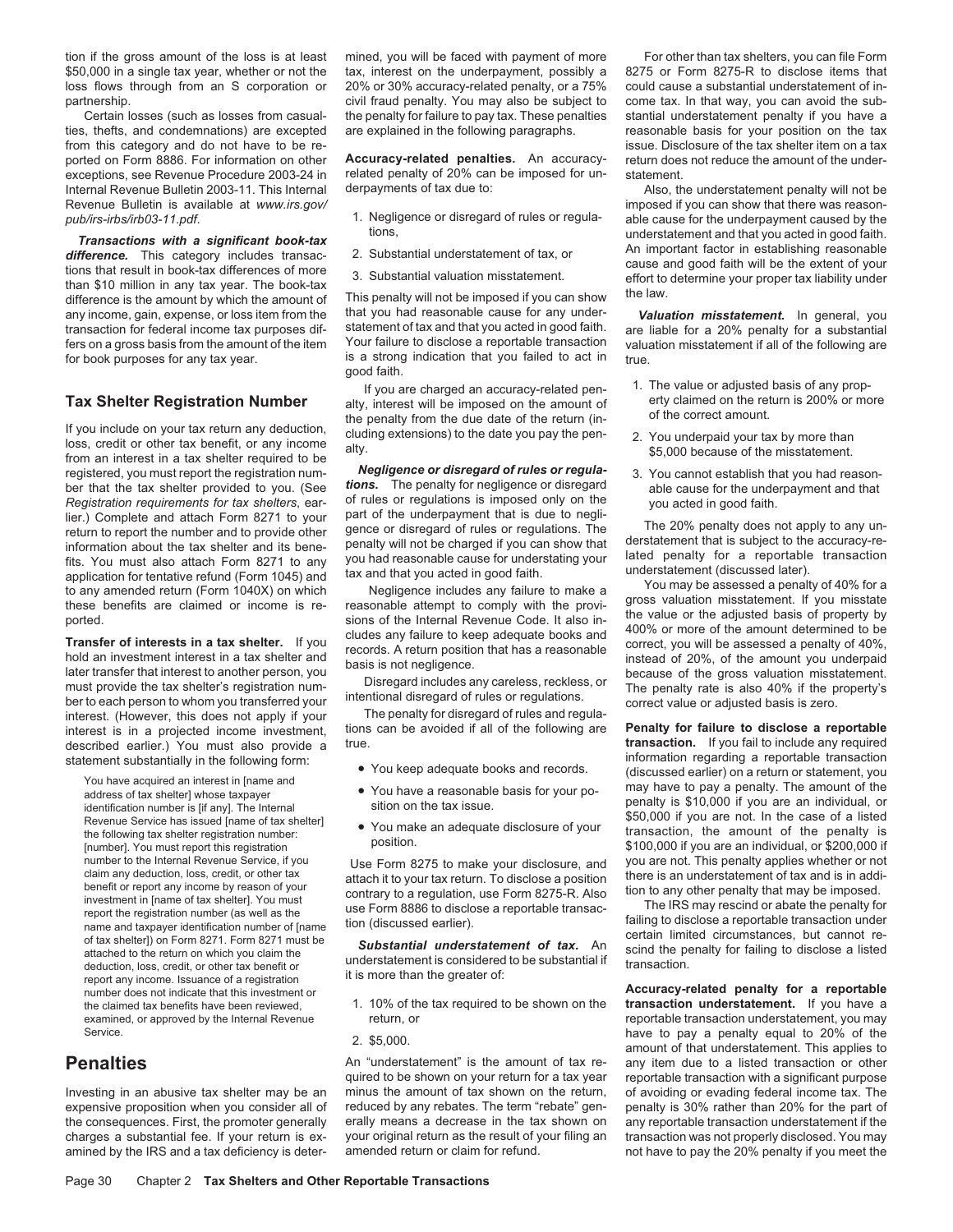understatement on which the fraud penalty or spouse.<br>
gross valuation misstatement penalty is im-<br>
youth the claimed tax benefits are disalgross valuation misstatement penalty is im-<br>Failure to pay tax. If a deficiency is assessed lowed, you should consider tax shelter invest-<br>Failure to pay tax. If a deficiency is assessed lowed, you should consider tax shel

of 75% of the underpayment will be added to your tax.

strengthened reasonable cause and good faith *Joint return.* The fraud penalty on a joint **Whether To Invest** eption.<br>This penalty does not apply to the part of an the underpayment is due to the fraud of that This penalty does not apply to the part of an the underpayment is due to the fraud of that In light of the adverse tax consequences and the understatement on which the fraud penalty or spouse.

**Civil fraud penalty.** If there is any underpay-<br>ment of tax on your return due to fraud, a penalty payment, an investor can be penalized with up financial advice.<br>of 75% of the underpayment will be added to to a 25% addit continues.

**Failure to pay tax.** If a deficiency is assessed lowed, you should consider tax shelter invest-<br>and is not paid within 10 days of the demand for let ments carefully and seek competent legal and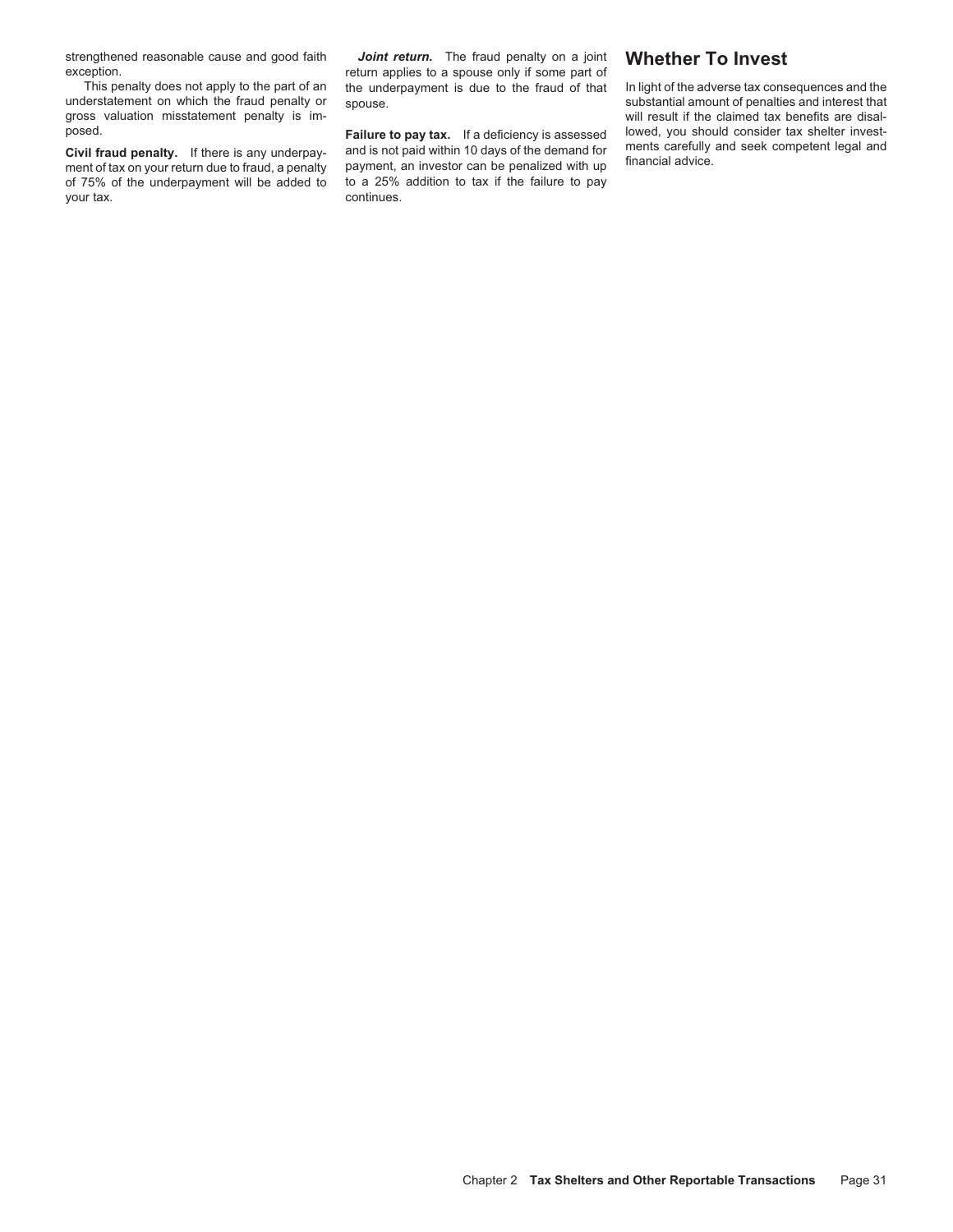- 
- 
- 
- 
- 
- 

- 
- 
- 

- 
- 

- 
- 
- 
- 

chapter under *Interest Expenses*. The 2% limit is offset Alaska Permanent Fund dividends. for investment purposes is treated as invest-

*of Producing Income.* tion of your passive activity income or loss:

**3.**<br> **At-risk rules**. Special at-risk rules apply to 1. Expenses (other than interest) that are most income-producing activities. These rules clearly and directly allocable to your portfolimit the amount of loss you can d **INVESTMENT** amount you risk losing in the activity. Generally, 2. Interest expense properly allocable to port-<br>
of property you contribute to the activity. It also of property you contribute to the activity. It also<br>includes money you borrow for use in the activity<br>if you are personally liable for repayment or if<br>you use property not used in the activity as<br>you use property not used

Passive activity losses and credits. The At-risk rules<br>amount of losses and tax credits you can claim Passive activity **From passive activities is limited. Generally, you** are allowed to deduct passive activity losses Portfolio income only up to the amount of your passive activity **Interest Expenses** income. Also, you can use credits from passive activities only against tax on the income from This section discusses interest expenses you passive activities. There are exceptions for cer- may be able to deduct as an investor. **Topics**<br>
This chapter discusses: **passive activities** There are exceptions for cer- may be able to deduct as an investor.<br>
This chapter discusses: **the exception of the contract and the contract of the contract of the con** This chapter discusses: tain activities, such as rental real estate activi-

• Limits on deductions,<br>
• Interest expenses,<br>
• Bond premium amortization,<br>
• Bond premium amortization,<br>
• Expenses of producing income,<br>
• Expenses of producing income,<br>
• Expenses of producing income,<br>
• Nondeductible

- 
- 

□ 929 Tax Rules for Children and<br>Dependents<br>Form (and Instructions)<br>Form (and Instructions)<br>Form (and Instructions)<br>Form (and Instructions)<br>ing a trade or business, or involves certain re-<br>state or business, or involves c □ **Schedule A (Form 1040)** Itemized search or experimental expenditures. However, **Investment property.** Property held for in-<br>Investment includes property that produces inter-<br>Interactivities or certain vestment includes Deductions it does not include rental activities or certain vestment includes property that produces inter-<br>activities treated as incidental to holding prop-<br>est, dividends, annuities, or royalties not derived

**Limits on Deductions** only to offset income from passive activities. you did not materially participate (other than a You generally cannot use passive activity losses passive activity). You generally cannot use passive activity losses<br>to offset your other income, such as your wages Vour deductions for investment expenses may to offset your other income, such as your wages<br>
be limited by:<br>
• The at-risk rules,<br>
• The passive activity loss limits,<br>
• The passive activity loss limits,<br>
• The passive ac • The 2% limit on certain miscellaneous or trade of property (other than an interest in a<br>
passive activity) producing portfolio income or<br>
held for investment. This includes capital gain is the vou borrow money for busine held for investment. This includes capital gain If you borrow money for business or personal<br>distributions from mutual funds and real estate I purposes as well as for investment, you must The at-risk rules and passive activity rules are distributions from mutual funds and real estate purposes as well as for investment, you must distributions from mutual funds and real estate purposes as well as for investme

investment interest is explained later in this You cannot use passive activity losses to the interest expense on the part of the debt used chapter under *Interest Expenses*. The 2% limit is offset Alaska Permanent Fund div

explained later in this chapter under *Expenses Expenses.* Do not include in the computa-

- 
- 

**Terms you may need to know** security for the loan. For more information, see *Additional information***.** For more informa-<br>(see Glossary): Publication 925. and reporting and reporting income tion about determining and reporting income and losses from passive activities, see Publica-

ties.<br>
chapter 5 of Publication 535.<br>
You cannot deduct personal interest ex-

**Useful Items**<br>
You may want to see:<br>
Publication<br>
Publication<br>
Publication<br>
Publication<br>
Publication<br>
Publication<br>
Publication<br>
Publication<br>
Publication<br>
Publication<br>
Publication<br>
Publication<br>
Publication<br>
Publication<br>
Pu 2. You perform more than 750 hours of serv- duce tax-exempt income. See *Tax-exempt in-* ❏ **535** Business Expenses ices during the year in real property trades *come* under *Nondeductible Expenses*, later. Nor <p>Q. 925</p>\n<p>Q. 925</p>\n<p>Q. 925</p>\n<p>Q. 929</p>\n<p>Q. 929</p>\n<p>Q. 929</p>\n<p>Q. 929</p>\n<p>Q. 929</p>\n<p>Q. 929</p>\n<p>Q. 929</p>\n<p>Q. 929</p>\n<p>Q. 929</p>\n<p>Q. 929</p>\n<p>Q. 929</p>\n<p>Q. 929</p>\n<p>Q. 929</p>\n<p>Q. 929</p>\n<p>Q. 929</p>\n<p>Q.

activities treated as incidental to holding prop- est, dividends, annuities, or royalties not derived<br>In the ordinary course of a trade or business. It<br>You are considered to materially participate also includes property t See chapter 5 for information about getting<br>these publications and forms.<br>these publications and forms.<br>these publications and forms.<br>tions of the activity.<br>tions of the activity.<br>investment (other than an interest in a pa **Other income (nonpassive income).** Gen-<br>erally, you can use losses from passive activities interest in a trade or business activity in which

explained briefly in this section. The limit on allocate the debt among those purposes. Only investment trusts.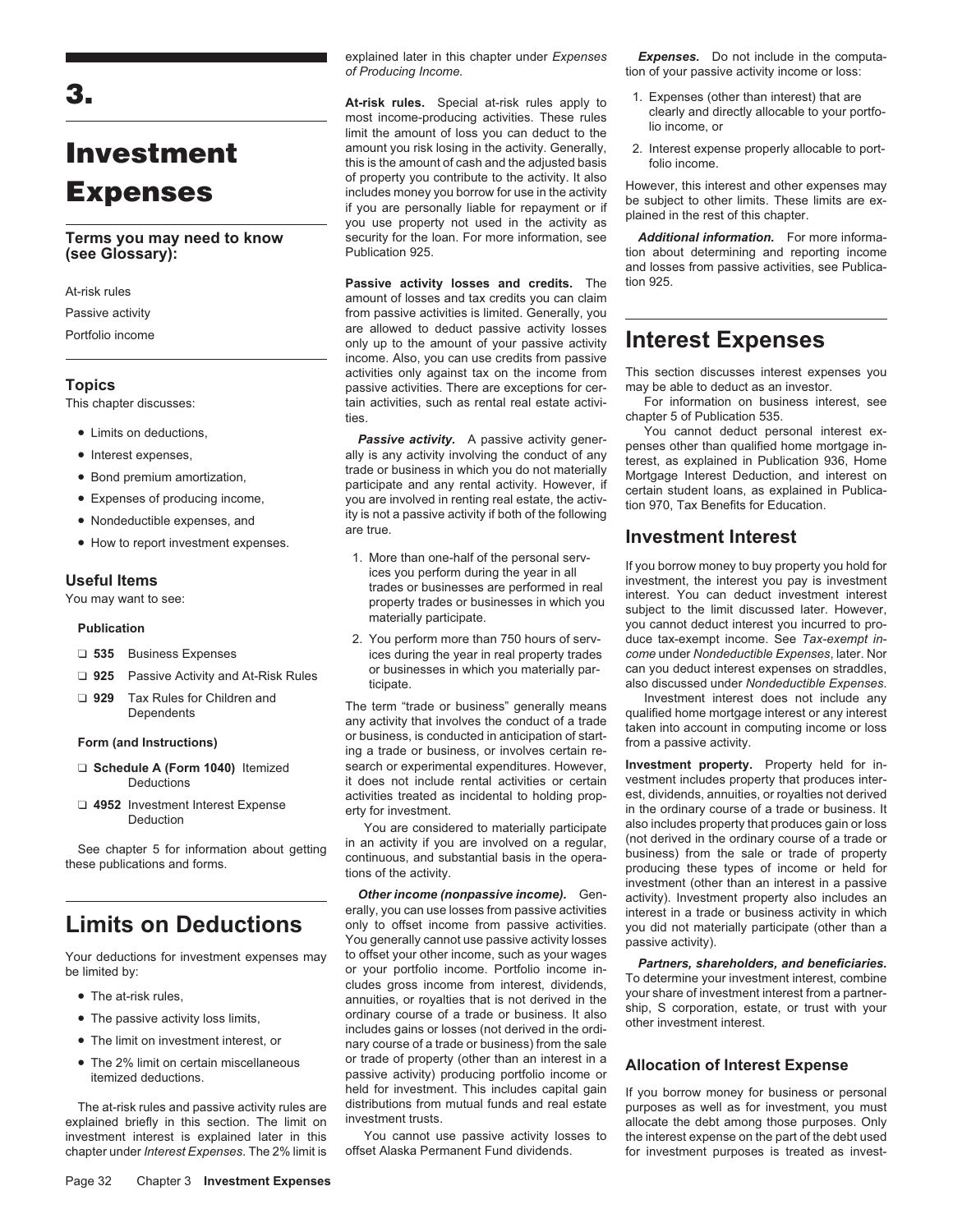the use of property that secures the debt. must be allocated based on the assets of the year you dispose of the bond, you can deduct

\$8,000 to buy stock. You use the other \$2,000 to reasonable method. limit.<br>buy items for your home. Since 80% of the debt

ceive debt proceeds in cash, the proceeds are **Investment Interest** interest expense remains denerally not treated as investment property. generally not treated as investment property.

**Debt proceeds deposited in account.** If you must pay the interest before you can deduct it.<br>
deposit debt proceeds in an account, that de-<br>
posit is treated as investment property, regard-<br>
less of whether the account bea other purpose, you must reallocate the debt to *lated party* under *When To Report Investment* vestment purposes. **obligations.** If the current income inclusion

*Example 2.* Assume in *Example 1* that you tember 3, 2005, payable in 90 days at 12% *Short-Term Obligations* do not apply to you, the ately bought the stock for \$8,000. You did not with a new note for \$1,030, due on March 2, paid or accrued during the year<br>buy the household items until June 1. You had 2006. If you use the cash method of accounting, short buy the household items until June 1. You had 2006. If you use the cash method of accounting, short-term obligation is limited.<br>deposited the \$2,000 in the bank. You had no you cannot deduct any part of the \$30 interest Th other transactions on the bank account until on your return for 2005 because you did not is more than: June. You did not sell the stock and you made actually pay it. If you use an accrual method, you no principal payments on the debt. You paid may be able to deduct a portion of the interest on no principal payments on the debt. You paid may be able to deduct a portion of the interest on 1. The amount of acquisition discount or OID interest from another account. The \$8,000 is the loans through December 31, 2005, interest from another account. The \$8,000 is the loans through December 31, 2005, on your treated as being used for an investment pur-<br>return for  $2005$ treated as being used for an investment pur-<br>pose. The \$2,000 is treated as being used for an<br>investment purpose for the 3-month period. **Interest paid in advance**. Generally, if you<br>in advance of the year that is not incl est expense to investment purposes and 20% to can deduct in each year only the interest for that The method of determining acquisition discount<br>personal nurposes is discussed personal purposes. year. and OID for short-term obligations is discussed

you received the cash instead of the date you for you or received from you. earlier.<br>
You cannot deduct any interest on money<br>
You cannot deduct any interest on money

borrowed for personal reasons. **Payments on debt may require new alloca- Limit on Deduction tion.** As you repay a debt used for more than **Limit on interest deduction for market dis-**<br>
one purpose, you must reallocate the balance **count bonds.** The amount you can deduct for

\$500 on November 1, the entire repayment is only to the extent it is more than: accrued in that next year.<br>applied against the amount allocated to per-<br>You can carry over disallowed investment applied against the amount allocated to per-<br>sonal purposes. The debt balance is now allo-<br>cated as \$8,000 for investment purposes, and gross income for the bond for the year,<br>\$1,500 for personal purposes. Until the next p reallocation is necessary, 84%  $(\$8,000 \div 2)$ . The market discount for the number of \$9,500) of the debt and the interest expense is days you held the bond during the year.<br>allocated to investment.

funds to buy an interest in a partnership or S under Market Discount Bonds.

ment interest. The allocation is not affected by corporation, then the interest on those funds *Interest not deducted due to limit.* In the entity. If you contribute to the capital of the the amount of any interest expense you were not **Example 1.** You borrow \$10,000 and use entity, you can make the allocation using any allowed to deduct in earlier years because of the 3.000 to buy stock. You use the other \$2,000 to reasonable method.

If you use the cash method of accounting, you

determine the amount considered to be for in- *Expenses*, later in this chapter. **Limit on interest deduction for short-term**

interest. On December 2, 2005, you paid this amount you can deduct for interest expense you<br>with a new note for \$1.030, due on March 2, paid or accrued during the year to buy or carry a you cannot deduct any part of the \$30 interest

**Amounts paid within 30 days.** If you re-<br>ceive loan proceeds in cash or if the loan pro-<br>ceive loan proceeds in cash or if the loan pro-<br>ceeds are deposited in an account, you can treat on margin accounts to buy taxable s ceeds are deposited in an account, you can treat on margin accounts to buy taxable securities as **Interest not deducted due to limit**. In the any payment (up to the amount of the proceeds) investment interest in the year y any payment (up to the amount of the proceeds) investment interest in the year you paid it. You year you dispose of the obligation, or if you made from any account you own, or from cash, are considered to have paid interes made from any account you own, or from cash, are considered to have paid interest on these choose, in another year in which you have net as made from the obligation you can accounts only when you actually pay the broker interest income from the obligation, you can<br>or when payment becomes available to the bro-<br>deduct the amount of any interest expense you any payment made within 30 days before or or when payment becomes available to the bro-<br>after the proceeds are received in cash or de- ker through your account. Payment may be- were not allowed to deduct for an earlier vea after the proceeds are received in cash or de- ker through your account. Payment may be- were not allowed to deduct for an earlier year<br>come available to the broker through your because of the limit. Follow the same rules sited in your account. come available to the broker through your because of the limit. Follow the same rules pro-<br>If you received the loan proceeds in cash, account when the broker collects dividends or vided in the earlie account when the broker collects dividends or vided in the earlier discussion under *Limit on*<br>interest for your account, or sells securities held interest deduction for market discount bonds you can treat the payment as made on the date interest for your account, or sells securities held *interest deduction for market discount bonds*, you received the cash instead of the date you for you or received from you.

You cannot deduct any interest on money borrowed for personal reasons.

The amount of the streament of the streament of the streament of the streament of the streament inter-<br>
You must first reduce the amount allocated to interest expense is limited to the amount of your net<br>
personal purposes reallocate the rest of the debt to find what part is be limited. This limit does not apply if you accrue for investment purposes.<br>
for investment purposes.<br>
come currently. Come currently the market discount and include it

*Example 3.* If, in *Example 2*, you repay Under this limit, the interest is deductible over is treated as investing to the extent it is more than:<br>S00 on November 1, the entire repayment is conty to the extent it is more

- 
- 

Figure the amount in (2) above using the rules **Pass-through entities.** If you use borrowed for figuring accrued market discount in chapter 1 Determine the amount of your net investment extinuits to buy an interest in a partnership or S under *Market Discount Bonds*. I

buy items for your home. Since 80% of the debt<br>is used for, and allocated to, investment pur-<br>poses, 80% of the interest on that debt is invest-<br>ment interest. The other 20% is nondeductible<br>ment interest. The other 20% is **Debt proceeds received in cash.** If you re- **When To Deduct** bond during the year. The rest of the disallowed ceive debt proceeds in cash. the proceeds are **Investment Interest by the sect of the search of the year** cei

*Example.* You borrowed \$1,000 on Sep- rules discussed in chapter 1 under *Discount on*

- 
- 

this limit to the next tax year. The interest carried<br>over is treated as investment interest paid or

### **Net Investment Income**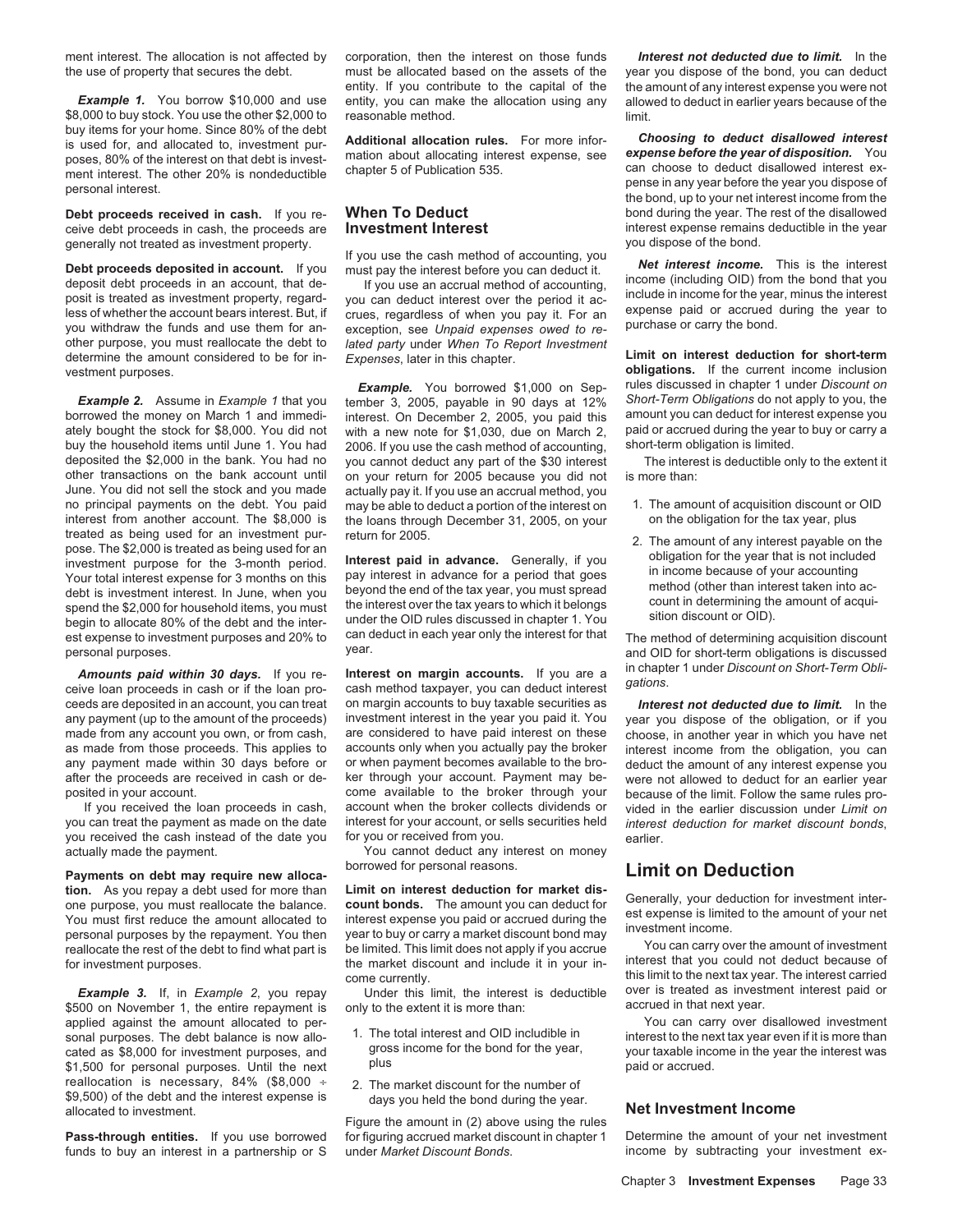your gross income from property held for invest- the amount of your child's income that you can<br>ment (such as interest, dividends, annuities, and consider your investment income, start with the Deductible investment int Alaska Permanent Fund dividends. It also does amount by a percentage that is equal to the The \$2,000 of income from the passive activ-<br>not include qualified dividends or net capital gain Alaska Permanent Fund dividends div

**Choosing to include qualified dividends.** on Form 8814, lines 1a and 2. Subtract the result for the year is limited to \$6,800, the amount of Investment income generally does not include from the amount on Form 8814, line

eligible for the lower capital gains tax rates by sider your investment income as follows:

net capital gain in investment income, you must Your investment income also includes the 1040).<br>The 1040, and capital gain that is eligible for amount on Form 8814, line 6 (or, if applicable, For 2005, Jane chooses to incl



Investment income of child reported on 1. The investment expenses included on income. The \$480 disallowed investment inter-<br> **parent's return.** Investment income includes Schedule A (Form 1040), line 22, or<br>
the part of yo the part of your child's interest and dividend<br>income that you choose to report on your return.<br>If the child does not have qualified dividends, See Expenses of Producing Income, later, for a return if you meet all of the f If the child does not have qualified dividends, See *Expenses of Producin*<br>Alaska Permanent Fund dividends, or capital discussion of the 2% limit. Alaska Permanent Fund dividends, or capital discussion of the 2% limit.<br>
gain distributions, this is the amount on line 6 of<br>
Form 8814, Parents' Election To Report Child's **Losses from passive activities.** Income or **the** 

Example. Your 8-year-old son has interest<br>income of \$2,000, which you choose to report on<br>pour own return. You enter \$2,000 on Form about passive activities.<br>Band 4, and 5400 on line 6. Also<br>enter \$400 on Form 1040, line 2

amount you report is your child's qualified divi-<br>dends, that part (which is reported on Form Ted's investment in dends, that part (which is reported on Form Ted's investment income from interest and<br>1040, line 9b) generally does not count as in-<br>dividends (other than qualified dividends) is vestment income. However, you can choose to include all or part of it in investment income, as explained under *Choosing to include qualified* 2% limit on miscellaneous itemized deductions. **Amortization**

amount on Form 8814, line 6 (or, if applicable, the reduced amount figured next under *Child's* the limit on his investment interest expense de-<br>Alaska Permanent Fund dividends). duction in the following way: amortize the premium. This generally means

penses (other than interest expense) from your **Child's Alaska Permanent Fund dividends.** T investment income. If part of the amount you report is your child's Minus: Investment income. Alaska Permanent Fund dividends, that part **Investment income.** This generally includes does not count as investment income. To figure vour cross income from property held for invest-<br>We amount of your child's income that you can

qualitied dividends, discussed in chapter 1.<br>
However, you can choose to include all or part of<br>
your qualified dividends in investment income.<br>
You make this choice by completing Form to report this on your return. You en You make this choice by completing Form to report this on your return. You enter \$4,000 on Use Form 4952, Investment Interest Expense<br>4952, line 4g, according to its instructions. Form 8814, line 1a, \$2,000 on line 2, and Form 8814, line 1a, \$2,000 on line 2, and \$6,000 If you choose to include any amount of your on line 4. You then enter \$4,400 on Form 8814, ment interest. qualified dividends in investment income, you line 6, and Form 1040, line 21. You figure the must reduce your qualified dividends that are amount of your child's income that you can conamount of your child's income that you can con-<br>sider your investment income as follows: income includes \$3,000 in dividends (other than

amount on Form 8814, line 6 (or, if applicable,

For more information about the capital gains<br>
rates, see Capital Gain Tax Rates in chapter 4.<br>
Fraction Tax Rates in chapter 4.<br>
Include all income-producing expenses (other<br>
fraction your tax liability.<br>
The overall effe

- 
- 

Interest and Dividends. Include it on line 4a of expenses that you used in computing income or interest and ordinar<br>Form 4952. Interest and ordinary loss from a passive activity are not included in qualified dividends.<br>Not

*Child's qualified dividends.* If part of the ness. Ted's interest in the partnership is consid-

dividends (other than qualified dividends) is \$10,000. His investment expenses (other than **Bond Premium** interest) are \$3,200 after taking into account the 2% limit on miscellaneous itemized deductions. His investment interest expense is \$8,000. Ted

*Alaska Permanent Fund dividends)*. duction in the following way: amortize the premium. This generally means

| otal investment income            | \$10,000 |
|-----------------------------------|----------|
| Ainus: Investment expenses (other |          |
| han interest)                     | 3.200    |
| let investment income 56,800      |          |
|                                   |          |

Alaska Permanent Fund dividends divided by ity is not used in determining Ted's net invest-<br>the total amount of interest and dividend income ment income. His investment interest deduction unless you choose to include them. the total amount of interest and dividend income ment income. His investment interest deduction<br>on Form 8814, lines 1a and 2. Subtract the result for the year is limited to \$6,800, the am

the same amount.<br>  $$4,400 - ($4,400 \times ($2,000 \div $6,000))$   $$9,000 from the sale of investment property.$ **Choosing to include net capital gain.**  $$4,400 - ($4,400 \times ($2,000 + $6,000))$ <br>
westment income generally does not include net<br>
capital gain from disposing of investment property.<br>
westment income generally does not include net<br> If you choose to include any amount of your *ing to include net capital gain*, earlier.<br>
capital gain in investment income, you must<br>
Your investment income also includes the 1040)

the lower capital gains tax rates by the same the reduced amount figured under *Child's* net capital gain in investment income. Her total investment income is \$13,000 (\$3,000 divi-<br>dends + \$9,000 net capital gain + \$1,000 from

Compare your tax if you make one or plying the 2% limit that applies to miscellaneous investment interest expense deduction is limited<br>both of these choices with your tax if you do not. itemized deductions. Use the smaller

- 
- 
- 

Your investment income also includes the also has income from the partnership of \$2,000. If you pay a premium to buy a bond, the pre-<br>ount on Form 8814, line 6 (or, if applicable, Ted figures his net investment income and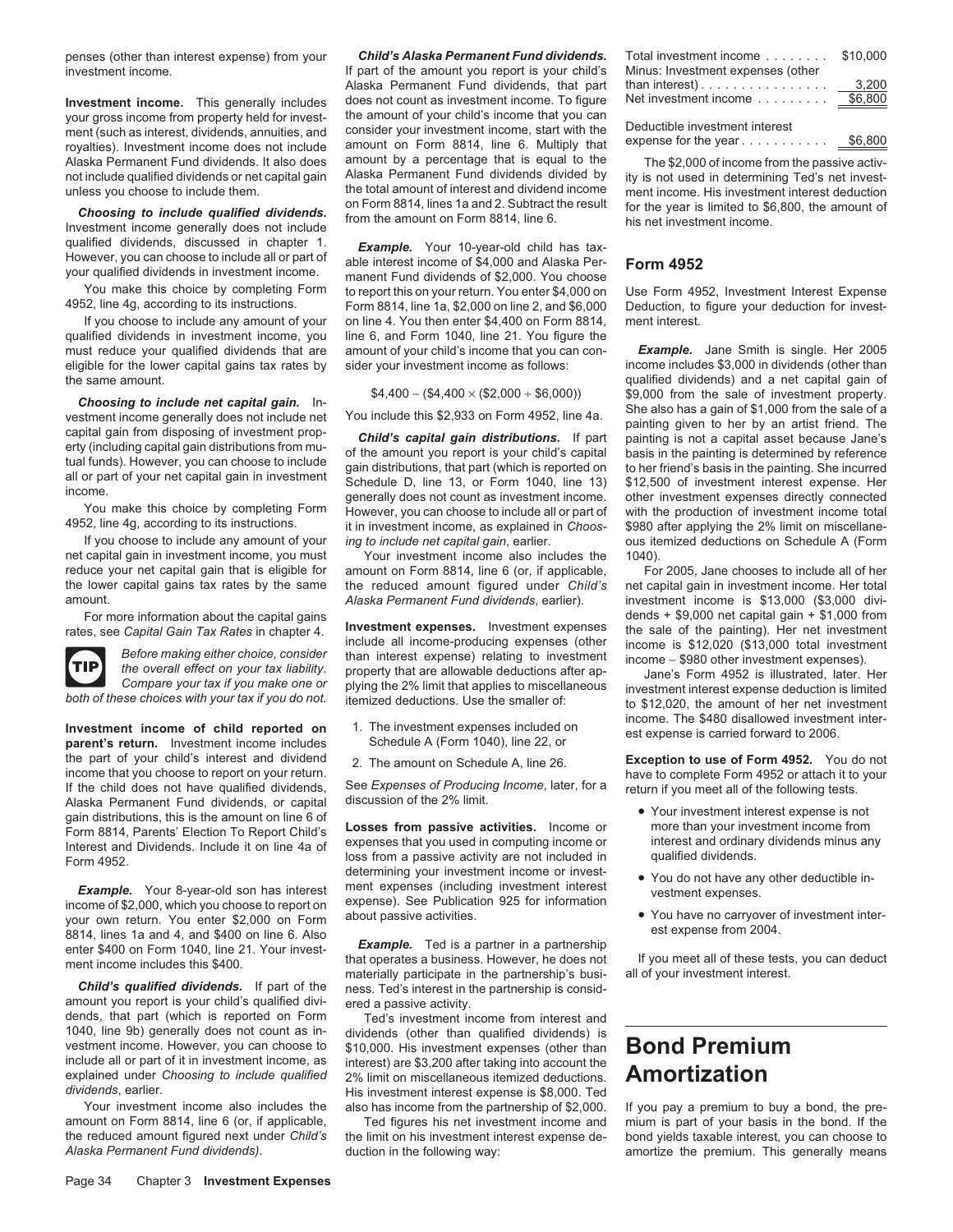Department of the Treasury<br>Internal Revenue Service

(99)

## **Investment Interest Expense Deduction**

**2005**

OMB No. 1545-0191

Department of the Treasury  $\overline{\phantom{a}}$  (aq)

Attachment Sequence No. **51** Name(s) shown on return **Identifying number Identifying number Identifying number** 

|         | Jane Smith                                                                                                                                                                                                                                                          |    |        |                | $111 - OO - 1111$ |
|---------|---------------------------------------------------------------------------------------------------------------------------------------------------------------------------------------------------------------------------------------------------------------------|----|--------|----------------|-------------------|
| Part I  | <b>Total Investment Interest Expense</b>                                                                                                                                                                                                                            |    |        |                |                   |
|         | Investment interest expense paid or accrued in 2005 (see instructions) and all containing the state of the state of the state of the state of the state of the state of the state of the state of the state of the state of th                                      |    |        |                | 12,500            |
| 2       | Disallowed investment interest expense from 2004 Form 4952, line 7 contact and contact and contact and Disable                                                                                                                                                      |    |        | $\overline{2}$ |                   |
| з       | Total investment interest expense. Add lines 1 and 2 rundom and the control of the state of the state of the state of the state of the state of the state of the state of the state of the state of the state of the state of                                       |    |        | 3              | 12,500            |
| Part II | Net Investment Income                                                                                                                                                                                                                                               |    |        |                |                   |
| 4a      | Gross income from property held for investment (excluding any net                                                                                                                                                                                                   |    |        |                |                   |
|         | gain from the disposition of property held for investment).                                                                                                                                                                                                         | 4a | 3,000  |                |                   |
|         | Qualified dividends included on line 4a                                                                                                                                                                                                                             | 4b |        |                |                   |
|         | Subtract line 4b from line 4a<br>a na mana na mana na mana na mana na                                                                                                                                                                                               |    |        | 4c             | 3,000             |
| d       | Net gain from the disposition of property held for investment                                                                                                                                                                                                       | 4d | 10,000 |                |                   |
| е       | Enter the <b>smaller</b> of line 4d or your net capital gain from the disposition                                                                                                                                                                                   |    |        |                |                   |
|         | of property held for investment (see instructions)                                                                                                                                                                                                                  | 4e | 9,000  |                |                   |
|         | Subtract line 4e from line 4d                                                                                                                                                                                                                                       |    |        | 4f             | 1,000             |
| a       | Enter the amount from lines 4b and 4e that you elect to include in investment income (see                                                                                                                                                                           |    |        |                |                   |
|         | instructions)<br>a constitution of the constitution of the constitution of the constitution of the constitution of the constitution of the constitution of the constitution of the constitution of the constitution of the constitution of the                      |    |        | 4g             | 9,000             |
|         |                                                                                                                                                                                                                                                                     |    |        | 4h             | 13,000            |
| 5       | Investment expenses (see instructions) and a contract of the contract of the contract of the contract of the contract of the contract of the contract of the contract of the contract of the contract of the contract of the c                                      |    |        | 5              | 980               |
| 6       | Net investment income. Subtract line 5 from line 4h. If zero or less, enter -0-                                                                                                                                                                                     |    |        | 6              | 12,020            |
|         | <b>Part III</b><br><b>Investment Interest Expense Deduction</b>                                                                                                                                                                                                     |    |        |                |                   |
| 7       | Disallowed investment interest expense to be carried forward to 2006. Subtract line 6 from                                                                                                                                                                          |    |        |                |                   |
|         | line 3. If zero or less, enter -0-<br>and a strategic control of the state of the state of the state of the state of the state of the state of the state of the state of the state of the state of the state of the state of the state of the state of the state of |    |        |                | 480               |
| 8       | Investment interest expense deduction. Enter the smaller of line 3 or 6. See instructions.                                                                                                                                                                          |    |        | 8              | 12.020            |

this choice, you must reduce your basis in the See section 75 of the Internal Revenue Code must occur either on the first or the final day of bond by the amortization for the year.

must amortize the premium. This amortized<br>amount is not deductible in determining taxable **How To Figure between** the second of the second of the second of the second of the second of the second of the second of the seco

payments of qualified stated interest). For exam-<br>ple, a bond with a maturity value of \$1,000 mium amortization for each accrual period as earlier periods and the amount of any payment<br>generally would have a \$50 premium if

- 
- 
- 

**Dealers.** A dealer in taxable bonds (or anyone **Step 2: determine the accrual periods.** (\$110,000) by your yield. When you subtract the who holds them mainly for sale to customers in You can choose the accrual periods to who holds them mainly for sale to customers in You can choose the accrual periods to use. result (\$8,881.83) from the qualified stated inter-<br>the ordinary course of a trade or business or They may be of any length and may the ordinary course of a trade or business or They may be of any length and may vary in

that each year, over the life of the bond, you use who would properly include bonds in inventory length over the term of the bond, but each ac-<br>a part of the premium to reduce the amount of at the close of the tax year) ca a part of the premium to reduce the amount of at the close of the tax year) cannot claim a crual period can be no longer than 1 year and interest includible in your income. If you make deduction for amortizable bond premiu

each scheduled payment of principal or interest of the treatment of bond premium by a dealer in an accrual period. The computation is simplest if the bond yields tax-exempt interest, you tax-exempt bonds. accrual periods are the same as the intervals

amount is not deductible in determining taxable<br>income. How wer, each year you must reduce<br>otherwise reportable on Form 1040, line 8b) by<br>otherwise reportable on Form 1040, line 8b) by<br>otherwise reportable on Form 1040, li

generally would have a \$50 premium if you buy it<br> **Example the selling and a** periodis and the bond other than a pay-<br> **Example the selling states** to the bond other than a pay-<br> **Example the selling states** of figuring an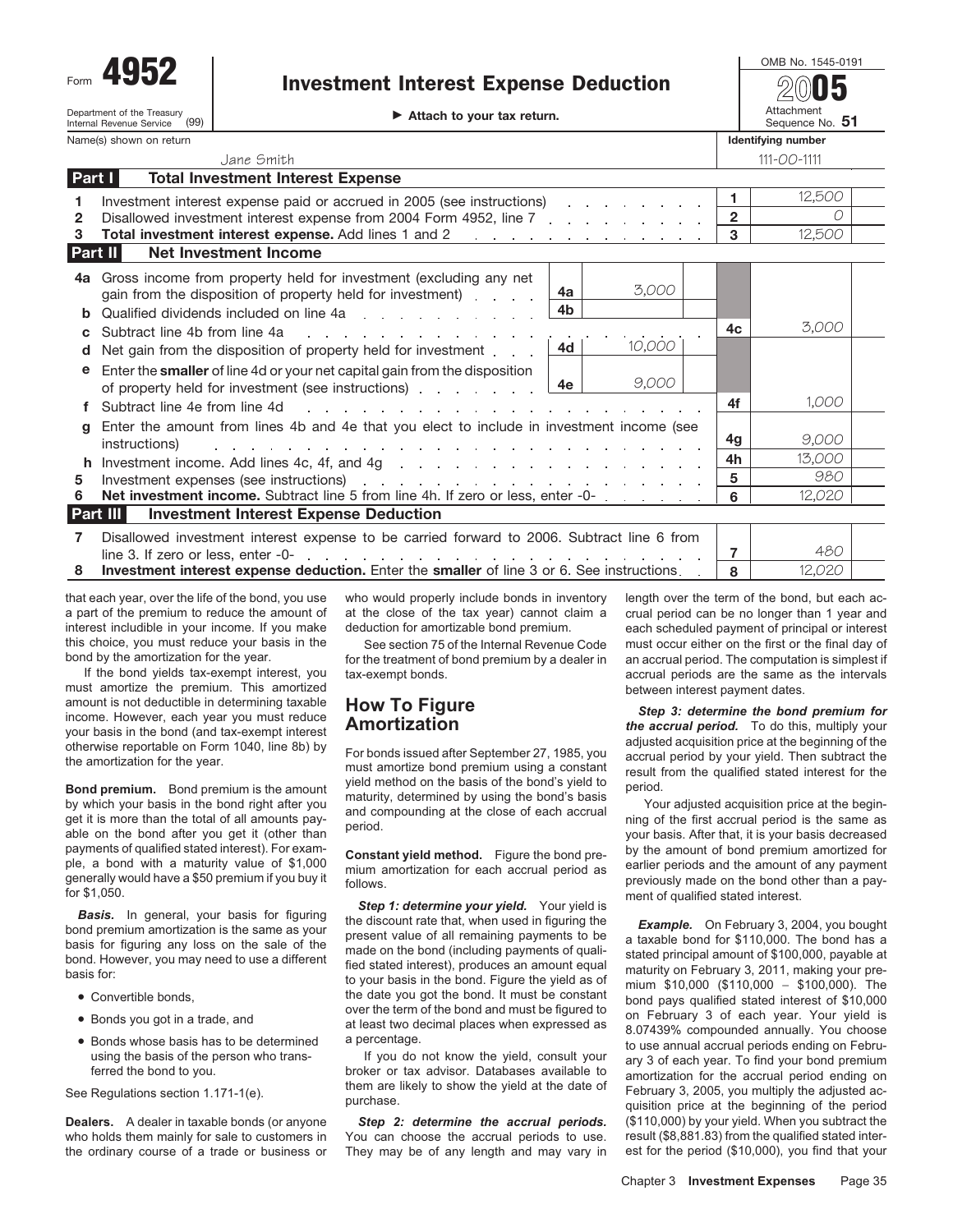\$1,118.17. deduct the difference as a miscellaneous item- may have a dividend reinvestment plan. This

**Special rules.** For special rules that apply<br>to variable rate bonds, inflation-indexed bonds,<br>and bonds that provide for alternative payment<br>and bonds that provide for alternative payment<br>schedules or remote or incidental

- 
- 

the result by the bond premium (reduced by any income on the bond.<br>
bond premium amortization claimed in earlier<br>
years). This gives you your bond premium amor-<br>
tization for the year.<br> **EXPENSES OF** PRISPS PRISPS PRISPS P

Choosing To Amortize<br>
You choose to amortize the premium on taxable<br>
bonds by reporting the amortization for the year<br>
only our pay to a broker, bank, trustee, or similar<br>
bonds by reporting the amortization for the year<br>

You can change your decision to amortize deductions. The amount deductible is limited to were netted out) in connection with the sale of<br>bond premium only with the written approval of the total of these miscellaneous deduc the IRS. To request approval, use Form 3115, is more than 2% of your adjusted gross income. figure gain or loss from the sale. See *Reporting*<br>Application for Change in Accounting Method. For information on how to report e For more information on requesting approval, producing income, see *How To Report Invest*- information about the treatment of these sale<br>see section 1C of the Appendix to Revenue ment Expenses, later. see section 1C of the Appendix to Revenue *ment Expenses*, later.<br>Procedure 2002-9 in Internal Revenue Bulletin **Attornation as association face** Novi can de

tization for an accrual period is more than the bank deducts a service charge.

bond premium amortization for the period is qualified stated interest for the period, you can A corporation in which you own stock also

prior periods. Any amount you cannot deduct dend reinvestment plan, you can deduct any

For these bonds, you can amortize bond pre-<br>For these bonds, you can amortize bond pre-<br>mium using any reasonable method. Reasona-<br>mium before 1998, the above treatment of Clarical belia and a<br>mium using any reasonable met mium using any reasonable method. Reasona-<br>ble methods include:<br>the premium does not apply to bonds you ac-office expenses, such as ent and elerical help the premium does not apply to bonds you ac-<br>
office expenses, such as rent and clerical help,<br>
that you pay in connection with your investments

1. The straight-line method, and<br>2. The Revenue Ruling 82-10 method.<br>2. The Revenue Ruling 82-10 method. The amortization of the premium on these bonds<br>2. The Revenue Ruling 82-10 method. The amortization of the premium on

the same each month. Divide the number of **Bonds acquired after October 22, 1986, but** an indemnity bond. You can deduct the premium<br>months you held the bond during the year by the **before 1988.** The amortization of the pr number of months from the beginning of the tax on these bonds is investment interest expense related incidental expenses.<br>Vear (or if later, the date of acquisition) to the subject to the investment interest limit, unless year (or, if later, the date of acquisition) to the subject to the investment interest limit, unless You may, nowever, get a refund of part of the year (or, if later, the date of acquisition) to the subject to the investme date of maturity or earlier call date. Then multiply you choose to treat it as an offset to interest bond premium if the missing securities are re-<br>the result by the bond premium (reduced by any income on the bond. The bon

interest expenses) as miscellaneous itemized that the expenses decreased your tax in the year deductions on Schedule A (Form 1040). To be you deducted them. deductions on Schedule A (Form 1040). To be

- 
- 

making this choice under section 171. See *How* The expenses must be directly related to the fee you pay to a broker to acquire investment<br>To Report Amortization, next. ext. income or income-producing property, and the pro

it and for later tax years. It applies to all taxable The deduction for most income-producing of *Investment Property* in chapter 4.<br>Sonds you own in the year you make the choice expenses is subject to a 2% limit that also bonds you own in the year you make the choice expenses is subject to a 2% limit that also ap-<br>And also to those you acquire in later years. plies to certain other miscellaneous itemized missions, or option premiums you pay plies to certain other miscellaneous itemized missions, or option premiums you pay (or that deductions. The amount deductible is limited to were netted out) in connection with the sale of the total of these miscellaneous deductions that investment property. They can be used only to is more than 2% of your adjusted gross income.

Procedure 2002-9 in Internal Revenue Bulletin<br>
2002-3. You can find this Internal Revenue Bulletin<br>
letin at www.irs.gov/pub/irs-irbs/irb02-03.pdf.<br> **How To Report**<br> **How To Report**<br> **How To Report**<br> **How To Report**<br> **How** 

Subtract the bond premium amortization from<br>your interest income from these bonds.<br>Report the bond's interest on Schedule B<br>(Form 1040), line 1. Several lines above line 2,<br>put a subtotal of all interest listed on line 1. **Bond premium amortization more than inter-** ice. Through that service, cash dividends are **State and local transfer taxes.** You cannot

Bonds Issued Before because of this limit can be carried forward to service charge subtracted from your cash divi-<br>September 28, 1985 the next accrual period.<br>Pre-1998 election to amortize bond premium. The magnetic stock.

Straight-line method. Under this method, the is a miscellaneous itemized deduction not sub-<br>amount of your bond premium amortization is<br>the same each month. Divide the number of **Bonds acquired after October 22, 1986, but** 

In the vealure of the search of the mounts, you can deduct only the differ-<br>Revenue Ruling 82-10 method. Under this **Expenses Of** ence between the expenses paid and the method, the amount of your bond premium **Producing Income** amount refunded. If the refund is made in a later<br>amortization increases each month over the life amortization increases each month over the life<br>of the bond. This method is explained in Reve-<br>you deduct investment expenses (other than in the year you received it, but only to the extent of the bond. This method is explained in Reve-<br>
interest expenses (as miscellaneous itemized that the expenses decreased your tax in the year<br>
interest expenses of miscellaneous itemized that the expenses decreased your ta

*To Report Amortization*, next. income or income-producing property, and the property, such as stocks or bonds. You must ome must be taxable to you.<br>The deduction for most income-producing of Investment Property in chapter 4

Capital Gains and Losses, in chapter 4, for more

**est.** If the amount of your bond premium amor- reinvested in more shares of stock, after the deduct the state and local transfer taxes you pay these in a tization for an accrual period is more than the bank deducts a serv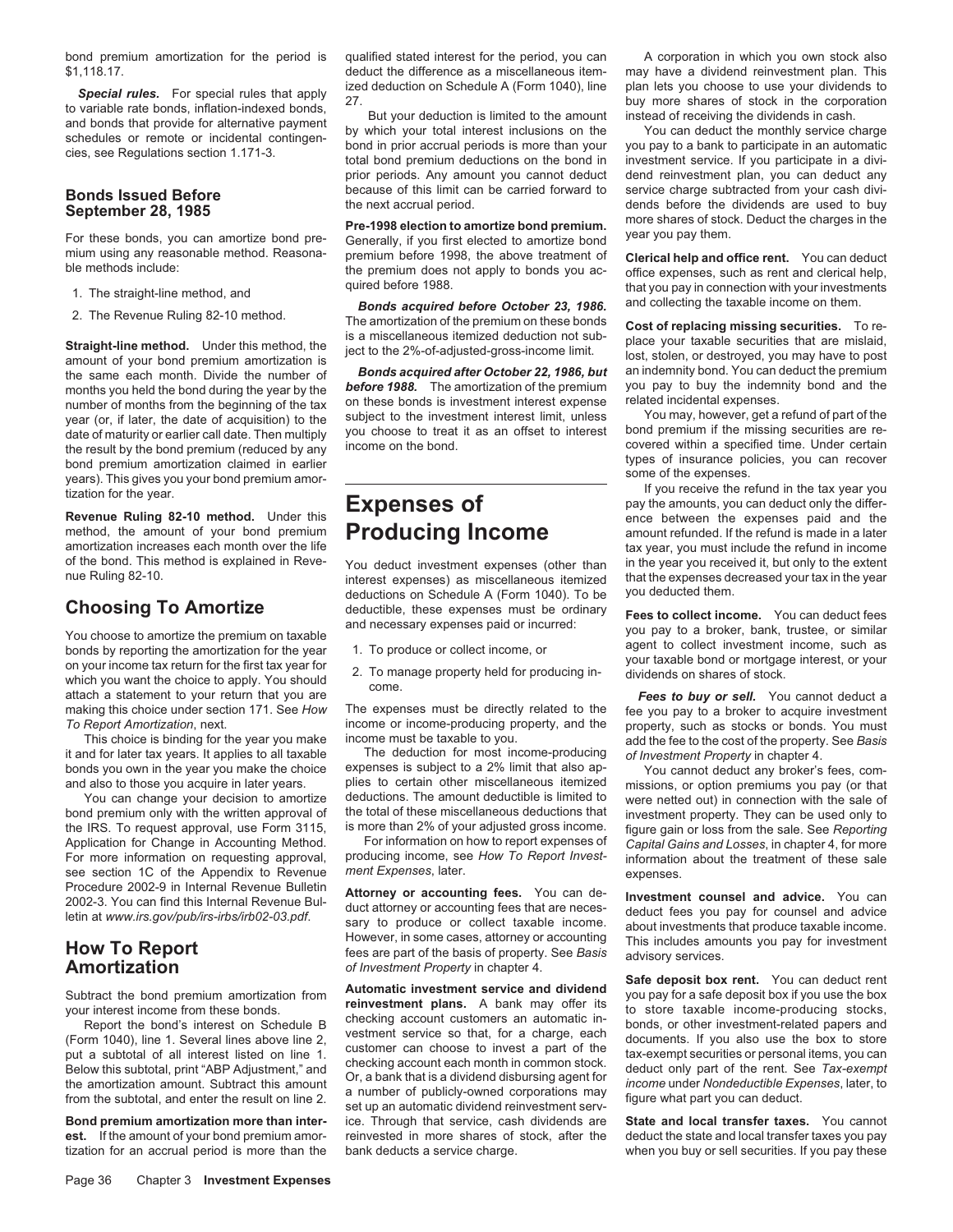must treat them as part of the cost of the prop- 1099-DIV in your income. empt income.

entities. If you hold an interest in a partner-<br>ship, S corporation, real estate mortgage invest-<br>ment conduit (REMIC), or a nonpublicly offered<br>interest on monoy you berrow to buy or carry and annough state income taxes. the ment conduit (REMIC), or a nonpublicly offered<br>regulated investment company (mutual fund),<br>you can deduct your share of that entity's invest-<br>will show your share of these expenses on your<br>will show your share of these 5 of Form 1099-DIV, or on an equivalent state- any interest on the loan that is collateralized by **Interest expense and carrying charges on**

penses relating to your residual interest invest-<br>ment will be shown on Schedule Q (Form 1066) as collateral or the amount of the loan by the basis of the straddle property. However, ment will be shown on Schedule Q (Form 1066), as collateral or the amount of the loan. The basis of the straddle prop<br>line 3b. Any expenses relating to your requiar

**Including mutual fund or REMIC expenses** carry the contract, not just the interest on the<br> **in income.** Your share of the investment ex-<br>
penses of a REMIC or a nonpublicly offered<br>
Let us a penses of a REMIC or a nonpubl penses of a REMIC or a nonpublicly offered<br>mutual fund, as described above, are considered to be indirect deductions through that<br>ered to be indirect deductions through that<br>penses you incur to produce tax-exempt in-<br>pense licly offered mutual fund, you must include on *Short-sale expenses.* The rule disallowing To determine the interest on market discount your return the full amount of ordinary dividends a deduction for interest expenses on tax-exempt bonds and short-term obligations that are part of or other distributions of stock, as shown in box securities applies to amo or other distributions of stock, as shown in box securities applies to amounts you pay in con- a straddle, you must first apply the rules dis-<br>1a of Form 1099-DIV or an equivalent state- nection with personal property used 1a of Form 1099-DIV or an equivalent state-<br>ment. If you are a residual interest holder in a sale or amounts paid by others for the use of any ment. If you are a residual interest holder in a sale or amounts paid by others for the use of any *market discount bonds* and *Limit on interest*<br>REMIC, you must report as ordinary income on collateral in connection with Schedule E (Form 1040) the total amounts ever, it does not apply to the expenses you incur *Interest Expenses*, earlier).<br>Shown on Schedule Q (Form 1066), lines 1b and if you deposit cash as collateral for the property

they report to you in box 1a of Form 1099-DIV is divide the expenses, using reasonable propor- b. All other amounts (including charges to already reduced by your share of investment tions based on facts and circumstances. You insure, store, or transport the personal expenses. Therefore, you cannot deduct the ex- must attach a statement to your return showing property) paid or incurred to carry the

the annuity contract. Figure the amount of inter-<br>
est expense disallowed by multiplying the cur- carrying charges that are allocable to personal cussed later.<br>If you hold an interest in a REMIC, any ex-<br>If you hold an interest in a REMIC, any ex-<br>rent interest rate on the mortgage loan by the property that is part of a straddle. The nonde-If you hold an interest in a REMIC, any ex- cent interest rate on the mortgage loan by the property that is part of a straddle. The nonde-<br>Ises relating to your residual interest invest- lesser of the amount of the annuity

line 3b. Any expenses relating to your regular<br>interest investment will appear in box 5 of Form<br>1099-INT or box 7 of Form 1099-OID.<br>1099-INT or box 7 of Form 1099-OID.<br>Report your share of these investment ex-<br>penses on Sc

REMIC, you must report as ordinary income on collateral in connection with the short sale. How- *deduction for short-term obligations* (both under shown on Schedule Q (Form 1066), lines 1b and<br>3b. If you are a REMIC regular interest holder, used in the short sale and the cash does not<br>you must include the amount of any expense earn a material return during the period

**Publicly-offered mutual funds.** Publicly-of- *Expenses for both tax-exempt and taxable* 1. Add: fered mutual funds, generally, are funds that are **income.** You may have expenses that are for<br>traded on an established securities exchange. both tax-exempt and taxable income. If you can-<br>These funds do not pass investmen penses on your return. how you divided the expenses and stating that personal property.

transfer taxes when you buy securities, you Include the amount from box 1a of Form each deduction claimed is not based on tax-ex-

erty. If you pay these transfer taxes when you **One accepted method for dividing expenses** sell securities, you must treat them as a reduc- is to do it in the same proportion that each type tion in the amount realized.<br> **Suppose that the second terms in the expenses**<br> **Suppose that the expenses**<br> **Suppose that the expenses**<br> **Suppose that the expenses**<br> **Suppose that the expenses**<br> **Suppose that the expenses** Trustee's commissions for revocable trust.<br>
If you set up a revocable trust and have its<br>
income distributed to you, you can deduct the<br>
the gains, but not the losses, in figuring this<br>
the gains, but not the losses, in fi

ever, you cannot deduct any part of the commis-<br>sion that is for producing or collecting<br>tansportation and other expenses that you pay<br>tax-exempt income or for managing property<br>that produces tax-exempt income.<br>In earning **Investment expenses from pass-through** nar, or similar meeting for investment purposes. (80% of \$500) of the expenses. You can deduct entities. If you hold an interest in a partner-

- 
- 

- 
-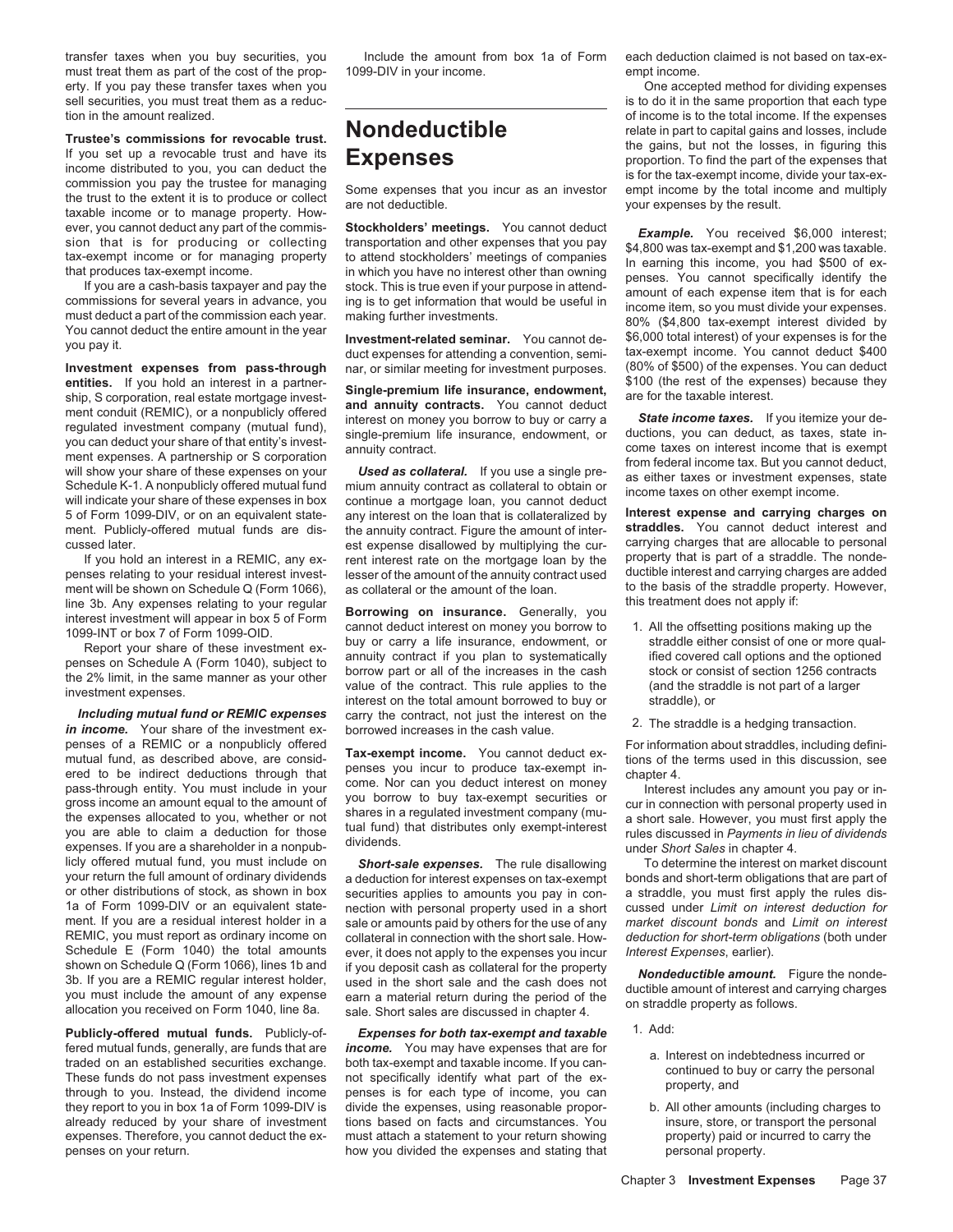- -
	-
	-
	-

# **Investment Expenses** you pay them.<br>If you use an accrual method, you generally been made.

itemize deductions on Schedule A (Form 1040). Item, rather than when you pay them.<br>Enter your deductible investment interest ex-<br>Also see When To Deduct Investment Inter-Enter your deductible investment interest expense on Schedule A, line 13. Include any de- *est,* earlier in this chapter.

gations or as ordinary income under the of each expense on the dotted lines next to line<br>market discount and short-term bond<br>provisions — see *Discount on Debt In*-<br>provisions — see *Discount on Debt In*-<br>struments in chap

expenses, you generally deduct your expenses, ments for the use of property and services when except for certain prepaid interest, in the year the lender or recipient has to include payments<br>**Invention and Express on the p** 

To deduct your investment expenses, you must deduct your expenses when you incur a liability<br>itemize deductions on Schedule A (Form 1040) for them, rather than when you pay them.

2. Subtract from the amount in (1): ductible short sale expenses. (See *Short Sales* **Unpaid expenses owed to related party.** If a. Interest (including OID) includible in in chapter 4 for information on these expenses.) you use an accrual method, you cannot deduct<br>gross income for the year on the per-<br>sonal property, that form to figure your investm b. Any income from the personal property<br>treated as ordinary income on the dis-<br>position of short-term government obli-<br>on Schedule A. line 22. I ist the type and amount<br>on Schedule A. line 22. I ist the type and amount<br>th position of short-term government obli-<br>gations or as ordinary income under the of each expense on the dotted lines next to line otherwise be deductible. If a deduction is denied

d. Any payment on a loan of the personal *tion*, earlier in this chapter. nerships to partners, partners to partnerships, property for use in a short sale that is<br>
includible in gross income<br>
includible in gross income

includible in gross income.<br>
includible in gross income.<br> **When To Report** The postponement of deductions for unpaid<br>
in a structure of the related party Basis adjustment. Add the nondeductible **When To Report** expenses and interest under the related party<br>amount to the basis of your straddle property. **Investment Expenses** (OID), regardless of when payment is made. This rule also does not apply to loans with If you use the cash method to report income and below-market interest rates or to certain pay-<br>expenses, you generally deduct your expenses. ments for the use of property and services when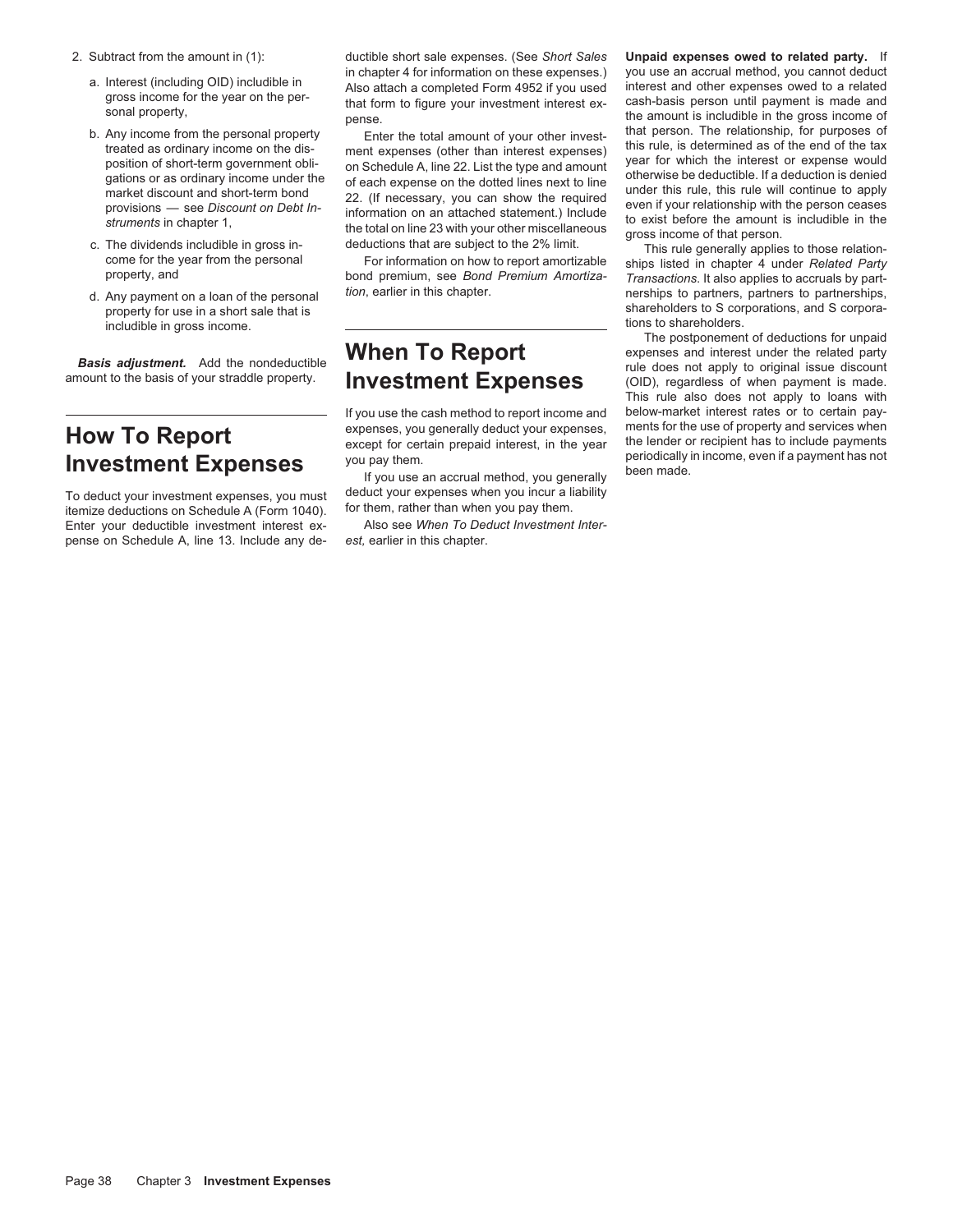# **Investment** • How to report your gain or loss. The redemption is not essentially

This chapter explains the tax treatment of sales<br>and trades of investment property.<br>and trades of investment property.<br> $\Box$  564 Mutual Fund Distributions<br>stock of the corporation owned by the<br>shareholder, or

**Investment property.** This is property that **Form (and Instructions)** 4. The redemption is a distribution in partial<br>produces investment income. Examples include  $\Box$  **Schedule D (Form 1040)** Capital Gains diquidation of

Form 1099-B. If you sold property such as  $\Box$  8582 Passive Activity Loss Limitations See Stocks, stock rights, and bonds and Dissecks, bonds, or certain commodities through a counted Debt Instruments under Capital or Ord each sale, a Form 1099-B, Proceeds From Bro-<br>ker and Barter Exchange Transactions, or an See chapter 5 for information about getting bond is treated as a trade of the original bond for<br>equivalent statement from the broker. should receive the statement by January 31 of the statement by January 31 of the statement by January 31 of the statement by January 31 of the statement by January 31 of the statement by January 31 of the statement by Janu

**Capital Gains and Losses, later. Capital Gains and Losses, later. Capital Gains and Losses**, later.

fers of property are discussed in other IRS publi-<br>
Short sale in the insurance companies issuing annuities. cations. These include:

- 
- 
- 
- 
- 

- 
- Basis, the control of the stock.
- 
- 
- 
- 
- 

You may want to see:

- 
- 

- 
- 
- 
- 

A sale is generally a transfer of property for gain or deductible loss results from the transfer.<br>money or a mortgage, note, or other promise to

• Disposition of an interest in a passive ac-<br>• Disposition of an interest in a passive ac-<br>tivity, discussed in Publication 925, Pas-<br>rate transactions. But see *Like-Kind Exchanges* debt instrument. See *Redemption or re* tivity, discussed in Publication 925, Pas- rate transactions. But see *Like-Kind Exchanges* debt instrument. See *Redemption or retirement* sive Activity and At-Risk and At-Risk and At-Risk Rules. **paraging and** *nontaxable Trades*, later.

**Topics Redemption of stock.** A redemption of stock This chapter discusses: is treated as a sale or trade and is subject to the capital gain or loss provisions unless the re-• What a sale or trade is, demption is a dividend or other distribution on stock.

**Sales and** • Adjusted basis, **Sales and Sales and Sales and redemption** is treated as a sale, trade, dividend, **Sales and Propertion is trade**, trade, dividend, **Figuring gain or loss**, or other distribution depends on or other distribution depends on the circum-**Trades of**<br>• Nontaxable trades,<br>• Capital gains and losses, and ownership of stock will be considered. The re-<br>• Capital gains and losses, and demption is treated as a sale or trade of stock if: demption is treated as a sale or trade of stock if:

- equivalent to a dividend see *Dividends* **Property** Useful Items *and Other Corporate Distributions* in chap-<br> *Neuronal Merry Secretions Merry and Other Corporate Distributions* in chap-
- 2. There is a substantially disproportionate **Publication**<br>**Publication**<br> **Publication**<br> **Publication**<br> **Publication**<br> **Publication**<br> **Publication**<br> **Basis of Assets**<br> **Basis of Assets**<br> **Basis of Assets**<br> **Basis of Assets**<br> **Basis of Assets**<br> **Basis of Assets**<br> **Bas** 
	-
	-

Property used in a trade or business is not in-<br>vestment property. △ 6781 Gains and Losses From Section demption or retirement of bonds. A re-<br>1256 Contracts and Straddles maturity generally is treated as a sale or trade. maturity generally is treated as a sale or trade.

the next year. It will show the gross proceeds<br>
Form 1099-B from the broker.<br>
The IRS will also get a copy of<br>
Trade?<br>
Use Form 1099-B (or an equivalent state-<br>
Use Form 1099-B (or an equivalent state-<br>
Schedule D of Form

**Nominees.** If someone receives gross pro-<br>
you a Form 1099-B, which will show gross pro-<br>
you a Form 1099-B, which will show gross pro-<br>
ceeds received on your behalf.<br>
If you receive Form 1099-B that includes<br>
gross proc of the trade. Figure the present value of the **Other property transactions.** Certain trans-<br>
Section 1256 contract annuity according to factors used by commercial

• Sale of your main home, discussed in<br>Publication 523, Selling Your Home,<br>Publication 523, Selling Your Home,<br>also explains certain transactions and events istrator of the estate, or to the heirs or beneficia-• Installment sales, covered in Publication that are treated as sales or trades. ries, is not a sale or other disposition. No taxable<br>. A sale is generally a transfer of property for gain or deductible loss results from th

• Various types of transactions involving pay money or a mongage, note, or other promise to **Fermination of certain rights and obliga-**<br>business property, discussed in Publica- **A** trade is a transfer of property for other business property, discussed in Publica-<br>
ion 544, Sales and Other Dispositions of property or services, and may be taxed in the other termination of a right or obligation (other<br>
ion 544, Sales and Other Dispositions of p tion 544, Sales and Other Dispositions of property or services, and may be taxed in the other termination of a right or obligation (other<br>
Assets,<br>
• Transfers of property at death, covered in<br>
Publication 559, Survivors,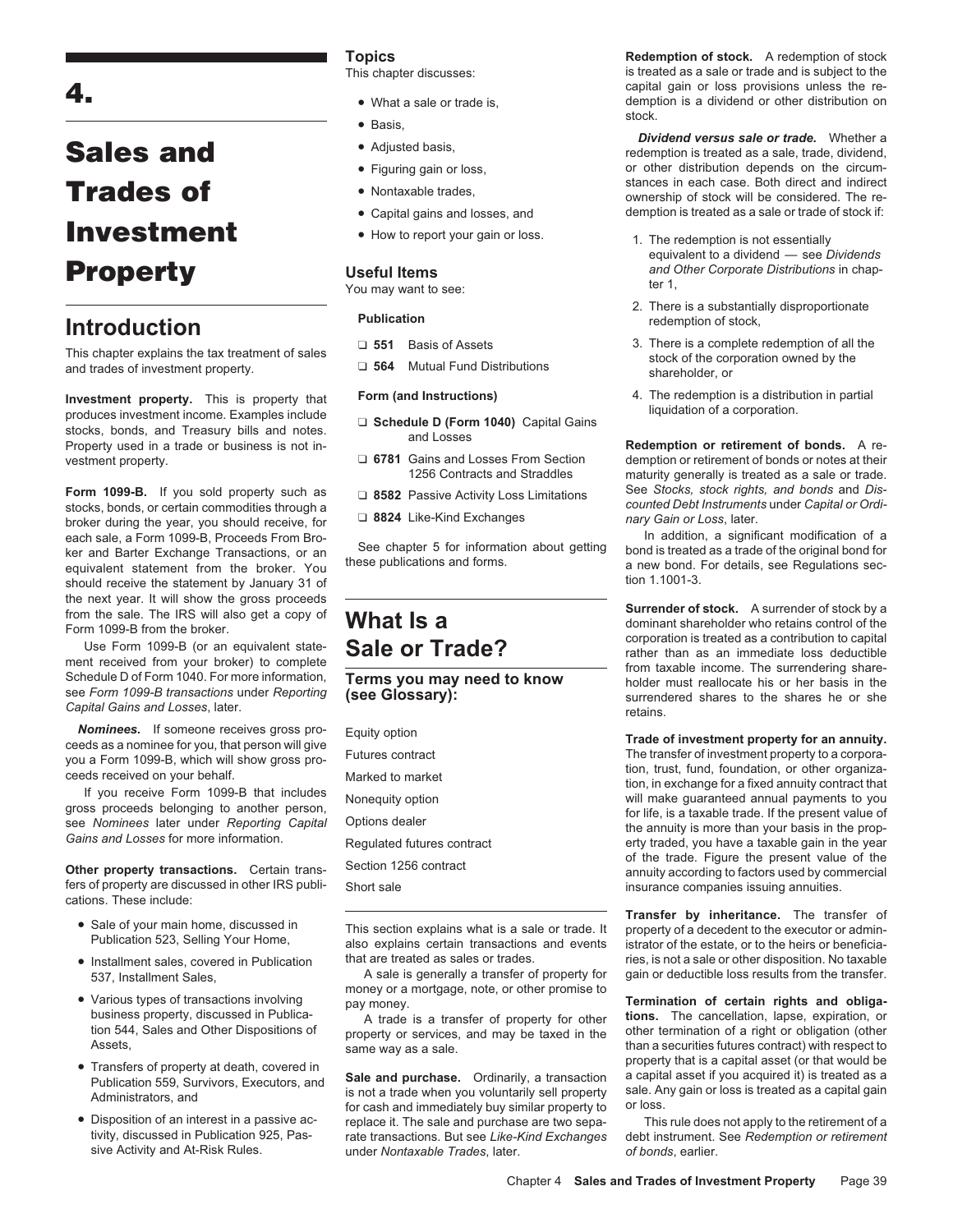you issued for stock that became worthless, you *Exception for nonmarketable securities.* **Sale of appreciated financial position.** A can deduct these payments as losses in the A contract for sale of any stock, debt instrument, transaction treated as a constructive sale of an years you actually make the payments. Do not or partnership interest that is no years you actually make the payments. Do not or partnership interest that is not a marketable appreciated financial position is not treated as a deduct them in the year the stock became worth-<br>deduct them in the year the s deduct them in the year the stock became worth-<br>less constructive sale if it settles

loss for a worthless security on your original<br>return for the year it becomes worthless, you can 2. You held the appreciated financial position **Section 1256 Contracts**<br>file a claim for a credit or refund due to the loss. file a claim for a credit or refund due to the loss. throughout the 60-day period beginning file at the Market<br>You must use Form 1040X, Amended U.S. Indi-You must use Form 1040X, Amended U.S. Individual Income Tax Return, to amend your return 3. Your risk of loss was not reduced at any of the year the security became worthless. You time during that 60-day period by holding the tax year, you generally must treat it years from the date you paid the tax, whichever If a closed transaction is reestablished in a<br>is later. (Claims not due to worthless securities substantially similar position during the 60-day is later. (Claims not due to worthless securities substantially similar position during the 60-day<br>or bad debts generally must be filed within 3 period beginning on the date the first transaction or bad debts generally must be filed within 3 period beginning on the date the first transaction **Section 1256 Contract** years from the date a return is filed, or 2 years was closed, this exception still applies if the<br>from the date the tax is paid, whichever is later.) reestablished position is closed before the 30th A section 1256 contract For more information about filing a claim, see day after the end of your tax year in which the 1. Regulated futures contract, Publication 556, Examination of Returns, Ap- first transaction was closed and, after that clos-<br>

You are treated as having made a constructive  $pub/irs\text{-}irbs/irb03-03.pdf$ .<br>
sale when you enter into certain transactions<br>
involving an appreciated financial position (de-<br>
fined later) in stock, a partnership interest, or inter Fined later) in stock, a partnership interest, or interest in stock, a partnership interest, or a debt<br>
certain debt instruments. You must recognize instrument (including a futures or forward con-<br>
gain as if the position

**Constructive sale.** You are treated as having ket rules, including section 1256 contracts the Commodity Futures Trading Commis-<br>made a constructive sale of an appreciated fi-<br>nade a constructive sale of an appreciated fimade a constructive sale of an appreciated fi-<br>
fracts Marked to Market). The section of the Treasury of the Treasury<br>
noved by the Secretary of the Treasury

- 
- 
- 3. Enter into a futures or forward contract to amounts) with respect to the position deliver the same or substantially identical are payable at a fixed rate or a variable property (including a forward contract that
- 4. Acquire the same or substantially identical and the convertible, either and the same or substantially identical and the property (if the appreciated financial posi-<br>tion is a short sale, an offsetting notional issuer (o tion is a short sale, an offsetting notional

Stocks, stock rights, and bonds (other than<br>those held for sale by a securities dealer) that<br>became worthless during the tax year are<br>transaction of a person related to you enters into a<br>transaction described above with a

- 
- 
- 

peal Rights, and Claims for Refund. ing, (2) and (3) above are true. 2. Foreign currency contract,

**Constructive Sales**<br>
This exception also applies to successive 3. Nonequity option,<br> **of Appreciated** position. For more information, see Revenue 4. Dealer equity option, or<br> **Financial Positions** Ruling 2003-1 in Interna Ruling 2003-1 in Internal Revenue Bulletin 2003-3. This bulletin is available at *www.irs.gov/*

- 
- 
- 2. Enter into an offsetting notional principal<br>contract relating to the same or substan-<br>amount.
	-
	-

**Worthless Securities** principal contract, or a futures or forward 3. Any hedge with respect to a position de-<br>
contract). scribed in (2).

within 1 year of the date you enter into it. cial position, as long as you continue to hold the<br>cial position. However, if you hold another **How to report loss.** Report worthless securi-<br>ties on Schedule D (Form 1040), line 1 or line 8,<br>whichever applies. In columns (c) and (d), enter<br>whichever applies. In columns (c) and (d), enter if all of the following are

- 
- 
- 
- 
- 

- 
- you reduce your gain (or increase your loss) by<br>the gain recognized on the constructive sale.<br>
The sale of the appreciation is accounted for under marked to mar-<br>
Constructive sale You are treated as having the strules, in proved by the Secretary of the Treasury, or 1. Enter into a short sale of the same or sub-<br>stantially identical property, and commis-<br>a. The position unconditionally entitles the securities and Exchange Commis-<br>sion.

# contract relating to the same or substan-<br>
tially identical property, b. The interest payments (or other similar **Foreign currency contract.** This is a contract<br>
Enter into a futures or forward contract to amounts) with re

- deliver the same or substantially identical are payable at a fixed rate or a variable difference of a foreign currency that<br>
property (including a forward contract that and a rate described in Regulations section and a spo provides for cash settlement), or 1.860G-1(a)(3), and tures contracts (or settlement of which de-<br>A surise the easier security intertial intertion of the providence of the providence of that type of foreign
	-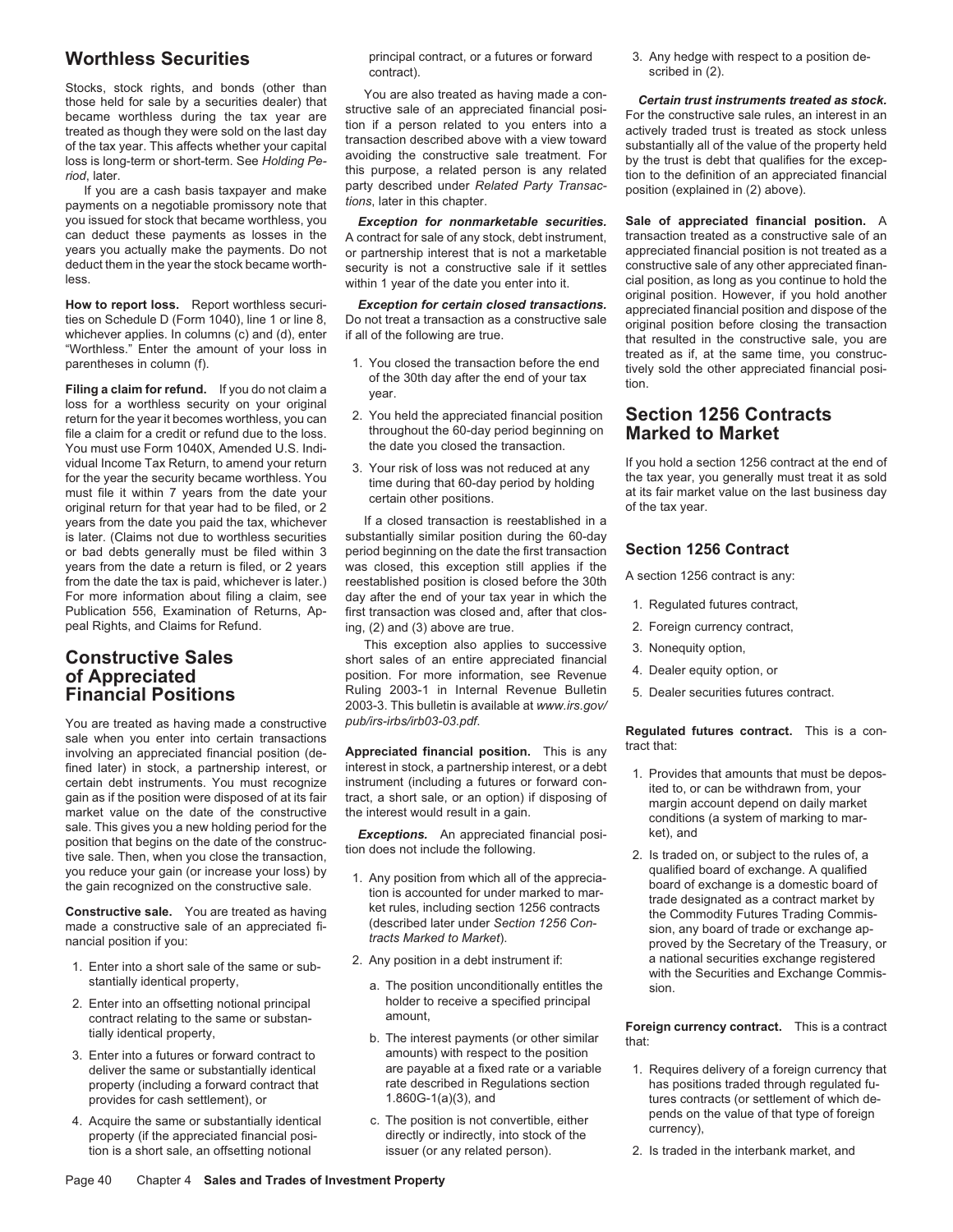interbank market.<br>
Bank forward contracts with maturity dates<br>
that are longer than the maturities ordinarily<br>
state of the dealer's activity of dealing in this type of<br>
that are longer than the maturities ordinarily<br>
avai

Special rules apply to certain foreign cur-<br>
each carryback year, treat 60% of the carryback<br>
rency transactions. These transactions may re-<br>
securities futures contract is treated as de-<br>
sult in ordinary gain or loss tre

**Nonequity option.** This is any listed option (defined later) that is not an equity option. None- A section 1256 contract that you hold at the end following the loss. (See *Capital Losses* under quity options include debt options, commodity of the tax year will generally be treated as sold at *Reporting Capital Gains and Losses*, later.) Fig-<br>futures options, currency options, and its fair market value on the last futures options, currency options, and its fair market value on the last business day of ure your capital loss carryover as if, for the loss<br>broad-based stock index options. A the tax year and you must recognize any gain o broad-based stock index options. A the tax year, and you must recognize any gain or year, you had an additional short-term capital<br>broad-based stock index is based upon the loss that results. That gain or loss is taken int value of a group of diversified stocks or securi-<br>dies (such as the Standard and Poor's 500 in-<br>later dispose of the contract as shown in the and an additional long-term capital gain of 60% ties (such as the Standard and Poor's 500 in-<br>dex).<br>axample under  $60/40$  rule-helow

Warrants based on a stock index that are<br>economically, substantially identical in all mate-<br>Hedging exception. The marked to market 1256 contracts as if it were a loss from section economically, substantially identical in all mate-<br>
rial respects to options based on a stock index<br>
rules do not apply to hedging transactions. See<br>
1256 contracts for that year.

traded on, or subject to the rules of, a qualified tax year), the fair market value of the contract the contract is the less discussed earlier under was \$57,000. You recognized a \$7,000 gain on board or exchange (as discussed earlier under was \$57,000. You recognized a \$7,000 gain on<br>Requilated futures contract). A listed option your 2004 tax return, treated as 60% long-term

- 
- 
- 

change as a market maker or specialist in listed **Terminations and transfers.** The marked to if any loss from the property would be an ordi-<br>options. market rules also apply if your obligation or nary loss.

- 
- 

tures contract (or option on such a contract) that: reporting this election on your return.

- 
- 

rules do not apply to hedging transactions. See 1256 contracts for that year.

**Cash-settled options.** Cash-settled options and either traded tem, 60% of your capital gain or loss will be<br>on or subject to the rules of a qualified board of<br>exchange are nonequity options if the Securities<br>exchange Comm

Listed option. This is any option that is cember 31, 2004 (the last business day of your **Net section 1256 contracts gain.** This gain and aded on, or subject to the rules of, a qualified tax year), the fair market value of

**Dealer equity option.** This is any listed option gain on your 2004 return, you recognize a<br>that, for an options dealer: \$1,000 loss (\$57,000 − \$56,000) on your 2005

normal course or the dealer s business ac-<br>tions or dealer securities futures contracts that<br>3. Is listed on the qualified board of exchange result in capital gain or loss allocable to limited loss from the trading of sect

Equity option. This is any option:<br>
rights under section 1256 contracts are termi-<br>
nated or transferred during the tax year. In this determination of whether an individual's gain or<br>
case, use the fair market value of eac 1. To buy or sell stock, or capital gain<br>1256 contract at the time of termination or trans-<br>1256 contract at the time of termination or trans-<br>1256 contract at the time of termination or trans-<br>1256 contract at the time of <sup>1256</sup> contract at the time of termination or trans-<br>2. That is valued directly or indirectly by refer-<br>ence to any stock or narrow-based security<br>index.<br>index.<br>index.<br>and the time of section any offsetting, deliv-<br>erg, ex Equity options include options on a group of gation or rights under section 1256 contracts.

stocks only if the group is a narrow-based stock **Loss carryback election.** An individual hav- **How To Report** index. ing a net section 1256 contracts loss (defined **Dealer securities futures contract.** For later) for 2005 can elect to carry this loss back 3 If you disposed of regulated futures or foreign any dealer in securities futures contracts or op- years, instead of carrying it over to the next year. currency contracts in 2005 (or had unrealized

3. Is entered into at arm's length at a price The loss carried back to any year under this determined by reference to the price in the  $\frac{1}{1}$ . Is entered into by the dealer (or, in the election cannot be more than the

**Marked to Market Rules** the unabsorbed portion can be carried forward,<br>under the capital loss carryover rules, to the year x). example under 60/40 rule, below. of the absorbed loss. In the carryover year, treat that are treat streat treat<br>Warrants based on a stock index that are that are the absorbed loss carryover from losses on section

are treated as options based on a stock index. *Hedging Transactions*, later.<br>**Cash-settled options.** Cash-settled op-<br>**Cash-settled options.** Cash-settled op-<br>**Gash-settled options.** Cash-settled op-

- 
- 

- Regulated futures contract). A listed option, your 2004 tax return, treated as 60% long-term 1. The capital gain net income for the car-<br>however, does not include an option that is a and 40% short-term capital gain. The ca
	-

tax return, treated as 60% long-term and 40% Figure your net section 1256 contracts gain for<br>short-term capital loss. any carryback year without regard to the net 2. Is bought or granted by that dealer in the *Limited partners or entrepreneurs.* The section 1256 contracts loss for the loss year or normal course of the dealer's business ac-<br>
60/40 rule does not apply to dealer equi

3. Is listed on the qualified board of exchange result in capital gain or loss allocable to limited<br>where that dealer is registered.<br>An "options dealer" is any person registered gains or losses are treated as short term.<br>A

tions on those contracts, this is a securities fu-<br>tures contract (or option on such a contract) that: reporting this election on your return. about profit or loss on these contracts that were open<br>at the end of 2004 or 20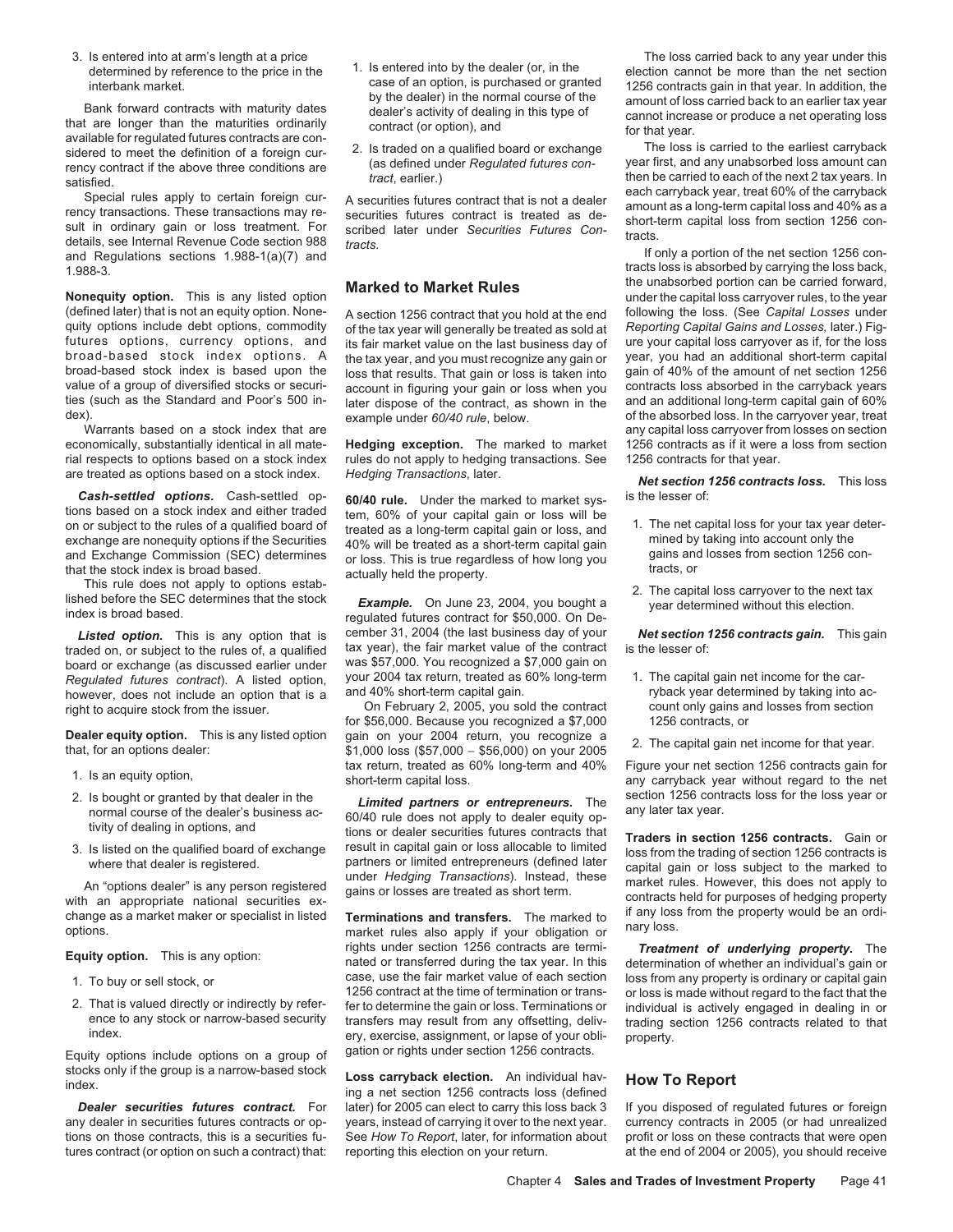Form 1099-B, or an equivalent statement, from ing transaction (determined without regard to **Cost Basis**

Form 6781. Use Part I of Form 6781, Gains<br>and Losses From Section 1256 Contracts and<br>Straddles, to report your gains and losses from a the tax year is limited to you for<br>Straddles, to report your gains and losses from<br>all

straddle or hedging transaction, defined later, it If the hedging transaction relates to property *Discount (OID)* in Publication 537.<br>may be necessary to show certain adiustments other than stock or securities, the limit may be necessary to show certain adjustments on Form 6781. Follow the Form 6781 instruc- ing losses applies if the limited partner or entre- **Basis Other Than Cost** tions for completing Part I.

The marked to market rules, described earlier, sale or exchange as ordinary income, not capital do not apply to hedging transactions. A transac- gain. do not apply to hedging transactions. A transac- gain. **Property Received for Services** tion is a hedging transaction if both of the follow-

- -
	-
- 2. You clearly identified the transaction as (IRAs).<br>being a hedging transaction before the close of the day on which you entered **erty** in Publication 525 for more information.

poration, or other entity (other than a regular ence in the proporation) that allocates more than 35% of its **Terms you may need to know** losses to limited partners or limited entrepre- **(see Glossary):** income. neurs. A limited entrepreneur is a person who has an interest in an enterprise (but not as a Basis limited partner) and who does not actively par-<br> **Property Received**<br>
in Taxable Trades<br>
in Taxable Trades ticipate in its management. However, an inter-<br>
Fair market value est is not considered held by a limited partner<br>or entrepreneur if the interest holder actively<br>participates (or did so for at least 5 full years)<br>in the management of the entity, or is the<br>spouse, child (including a legal

hedging loss you can claim is limited. A "hedging in some way other than buying it, such as by gift ductions in a tax year that resulted from a hedg- portant in figuring the basis. Moreover, and an deductible loss on the trade. The basis of your B

the limit) are more than the income received or

**Loss carryback election.** To carry back your<br>
loss under the election procedures described<br>
earlier, file Form 1040X or Form 1045, Applica-<br>
tion for Tentative Refund, for the year to which<br>
you are carrying the loss with

hedging transaction, you must treat gain from its

a. Price changes or currency fluctuations section 1256 contracts and property related to agreed to beforehand, this price will be accepted<br>on ordinary property you hold (or will<br>hold), or lating to contributions to self-em b. Interest rate or price changes, or cur-<br>
ment plans apply. For information on retirement **Restricted property.** If you receive, as pay-<br>
rency fluctuations on your current or plan contributions see chanter 3 of Publicat rency fluctuations, on your current or explan contributions, see chapter 3 of Publication eneral for services, property that is subject to refund to property that is subject to property that is subject to property that is future borrowings or ordinary obliga-<br>tions.<br>tirement Plans for Small Business, and Publica-<br>tion 590, Individual Retirement Arrangements<br>understanding vested. Property becomes<br>substantially vested. Property becomes<br>substa

# This hedging transaction exception does not **Basis of Bargain Bargain purchases.** If you buy investment apply to transactions entered into by or for any

**Hedging loss limit.** If you are a limited partner Investment property you buy normally has an \$1,200. If the adjusted basis of the A Company or entrepreneur in a syndicate, the amount of a original basis equal to its cost. If you get property stock is less than \$1,200, you have a taxable hedging loss you can claim is limited. A "hedging in some way other than b loss" is the amount by which the allowable de- or inheritance, its fair market value may be im- Company stock is more than \$1,200, you have a

1040). Include a copy of Form 6781 with your lowed because of this limit, you can carry it over<br>income tax return.<br>If the Form 1099-B you receive includes a a hedging transaction.<br>If the Form 1099-B you receive includes a

all the relevant facts. Sales of similar property,<br>**Sale of property used in a hedge.** Once you around the same date, may be helpful in figuring<br>identify personal property as being part of a fair market value

ing conditions are met.<br>**Self-Employment Income** The Comment of You receive investment property's fair market value 1. You entered into the transaction in the nor-<br>
mal course of your trade or business pri-<br>
mal course of your trade or business pri-<br>
marily to manage the risk of:<br>
marily to manage the risk of:<br>
of a commodity or option

no longer subject to substantial risk of forfeiture,<br>whichever happens first. See Restricted Prop-

property at less than fair market value, as pay-<br>ment for services, you must include the differsyndicate. A syndicate is a partnership, S cor-<br>poration, or other entity (other than a regular<br>the syndicate of services, you must include the differ-<br>ence in income. Your basis in the property is the corporation) that allocates more than 35% of its **Terms you may need to know** price you pay plus the amount you include in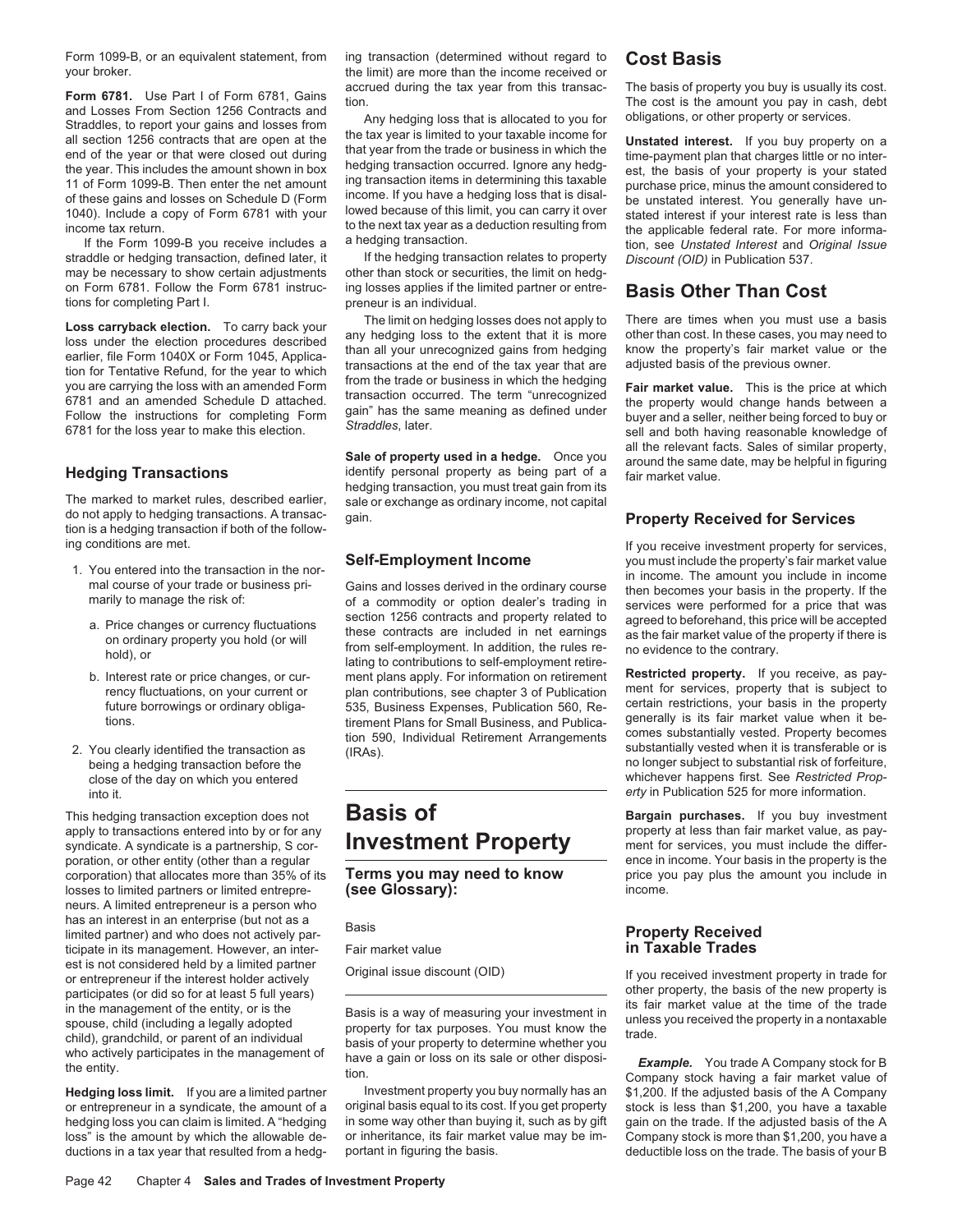Company stock for \$1,300, you will have a gain equal to or more than the donor's adjusted basis For figuring loss, your basis is limited to the of \$100. **just before the gift, your basis for gain or loss on** property's fair market value at the time of the

*Gift received before 1977.* If you received **Property Received as Inheritance** property you received in the trade. See *Nontax- Gift received before 1977.* If you received **Property Received as Inheritance** property a

you paid, additional costs you had, and any gain<br>recognized. Reduce this amount by any cash or **Example 1.** You were given XYZ Company 1. The date of the decedent's death, or recognized. Reduce this amount by any cash or *Example 1.* You were given XYZ Company stock in the time stock in 1976. At the time of the gift, the stock 2. The later alternate valuation date if the es-<br>nized, and any liability of yours that was as- had a fair market value of \$21,000. The donor's tate quali had a fair market value of \$21,000. The donor's tate qualifies for use, and any liability of yours that was as-<br>adjusted basis was \$20,000. The donor paid a solid and valuation.

## **From Your Spouse**

(or former spouse, if the transfer is incident to \$1,500. Your basis is \$21,000, the donor's ad- property that you inherited is the decedent's your divorce), your basis is the same as your justed basis in the property imme spouse's or former spouse's adjusted basis just the fair market value of the stock at the time of before death rather than its fair market value.<br>before the transfer. See *Transfers Between* the oift the time of the stock before the transfer. See *Transfers Between* the gift.<br>Spouses, later. your spouse gave the decedent as a gift during



**basis.** If the fair market value of the property at property from your mother. At the time of the gift, figure allowable depreciation, depletion, or the time of the gift was less than the donor's the property had a fair m adjusted basis just before the gift, your basis for and an adjusted basis to her of \$40,000. The Justments (increases and decreases) to the ba-<br>gain on its sale or other disposition is the same amount of the gift for gift gain on its sale or other disposition is the same amount of the gift for gift tax purposes was sis of the property. The result of these<br>as the donor's adjusted basis plus or minus any \$90,000 (\$101,000 minus the \$11,000 ap as the donor's adjusted basis plus or minus any \$90,000 (\$101,000 minus the \$11,000 annual adjustments to the basis is the adjusted basis.<br>required adjustments to basis during the period exclusion), and your mother paid a required adjustments to basis during the period exclusion), and your mother paid a gift tax of Adjustments to the basis of stocks and<br>Vou hold the property Your basis for loss is its \$21,000. You figure your basis in the f you hold the property. Your basis for loss is its \$21,000. You figure your basis in the following bonds are explained in the following discussion.<br>For information about other adjustments to ba-<br>For information about other fair market value at the time of the gift plus or way: the state of the gift plus or way:<br>Thinks any required adjustments to basis during minus any required adjustments to basis during the period you hold the property.

**donor's adjusted basis.** If the fair market amount the amount of any gift tax paid on the dend distributions (discussed in chapter 1).

Company stock is \$1,200. If you later sell the B value of the property at the time of the gift was gift, as described in the preceding discussion. its sale or other disposition is the donor's ad- transfer. **Property Received** in **Nontaxable Trades** is plus or minus any required adjust-<br> **in Nontaxable Trades** property. Also, you may be allowed to add to the property and Gift Taxes.<br>
If you have a nontaxable trade, you do not

able Trades, later. property you received in a non-<br>The basis of property you received in a non-<br>taxable or partly nontaxable trade is generally by the total gift tax paid on the gift. However,<br>the same as the adjusted bas

adjusted basis was \$20,000. The donor paid a nature of treated as assumed.<br>gift tax of \$500 on the gift. Your basis for gain or

If property is transferred to you from your spouse Example 1 except that the gift tax paid was **decedent.** Your basis in certain appreciated justed basis plus the gift tax paid, but limited to adjusted basis in the property immediately the fair market value.

Spouses, later.<br> **Example 1976.** If you received after 1976. If you received the one-year period ending on the date of death.<br>
The transferor must<br>
give you the records necessary to de-<br>
termine the adjusted basis and hold

| the period you hold the property.                                                                                                                                                                                                                           | Fair market value<br>\$101,000                                                                                                                                                                                       |                                                                                                                                                                                                                                                           |
|-------------------------------------------------------------------------------------------------------------------------------------------------------------------------------------------------------------------------------------------------------------|----------------------------------------------------------------------------------------------------------------------------------------------------------------------------------------------------------------------|-----------------------------------------------------------------------------------------------------------------------------------------------------------------------------------------------------------------------------------------------------------|
| No gain or loss. If you use the basis for                                                                                                                                                                                                                   | Minus: Adjusted basis 40,000<br>Net increase in value of gift \$61,000                                                                                                                                               | <b>Stocks and Bonds</b>                                                                                                                                                                                                                                   |
| figuring a gain and the result is a loss, and then<br>use the basis for figuring a loss and the result is<br>a gain, you will have neither a gain nor a loss.                                                                                               | \$21,000<br>Gift tax paid<br>Multiplied by .678 (\$61,000 $\div$<br>$$90,000$<br>.678                                                                                                                                | The basis of stocks or bonds you own generally<br>is the purchase price plus the costs of purchase.<br>such as commissions and recording or transfer                                                                                                      |
| <b>Example.</b> You receive a gift of investment<br>property having an adjusted basis of \$10,000 at<br>the time of the gift. The fair market value at the<br>time of the gift is \$9,000. You later sell the                                               | Gift tax due to net increase in value<br>\$14,238<br>Plus: Adjusted basis of property to<br>40,000<br>vour mother<br>\$54,238<br>Your basis in the property                                                          | fees. If you acquired stock or bonds other than<br>by purchase, your basis is usually determined<br>by fair market value or the previous owner's<br>adjusted basis as discussed earlier under Basis<br>Other Than Cost.                                   |
| property for \$9,500. You have neither gain nor<br>loss. Your basis for figuring gain is \$10,000, and<br>\$9,500 minus \$10,000 results in a \$500 loss.<br>Your basis for figuring loss is \$9,000, and<br>\$9,500 minus \$9,000 results in a \$500 gain. | Part sale, part gift. If you get property in a<br>transfer that is partly a sale and partly a gift, your<br>basis is the larger of the amount you paid for the<br>property or the transferor's adjusted basis in the | The basis of stock must be adjusted for cer-<br>tain events that occur after purchase. For exam-<br>ple, if you receive more stock from nontaxable<br>stock dividends or stock splits, you must reduce<br>the basis of your original stock. You must also |

Fair market value equal to or more than property at the time of the transfer. Add to that reduce your basis when you receive nondivi-

- 
- 

gift tax of \$500 on the gift. Your basis for gain or the property Received state the state to the state to the date of the amount of gift tax paid.<br>Intertional state of death for state the amount of gift tax paid. The stat

**Example 2.** The facts are the same as in **Appreciated property you gave the** cample 1 expected the out-

**Exerced as a Gift** transfer. The station of the gift tax paid on the gift by a fraction. The **More information.** See Publication 551, Bandment (top part) is the net increase in value sis of Assets, for more information on

**Fair market value less than donor's adjusted** *Example.* In 2005, you received a gift of exchange, or other disposition of property or **basis.** If the fair market value of the property are property from your mother. At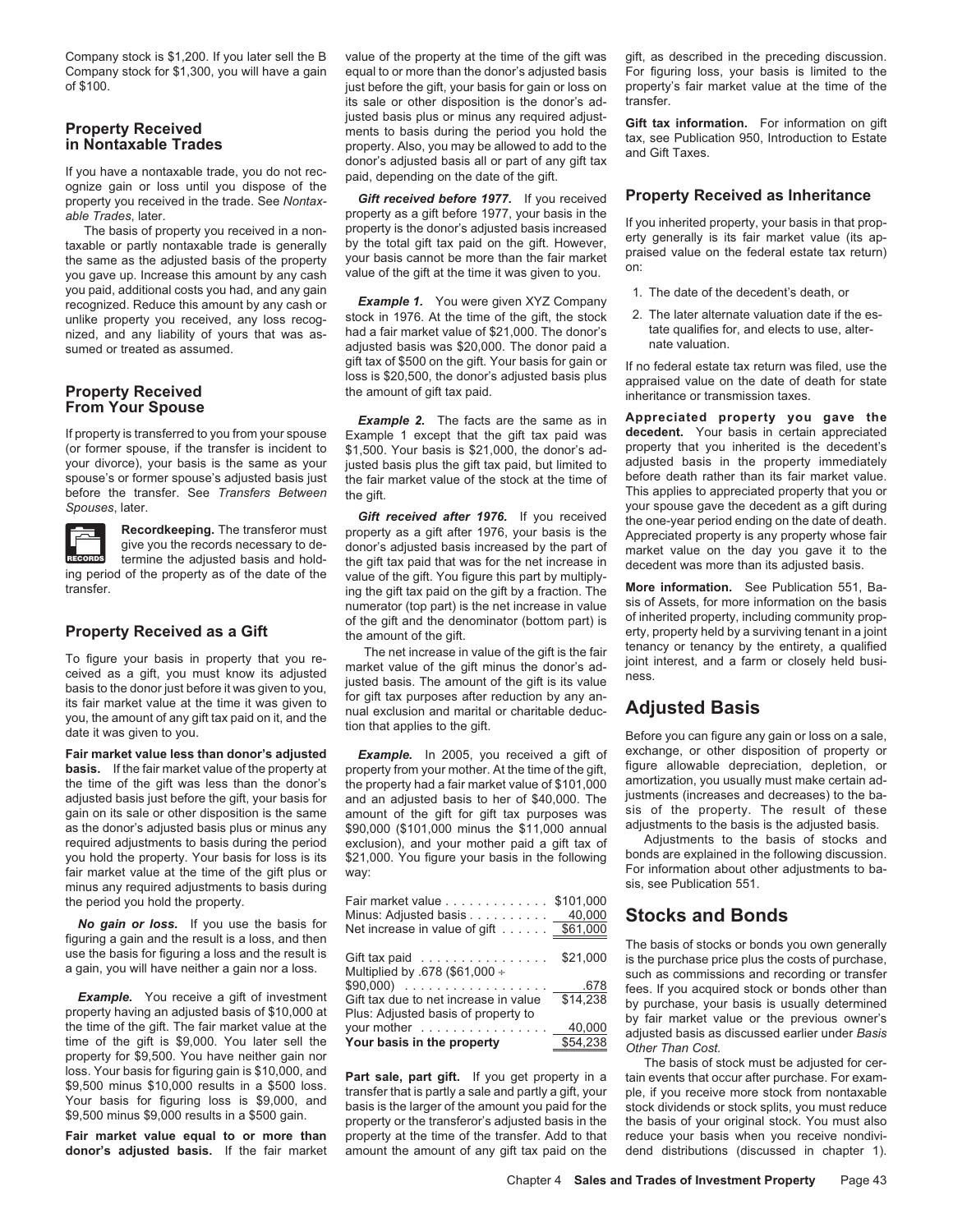basis, are a nontaxable return of capital. stock bought in 1992  $\ldots$ ........ \$500 share is \$15 (\$45 ÷ 3).

January 1993 . . . . . . . . . . . . . . . 880 *Example 2.* You owned two shares of com- **Identifying stock or bonds sold.** If you can **Total basis of stock sold in 2005** \$1,380 mon stock. You had bought one for \$30 and the adequately identify the shares of stock or the other for \$45. The corporation distributed two bonds you sold, their basis is the cost or other

adequate identification if you show that certifi-<br>cates representing shares of stock from a lot that<br>you bought on a certain date or for a certain<br>price were delivered to your broker or other<br>in a mutual fund load charges.

- 
- 

- 
- 2. Receive a written confirmation of this from commission. and the date of distribution. The basis of your old stock<br>your broker or other agent within a reason-<br>pate in a dividend reinvestment plan and receive **Stock split**

through a broker, you will make an adequate the dividend payment date. You must inclusion if you keep a written record of the the amount of the discount in your income.

**dentification not possible.** If you buy and<br>sell securities at various times in varying quanti-<br>sell securities at various times in varying quanti-<br>sell securities and you cannot adequately identify the butions made by a ties and you cannot adequately identify the first. Except for certain mutual fund shares, dis-<br>
cussed later, you cannot use the average price 
chapter 1 for some exceptions. If the stock divi-

shares. You cannot identify the shares you dis-<br>
posed of, so you must use the stock you ac-<br>
fair market value of both at the time of distribu-<br>
fair market value of both at the time of distribu-<br>
fion. posed of, so you must use the stock you acquired first to figure the basis. The shares of quired first to figure the basis. The shares of **Example 1.** You owned one share of com-<br>stock you gave your son had a basis of \$500 (50 mon stock that you bought for \$45. The corpora- less than 15%, their basis is zero. H stock you gave your son had a basis of \$500 (50 mon stock that you bought for \$45. The corpora-  $\times$  \$10). You figure the basis of the 130 shares of tion distributed two new shares of common

| 50 shares (50 $\times$ \$10) balance of      |        |
|----------------------------------------------|--------|
| stock bought in $1992$                       | \$50   |
| 80 shares (80 $\times$ \$11) stock bought in |        |
| January 1993                                 | 88     |
| Total basis of stock sold in 2005            | \$1,38 |
|                                              |        |

of shares in a regulated investment company held. You had six shares after the distribution—<br>(mutual fund) or a real estate investment trust three with a basis of \$10 each (\$30 ÷ 3) and *Adequate identification.* You will make an *mutual fund)* or a real estate investment trust three with a basis of \$10 each (\$30 ÷ 3).<br>adequate identification if you show that certifi- (RFIT) is generally figured in the sa

**Broker holds stock.** If you have left the you cannot include the entire amount of a load calculated differently. Divide the adjusted basis stock certificates with your broker or other charge in your basis if the charge gi charge in your basis if the charge gives you a cof the old stock between the old and the new<br>reinvestment right. For more information, see stock in the ratio of the fair market value of each agent, you will make an adequate identification if reinvestment right. For more information, see

1. Tell your broker or other agent the particu-<br>
lat stock to be sold or transferred at the<br>
time of the sale or transferred at the<br>
time of the sale or transferred at the<br>
time of the sale or transferred at the<br>
time of

transferred even if stock certificates from a dif-<br>ferent lot are delivered to the broker or other critical new transfersion of the mutual fund or RFIT, increase your them. The basis of your common stock is \$75 ferent lot are delivered to the broker or other gains of the mutual fund or REIT, increase your them. The basis of your common stock is \$75<br>basis in the stock by the difference between the (\$150/\$200 x \$100), and the basis basis in the stock by the difference between the (\$150/\$200 × \$100), and the basis of the<br>amount you included and the amount of tax paid preferred stock is \$25 (\$50/\$200 × \$100). amount you included and the amount of tax paid

lar stock to be sold or transferred when basis for each share of stock, including frac-<br>you deliver the certificate to your broker or tional shares, bought by the bank or other agent dend is taxable when you receive it, th you deliver the certificate to your broker or tional shares, bought by the bank or other agent dend is taxable when you receive it, the basis of your new stock is its fair market value on the purchase price plus a share of is the purchase price plus a share of the broker's your new stock is its fair market value on the commission.<br>date of distribution. The basis of your old stock

If you sell part of the stock represented by a stock from the corporation at a discount, your the same way as stock dividends if identical If identical If identical If identical If identical part of the stock represented b single certificate directly to the buyer instead of basis is the full fair market value of the stock on through a broker, you will make an adequate the dividend payment date. You must include

shares you sell, the basis of the securities you Generally, stock dividends are not taxable to rights that are taxable, the basis of the rights is sell is the basis of the securities you acquired you. However, see *Distributions of Stock and* their fair market value at the time of distribution.<br>first. Except for certain mutual fund shares, dis-<br>Stock Rights under Non

 $\times$  \$10). You figure the basis of the 130 shares of tion distributed two new shares of common can choose to divide the basis of the old stock stock ou sold in 2005 as follows:<br>stock for each share held. You then had thre stock for each share held. You then had three between the old stock and the stock rights. To

These distributions, up to the amount of your 50 shares (50  $\times$  \$10) balance of shares of common stock. Your basis in each shares are a nontaxable return of capital stock bought in 1992 ......... \$500 share is \$15 (\$45 ÷

bonds you sold, their basis is the cost or other<br>basis of the particular shares of stock or bonds.<br>
of shares in a regulated investment company held. You had six shares after the distribution—

you:<br>
Publication 564. Publication 564. In the total fair market value of both points on the total fair market value of both<br>
lots on the date of distribution of the new stock.

Stock identified this way is the stock sold or **Undistributed capital gains.** If you had to value of \$50. You figure the basis of the old and transferred even if stock certificates from a dif- include in your income any un

**Single stock certificate.** If you bought for you by the fund or REIT. See Undistributed<br>stock bought at various times. Figure the<br>hold a single stock certificate for this stock, you capital gains of mutual funds and REITs

a corporation if you keep a written record of the the amount of the discount in your income.<br>
a corporation's stock rights. A stock right is a right to acquire<br>
particular stock that you intend to sell.<br> **Public utilities. Bonds.** These methods of identification cluded from income the value of stock you had<br>received under a qualified public utility reinvest-<br>ment plan, your basis in that stock is zero. Pictots under Nondividend Distribution

cussed later, you cannot use the average price<br>per share to figure gain or loss on the sale of the dends are not taxable, you must divide your<br>basis for the old stock between the old and new<br>shares.<br>Example. You bought 100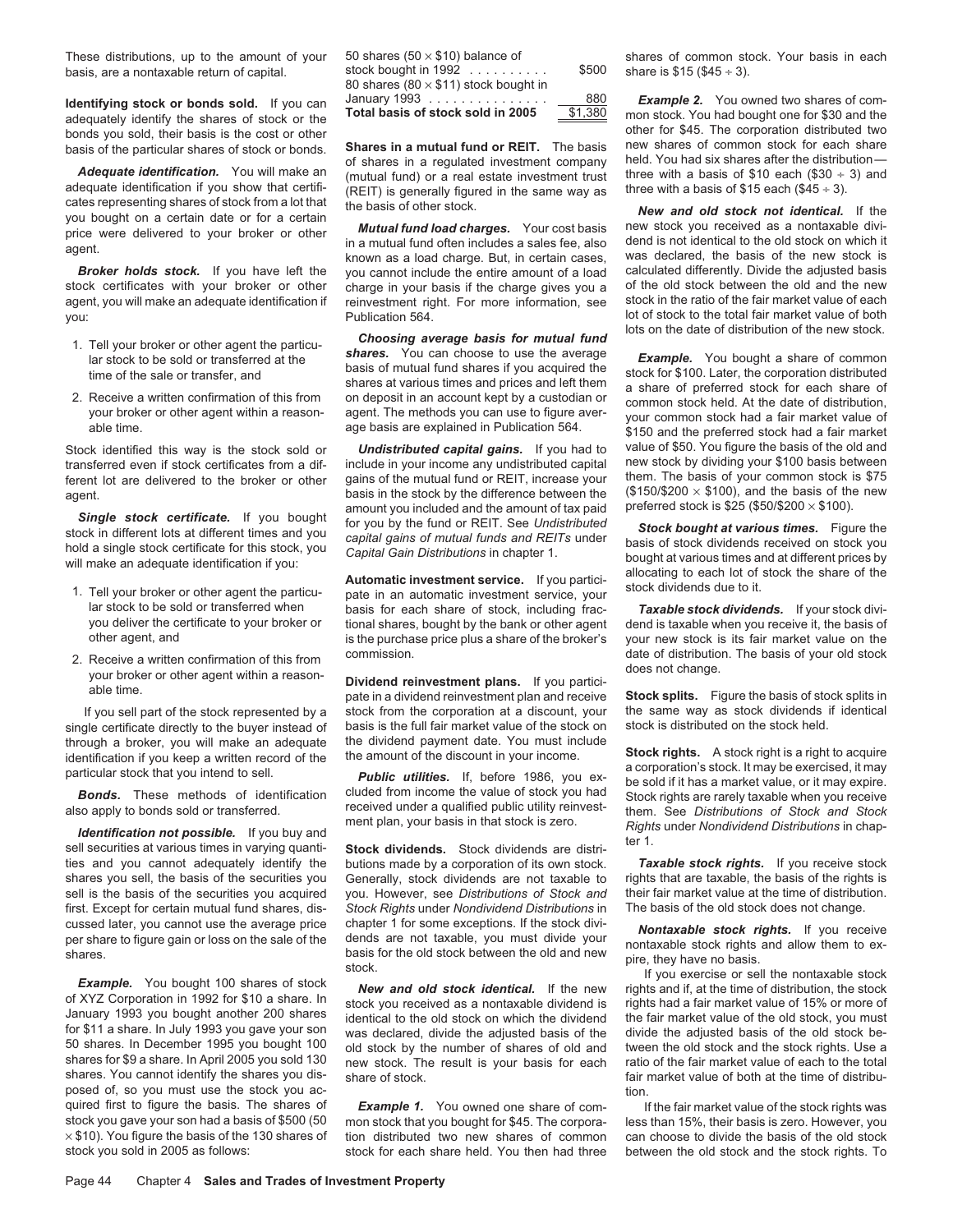rights, stating that you choose to divide the basis<br>of the stock.<br> **Basis of new stock**. If you exercise the<br>
stock rights, the basis of the Score and not properly chargeable in-<br>
stock rights, the basis of the stock is it shares at \$26 per share. At the time the stock reduced below zero.<br>
rights were distributed, the stock had a market **Specialized small business investment com-** On tax-exempt obligations is generally not tax-<br>
value of \$30

100 shares  $\times$  \$22 = \$2,200, basis of old **Qualified small business stock**. If you

a corporation and if you recognize gain or loss of the premium each year over the life of the the interest that accrued (but was not paid, and when you acquire the property your basis) when you acquire the property, your basis in the bond.<br>property is its fair market value at the time of the Although you cannot deduct the premium on before the date you sold the bond or coupon. In

*rata* share of the following items. **bond**.

- rately stated and passed through to you as a shareholder.
- 
- 

- 
- 
- 
- 
- 

value of \$30, not including the stock rights. Each **Specialized small business investment com-** on tax-exempt obligations is generally not tax-<br>stock right had a market value of \$3. The market **pany stock or partnership in** stock right had a market value of \$3. The market **pany stock or partnership interest.** If you able. However, when you dispose of a tax-ex-<br>value of the stock rights was less than 15% of pought this stock or interest as rep value of the stock rights was less than 15% of bought this stock or interest as replacement empt obligation issued after September 3, 1982, value of the stock but you chose to property for publicly traded securities you so the market value of the stock, but you chose to property for publicly traded securities you sold at that you acquired after March 1, 1984, you must reduce the basis of the stock or accrue OID on the obligation to determine divide the basis of your stock between the stock a gain, you must reduce the basis of the stock or accrue OID on the obligation to determine its divide the pass of the stock a gain, you must reduce the basis of the stock b and the rights. You figure the basis of the rights interest by the amount of any postponed gain on adjusted basis. I he accrued OID is added to the and the basis of the old stock as follows: that sale. See Rollover of Gain

stock **Qualified small business stock**. If you long-term obligation, see *Debt Instruments Is-*<br>bought this stock as replacement property for *sued After July 1, 1982, and Before 1985* or 100 shares × \$30 = \$3,000, market value of other qualified small business stock you sold at *Debt Instruments Issued After 1984*, whichever a gain, you must reduce the basis of this replacement stock by the amount of any post- on Long-Term Debt Instruments.<br>poned gain on the earlier sale. See Gains on fif the tax-exempt obligation has a maturity of 10 rights  $\times$  \$3 = \$30, market value of rights poned gain on the earlier sale. See *Gains on* 

new basis of old stock<br>you make to a lender in lieu of dividends on chapter 1.<br>(\$30 ÷ \$3,030) × \$2,200 = \$21.78, basis of stock used in a short sale, the amount you pay to<br>the lender is a capital expense, and you must **St** the lender is a capital expense, and you must<br>add it to the basis of the stock used to close the quired a stripped tax-exempt bond or coupon

Investment property received in liquidation. basis in the bond. If you choose to amortize the Increase your basis in the stripped tax-ex-<br>In general, if you receive investment property as premium paid on a taxable bond, yo a distribution in partial or complete liquidation of duce the basis of the bond by the amortized part able accrued OID. Also increase your basis by<br>a corporation and if you recognize gain or loss of the premium each year o

property is its fair market value at the time of the Although you cannot deduct the premium on before the date you sold the bond or coupon. In<br>A tax-exempt bond, you must amortize it to de- addition, for bonds acquired aft distribution. **a** tax-exempt bond, you must amortize it to de-<br>distribution. **a** termine your adjusted basis in the bond. You add to your basis any accrued market discount termine your adjusted basis in the bond. You **S corporation stock.** You must increase your must reduce the basis of the bond by the pre- not previously reflected in basis. basis in stock of an S corporation by your *pro* mium you amortized for the period you held the mium you amortized for the period you held the

• All income items of the S corporation, in-<br>
<sup>See *Bond Premium Amortization* in chapter<br>
cluding tax-exempt income, that are sepa-<br>
<sup>3</sup> for more information.</sup>

**Market discount on bonds.** If you include **Gain or Loss** market discount on a bond in income currently, • The nonseparately stated income of the S increase the basis of your bond by the amount of You figure gain or loss on a sale or trade of market discount you include in your income. See property by comparing the amount you corporation. Market discount you include in your income. See property by comparing the amount you realize<br>• The amount of the deduction for depletion *Market Discount Bonds* in chapter 1 for more with the adjusted basis of

(other than oil and gas depletion) that is<br>more than the basis of the property being **Bonds purchased at par value.** A bond pur-<br>depleted. chased at par value (face amount) has no pre-<br>mium or discount. When you sell or ot You must decrease your basis in stock of an S dispose of the bond, you figure the gain or loss **Loss.** If the adjusted basis of the property you corporation by your *pro rata* share of the follow- by comparing the bond pro corporation by your *pro rata* share of the follow-<br>ing items.<br>
purchase price of the bond.<br>
difference is a loss purchase price of the bond.  $\frac{1}{2}$  difference is a loss.

• Distributions by the S corporation that **Example.** You purchased a bond several **Amount realized.** The amount you realize<br>were not included in your income. years ago for its par value of \$10,000. You sold from a sale or • All loss and deduction items of the S cor-<br>poration that are separately stated and of \$100. However, if you had sold the bond for money you receive plus the fair market value of of \$100. However, if you had sold the bond for passed through to you. **\$9,900, you would have a loss of \$100.** any property or services you receive.

make the choice, attach a statement to your • Any nonseparately stated loss of the S **Acquisition discount on short-term**<br>
return for the year in which you received the corporation. return for the year in which you received the corporation. **obligations.** If you include acquisition dis-<br>rights, stating that you choose to divide the basis

*Traded Securities*, later. Traded Securities, later.<br>For information on determining OID on a sued After July 1, 1982, and Before 1985 or<br>Debt Instruments Issued After 1984, whichever

 $\text{($3,000 ÷ $3,030} \times $2,200 = $2,178.22,$ <br>
Gualified Small Business Stock, later. The presence of less, accrue OID under the rules for<br> **Short sales.** If you cannot deduct payments See Discount on Short-term Obligations in

If you sell the rights, the basis for figuring<br>gain or loss is \$2.18 (\$21.78 + 10) per right. If<br>you exercise the rights, the basis of the stock<br>you exercise the rights, the basis of the stock<br>you acquire is the price you

# **How To Figure**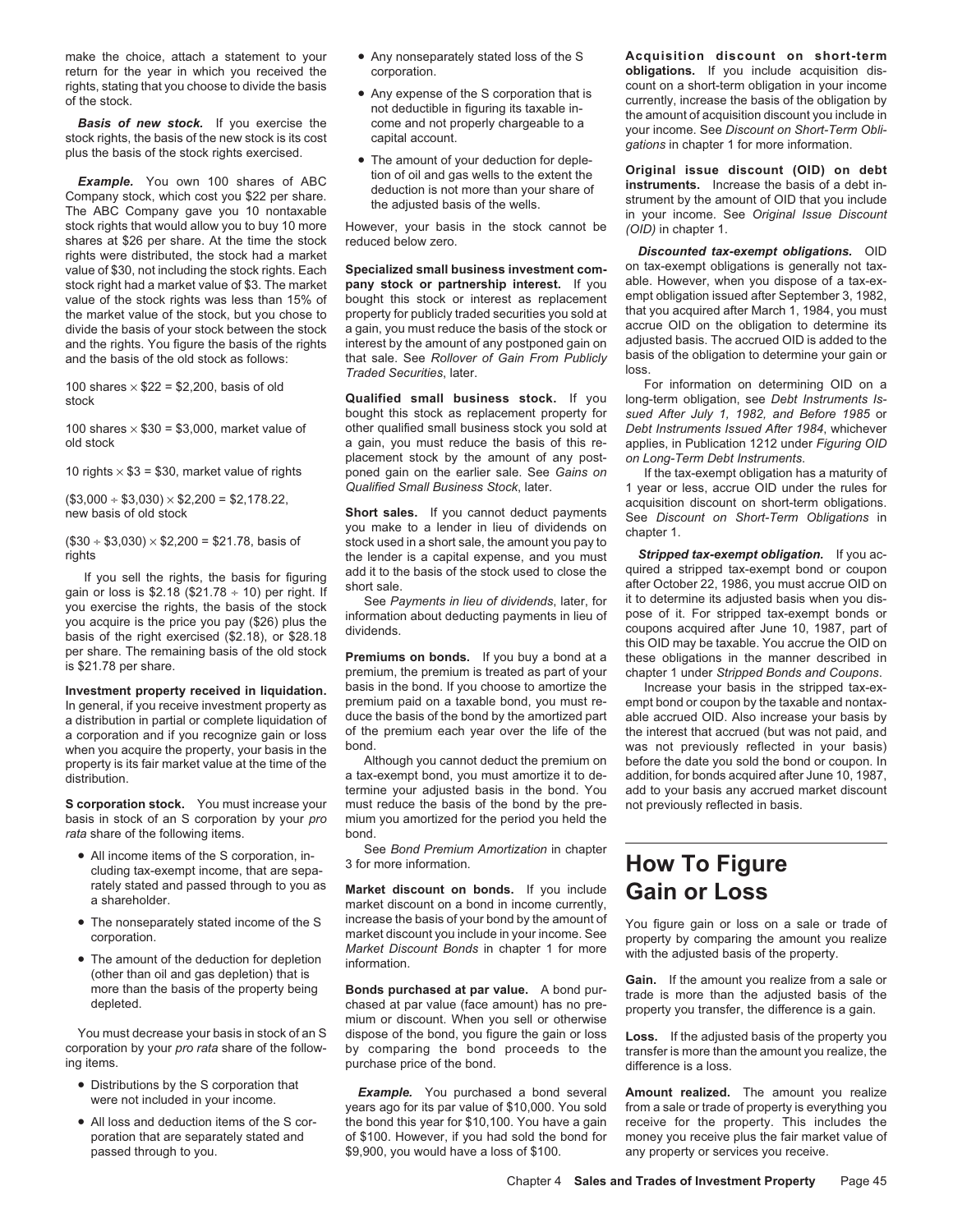property and the debt instrument does not pro- chapter 1 of Publication 544. properties.

ment. See Regulations section 1.1001-1(g). **Like property and unlike property trans-**However, if the debt instrument was previously 1. The property must be business or invest-<br> **Figure 1.** If you give up unlike property in addiissued by a third party (one not part of the sale ment property. You must hold both the tion to the like property, you must recognize gain<br>transaction), the fair market value of the debt property you trade and the property transaction), the fair market value of the debt property you trade and the property you or loss on the unlike property you give up. The instrument is used to determine the amount real-<br>
receive for productive use in your trade or gain or loss is the difference between the adized. business or for investment. Neither prop- justed basis of the unlike property and its fair

**Fair market value.** Fair market value is the erty may be property used for personal market value.<br>price at which property would change hands purposes, such as your home or family **Like property and money transferred.** If<br> forced to buy or sell and both having reasonable 2. The property must not be held primarily for able trade even if you pay money in addition to knowledge of all the relevant facts. <br>
sale. The property you trade and the pr

Example. You trade A Company stock with<br>an adjusted basis of \$7,000 for B Company<br>and all the customers, such as merchandise.<br>stock with a fair market value of \$10,000 (which a market value of \$10,000, which<br>is your amount

even if neither you nor the buyer is personally<br>liable for the debt. For example, if you sell or<br>trade property that is subject to a nonrecourse of an apartment house for a store building,<br>loan, the amount you realize gene

cash for other property, the amount you realize you transfer the property given up in the ration was acquired by KP2 Corporation. You<br>is the fair market value of the property you re-<br>frade. If you received the replacement is the fair market value of the property you re-<br>
ceive Determine your gain or loss by sub-<br>
property before the end of the 45-day pe-<br>
\$3,500. As a result of the acquisition, you receive. Determine your gain or loss by sub-<br>tracting the cash you pay and the adjusted basis riod, you automatically are treated as hav-<br>of the property you trade in from the amount you in met the 45-day written notice your of the property you trade in from the amount you ing met the 45-day written notice your KP1 stock. You do not recognize gain or<br>
require in the property is a positive number it is a requirement. realize. If the result is a positive number, it is a requirement.<br>
realize is a record of the new stock is still \$3,500. gain. If the result is a negative number, it is a  $\phantom{00}6.$  The property to be received must be re- shares of the new stock is still \$3,500.<br>ceived by the earlier of: **Example 2.** On July 27, 2005, RGB corpo-

**No gain or loss.** You may have to use a basis<br>for figuring gain that is different from the basis a. The 180th day after the date on which<br>used for figuring loss. In this case, you may have you transfer the property given the discussion on the basis of property you re-<br>
b. The due date, including extensions, for loss on the transaction. You receive information<br>
ceived as a gift under Basis Other Than Cost,<br>
your tax return for the year in w

not result in a taxable gain or a deductible loss. property and special rules for exchanges using includes details on how to allocate basis be-

If you finance the buyer's purchase of your For more information on nontaxable trades, see qualified intermediaries or involving multiple

- 
- sale. The property you trade and the prop- the like property.<br>  $\frac{1}{2}$  erty you receive must not be property you
- 
- 
- 
- -
	-

**Nontaxable Trades** See *Related Party Transactions*, later in this spin-on) is \$4,808 (\$5,400 – \$592).<br>Chapter. Also, see chapter 1 of Publication 544 Note. In the case of a spin-off, the divesting chapter. Also, see chapter 1 of Publication 544 This section discusses trades that generally do for more information on exchanges of business corporation should send you information that

will reduce the amount report as ordinary income<br>For more information, see Publication 537.<br>For more information, see Publication 537.<br>The business or investment property of a like property, and the preceding six condition

even if the amount of the note is more than the<br>
fair market value of the property.<br>
fair market value of the property.<br> **Example.** You sell stock that you had<br>
pledged as security for a bank loan of \$8,000.<br> **Example.** Yo

**Payment of cash.** If you trade property and fied in writing within 45 days after the date **Example 1.** On April 19, 2005, KP1 Corpo-<br>Ish for other property, the amount you realize you transfer the property given up in the

ceived as a gift under *Basis Other Than Cost*, your tax return for the year in which the from RGB corporation that your basis in SFH stock is equal to 10.9624% of your basis in RGB stock (\$5,400). Thus, your basis in SFH stock is If you trade property with a related party in a  $$592.00$ . Your basis in RGB stock (after the like-kind exchange, a special rule may apply. spin-off) is \$4,808 (\$5,400 - \$592).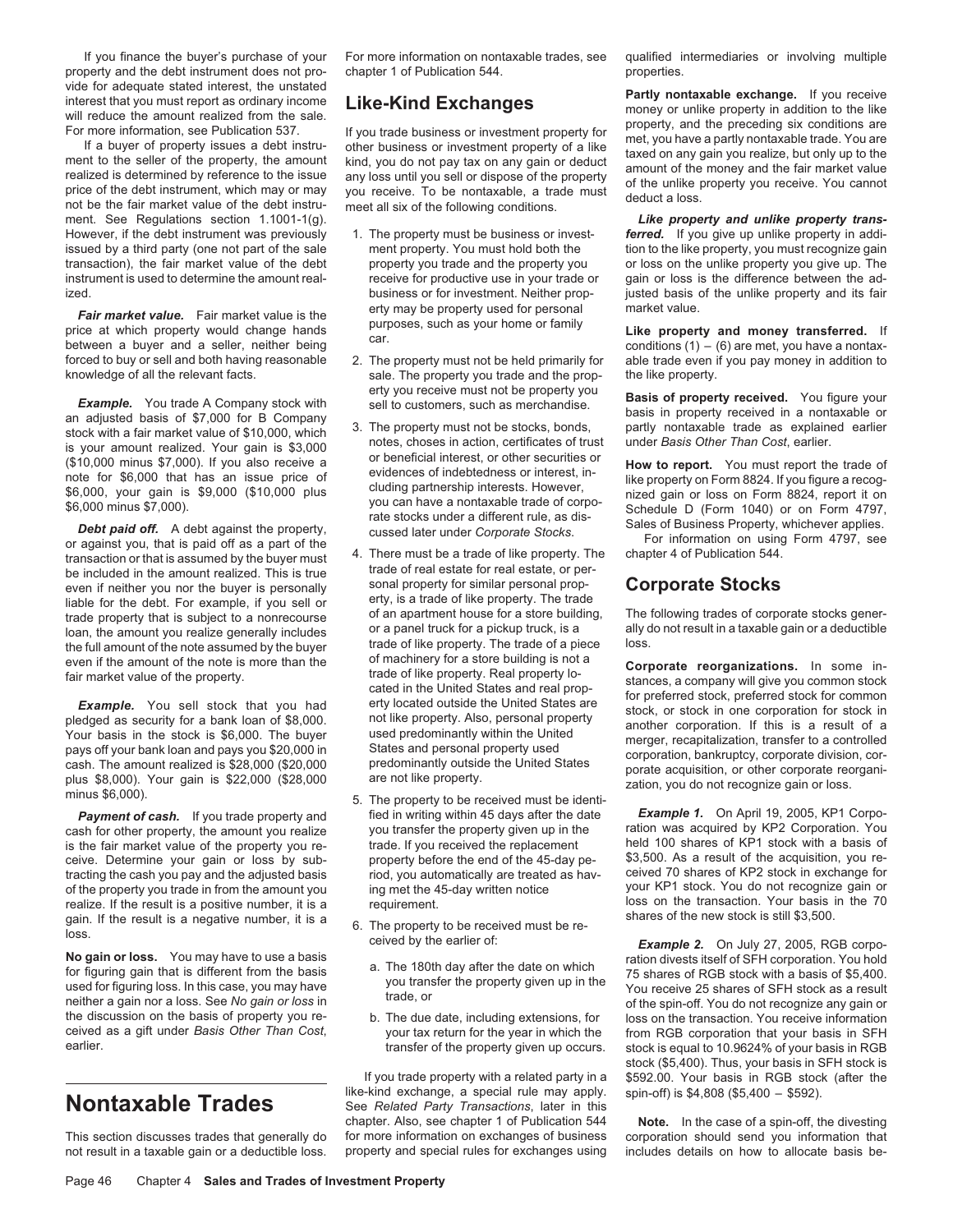tween the old and new stock. Keep this informa- The basis of your share of stock is \$150 (\$1 + Increase this amount by any amount that was tion until the period of limitations expires for the \$99 + \$50). Your holding period is split. Your treated as a dividend, plus any gain recognized year in which you dispose of the stock in a holding period for the part based on your owner- on the trade. Decrease this amount by any cash taxable disposition. Usually, this is 3 years from ship of the bond (\$100 basis) begins on Decem- you received and the fair market value of any the date the return was due or filed, or 2 years ber 2. Your holding period for the part based on other property you received.<br>
from the date the tax was paid, whichever is your cash investment (\$50 basis) begins on the Th from the date the tax was paid, whichever is your cash investment (\$50 basis) begins on the The basis of any other property you receive<br>later. is its fair market value on the date of the trade.

see *Fractional shares* under *Distributions of* 

- 
- 
- The issuer or a related person has the stock you receive in the exchange is used to pay **Demutualization of Life**<br>
right to redeem the stock, and on the issue off your debts.<br>
date, it is more likely than not that the ri
- 

For a detailed definition of nonqualified pre-<br>
for a detailed definition of nonqualified pre-<br>
ferred stock, see section 351(g)(2) of the Inter-<br>
If this provision applies to you, you must<br>
ral Revenue Code.<br>
If the demut

ally will not have a recognized gain or loss if you<br>convert bonds into stock or preferred stock into<br>common stock of the same corporation accord-<br>ing to a conversion privilege in the terms of the extra of the extra portate

contained a clause stating that you would re- ported as ordinary income because of deprecia- If you received cash in exchange for your<br>ceive one share of XYZ Corporation common tion. (See chapter 3 of Publication 544.) No ceive one share of XYZ Corporation common tion. (See chapter 3 of Publication 544.) No loss equity interest, you must recognize a capital<br>stock on surrender of one bond and the payment is recognized. stock on surrender of one bond and the payment is recognized.<br>Nonqualified preferred stock (described ear- 1 year, your gain is long-term.

received one share of XYZ Corporation common *tion*) received is generally treated as property **U.S. Treasury** stock. You did not have a recognized gain or **Notes or Bonds** loss. This is true whether the fair market value loss. This is true whether the fair market value of date of the conversion. The adjusted basis of the property you transfer.

**Stock for stock of the same corporation.** Bonds for stock of another corporation.<br>You can exchange common stock for common Generally, if you convert the bonds of one corpo- **Insurance Policies**<br>stock or preferred stock fo ration into common stock of another corporation, according to the terms of the bond issue, you same corporation without having a recognized according to the terms of the bond issue, you<br>gain or loss. This is true for a trade between two must recognize gain or loss up to the difference You will not have a recognized moder and the corporation.<br>
If you receive cash for fractional shares, see<br>
Fractional shares under Distributions of stock<br>
and stock rights in chapter 1.<br>
Fractional shares under Distributions of stock<br>
and stock rights i **Money or other property received.** If in an met. For more information about the tax conse-<br>otherwise nontaxable trade you receive money quences of converting securities of one corpora-<br>or other property in addition to sto If you received cash for fractional shares, also available on the prospectus of the bond  $\overline{3}$ . An annuity contract for another annuity  $\overline{5}$  Fractional shares under Distributions of issue.

**Nonqualified preferred stock.** Nonquali-<br>In the tion than the property to a corporman from an exchange to the supporation from an exchange of a portion of an annuity<br>A preferred stock is generally treated as prop-<br>solely fied preferred stock is generally treated as prop-<br>erty other than stock. Generally, this applies to and immediately after the trade you are in con- nue Ruling 2003-76 and Notice 2003-51 in Intererty other than stock. Generally, this applies to and immediately after the trade you are in con- nue Ruling 2003-76 and Notice 2003-51 in Inter-<br>preferred stock with one or more of the following trol of the corporation, y trol of the corporation, you ordinarily will not nal Revenue Bulletin 2003-33. This bulletin is recognize a gain or loss. This rule applies both available at www.irs.gov/pub/irs-irbs/ features. recognize a gain or loss. This rule applies both available at *a*ta *wailable* at *a*t *www.irs-irbs.gov/pub/irs-irbs/irbs/3-3.pdf.* 

• The issuer or a related person is required ceeding and you transfer property to a controlled tract for a life insurance contract, are taxable.<br>to redeem or purchase the stock. corporation under a plan, other than a reorg corporation under a plan, other than a reorganization, you must recognize gain to the extent the

• The dividend rate on the stock varies with own, immediately after the exchange, at least mutual company to a stock company. This is • This is • This is • This is • This is • This is • This is • This is • This is • This i Frequence to interest rates, commodity and a combined voting power of all commonly called demutualization. If you were a reference to interest rates, commodity allows of the total combined voting power of all commonly call classes of stock entitled to vote and at least 80% policyholder or annuitant of the mutual com-<br>of the outstanding shares of each class of non- pany, you may have received either stock in the

amount of money plus the fair market value of If the demutualization transaction does not<br>the other property you receive. The rules for qualify as a tax-free reorganization under sec-**Example.** In November, you bought for \$1 a the other property you receive. The rules for qualify as a tax-free reorganization under sec-<br>Intissued by XXZ Corporation entiting you on figuring taxable gain in this situation right issued by XYZ Corporation entitling you, on figuring taxable gain in this situation generally tion 368(a)(1) of the Internal Revenue Code, you<br>payment of \$99, to subscribe to a bond issued follow those for a partly n payment of \$99, to subscribe to a bond issued follow those for a partly nontaxable exchange must recognize a capital gain or loss. Your hold-<br>hy that corporation. by that corporation. discussed earlier under *Like-Kind Exchanges*. If ing period for the stock does not include the On December 2, you subscribed to the bond, the property you give up includes depreciable period you held an equity interest in the mutual<br>which was issued on December 9. The bond property, the taxable gain may have to be r

Nonqualified preferred stock (described ear-<br>lier under Stock for stock of the same corpora-Later, you presented the bond and \$50 and<br>clied and share of YVZ Carporation common tion) received is generally treated as property

the stock was more or less than \$150 on the The basis of the stock you receive is generally You can trade certain issues of U.S. Treasury date of the conversion.

is its fair market value on the date of the trade.

- 
- 
- 

*Stock and Stock Rights* in chapter 1. **Property for stock of a controlled corpora-** You also may not have to recognize gain or loss

• The holder has the right to require the to individuals and to groups who transfer prop-<br>issuer or a related person to redeem or<br>purchase the stock. The stock of redeem or the stock of the stock of the stock of the stock.

facts pertinent to the exchange.<br>ally will not have a recognized gain or loss if you **Money or other property received.** If, in an  $368(a)(1)$  of the Internal Revenue Code, no gain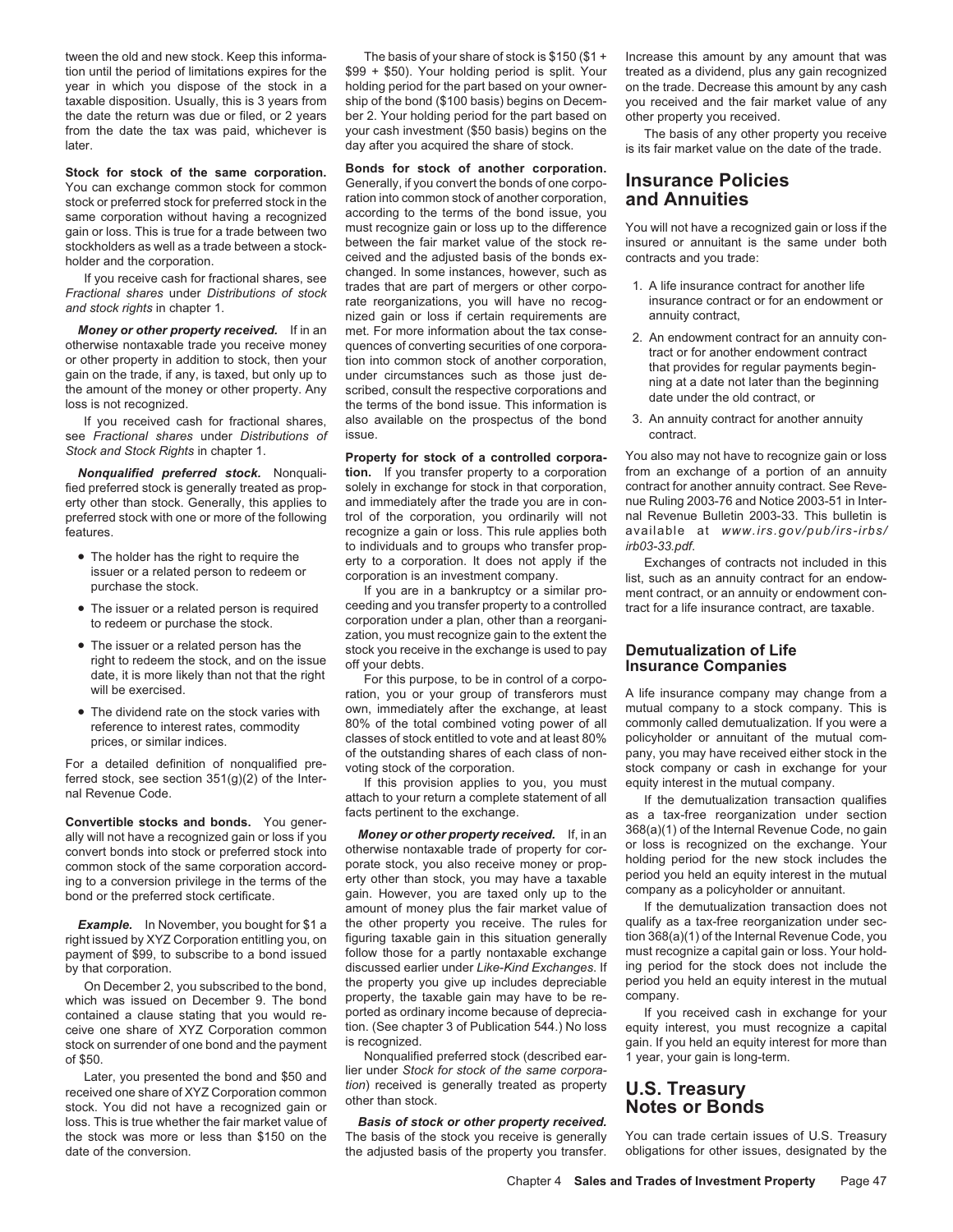Secretary of the Treasury, with no gain or loss Like-Kind Exchanges 2. Fiduciaries of two different trusts, or the recognized on the trade. fiduciary and beneficiary of two different

Generally, no gain or loss is recognized on a<br>
transfer of property from an individual to (or in ized on the original trade on your return for the<br>
a divorce, a former spouse or, if incident to pear in which the later disp

- 
- 
- 
- 

spouse on which gain or loss is not recognized is<br>treated by the recipient as a gift and is not<br>considered a sale or exchange. The recipient's<br>an in the property sales or trade to a related party a number of blocks of<br>adju well as gain. Any gain recognized on a transfer 1. Members of your family. This includes only **Indirect transactions.** You cannot deduct in trust increases the basis.

A transfer of property is incident to a divorce and half-sisters, spouse, ancestors (par-<br>if the transfer occurs within 1 year after the date ents grandparents etc.) and lineal de- party buys the same stock you had owned. if the transfer occurs within 1 year after the date ents, grandparents, etc.), and lineal de-<br>on which the marriage ends, or if the transfer is example children grandchildren, ats a does not apply to a trade between relate on which the marriage ends, or if the transfer is scendants (children, grandchildren, etc.). does not apply to a trade between related par-<br>related to the ending of the marriage. For more information, see Property Settlements in Publi-<br>cation 504. Divorced or Separated Individuals<br>rectly own more than 50% of the capital<br>cation 504. Divorced or Separated Individuals

related party may be ordinary income, rather indirectly between the following related parties. **Rule 3.** An individual owning, other than by than capital gain, if the property can be deprecithan capital gain, if the property can be depreci-<br>ated by the party receiving it. See chapter  $3$  in  $1.$  A grantor and fiduciary, or the fiduciary ated by the party receiving it. See chapter 3 in 1. A grantor and fiduciary, or the fiduciary considered to own the stock that is directly or  $\frac{1}{2}$  publication 544 for more information.  $\frac{1}{2}$  and beneficiary, of an Publication 544 for more information. in the same of the partner. The partner of the partner. The partner.

See the discussion in chapter 1 under *U.S.* Generally, if you trade business or investment trusts, if the same person is the grantor of<br>a*sury Bills. Notes, and Bonds* for information property for other business or invest *Treasury Bills, Notes, and Bonds* for information broperty for other business or investment prop-<br>About income from these investments erty of a like kind, no gain or loss is recognized.

*Losses on Sales or Trades of Property*. How-Spouses ever, if either you or the related party disposes of the same persons own more than 50% in<br>Generally, no gain or loss is recognized on a you both must report any gain or loss not recog-<br>value of the outstanding sto

- 
- 
- 

• An installment obligation is transferred in<br>trust. For information on the disposition of<br>an installment obligation, see Publication<br>537, Installment Sales.<br>**Example 19.4** and the property is substantially diminished duri

- 
- tions section 1.1041-2. The holding by another person of a right to capital interests or the profit interests in<br>Any transfer of property to a spouse or former acquire the property, or both partnerships.
	-

- 
- cation 504, Divorced or Separated Individuals. rectly own more than 50% of<br>interest or the profits interest.
	-
	-

- 
- about income from these investments.<br>
See Like-Kind Exchanges, earlier, under Non-<br>
taxable Trades.<br>
This rule also applies to trades of property<br>
between related parties, defined next under<br>
the trust, or by or for the gr
	-
	-
	-
	- adjusted basis of the property. income tax. 7. An executor and a beneficiary of an estate
		-
	- vorce or separation instrument, or a valid<br>written agreement, discussed in Regula-<br>written agreement, discussed in Regula-<br>of the bolding of a put on the property,<br>directly or indirectly, more than 50% of the directly or indirectly, more than 50% of the

rust increases the basis. your brothers and sisters, half-brothers your loss on the sale of stock through your<br>A transfer of property is incident to a divorce and half-sisters, spouse ancestors (par- broker if, under a pre

**Constructive ownership of stock.** In deter-3. A corporation in which you directly or indi-<br>rectly own more than 50% in value of the outstanding stock of a corpora-<br>outstanding stock (see *Constructive own*-<br>tion, the following rules apply.

**Transactions**<br>Special rules apply to the sale or trade of prop-<br>erty between related parties. The sale of prop-<br>erty between related parties. The sale of prop-<br>erty between related parties.

by you or by a member of your family, **Rule 2.** An individual is considered to own whether or not this control is legally en-<br>whether or not this control is legally en-<br>the stock that is directly or indirectly owned by or **Gain on Sale or Trade** whether or not this control is legally en-<br>
for his or her family. Family includes only broth-<br> **FR** of Depreciable Property<br>of Depreciable Property<br>Your gain from the sale or trade of property in addition, a loss on the sale or trade of property<br>Your gain from the sale or trade of property to a is not deductible if the t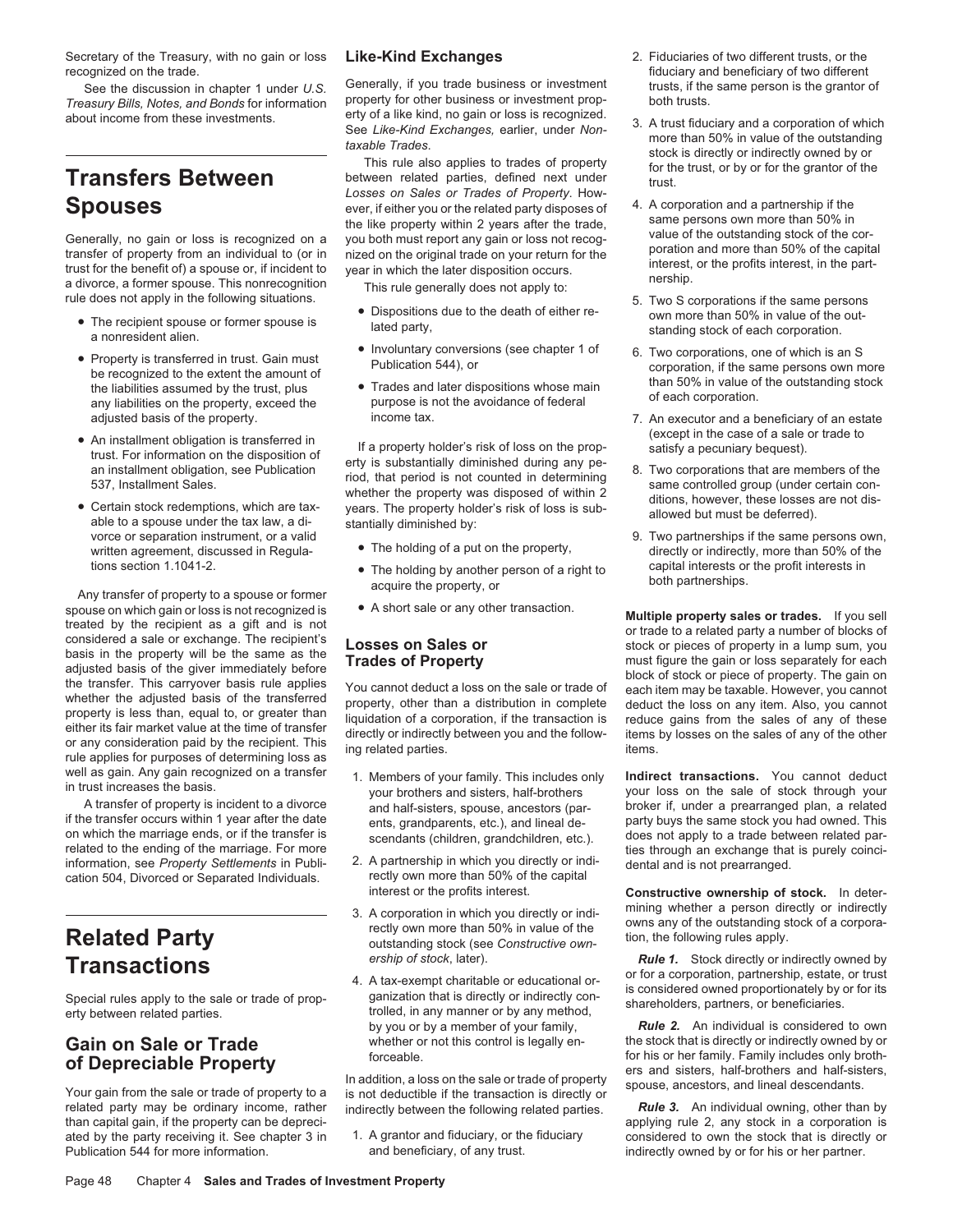that individual for again applying either rule 2 or 1250 gain. rule 3 to make another person the constructive The correct classification and identification 5. Accounts or notes receivable acquired in owner of the stock.

**Property received from a related party.** If<br>you sell or trade at a gain property that you<br>acquired from a related party, you recognize the<br>gain only to the extent that it is more than the<br>loss is short term or long term, purchase or exchange. This rule does not apply<br>
if the related party's loss was disallowed be-<br> **Capital or Ordinary**<br> **Capital or Canglicary**<br> **Capital or Ordinary**<br> **Capital or Ordinary** if the related party's loss was disallowed be- **Capital or Ordinary** normal sales price.<br>
cause of the wash sale rules, described later **Gain or Loss** 

nized loss is only \$700 — your \$7,600 basis minus \$6,900. You cannot deduct the loss that **Capital Assets and Investment property.** Investment property is

**Rule 4.** When applying rule 1, 2, or 3, stock your capital gains and losses as either short c. Acquired under circumstances (for exconstructively owned by a person under rule 1 is term or long term. If you have long-term gains ample, by gift) entitling you to the basis treated as actually owned by that person. But and losses, you must identify your 28% rate of the person who created the property stock constructively owned by an individual gains and losses. If you have a net capital gain, or for whom it was prepared or prounder rule 2 or rule 3 is not treated as owned by you must also identify any unrecaptured section duced.

helps you figure the limit on capital losses and

party. the circumstances. Generally, a sale or trade of 8. Hedging transactions, but only if the transa capital asset (defined next) results in a capital action is clearly identified as a hedging<br>gain or loss. A sale or trade of a noncapital asset transaction before the close of the day *Example 1.* Your brother sells you stock for gain or loss. A sale or trade of a noncapital asset transaction before the close of the day on \$7,600. His cost basis is \$10,000. Your brother generally results in ordinary gai generally results in ordinary gain or loss. De- which it was acquired, originated, or encannot deduct the loss of \$2,400. Later, you sell pending on the circumstances, a gain or loss on tered into. For more information, see the the same stock to an unrelated party for a sale or trade of property used in a tra the same stock to an unrelated party for a sale or trade of property used in a trade or definition of hedging transaction earlier,<br>\$10,500, realizing a gain of \$2,900. Your report-business may be treated as either capital \$10,500, realizing a gain of \$2,900. Your report- business may be treated as either capital or and the discussion of hedging transactions able gain is \$500 — the \$2,900 gain minus the ordinary, as explained in Publication 544. In under *Commodity Futures*, later. \$2,400 loss not allowed to your brother. some situations, part of your gain or loss may be<br>a capital gain or loss, and part may be an ordi-<br>**Example 2.** If, in Example 1, you sold the nary gain or loss.<br>stock for \$6,900 in

- 
- 
- 
- 
- 
- 
- 

- Options dealer **or property that will physically become a** control or property that will physically become a part of the merchandise that is for sale to **Discounted Debt Instruments**<br>Customers. Customers.<br>Treat vour gain or loss on the sale, redemption.
	-
- Wash sale **plained** in the following discussions.
	- 4. A copyright, a literary, musical, or artistic **Short-term government obligations.** Treat
		-
		-
- 
- 
- 
- cause of the wash sale rules, described later<br>
under Wash Sales.<br>
If you sell or trade at a loss property that you If you have a taxable gain or a deductible loss<br>
acquired from a related party, you cannot recog-<br>
inize th
	-
	-

was not allowed to your brother. **Noncapital Assets** a capital asset. Any gain or loss from its sale or trade generally is a capital gain or loss.

For the most part, everything you own and use<br>for personal purposes, pleasure, or investment<br>is a capital asset. Some examples are:<br>led for sale by a dealer. Any gain or loss from **For the condition of the condition of the condition of the service of the count,** and **ac-** their sale or trade generally is a capital gain or **and LOSSES** count, count,

**Terms you may need to know** • A house owned and used by you and your *Stocks, stock rights, and bonds.* All of **(see Glossary): these**, including stock received as a dividend, these, including stock received as a dividend, are capital assets except when they are held for are capital assets except when they are held for • Household furnishings,<br>Sale by a securities dealer. However, see<br>Losses on Section 1244 (Small Business) Stock Commodity future and *Losses on Small Business Investment* • Coin or stamp collections, *Company Stock*, later. Conversion transaction • Gems and jewelry, and

Forward contract Forms on the cold, silver, or any other metal.<br>
Limited partner<br>
Limited partner<br>
Listed option<br>
Listed option<br>
Nonequity option<br>
Nonequity option<br>
Nonequity option<br>
2. Property held mainly for sale to cus

Regulated futures contract Treat your gain or loss on the sale, redemption,<br>2. Depreciable property used in your trade or and or or etirement of a bond or other debt instrument<br>6. originally issued at a discount or bought Straddle 3. Real property used in your trade or busi- discount as capital gain or loss, except as ex-

This section discusses the tax treatment of composition, a letter or memorandum, or gains on short-term federal, state, or local government of gains and losses from different types of invest-<br>ment transactions. a. Created **Character of gain or loss.** You need to clas-<br> **b.** Prepared or produced for you (in the applies to obligations that have a fixed maturity sify your gains and losses as either ordinary or case of a letter, memorandum, or simi-<br>
sify your gains and losses as either ordinary or case of a letter, memorandum, or simi-<br> capital gains or losses. You then need to classify lar property), or **Acquisition discount is the stated redemption**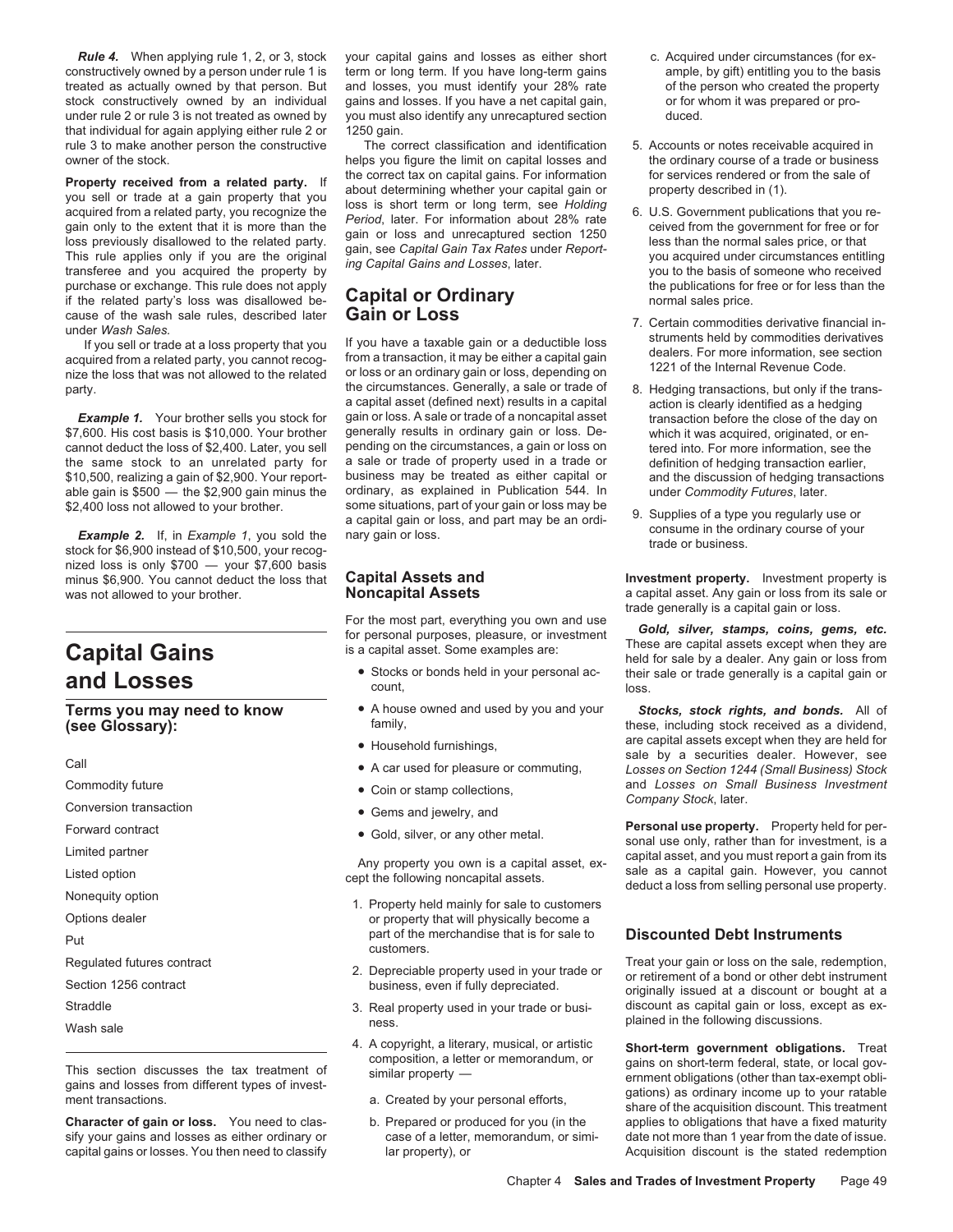gations as ordinary income up to your ratable<br>share of OID. This treatment applies to obliga-<br>fine rest of the gain is capital gain. If, however,<br>tions that have a fixed maturity date of not more there was an intention to tions that have a fixed maturity date of not more

cluded the discount in income, you do not have at the time of the sale. This treatment of taxable<br>3) Include it in income again. See Discount on gain also applies to corporate instruments isto include it in income again. See *Discount on* gain also applies to corporate instruments is-<br>Short-Term Obligations, in chapter 1, for more sued after May 27, 1969, under a written com-

empt bonds. If you bought the bonds before May

the price you paid for the bond from the sum of<br>the original issue price of the bond and the<br>amount of accumulated OID from the date of<br>issue that represented interest to any earlier<br>bolders. For more information, see Mark

is redeemed before it matures, the OID is not this case, the rest of the gain is a capital gain. ule B (Form 1040), line 1, and it as under the st of the gain is a capital gain. ule B (Form 1040), line 1, and it as under t

\$1,000. The \$200 discount was OID. At the time<br>the bond was issued, the issuer had no intention<br>of redeeming it before it matured. The bond was<br>callable at its face amount beginning 10 years Corporation's 10-year, 5% bond

However, do not treat these gains as income<br>to the extent you previously included the dis-<br>count in income. See *Discount on Short-Term* 1954 and before May 28, 1969 (or before July<br>*Chligations* in chapter 1 for more info Sell, trade, or redeem for a gain one or these<br>Short-term nongovernment obligations. debt instruments, the part of your gain that is not<br>Treat gains on short-term nongovernment oblige more than your ratable share of the OI Treat gains on short-term nongovernment obli-<br>nations as ordinary income un to your ratable time of sale or redemption is ordinary income. than 1 year from the date of issue.<br>
However, to the extent you previously in than the entire OID is treated as ordinary income However, to the extent you previously in- than the entire OID is treated as ordinary income<br>ded the discount in income . you do not have at the time of the sale. This treatment of taxable Short-Term Obligations, in chapter 1, for more sued after May 27, 1969, under a written com-<br>information. mitment that was binding on May 27, 1969, and gain of \$1,106, your entire gain is ordinary in-<br>**Tax-exempt state and** 

**bonds.** If these bonds were originally issued<br>account before September 4, 1982, or you bought a 30-year, 6% gover<br>acquired them before September 4, 1982, or you ernement bond for \$700 at original issue on April<br>acquired Any gain from market discount is usually part of the gain up to \$190 as ordinary income.<br>
1. Issued before July 19, 1984, and tax-ex- As a result, \$190 is treated as ordinary income<br>
2. Purchased by you before May 1, 1993.

A loss on the sale or other disposition of a<br>the time the instrument was originally issued<br>deductible as a capital loss.<br>deductible as a capital loss.<br>deductible as a capital loss.<br>deductible as a capital loss.<br>deductible **Redeemed before maturity.** If a state or extent of the entire OID reduced by any amounts Also report the amount of accrued market dis-<br>cal bond that was issued before June 9, 1980. of OID previously includible in your inc local bond that was issued before June 9, 1980, of OID previously includible in your income. In count in column (f) as interest income on Sched-<br>is redeemed before it matures, the OID is not this case, the rest of the gain

taxable to you.<br>
If a state or local bond issued after June 8, maturity means there is a written or oral agree-If a state or local bond issued after June 8, maturity means there is a written or oral agree-<br>1980, is redeemed before it matures, the part of ment or understanding not provided for in the CID that is earned while you hol ments that are part of an issue, the agreement or<br>sue, you bought a 20-year, 6% municipal bond<br>for \$800. The face amount of the bond was the debt instruments in the issue. Sue, you bought a 20-year, 6% municipal bond the o

The issuer redeemed the bond at the end of On February 3, 2005, you sold the bond for 1. The lender is not in the business of lending<br>11 years (July 1, 2005) for its face amount of \$9,040. Assume you have included \$334 of OID earned during the time you held the bond, accrued for 2005) and increased your basis in 2. The amount of the loan, plus the amount of \$73, is not taxable. The \$60 accrued annual the bond by that amount. Your basis is now any outstanding prior loans, is \$10,000 or interest also is not taxable. However, you must \$7,934. If at the time of the original issue there less.

price at maturity minus your basis in the obliga- report the unearned part of the OID (\$127) as a was no intention to call the bond before maturity, tion. The capital gain. Capital gain. Capital gain. The capital gain of \$1,106 (\$9,040 amount realized

| 1) Entire OID (\$10,000 stated                                                     |         |
|------------------------------------------------------------------------------------|---------|
| redemption price at maturity minus<br>\$7,600 issue price)                         | \$2.400 |
| 2) Minus: Amount previously included<br>in income $\dots\dots\dots\dots\dots\dots$ | 334     |
| 3) Maximum amount of ordinary<br>$income \ldots \ldots \ldots \ldots \ldots$       | \$2,066 |
|                                                                                    |         |

1, 1993, the gain from market discount is capital<br>gain. If you bought the bonds after April 30,<br>1993, the gain from market discount is ordinary<br>income.<br>income.<br>The rest of the gain is capital gain. (The<br>come expected inter

- 
-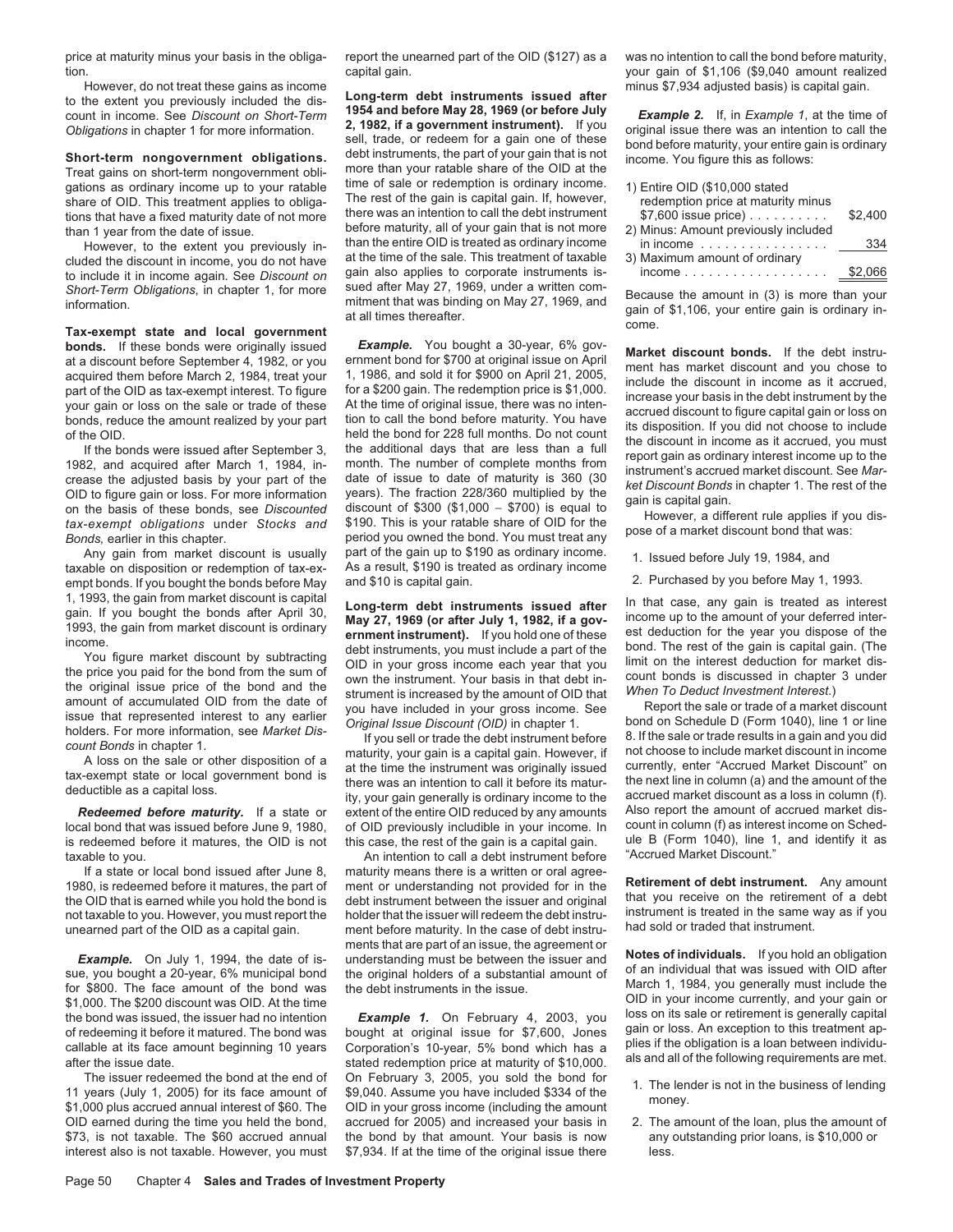3. Avoiding federal tax is not one of the prin- 3. You are related to such an owner or of- **Applicable imputed income amount.** Figure

If the exception applies, or the obligation was<br>
issued before March 2, 1984, you do not include<br>
the OID in your income currently. When you sell<br>
or if you are the aunt, uncle, nephew, or<br>
that is not more than your accru

held in bearer form. In addition, any gain on the **Nonbusiness bad debt.** If you do not choose 2. Subtract from (1) the amount treated as sale or other disposition of the obligation is ordi-<br>sale or other disposition of th sale or other disposition of the obligation is ordi-<br>nary income. However, if the issuer was subject or an ordinary loss, you wait until the year the tion or other termination of a position held nary income. However, if the issuer was subject or an ordinary loss, you wait until the year the to a tax when the obligation was issued, then amount of the actual loss is determined and to a tax when the obligation was issued, then amount of the actual loss is determined and as part of the same conversion transac-<br>you can deduct any loss, and any gain may deduct it as a nonbusiness bad debt in that year. you can deduct any loss, and any gain may deduct it as a nonbusiness bad debt in that year. tion.<br>qualify for capital gain treatment. Report it as a short-term capital loss on Sched-

**form.** Any obligation must be in registered *ness Bad Debts*, later. Since the sion transaction is indefinite, the applicable rate in effect under form unless:

- 
- 
- 
- 

- 
- 
- 

If you claim a casualty loss, attach Form or sold as producing capital gains from 4684, Casualties and Thefts, to your return. <br>a transaction described in (1). loss. Each loss must be reduced by \$100. Your total casualty losses for the year are reduced by 10% **Netting rule for certain conversion transac-**

if: smaller of: smaller of: smaller of: smaller of: smaller of: smaller of: same positions of the same positions of the same

- 
- 

cipal purposes of the loan. ficer. You are related if you and the owner this amount as follows.<br>
file assessing earlies as the ablination was on officer are "related parties," as defined

OID at that time is ordinary income. The rest of more than the amount you deducted as an esti-<br>the gain, if any, is capital gain. Any loss on the mated loss, you can claim the excess loss as a sale or redemption is capital bad debt. If the actual loss is less than the amount deducted as an estimated loss, you b. The date when the transaction stops must include in income (in the final determinamust include in income (in the final determina-**Bearer Obligations** tion year) the excess loss claimed. See Recov-<br>
You cannot deduct any loss on an obligation Nontaxable Income.<br>
To figure this amount, use an interest rate<br>
required to be in registered form that is in

Report it as a short-term capital loss on Sched-**Obligations required to be in registered** ule D (Form 1040), as explained under *Nonbusi- Applicable rate.* If the term of the conver-<br>**form** Any obligation must be in registered *ness Bad Debts*, later. Sign transact

2. It is not of a type offered to the public,<br>3. It has a maturity at the date of issue of not<br>3. It has a maturity at the date of issue of not<br>interest accumulated on the contract is ordinary<br>income.<br>3. It has a maturity

**GENERALLY, ALL OF FINANCIAL INSTITUTION** CHAPTER FOR THE INTERNATION **B**<br>transaction is treated as ordinary income. This If you lose money you have on deposit in a applies to gain on the disposition or other termi-<br>qualified financial institution that becomes insol-<br>vent or bankrupt, you may be able to deduct conversion transaction that you

- 2. Casualty loss, or<br>
3. Nonbusiness bad debt (short-term capital<br>
loss) and the position (for examment of the time<br>
2. Nonbusiness bad debt (short-term capital<br>
value of your net investment. In other<br>
2. All the position
	- -
		-
		-

- 
- 2. You are an officer of the institution, or 2. The "applicable imputed income amount." net the built-in loss against the gain.

- -
	-

section 6621(b) of the Internal Revenue Code 1. It is issued by a natural person, **Sale of Annuity** during the period of the conversion transaction,

income.<br>4. It was issued before 1983. The compounded semi-annually.

The rates discussed above are published by **Conversion Transactions** the IRS in the Internal Revenue Bulletin. Or, you **Deposit in Insolvent or**<br>**Generally, all or part of a gain on a conversion** chapter 5 for information on contacting the IRS.

vient or bankrupt, you may be able to deduct<br>your loss in one of three ways.<br>1. Ordinary loss, the order of the transaction is any transaction is any transaction<br>1. Ordinary loss, that meets both of these tests.<br>1. Ordinar

Under of your net investment. In other<br>
ordinary loss or casualty loss. If you can<br>
the substance, like interest on a loan.<br>
to treat the estimate your loss, you can choose<br>
to treat the estimated loss as either an ordinar

miscellaneous itemized deduction on Schedule<br>
A (Form 1040), line 22. The maximum amount<br>
you can claim is \$20,000 (\$10,000 if you are<br>
married filing separately) reduced by any ex-<br>
pected state insurance proceeds. Your l loss if any part of the deposit is federally insured. c. Any other transaction that is marketed transaction rules do not affect whether the

of your adjusted gross income. **Amount treated as ordinary income.** The **tions.** Before determining the amount of gain You cannot choose either of these methods amount of gain treated as ordinary income is the treated as ordinary income is the treated as ordinary income is the serve income, you can net certain smaller of: 1. You own at least 1% of the financial institu-<br>other termination of the position, or the position, the position of the position, or the position of the position, or the position, or the position, or the position, or the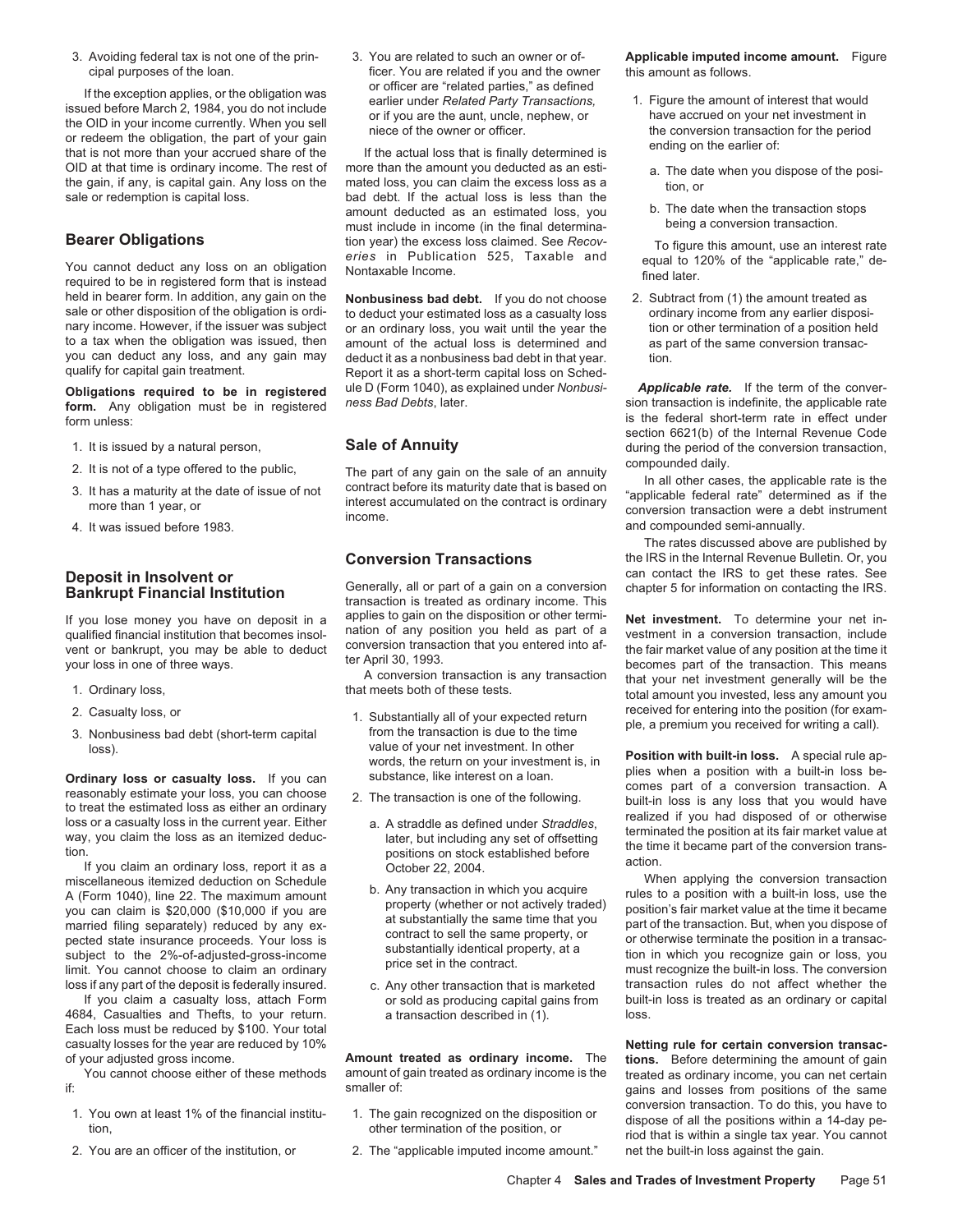

tion as an identified netting transac-

purchase of a fixed amount of a commodity at a to *Market*, earlier.<br>filture date for a fixed price.<br>**Financial asset** to financial asset for this the

price changes in your business inventory results **Stock in the stock distributed by partnership.** If your price changes in your business inventory results **More information**. For more information partnership distributes th

tions, see Regulations section 1.1221-2. Also, see *Hedging Transactions* under *Section 1256 Stock sold through underwriter.* Stock



the year, the burden of proof is on you You can deduct as an ordinary loss, rather than **to show which transactions are hedging transac-** as a capital loss, a loss on the sale, trade, or to show which transactions are hedging transactions as a capital loss, a loss on the sale, trade, or<br>tions. Clearly identify any hedging transactions worthlessness of section 1244 stock. Report the you receive as a stock d day you entered into the transaction. It may be<br>helpful to have separate brokerage accounts for any gain on section 1244 stock is a capital<br>your hedging and nonhedging transactions. For gain if the stock is a capital asset specific requirements concerning identification Do not offset gains against losses that are within 2. The stock you own meets the require-<br>of hedging transactions and the underlying item, the ordinary loss limit, explained of hedging transactions and the underlying item, the ordinary loss limit, explained later in this items, or aggregate risk that is being hedged, discussion, even if the transactions are in stock

you identify the conversion transac- increased by an interest charge. The capital loss.

tion on your books and records. Each position of **Constructive ownership transactions.** The **Section 1244 (small business) stock.** This is

- 
- 
- 

A commodity futures contract is a standardized, rules for section 1256 contracts are discussed in The corporation must have been largely an exchange reatment of the sale or detail under Section 1256 Contracts Marked to ope

If the contract is a regulated futures contract, purpose, is any equity interest in a pass-through the stock must be common stock. If issued after the rules described earlier under Section 1256 entity. Pass-through entitie the rules described earlier under *Section 1256* entity. Pass-through entities include partner-<br>Contracts Marked to Market apply to it. *ntracts Marked to Market* apply to it. ships, S corporations, trusts, regulated invest- or preferred. For more information about the ships of the ships, S corporations, trusts, regulated invest- or preferred. For more inf The termination of a commodity futures con-<br>tract generally results in capital gain or loss<br>tructs the qualifications of section 1244 stock see sec-

**Amount of ordinary income.** Long-term cap-<br>**Hedging transaction.** A futures contract that ital gain is treated as ordinary income to the<br>is a hedging transaction generally produces or-<br>extent it is more than the net under is a hedging transaction generally produces or<br>dinary gain or loss. A futures contract is a hedg-<br>ing transaction if you enter into the contract in<br>the ordinary course of your business primarily to<br>the ordinary course of y manage the risk of interest rate or price changes<br>or currency fluctuations on borrowings, ordinary<br>or currency fluctuations on borrowings, ordinary<br>constructive ownership transaction was opened, the mer when the stock was property, or ordinary obligations. (Generally, or-cand sold the asset for its fair market value on the<br>dinary property or obligations are those that can-catae the transaction was closed. If you do not dinary property or obligations are those that can-<br>not produce capital gain or loss under any establish the amount of net underlying long-term any individual section 1244 stock loss you may<br>circumstances.) For example, the

For more information about hedging transac- about constructive ownership transactions, see not treat any<br>In see Requilations section 1,1221-2, Also section 1260 of the Internal Revenue Code. ordinary loss.

items, or aggregate risk that is being hedged, discussion, even if the transactions are in stock uted.<br>see Regulations section 1.1221-2(f). of the same company. Report the gain on

transaction entered into after July 11, 1999, in- deduct as an ordinary loss is limited to \$50,000 the trade occurs. volving a financial asset (discussed later) and each year. On a joint return the limit is \$100,000, If you hold section 1244 stock and other the gain normally would be treated as long-term even if only one spouse has this even if only one spouse has this type of loss. If stock in the same corporation, not all of the stock capital gain, all or part of the gain may be treated your loss is \$110,000 and your spouse has no you receive as a stock dividend or in a reorganiinstead as ordinary income. In addition, if any loss, you can deduct \$100,000 as an ordinary zation will qualify as section 1244 stock. Only

You can net gains and losses only if gain is treated as ordinary income, your tax is loss on a joint return. The remaining \$10,000 is a

the conversion transaction must be identified<br>before the end of the day on which the position<br>becomes part of the conversion transaction. For<br>becomes part of the conversion transaction. For becomes part of the conversion transaction. For the conversion transactions entered into before the right to receive all or substantially<br>
February 20, 1996, this requirement is met if the<br>
identification was made by that **How to report.** Use Form 6781, Gains and<br>
Losses From Section 1256 Contracts and Strad-<br>
dles, to report conversion transactions. See the put option on a financial asset a substan-<br>
instructions for lines 11 and 13 of For This provision does not apply if all the posi-<br>
ductions) were more than its gross income dur-<br>
tions are marked to market. Marked to market ing this period, this 50% test does not apply.

exchange-traded contract for the sale or detail under *Section 1256 Contracts Marked to* operating company for ordinary loss treatment

If date for a fixed price.<br>If the contract is a regulated futures contract, purpose is any equity interact in a pass-through the stock must be common stock. If issued after tract generally results in capital gain or loss trusts.<br>the qualifications of section 1244 stock, see sec-<br>tion 1244 of the Internal Revenue Code and its  $P$  tion 1244 of the Internal Revenue Code and its  $P$  hedging transactions

in an ordinary gain or loss.<br>For more information partnership distributes the stock to you, you can-<br>For more information about hedging transac- about constructive ownership transactions, see not treat any later loss on th

*Contracts Marked to Market*, earlier.<br> **Contracts On Section 1244** Sold through an underwriter is not section 1244<br>
If you have numerous transactions in **Contract Contract Contract Contract Stock** and the underwriter only If you have numerous transactions in **COSSES ON DECTION 1244** stock unless the underwriter only acted as a the commodity futures market during **(Small Business) Stock** selling agent for the corporation.

- 
- 

See Regulations section 1.1221-2(f). of the same company. Report the gain on the same of the same schedule D (Form 1040).<br>
Schedule D (Form 1040).<br>
Schedule D (Form 1040).<br>
If you must figure a net operating loss, any stoc If you have a gain from a constructive ownership **Ordinary loss limit.** The amount that you can stock you trade meets the requirements when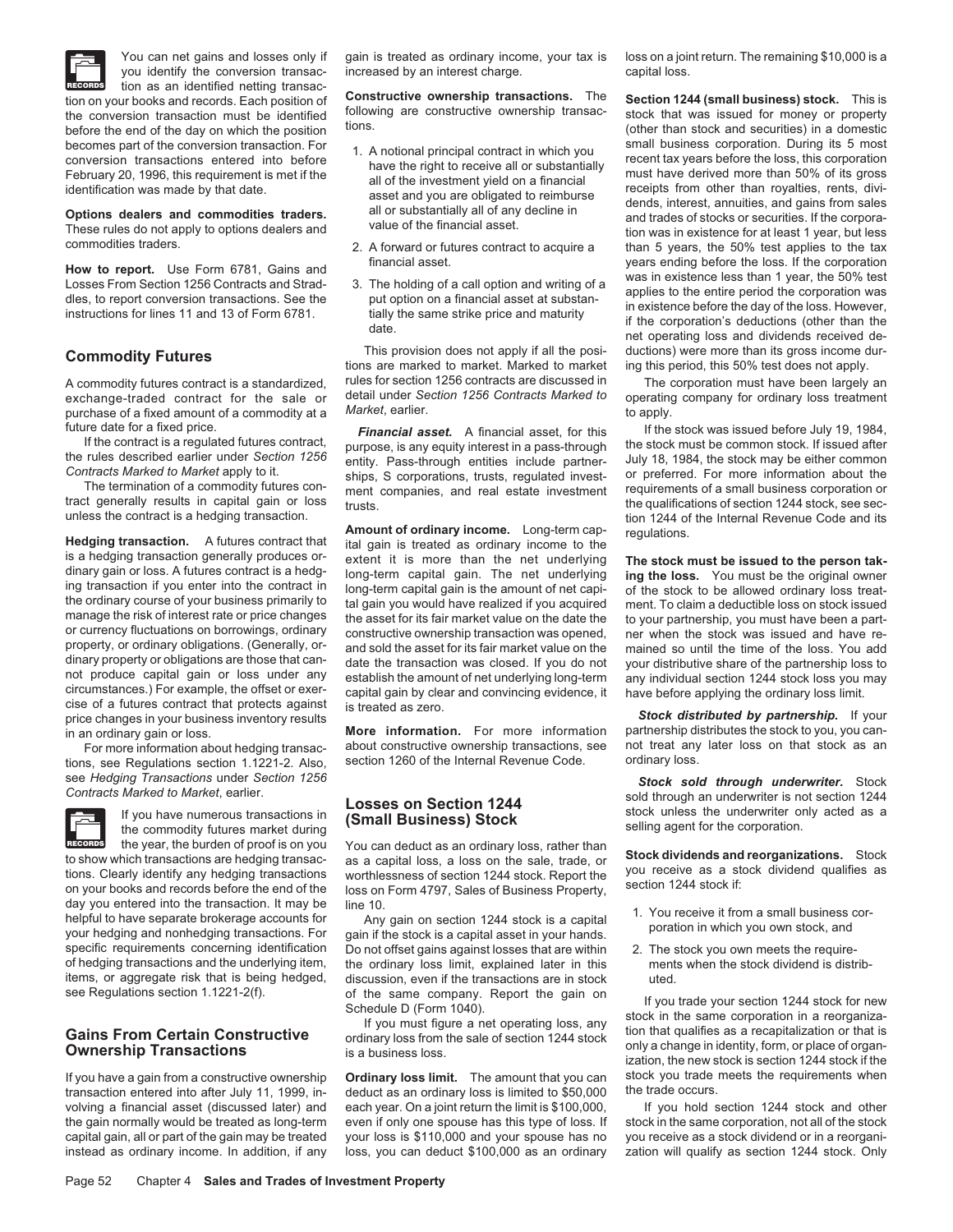hold will qualify. The secretary of the Treasury, through news deduct as an ordinary loss, rather than a capital the Secretary of the Treasury, through news

common stock is \$1,000. These shares qualify of that stock is a capital gain. Do not offset your Treasury notes and bonds sold through an offeras section 1244 stock. If, as a nontaxable stock gains and losses, even if they are on stock of the ing on a subscription basis at a specified yield<br>dividend, you receive 50 more shares of com- same company.

- 
- 

its fair market value at the time of the trade. You<br>
Do not reduce the basis only to figure the ordinary loss.<br>
Do not reduce the basis of the stock for any<br>
or loss is a long-term or short-term. If you hold invest-<br>
of th later sell the section 1244 stock for \$200, your gardless of how long you actually held the prop-<br>\$800 loss is an ordinary loss of \$50 and a capital **Example**. If you bought investment property erty.<br>Ioss of \$750.

section 1244 stock has increased, through con- loss. If you sold it on February 6, 2005, your unconditional contract, begin counting on the<br>tributions to capital or otherwise, you must treat bolding period is more than 1 y tributions to capital or otherwise, you must treat holding period is more than 1 year and you have day after you received title to it or on the day<br>this increase as applying to stock that is not a long-term capital gain or this increase as applying to stock that is not a long-term capital gain or loss.<br>Section 1244 stock when you figure an ordinary securities traded an an established market. burdens and privileges of ownership, whichever

capital that increases the total basis of the 100 *Do not confuse the trade date with the* seller cannot end before that time.<br>
shares to \$12,000. You then sell the 100 shares settlement date, which is the date by shares to \$12,000. You then sell the 100 shares **settlement date, which is the date by**<br>for \$9,000 and have a loss of \$3,000. You can which the stock must be delivered and<br>the stock must be delivered and<br>deduct only \$2,500 and have a loss of \$3,000 x \$10,000/\$12,000) payment must be made.



one that is licensed and operated under the **U.S. Treasury notes and bonds.** The holding the same day as the holding period of the old<br>Small Business Investment Act of 1958.<br>In period of U.S. Treasury notes and bonds sold

loss, a loss from the sale, trade, or worthless- releases, gives notification of acceptance to *Example.* Your basis for 100 shares of X ness of that stock. A gain from the sale or trade successful bidders. The holding period of U.S. same company.  $\blacksquare$  starts the day after the subscription is submitted.

mon stock, the basis of which is determined from<br>the 100 shares you own, the 50 shares are also<br>section 1244 stock.<br>If you also not stock in the corporation that<br>if you also not stock in the corporation that<br>is not section

**Contributed property.** To determine ordinary **Short sale.** If you close a short sale of SBIC to have been bought on each date that stock loss on section 1244 stock you receive in a trade stock with other SBIC stock that y

Reduce the basis of the stock by the difference any capital gain or loss was a short-term or a **Property received as a gift.** If you receive a between the adjusted basis of the property and long-term capital gain or loss o

2005, your holding period is not more than 1 **Real property bought.** To figure how long **Contributions to capital.** If the basis of your year and you have a short-term capital gain or you have held real property bought under an section 1244 stock has increased through con-<br>Section 1244 stock has increased thr



year taxpayer. You sold stock at a gain on De-<br>**Recordkeeping.** You must keep rec-<br>ords sufficient to show your stock stock exchange the sale was closed by delivery after the repossession. Your holding period<br>ords sufficie ords sufficient to show your stock stock exchange, the sale was closed by delivery after the repossession. Your holding period qualifies as section 1244 stock. Your of the stock 3 trading days after the sale on does not in distinct the stock. Your of the stock 3 trading days after the sale, on does not include the time between the original<br>records must also distinguish your section 1244 January 4, 2006. You received payment of the sale and t stock from any other stock you own in the corpo-<br>sale price on that same day. Report your gain on include the period<br>vour 2005 return, even though you received the held the property. your 2005 return, even though you received the payment in 2006. The gain is long term or short<br>
Losses on Small Business<br>
Investment Company Stock<br>
A small business investment company (SBIC) is<br>
A small business investment company (SBIC) is<br>
A small business investment

period of U.S. Treasury notes and bonds sold at stock. This rule also applies to stock acquired in

that part based on the section 1244 stock you If you are an investor in SBIC stock, you can auction on the basis of yield starts the day after

Stock if:<br>
1. The adjusted basis (for figuring loss) of the<br>
property, immediately before the trade,<br>
2. The basis of the stock is determined by the<br>
2. The basis of the stock is determined by the<br>
basis of the property.<br>

between the adjusted basis of the property and long-term capital gain or loss.<br>its fair market value at the time of the trade. You

Securities traded on an established market.<br>Ioss on its sale.<br>Ioss on its sale.<br>Ioss on its sale.<br>Ioss on its sale.<br>In the securities traded on an established securi-<br>In the securities traded on an established securi-<br>In t

deduct only \$2,500 (\$3,000 × \$10,000/\$12,000) payment must be made.<br>
as an ordinary loss under these rules. The re-<br>
maining \$500 is a capital loss.<br>
The re-<br>
maining \$500 is a capital loss.<br>
The re-<br>
maining \$500 is a cap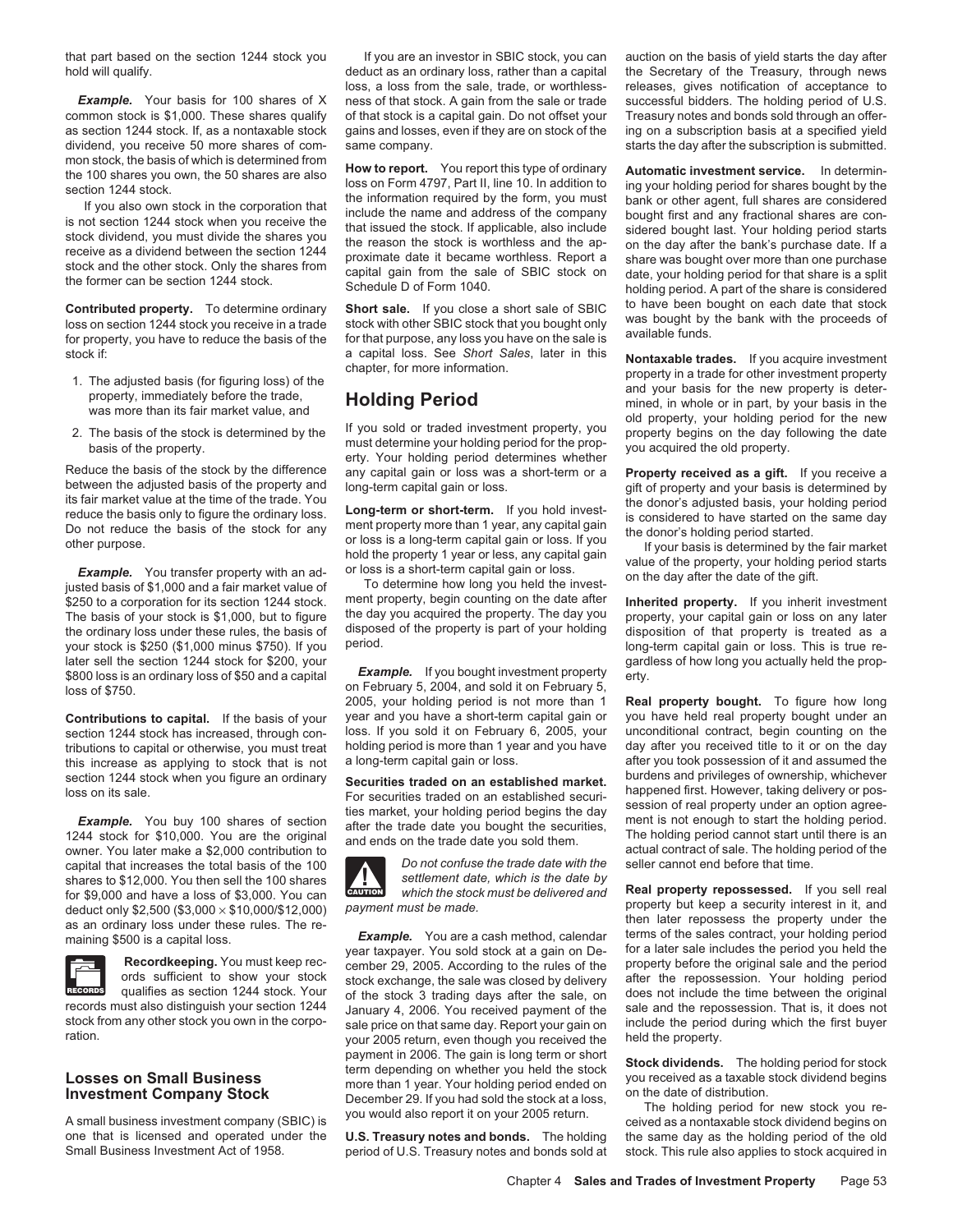section 1256 contracts open at the end of the Bankruptcy of your debtor is generally good eviyear, or terminated during the year, are treated **Nonbusiness Bad Debts** dence of the worthlessness of at least a part of democration of as 60% long term and 40% short term, regardas 60% long term and 40% short term, regardless of how long the contracts were held. See If someone owes you money that you cannot If your bad debt is the loss of a deposit in a<br>Section 1256 Contracts Marked to Market, ear-collect, you have a bad debt. You may be a Section 1256 Contracts Marked to Market, ear-<br>
collect, you have a bad debt. You may be able to

ing period for stock you acquired in a tax-free<br>
rollover of gain from a sale of qualified small<br>
to several friends who were not clients. She<br>
business stock, described later under Gains on<br>
pould not celled an ecome of t

any commodity subject to the rules of a board of relationship to her business.

dends you received, as explained next) is for such a loan. *Deductible in year paid.* Unless you have

dends. **And similar items.** And similar items. The state of the state of the state of the state of the state of the state of the state of the state of the state of the state of the state of the state of the state of the st

a spin-off, which is a distribution of stock or **Loss on stock that paid qualified dividends. When deductible.** You can take a bad debt securities in a controlled corporation. Any loss on the sale or trade of stock must be deduction only in the year the debt becomes<br>Meeteodde of stock and the conductions of traded as a long-term capital loss to the extent **Nontaxable stock rights.** Your holding period<br>for nontaxable stock rights begins on the same<br>day as the holding period of the underlying<br>stock. The holding period for stock acquired<br>stock rights begins on the same<br>stock.

lier. deduct the amount owed to you when you figure *Bankrupt Financial Institution*, earlier.

business stock, described later under Gains on<br>Qualified Small Business Stock, includes the<br>period you held the old stock.<br>Commodity futures. Futures transactions in<br>Commodity futures. Futures transactions in<br>and claims fo

subject to Internal Revenue Code section 1256. **Deductible nonbusiness bad dobts.** To be vestment or that you heldred the guarantee developed includes your holding period for the futures con-<br>tincludes your holding period

treated as a long-term capital loss up to the total<br>of any capital gain distributions you received<br>and your share of any undistributed capital<br>gains. Any remaining loss is short-term capital<br>gains. Any remaining loss is sh *Exempt-interest dividends on mutual fund* court-ordered child support not paid to you by you may have the right to take the place of the *stock.* If you received exempt-interest divi- your former spouse. If you are a cash method lender (the right of subrogation). The debt is dends on the stock, at least part of your loss is taxpayer (most individuals are), you generally then owed to you. If you have this right, or some disallowed. You can deduct only the amount of cannot take a bad debt deduction for unpaid other right to demand payment from the borloss that is more than the exempt-interest divi- salaries, wages, rents, fees, interest, dividends, rower, you cannot take a bad debt deduction

Section 1256 contracts. Gains or losses on stock) of your adjusted basis in the stock. taken reasonable steps to collect the debt.

**Option exercised.** Your holding period for the year the debt becomes worth-<br>property you acquire when you exercise an op-<br>tion begins the day after you exercise the option.<br>**Wash sales.** Your holding period for substan-<br>

trade or commodity exchange are long term if<br>the contract was held for more than 6 months.<br>Your holding period for a commodity re-<br>ceived in satisfaction of a commodity futures<br>cerved in satisfaction of a commodity futures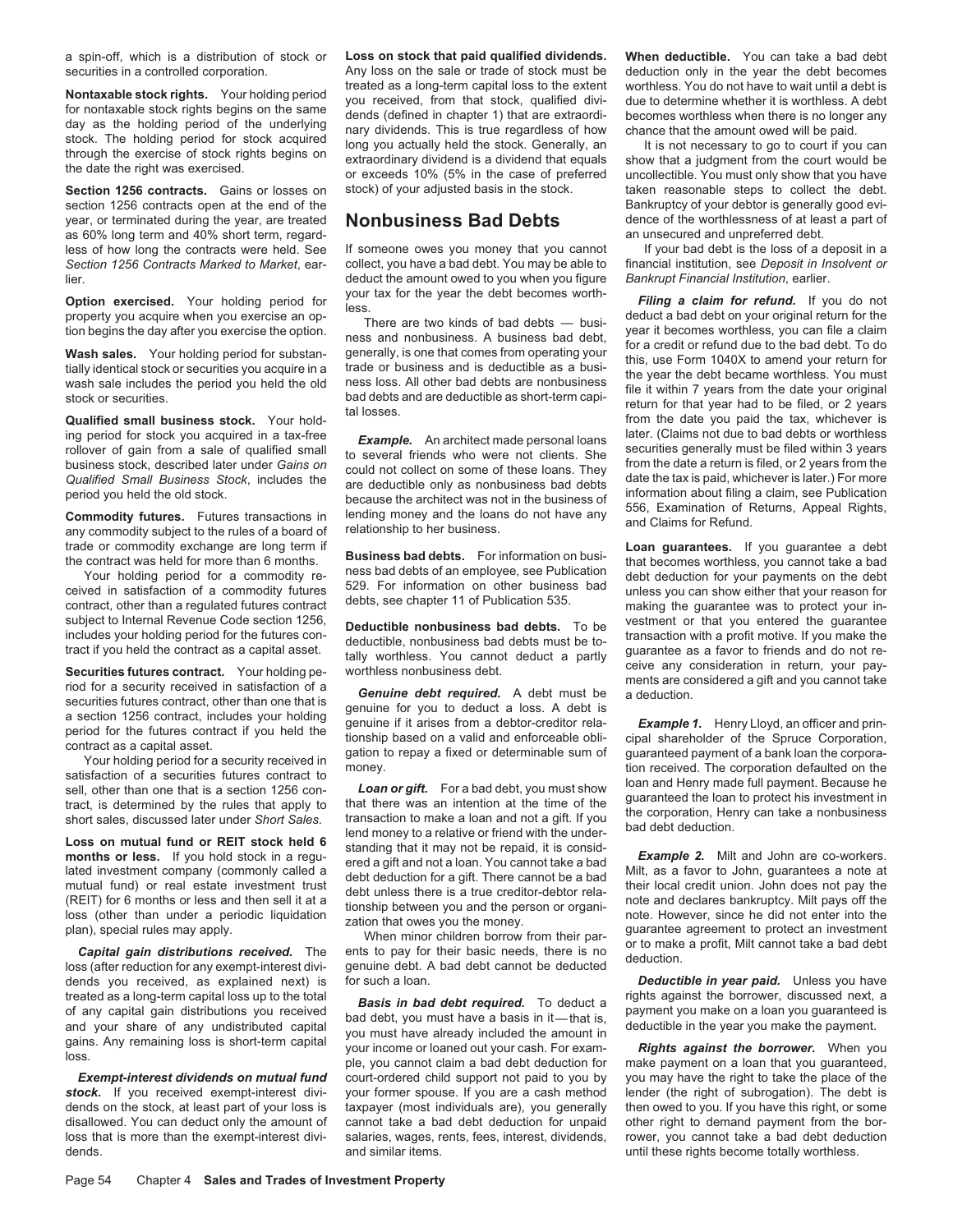take a nonbusiness bad debt deduction for any result in payment of any part of the debt. gains and losses from short sales of stocks, worthless debt owed to you by:  $\blacksquare$  securities, and commodity and securities futures

- 
- 
- 

**Mechanics' and suppliers' liens.** Workers and More the sale. At a later date, you with the date of the short sale, or if you acquired<br>and material suppliers may file liens against either buy substantially identical proper

You do not realize gain or loss until delivery of identical property begins on the date of the<br>bad debt deduction for the amount you deposit capital gain or loss if the property used to close sale of this property, whichev

the buyer of your home assumes your mort-<br>gage, you may remain secondarily liable for re-<br>payment of the mortgage loan. If the buyer<br>defaults on the loan and the house is then sold<br>defaults on the loan and the house is the defaults on the loan and the house is then sold for less than the amount outstanding on the into a short sale may cause you to be treated as **Mixed straddles.** Under certain elections, mortgage you may have to make up the differ- having made a constructive sale of prope mortgage, you may have to make up the differ- having made a constructive sale of property. In you can avoid the treatment of loss from a short process wou will have to recognize gain on the sale as long term under the spec

- 
- 
- 
- 

- 
- 

that become totally worthless, you can take a<br>deduction for a loss, but not for a bad debt. See<br>Worthless Securities under What Is a Sale or<br>Trade, earlier in this chapter.<br>Trade, earlier in this chapter.<br>Recovery of a bad

For each bad debt, attach a statement to on a short sale by the amount of time you actu-<br>your return that contains:<br>1. A description of the debt, including the<br>amount, and the date it became due,<br>**Example.** Even though you

2. The name of the debtor, and any business stock of the Ace Corporation, you contract to sell open, and or family relationship between you and the 100 shares of it, which you borrow from your or family relationship between you and the 100 shares of it, which you borrow from your<br>debtor, booker. After 13 months, when the price of the sex-dividend, if the ex-dividend date is after<br>3. The efforts you made to colle 4. Why you decided the debt was worthless. loss is a short-term capital loss because your **Payments in lieu of dividends.** If you borrow

**Debts owed by political parties.** You cannot gal action to collect would probably not **Special rules.** Special rules may apply to (other than certain straddles) if you held or ac- 1. A political party, **Short Sales** quired property substantially identical property 2. A national, state, or local committee of a<br>political party, or and committee of a<br>a short sale occurs when you agree to sell<br>3. A committee, association, or organization<br>3. A committee, association, or organization<br>that

money to influence elections. 1. You sell short. You borrow property and **Gains and holding period.** If you held the<br>deliver it to a buyer. by the substantially identical property for 1 year or less substantially identical property for 1 year or less<br>on the date of the short sale, or if you acquired

If the deposit is for work unrelated to your trade<br>or business, it is a nonbusiness bad debt deduc-<br>ion.<br>**Secondary liability on home mortgage**. If you must recognize gain as if the short sale were<br>the buyer of your home a

ence. You can take a bad debt deduction for the that case, you will have to recognize gain on the sale as long term under the special rule. These<br>amount you pay to satisfy the mortgage, if you date of the constructive sale

bad debt and in a later tax year you recover stock for the rest of 2005 and the first 30 days of<br>
ceived certain substitute dividend payments on<br>
the amount you recover in your gross income. tive sale of an appreciated fin

- 
- 

For example, you could show that the bor-<br>
rower has declared bankruptcy, or that le-<br>
than one day.<br>
In the delivered property is less<br>
remit to the lender payments in lieu of the divi-<br>
remit to the lender payments in li rower has declared bankruptcy, or that le- than one day. The state of the lender payments in lieu of the divi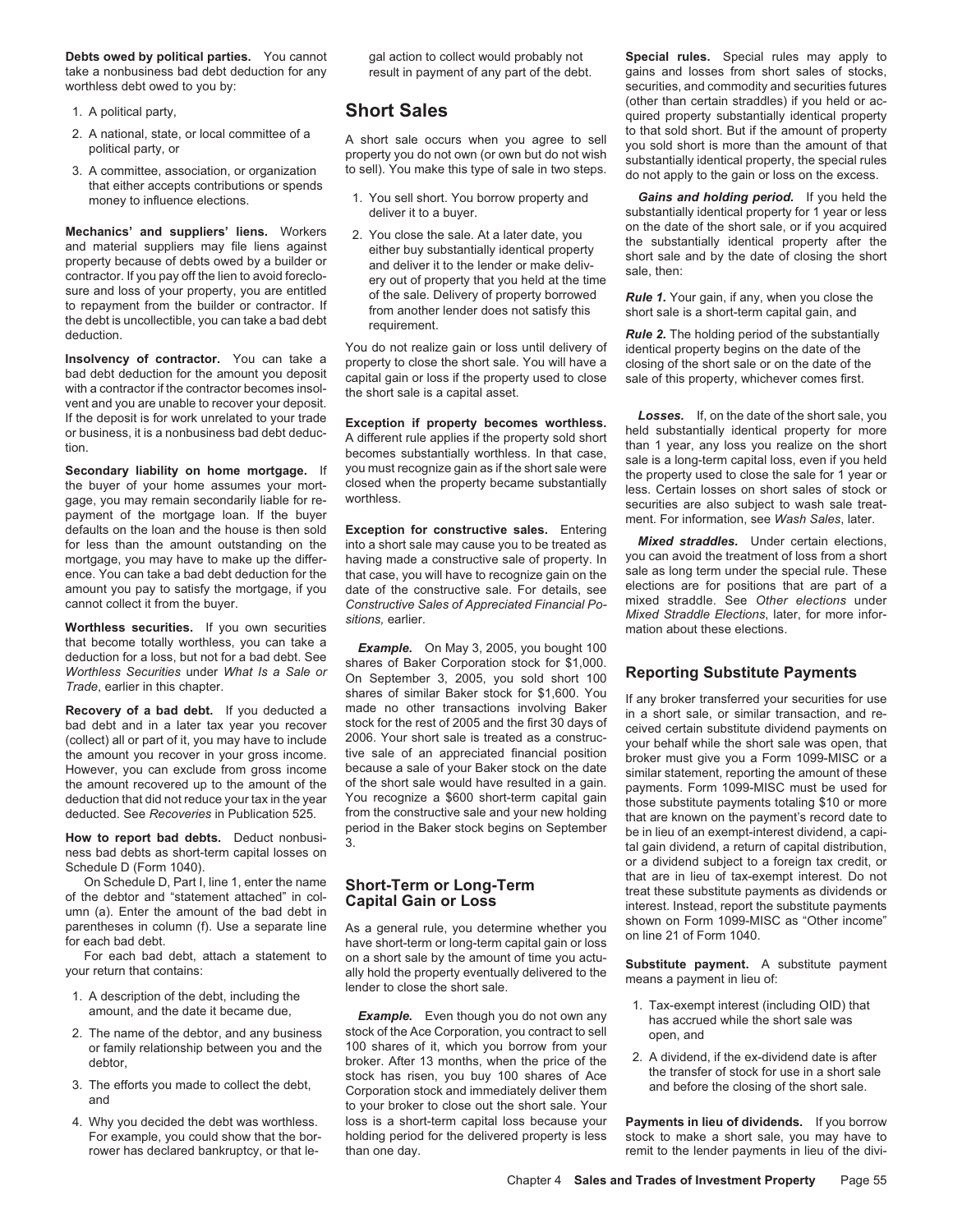position. You can deduct these payments only if of the same stock for \$800. Because you bought cantly from the conversion ratio, and you hold the short sale open at least 46 days substantially identical stock, you cannot deduct<br>(more than 1 year in the case of an extraordinary your loss of \$250 on the sale. However, you add<br>dividend as defined below) an

shares bought on December 26, 2004, is in-<br>nayments in place of extraordinary dividends<br>the social of the state of extraordinary dividends<br>the social of the state of the loss to \$1,375 (\$1,125

- 
- 
- 

your basis in the new stock or securities. This ple, preferred stock is substantially identical to adjustment postpones the loss deduction until the common stock if the preferred stock: adjustment postpones the loss deduction until the common stock if the preferred stock:<br>
The wash sale rules do not apply to a<br>
Your holding period of the new stock or securi-<br>
The wash sale rules do not apply to a<br>
Your ho

*Example 1.* You buy 100 shares of X stock 3. Is subject to the same dividend restric-<br>for \$1.000. You sell these shares for \$750 and tions. The same dividend restric-<br>into another short sale of substantially identical

dends distributed while you maintain your short within 30 days from the sale you buy 100 shares 4. Trades at prices that do not vary signifi-

45 days, the deduction for amounts you pay in Securities futures contract to sell. Losses (\$250) on the other 25 shares. The basis of the 45 check the 45 days, the 45 and 45 days of the 45 days in the 41 days in the 41 day lieu of dividends will be disallowed only to the from the sale, exchange, or termination of a  $50$  shares bought on December 18, 2004, is extent the payments are more than the amount securities futures contract to sell ge extent the payments are more than the amount securities futures contract to sell generally are increased by two-thirds (50 ÷ 75) of the \$750 extent the payments are more than the amount securities futures contract to sell that you receive as ordinary income from the treated in the same manner as losses from the disallowed loss. The new basis of those shares<br>Lender of the stock for the use of collateral with closing of a short sale, discusse lender of the stock for the use of collateral with closing of a short sale, discussed later in this is \$3,250 (\$2,750 + \$500). The basis of the 25 the short sale. This exception does not apply to section under Short sales.

payments in place of extraordinary dividends.<br> **Extraordinary dividends.** If the amount of sell common stock at a loss and, at the same<br>
any dividend you receive on a share of preferred time, buy warrants for common stock

VVELSIT SUBSEX Substantially identical. In determining (\$500) to the basis of the 50 shares bought on<br>
You cannot deduct losses from sales or trades<br>
of stock or securities in a wash sale.<br>
of stock or securities in a wash A wash sale occurs when you sell or trade ily, stocks or securities of one corporation are **Loss and gain on same day**. Loss from a stock or securities at a loss and within 30 days not considered substantially identical to or securities of another corporation. However, cannot be used to reduce any gains on identical 1. Buy substantially identical stock or securi-<br>they may be substantially identical in some blocks sold the same day.<br>ties,<br>2. Acquire substantially identical stock or se-<br>3. Acquire substantially identical stock or se-<br>3. successor corporations may be substantially

If you sell stock and your spouse or a corpora- corporation. However, where the bonds or pre-<br>The vou control buys, substantially identical forred stock are convertible into common stock. Shares of identical X stock. You c tion you control buys substantially identical ferred stock are convertible into common stock shares of identical X stock. You cannot deduct stock, you also have a wash sale.  $\frac{1}{2}$  of the same corporation, the relative of the same corporation, the relative values, the loss of \$33 a share on the first block because<br>If your loss was disallowed because of the price changes, and other circumstances may within 30 days after the date of sale y wash sale rules, add the disallowed loss to the make these bonds or preferred stock and the 250 identical shares of X stock. In addition, you<br>cost of the new stock or securities. The result is common stock substantially id cost of the new stock or securities. The result is common stock substantially identical. For exam-<br>your basis in the new stock or securities. This ple, preferred stock is substantially identical to the second and third blo

- 
- 
- 
- 
- 

dividend as defined below) and you itemize your<br>
devaluations.<br>
You deduct these payments as investment stock, \$800, to obtain your basis in the new<br>
You deduct these payments as investment stock, \$800, to obtain your basi

open, do not include any period during which<br>
your loss on the sale.<br>
contractal and prions and futures contracts. The wash<br>
contractual obligation to buy substantially identi-<br>
cal stock or securities.<br>
cal stock or secu *Exception.* If you close the short sale within<br> **Exception.** (\$750) on 75 shares. You can deduct the loss<br>
S days the deduction for amounts you pay in **Securities futures contract to sell.** Losses (\$250) on the other 25 s

sale, the dividend you receive is an extraordi-<br>sale, the dividend you receive is an extraordi-<br>substantially identical, as discussed next.<br>substantially identical, as discussed next.<br>identical stock. You cannot deduct you **Wash Sales loss** loss. You must add half the disallowed loss<br>**Wash Sales loss** (\$500) to the basis of the 50 shares bought on

curities in a fully taxable trade, or identical.<br>Similarly, bonds or preferred stock of a cor-<br>Similarly bonds or preferred stock of a cor-<br>Shares, \$100 a share for the second block, and 3. Acquire a contract or option to buy sub-<br>523, poration are not ordinarily considered substan-<br>1205, stantially identical stock or securities.<br>125 tially identical to the common stock of the same 2005, you sold 300 share

for tions, these shares into another short sale of, substantially identical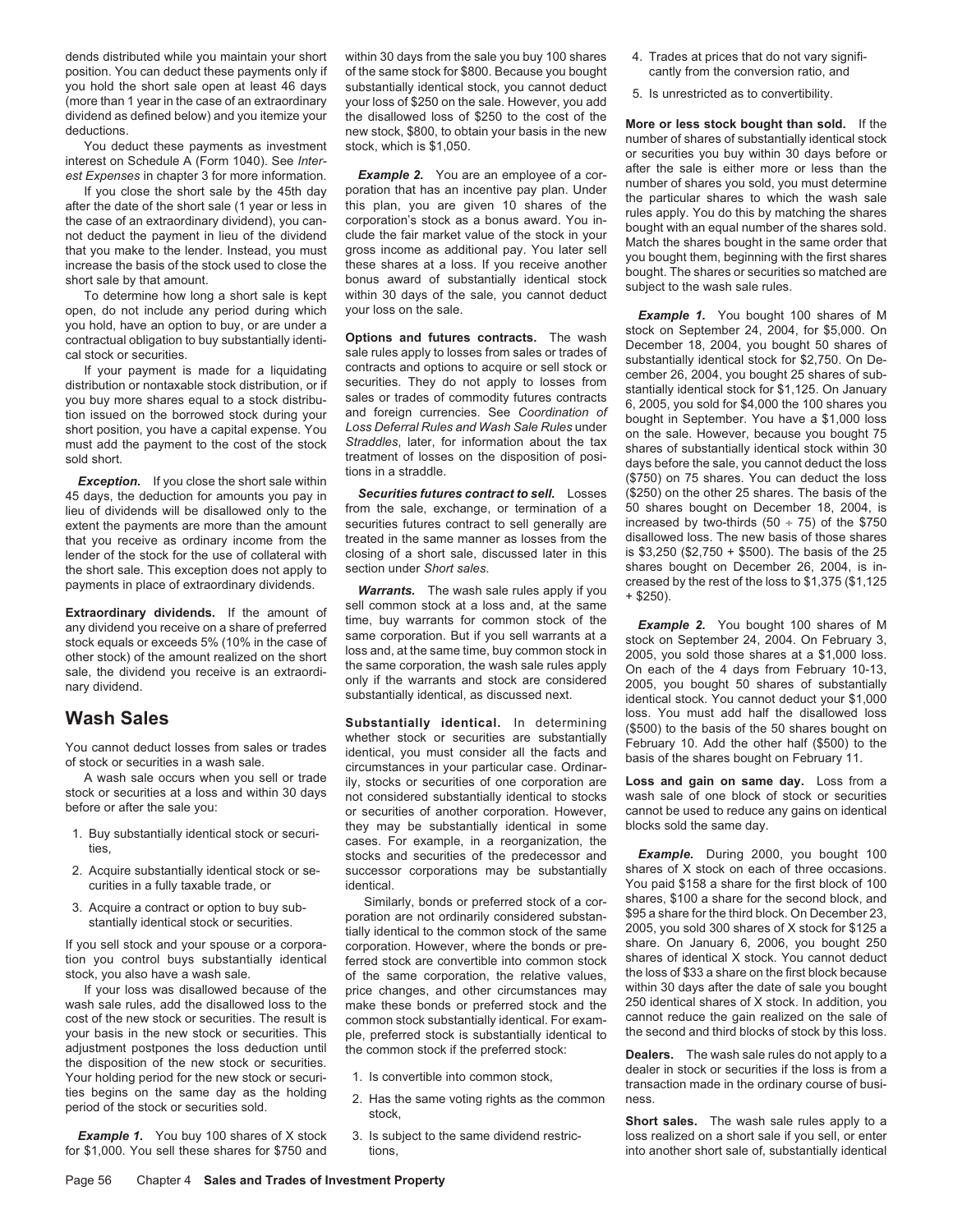stock or securities within a period beginning 30 **Options Change Community** cago Board Options Exchange. (But see *Section* days before the date the short sale is complete development of the matter of the date the short

- 1. On that date, you own stock or securities equity options, see Section 1256 Contracts ended by exercise, closing transaction, or lapse.<br>
identical to those sold short (or by that date you enter into a contract or option
- 

This treatment also applies to losses from increases in value and you sell the option for expenditure.<br>the sale, exchange, or termination of a securities more than you paid for it. Your gain is capital the sale, exchange, or termination of a securities more than you paid for it. Your gain is capital if you sell the call or the put before you<br>
gain because the stock underlying the option exercise it, the difference betwee

**Example.** On June 2, you buy 100 shares of<br>stock for \$1,000. You sell short 100 shares of **Example 2.** The facts are the same as in long-term or short-term capital gain or loss, de-<br>the stock for \$750 on October 6. On Oct the stock for \$750 on October 6. On October 7, Example 7, except that the stock decreases in<br>you buy 100 shares of the same stock for \$750, value and you sell the option for less than you<br>You close the short sale on Novemb You close the short sale on November 17 by paid for it. Your loss is a capital loss.<br>delivering the shares bought on June 2. You **Ontion not exercised** If you have a loss be- ration date. delivering the shares bought on June 2. You<br>cannot deduct the \$250 loss (\$1,000 – \$750) cause you did not exercise an option to buy or fyou exercise a call, add its cost to the basis<br>because the date of entering into the s (October 6) is considered the date the sale is the option on the date that it expired. The reduce your amount realized on the sale of the complete for wash sale purposes and you

sale rules generally will apply to the sale of your ties, commodities, or commodity futures is not **Put option as short sale.** Buying a put op-<br>residual interest in a real estate mortgage in-<br>exercised (or repurchased), th vestment conduit (REMIC) if, during the period ceive is a short-term capital gain. beginning 6 months before the sale of the inter- If an option requiring you to buy or sell prop- ing of the short sale. See *Short Sales*, earlier. If est and ending 6 months after that sale, you erty is exercised, see *Writers of calls and puts*, you have held the underlying stock for 1 year or acquire any residual interest in any REMIC or later.<br>any interest in a taxable mortgage pool that is continued and the put or time. Cain as less at the time you buy the put, any gain on the

line 1 or line 8 of Schedule D (Form 1040), **Cash settlement option.** A cash settlement whichever is appropriate. Show the full amount option is treated as an option to buy or sell 1. The date you dispose of the stock, of the loss in parentheses in column (f). On the property A cash settlement option is any or the loss in parentneses in column (t). On the property. A cash settlement option is any option<br>next line, enter "Wash Sale" in column (a) and that on exercise is settled in, or could be settled<br>the amount of the loss no the amount of the loss not allowed as a positive in, cash or property other than the underlying amount in column (f).

Gain or loss from the contract generally will  $\frac{1}{2}$  in column (d). 1. Your obligation expires,  $\frac{1}{2}$  1. Your obligation expires, be treated in a manner similar to gain or loss and the expiration date in column (b) and enter "Expired" and the case of a call, or buy, in the case of a call, or buy, in the expiration date in column (b) and enter "Expire termination of the contract will generally have<br>the same character as gain or loss from transac-<br>tions in the property to which the contract re-**Calls and Puts** fyour obligation expires, the amount you lates. Any capital gain or loss on a sale, Calls and puts are options on securities and are received for writing the call or put is short-term exchange, or termination of a contract to sell covered by the rules just discus

and ending 30 days after that date.<br>Options are generally subject to the rules de-<br>For purposes of the wash sale rules a short scribed in this section. If the option is part of a tions and dealer equity options.) These rul For purposes of the wash sale rules, a short scribed in this section. If the option is part of a tions and dealer equity options.) These rules are straddle, the loss deferral rules covered later also presented in Table 4-1

2. You later deliver the stock or securities to it, is capital gain or loss. If the property is not, or option" is the right to sell to the writer, at any time close the short sale.  $\blacksquare$  would not be, a capital asset, th ordinary gain or loss. of shares at a specified price. Otherwise, a short sale is not considered

complete until the property is delivered to close<br>the sale. This treatment also applies to losses from increases in value and you sell the option for expenditure.<br>This treatment also applies to losses from increases in val gain because the stock underlying the option exercise it, the difference between its cost and<br>would have been a capital asset in your hands. The amount you receive for it is either a

sell, you are considered to have sold or traded of the stock you bought. If you exercise a put,

property. The date the put expires.

**How to report.** Gain or loss from the closing or

narrow-based security index.<br>
Coin or loss from the contract generally will in column (d).

exchange, or termination of a contract to sell covered by the rules just discussed for options. capital gain.<br>
property will be considered short-term, regard- The following are specific applications of these If a call rules to holders and writers of options that are the underlying stock, increase your amount realnational securities exchange, such as the Chi-

1256 Contracts Marked to Market, earlier, for<br>special rules that may apply to nonequity op-

would not be, a capital asset, the gain or loss is before a specified future date, a stated number<br>ordinary gain or loss. experience of shares at a specified price.

the amount you receive for it is either a

complete for wash sale purposes and you<br>bought substantially identical stock within 30<br>days from that date.<br>days from that date.<br>**Residual interests in a REMIC.** The wash tions and an option you report your gain or loss de

exercised (or repurchased), the amount you re-<br>ceive is a short-term capital gain.<br>exercise, sale, or expiration of the put is a closany interest in a taxable mortgage pool that is<br>comparable to a residual interest. REMICs are<br>discussed in chapter 1.<br>discussed in chapter 1.<br>**How to report.** Report a wash sale or trade on *Marked to Market*, earlier.<br>How

- 
- 
- 
- 

**Securities Futures Contracts**<br>A securities futures contract is a contract of sale<br>ontract of sale is reported on Schedule D (Form 1040).<br>for future delivery of a single security or of a<br>farm option you purchased expired,

- 
- 
- 

property will be considered short-term, regard-<br>Iess of how long you hold the contract. These rules to holders and writers of options that are the underlying stock, increase your amount realcontracts are not section 1256 contracts (unless bought, sold, or "closed out" in transactions on a ized on the sale of the stock by the amount you<br>they are dealer securities futures contracts). Thational securities exchan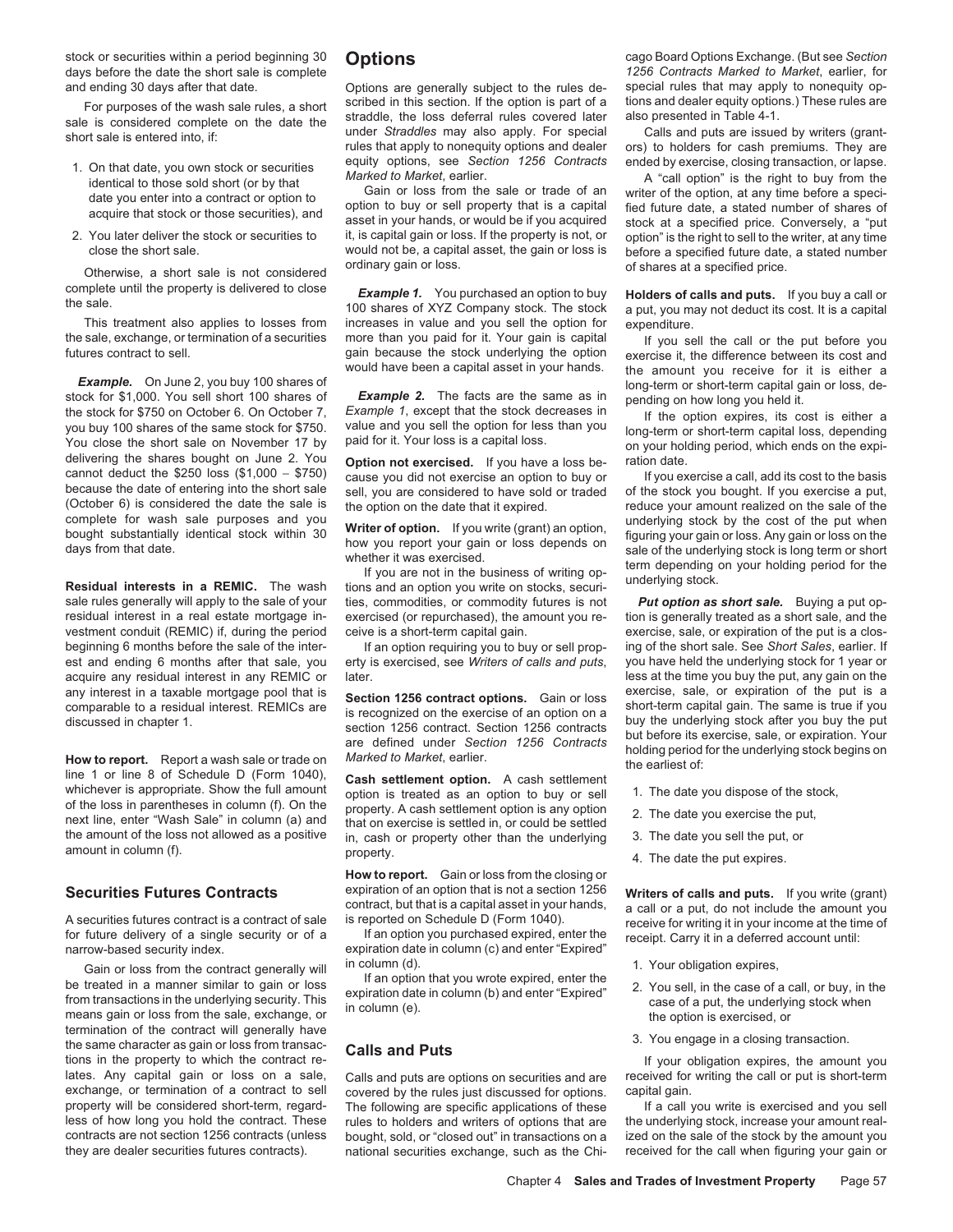loss. The gain or loss is long term or short term 3. Exercise. The facts are the same as in (1), A straddle is any set of offsetting positions on

If a put you write is exercised and you buy May 27, 2005. The buyer adds the cost of consist of a purchased option to buy and a the underlying stock, decrease your basis in the the options to the basis of the stock bought the underlying stock, decrease your basis in the the options to the basis of the stock bought<br>stock by the amount you received for the put.<br>Your holding period for the stock begins on the the put through the exercise of th

you receive for the call or put is a short-term 4. **Section 1256 contracts.** The facts are the generally excluded from the definition of per-<br>capital gain or loss.

- 
- 

- date you buy it, not on the date you wrote the<br>put.<br>If you enter into a closing transaction by<br>paying an amount equal to the value of the call<br>or put at the time of the payment, the difference<br>between the amount you pay an
- **Examples of non-dealer transactions.**<br> **Expiration.** Ten JJJ call options were is-<br>
sued on April 8, 2005, for \$4,000. These<br>
equity options were incomparison in the following two situations.<br>
sued on April 8, 2005, for you would recognize a short-term capital<br>gain of \$4,000.<br>mation. mation.

sold them, you would recognize a This section discusses the loss deferral rules part of straddle in which short-term capital gain of \$2,000. If you that apply to the sale or other disposition of offsetting positions was: short-term capital gain of \$2,000. If you that apply to the sale or other disposition of were the writer of the options and you positions in a straddle. These rules do not apply were the writer of the options and you positions in a straddle. These rules do not apply bought them back, you would recognize a to the straddles described under *Exceptions*, short-term capital loss of \$2,000. later.

|                                                                 | <b>Puts</b>                                                                                                              | • A position on substantially similar or re-                                                                                                                                              |                                                                                                                                                                                                                       |
|-----------------------------------------------------------------|--------------------------------------------------------------------------------------------------------------------------|-------------------------------------------------------------------------------------------------------------------------------------------------------------------------------------------|-----------------------------------------------------------------------------------------------------------------------------------------------------------------------------------------------------------------------|
| If you are the holder:<br>If you are the writer:<br>When a put: |                                                                                                                          | lated property (other than stock).                                                                                                                                                        |                                                                                                                                                                                                                       |
| Is exercised                                                    | Reduce your amount realized from<br>sale of the underlying stock by the<br>cost of the put.                              | Reduce your basis in the stock you<br>buy by the amount you received for<br>the put.                                                                                                      | <b>Position.</b> A position is an interest in personal<br>property. A position can be a forward or futures<br>contract, or an option.                                                                                 |
| <b>Expires</b>                                                  | Report the cost of the put as a capital Report the amount you received for<br>loss on the date it expires.*              | the put as a short-term capital gain.                                                                                                                                                     | An interest in a loan that is denominated in a<br>foreign currency is treated as a position in that<br>currency. For the straddle rules, foreign cur-                                                                 |
| Is sold by the holder                                           | Report the difference between the<br>cost of the put and the amount you<br>receive for it as a capital gain or<br>loss.* | This does not affect you. (But if you<br>buy back the put, report the<br>difference between the amount you<br>pay and the amount you received for<br>the put as a short-term capital gain | rency for which there is an active interbank mar-<br>ket is considered to be actively-traded personal<br>property. See also Foreign currency contract<br>under Section 1256 Contracts Marked to Mar-<br>ket. earlier. |
|                                                                 |                                                                                                                          | or loss.)                                                                                                                                                                                 | Offeatting nosition This is a nosition that                                                                                                                                                                           |

|                       | Calls                                                                                                                       |                                                                                                                                                                                                          |
|-----------------------|-----------------------------------------------------------------------------------------------------------------------------|----------------------------------------------------------------------------------------------------------------------------------------------------------------------------------------------------------|
| When a call:          | If you are the holder:                                                                                                      | If you are the writer:                                                                                                                                                                                   |
| Is exercised          | Add the cost of the call to your basis<br>in the stock purchased.                                                           | Increase your amount realized on<br>sale of the stock by the amount you<br>received for the call.                                                                                                        |
| Expires               | Report the cost of the call as a capital Report the amount you received for<br>loss on the date it expires.*                | the call as a short-term capital gain.                                                                                                                                                                   |
| Is sold by the holder | Report the difference between the<br>cost of the call and the amount you<br>receive for it as a capital gain or<br>$loss.*$ | This does not affect you. (But if you<br>buy back the call, report the<br>difference between the amount you<br>pay and the amount you received for<br>the call as a short-term capital gain<br>or loss.) |

depending on your holding period of the stock. except that the options were exercised on personal property. For example, a straddle may except that the options were exercised on personal property. For example, a straddle m

same as in  $(1)$ , except the options were sonal property when applying the straddle rules,<br>nonequity options subject to the rules for it is included in the following two situations.

- 
- 

2. **Closing transaction.** The facts are the **Note. Note.** For positions established before Oc-<br>same as in (1), except that on May 10, same as in tober 22, 2004, condition (1) above does not<br>apply. Instead, personal property includes stock 2005, the options were sold for \$6,000. If **Straddles** apply. Instead, personal property includes stock if condition (2) above applies or the stock was part of straddle in which at least one of the

- 
- Table 4-1. **Puts and Calls** and Table 3. The substantially identical stock or securities, or
	- **•** A position on substantially similar or related property (other than stock).

Offsetting position. This is a position that substantially reduces any risk of loss you may have from holding another position. However, if a position is part of a straddle that is not an identified straddle (described later), do not treat it as offsetting to a position that is part of an identified straddle.

Presumed offsetting positions. Two or more positions will be presumed to be offsetting

- 1. The positions are established in the same. personal property (or in a contract for this property), and the value of one or more positions varies inversely with the value of one or more of the other positions,
- 2. The positions are in the same personal property, even if this property is in a substantially changed form, and the positions' loss is short term or long term. values vary inversely as described in the first condition,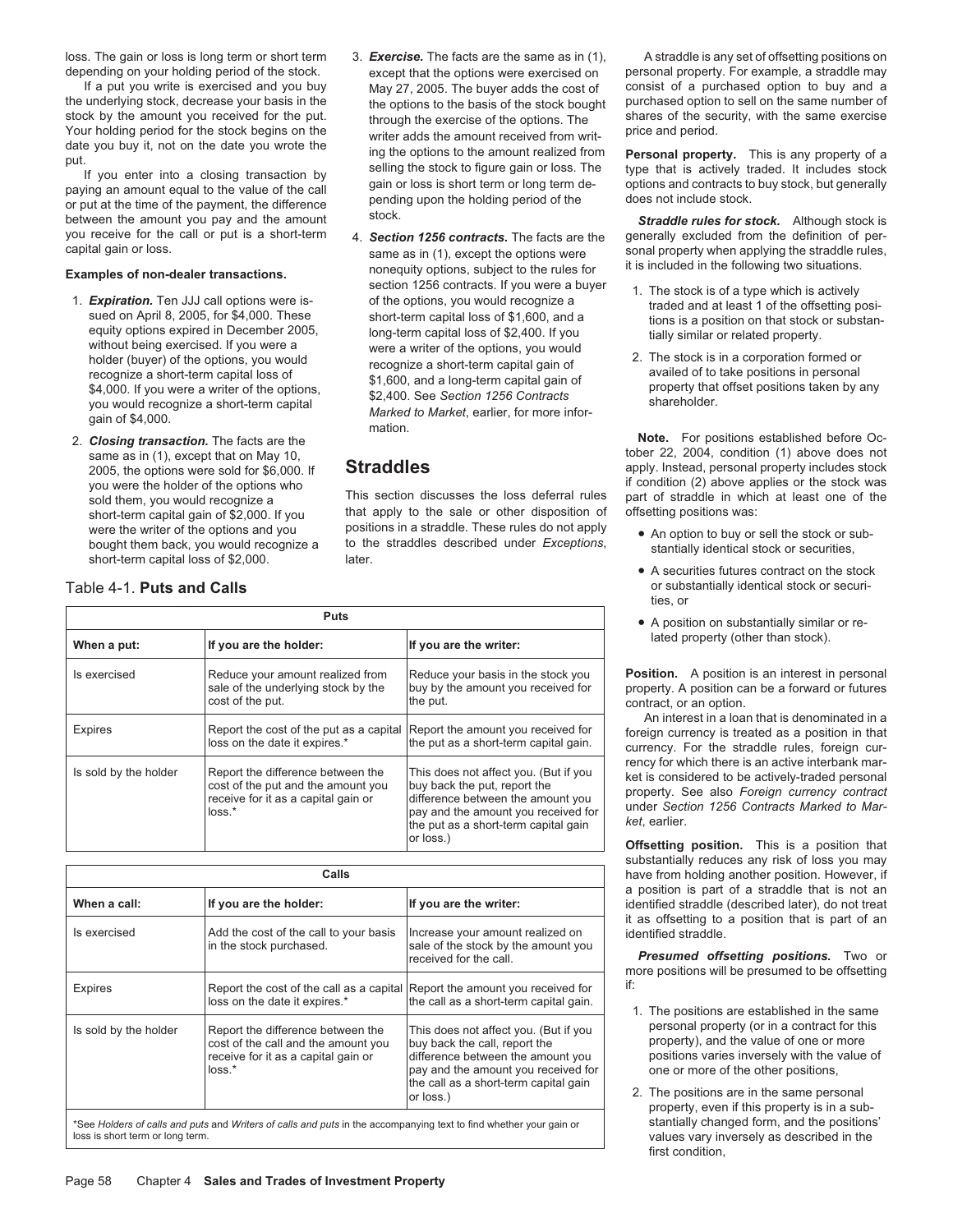- 
- 4. The positions are sold or marketed as off-<br>setting positions, whether or not the posi-<br>tions are called a straddle, spread, to the reasonal positions are called a straddle, spread, to be 22, 2004, the loss deferral rule
- 

during the same period. If you take into account which you acquired it.  $\qquad \qquad$  3. The option is not a deep-in-the-money opa flowthrough entity, such as a partnership or deler that is not part of a larger strad-<br>a flowthrough entity, such as a partnership or dele.<br>trust, you are also considered to hold that posi-<br>tion. The straddle is not part

tion of one or more positions only to the extent<br>that the loss is more than any unrecognized gain the denominator of the fraction is the offsetting position and<br>you have on offsetting positions. Unused losses ognized gain

- 
- 

a straddle. On December 16, 2005, you closed tified straddle.<br>1. The closing price of the stock on the most one position of the stock on the most one position of the stock<br>1. The closing price of the stock was traded<br>2. Th On December 31, 2005, the end of your tax<br>year, you have an unrecognized gain of \$12,750<br>in the offsetting open position. On your 2005<br>in the offsetting open position. On your 2005<br>return, your deductible loss on the posit return, your deductible loss on the position you<br>closed is limited to \$2,250 (\$15,000 – \$12,750). <br>You must carry forward to 2006 the unused loss were acquired on the same day. The option was granted, but only

tion relates (and you would realize a loss on that Also, the losses from positions are deferred until price is \$150 or less, the LQB will be treated as tion related as the stradele. The stradele as the stradele as than an position if you terminated it), you are treated as you dispose of all the positions in the straddle. not less than an amount having terminated the position for its fair market. The rule discussed above for increasing the a The rule discussed above for increasing the applicable increasing the value immediately before the settlement and as basis of each of the identified positions does not

- 
- 
- 

3. The positions are in debt instruments with 4. Straddles consisting entirely of section A qualified covered call option is any option dition, (but see *Identified straddle*, next). tion), but only if all of the following are true.

- 
- 

basis of each of the identified positions that 5. Gain or loss on the option is capital gain or **Loss Deferral Rules busines** offset the loss position in the identified straddle. loss. The increase is the loss multiplied by a fraction. Generally, you can deduct a loss on the disposi-<br>tion of one or more positions only to the extent in red dain (if any) on the offsetting position and with a strike price lower than the lowest qualified Continuing the identified strading in the identified strading in the identified strading in the identified strading capin is the financial section of many news-<br>
Unrecognized gain. This is:<br>
the fair market value of the id

the loss increases the basis of any identified<br>**Example.** On July 1, 2005, you entered into positions that offset the loss position in the iden-<br>a straddle. On December 16, 2005, you closed tified straddle

- 
- 

**Exceptions.** The loss deferral rules do not ap-<br>loss deferral rules for straddles if both of the 2005, was \$130.25. The strike prices of all XYZ/ loss deferral rules for straddles if both of the 2005, was the 2005 of all 2005, was strike prices of all XYZ/ ply to:

- 
- 

*Market*, and the option of the option of the option or the stock at a loss during the year.

a similar maturity, and the positions' values 1256 contracts, as described earlier under you grant to purchase stock you hold (or stock vary inversely as described in the first con- *Section 1256 Contracts Marked to Market* you acquire in connection with granting the op-

- 
- 

5. The aggregate margin requirement for the<br>
positions is lower than the sum of the mar-<br>
gin requirements for each position if held<br>
gin requirements for each position if held<br>
than a straddle described in (2) or (3) abov

- 
- 
- 

- 
- You must carry forward to 2006 the unused loss were acquired on the same day. if that price is greater than 110% of the of \$12,750.<br>
 All of the positions included in item (1) price determined in (1).

**Note.** If you physically settle a position es-<br>tablished after October 21, 2004, that is part of a<br>straddle by delivering property to which the posi-<br>straddle by delivering property to which the posi-<br>straddle by deliveri

value immediately before the settlement and as basis of each of the identified positions does not **Example.** On May 13, 2005, you held XYZ<br>having sold the property used to physically settle apply. The stock and you wrote a September call options offered on May 13, 1. Identified positions established after Octo- 21. All of the offsetting positions consist of one 2005, were as follows: \$110, \$115, \$120, \$125, ber 21, 2004, comprising an identified 1. All of the offsetting positions co ber 21, 2004, comprising an identified 1. All of the offsetting positions consist of one \$130, and \$135. Because the option has a term straddle, straddle, straddle, or more qualified covered call options and of more than 90 days, the LQB is \$125, the 2. Certain straddles consisting of qualified<br>
covered call options and the stock to be purchased from you under<br>
covered call options and the stock to be<br>
purchased under the options,<br>
2. The straddle is not part of a larg under *Section 1256 Contracts Marked to* But see *Special year-end rule*, later, for an ex- and the loss deferral rules apply if you closed out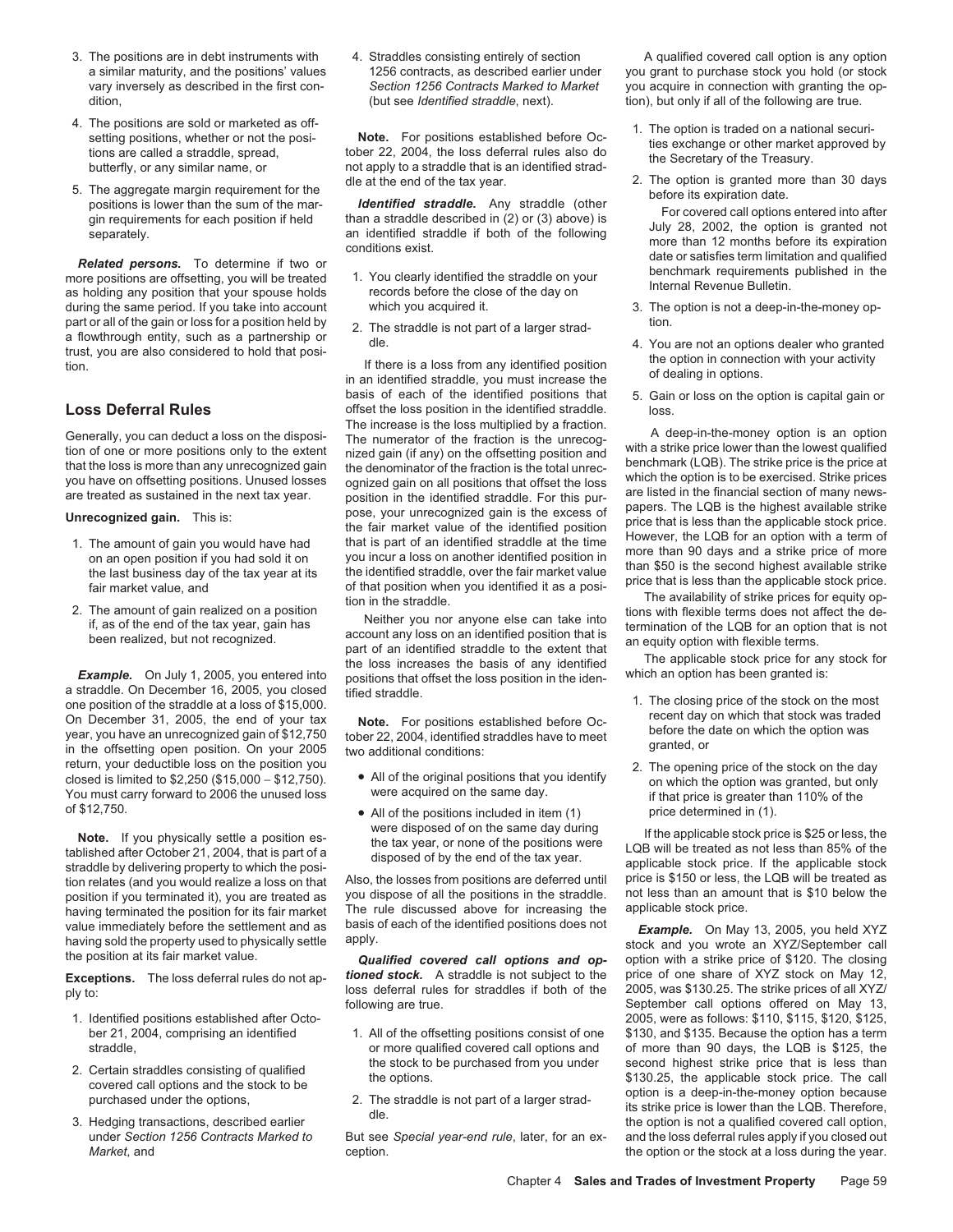*options.* If you hold stock and you write a ber 16, the value of the put option had declined, that resulted from applying Rule 1 and Rule 2, qualified covered call option on that stock with a eliminating all unrealized gain in the position. On you must carry it over to the next tax year and strike price less than the applicable stock price, December 16, you bought a second XX stock apply Rule 1 and Rule 2 to that carryover loss. treat any loss from the option as long-term capi- position that is substantially identical to the XX For example, a loss disallowed in 2004 under tal loss if, at the time the loss was realized, gain stock you sold on December 13. At the end of Rule 1 will not be allowed in 2005, unless the on the sale or exchange of the stock would be the year there is no unrecognized gain in the put substantially identical stock or securities (which treated as long-term capital gain. The holding option or in the XX stock. U treated as long-term capital gain. The holding period of the stock does not include any period stances, the \$20 loss will be disallowed for 2005 disposed of during 2005. In addition, the carry-

**Special year-end rule.** The loss deferral of days before becember 10, and enancy 50 Rule 2 disatiows it.<br>The facts are the same as in the rules for straddles apply if all of the following are the same tially identical to

- 
- 
- 

a straddle) on which you have unrecognized conditions are met.<br>
gain at the end of the tax year and the amount of this unrecognized gain in Part III of Form 6781.<br>
Use Part II of Form 6781 to figure your gains and loss pos Use Part II of Form 6781 to figure your gains and<br>losses on straddles before entering these 2. The successor position is entered into dur-<br>amounts on Schedule D (Form 1040), Include a sing a period beginning 30 days before

sition of shares of stock or securities that make position and no unrecognized gain in the offset-<br>*in the positions of a straddle if within a period* ting short position. Under these circumstances, up the positions of a straddle if, within a period<br>beginning 30 days before the date of that disponential ting short position. Under these circumstances,<br>beginning 30 days before the date of that disponential the entire \$1 ties. Instead, the loss will be carried over to the<br>following tax year, subject to any further applica-<br>figure 1, except that at year end you have \$4 tion of Rule 1 in that year. This rule will also *Example 1*, except that at year end you have \$4 **Holding Period and** apply if you entered into a contract or option to<br>tion and \$6 of unrecognized gain in the offsetting

curities, this loss treatment will not apply to any **Example 3.** The facts are the same as in **Exceptions** later.<br>Iosses you sustained in the ordinary course of **Example 3.** The facts are the same as in Exceptions later.

*Capital loss on qualified covered call* you sold the XX stock at a \$20 loss. By Decem- **Loss carryover.** If you have a disallowed loss during which you are the writer of the option. under Rule 1 because, within a period beginning over loss will not be allowed in 2005 if Rule 1 or<br>Cnesial was not with The lose defensed 30 days before December 13, and endin

1. The qualified covered call options are<br>
closed or the stock is disposed of at a loss<br>
divide 1 (your loss position) to the extent that any<br>
during any tax year.<br>
during any tax year.<br>
during any tax year.<br>
during any ta 2. Gain on disposition of the stock or gain on one or more of the following positions is more 2005 or the \$20 loss you incurred for the De-<br>the options is includible in gross income in than the amount of any loss disallowe than the amount of any loss disallowed under cember 30, 2006, sale of XX stock. Rule 1 does<br>Rule 1. not apply because the substantially identical XX

- 
- 
- 

- 
- 

**Coordination of Loss Deferral**<br>**Example 1.** On November 1, 2005, you en-<br>Rules and Wash Sale Rules<br>
ered into offsetting long and short positions in Exceptions. The rules for coordinating strad-<br>
Pulse cimilar to the work Rules similar to the wash sale rules apply to any<br>disposition of a position or positions of a strad-<br>dle. First apply Rule 1, explained next, then<br>apply Rule 1, explained next, then<br>apply Rule 1, explained next, then<br>apply tions through year end, at which time there was equipped and the sale of a loss position in a<br>**Rule 1.** You cannot deduct a loss on the dispo-<br>sition of shares of stock or securities that make position and no unrecognized

acquire the stock or securities within the time<br>period described above. See Loss carryover,<br>later, for more information about how to treat the<br>loss in the following tax year.<br>later, for more information about how to treat

losses you sustained in the ordinary course of *Example 3.* The facts are the same as in *Exceptions*, later. your business. *Example 1*, except that at year end you have \$8 of unrecognized gain in the successor long posi- *Example.* On March 6, 2004, you acquired *Example.* You are not a dealer in stock or tion and \$8 of unrecognized loss in the offsetting gold. On January 5, 2005, you entered into an securities. On December 2, 2005, you bought short position. Under these circumstances, \$8 of offsetting short gold forward contract (nonregustock in XX Corporation (XX stock) and an off- the total \$10 realized loss will be disallowed for lated futures contract). On April 1, 2005, you setting put option. On December 13, 2005, there 2005 because there is \$8 of unrecognized gain disposed of the short gold forward contract at no<br>was \$20 of unrealized gain in the put option and in the successor long positio

example under Rule 1 above. On December 30,<br>Rule 2. You cannot deduct a loss on the dispo-<br>2006 vou sell the second XX stock at a \$20 loss a later tax year. **Rule 1.** Nulle 1. **Rule 1.** Nulle 1. **not apply because the substantially identical XX** 3. The stock or options were held less than the disposition of the stock.<br>30 days after the closing of the options or<br>3. Offsetting positions to the loss position.<br>3. Offsetting positions to any successor posi-<br>3. Offsetti

**How To Report Gains**<br>**Successor position.** A successor position **Capital loss carryover.** If the sale of a loss<br>is a position that is or was at any time offsetting position would have resulted in a capital loss, Report each position (whether or not it is part of to a second position, if both of the following you treat the carryover loss as a capital loss on a straddle) on which you have unrecognized conditions are met. amounts on Schedule D (Form 1040). Include a ing a period beginning 30 days before, and capital loss and a 40% short-term capital loss,<br>copy of Form 6781 with your income tax return. ending 30 days after, the sale of the l

- 
- 
- 

**Dealers.** If you are a dealer in stock or se- ting short position. The apply to any position you held more than 1 year

in the successor long position. gain or loss. On April 8, 2005, you sold the gold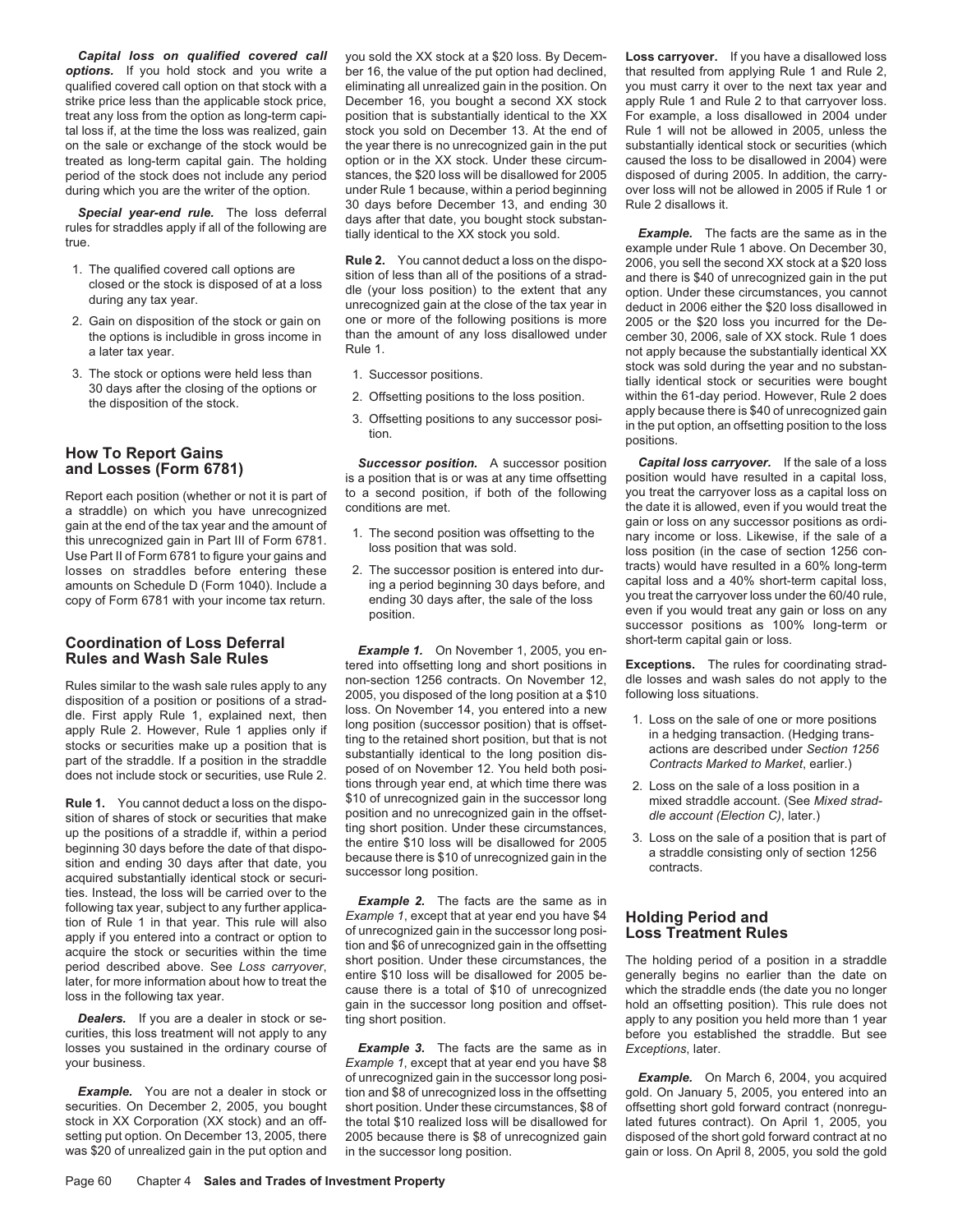at a gain. Because the gold had been held for 1 2. Are included in a straddle consisting only 2. The time the position is disposed of.

**Example 15 Example 15 Example 15 Example 15 Example 15 Elections** traddle if independent verification is used.<br>The basic tax treatment of gain or loss under one or more positions of a one or more positions (the loss position) of a<br>straddle strader or more treatment of gain or loss under one of the lif you disposed of a position in a mixed straddle this election depends on which side of the strad-

- 
- 2. You would have treated all gain or loss on<br>
one or more of the straddle positions as<br>
long-term capital gain or loss if you had<br>
sold these positions on the day you en-<br>
sold these positions on the day you en-<br>
sold the

- 
- 
- 
- 

- 
- 
- 

**Example.** On March 1, 2005, you entered<br>
into a long gold forward contract. On July 15,<br>
2005, you entered<br>
into a long contracts on the positions of each mixed straddle for<br>
contracts, the amount is treated as 60%<br>
2. **E** the termination of the gold forward contract will the undicate your election choice by checking box A, The net amounts keep their long-term or<br>be treated as a 60% long-term and 40% B, or C, whichever applies.<br>**Straddle-by-**

loss treatment for straddle positions does not the identified mixed straddle by the earlier of:<br>apply to positions that:

- 
- 

Straddle as a long-term capital loss if both of the liftyou disposed of a position in a mixed straddle this election depends on which side of the strad-<br>following are true following are true.<br>
following discussions, report your gain or loss as gain or loss from the straddle is due to the following discussions, report your gain or loss as gain or loss from the straddle is due to the indicated in those discussions. If you do not section 1256 contracts, gain or loss is treated as 1. You held (directly or indirectly) one or indicated in those discussions. If you do not section 1256 contracts, gain or loss is treated as more offsetting positions to the loss posi- make any of the elections, report you make any of the elections, report your gain or 60% long-term capital gain or loss and 40% loss in Part II of Form 6781. If you disposed of short-term capital gain or loss. Enter the net gain tion on the date you entered into the loss in Part II of Form 6781. If you disposed of short-term capital gain or loss. Enter the net gain<br>position. the section 1256 component of the straddle, or loss in Part I of Form 678 position. the section 1256 component of the straddle, or loss in Part I of Form 67<br>Messen the the straddle strandard or loss (line 10, column (h)) or election by checking box B.

loss position that is part of a mixed straddle and<br>that is a non-section 1256 position. A mixed contracts that are part of a mixed straddle. In-<br>straddle is a straddle:<br>straddle is a straddle:<br>straddle is a straddle:<br>a str able is the stead, the gain and loss rules for straddies will tion 1256 contract. You also made a valid elec-<br>1. That is not part of a larger straddle, this election for an option on a section 1256 straddle. On April 8, yo

- 
- Treat the loss as 60% long-term capital loss and is clearly identified as being part of that section 1256 contract.<br>40% short-term capital loss if all of the following straddle on the day the first section 1256

result in a long-term capital gain or loss.<br>
3. You have not made a straddle-by-straddle<br>
identification election (Election B) or mixed<br>
straddle, described earlier, if you choose<br>
identification election (Election B) or m

- 
- 

**Exceptions.** The special holding period and must clearly identify each position that is part of gain. Any remaining gain is treated as loss treatment for straddle positions does not the identified mixed straddle by the ea

1. Constitute part of a hedging transaction, straddle is established, or loss is treated as long-term capital loss.

vear or less before the offsetting short position of section 1256 contracts, or was entered into, the holding period for the gold<br>
was entered into, the holding period for the gold<br>
begins on April 1, 2005, the date the st

2. In which all positions are held as capital<br>3. In which all positions are held as capital<br>3. In which at least one (but not all) of the<br>3. In which at least one (but not all) of the<br>5. In which at least one (but not all) For which the mixed straddle election<br>4. For which the mixed straddle election<br>4. (Election A, discussed later) has not been<br>2. Each position forming part of the straddle<br>2. Each position forming part of the straddle<br>2. Ea

40% short-term capital loss, if all of the following<br>
conditions apply.<br>
2. The sale of one or more<br>
conditions apply.<br>
Cain or loss from the sale of one or more<br>
or the straddle positions that are section<br>
or the straddle

1. *Election B.* Make a separate identification daily account amount is due to section 1256 of the positions of each mixed straddle for contracts, the amount is treated as 60%

short-term capital loss.<br>*Straddle-by-straddle identification elec-* than 50% of the total annual account net gain for<br>**Exceptions.** The special holding period and must clearly identify each position that is part of gain. apply to the total annual account net loss can be<br>1. The close of the day the identified mixed treated as short-term capital loss. Any remaining The close of the day the identified mixed treated as short-term capital loss. Any remaining<br>straddle is established. or show the stated as long-term capital loss.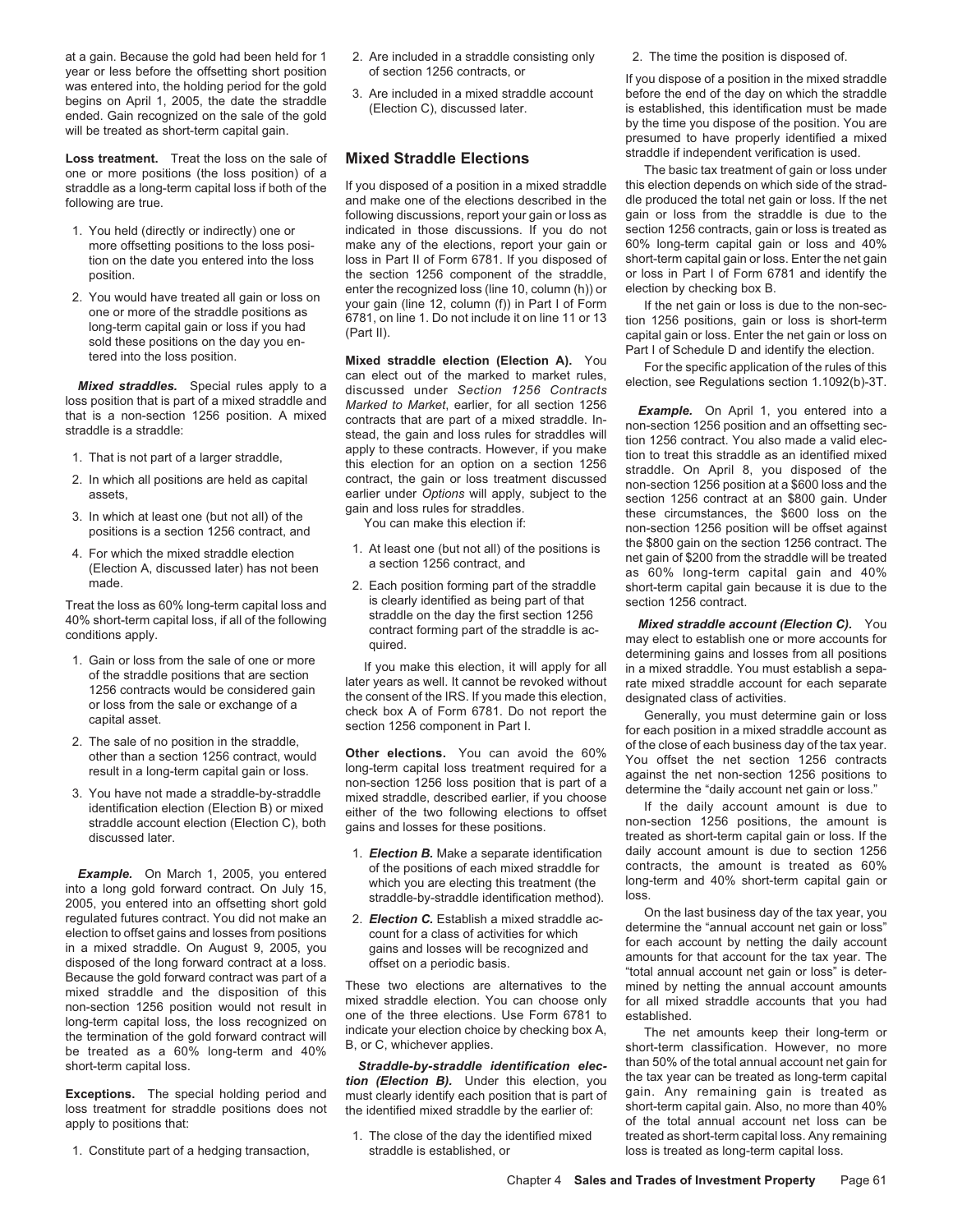straddle accounts for each tax year must be an amended return filed no later than 6 months property and make the choice described in this made by the due date (without extensions) of after the due date of your return (excluding ex- section, you postpone part or all of your gain. your income tax return for the immediately pre- tensions). Enter "Filed pursuant to section You postpone the gain by adjusting the basis ceding tax year. If you begin trading in a new 301.9100-2" at the top of the amended return, of the replacement property as described in *Ba*class of activities during a tax year, you must and file it at the same address you used for your *sis of replacement property*, later. This make the election for the new class of activities original return. postpones your gain until the year you dispose<br>by the later of either: postpones your gain until the year you dispose<br> $\frac{1}{2}$ 

- 
- 

You make the election on Form 6781 by postponed gain is different from the amount you 2. Your gain from the sale is a capital gain.<br>
checking box C. Attach Form 6781 to your in-<br>
come tax return for the immediately precedi tax year, or file it within 60 days, if that applies.<br>
Report the annual account net gain or loss from<br>
a mixed straddle account in Part II of Form 6781.<br>
In addition, you must attach a statement to Form<br>
6781 specifically ties for which a mixed straddle account is estab-<br>
ished. A description of the securities sold, the Small Business Administration under sec-<br>
date of the sale, the amount realized on tion 301(d) of the Small Business Inves

For the specific application of the rules of the rules of the rules of the election, see Regulations section 1.1092(b)-4T. Securities. 1993.

Interest expense and carrying charges re-<br>
Interest expense and carrying charges re-<br>
You cannot deduct interest and carrying sold.<br>
You cannot deduct interest and carrying sold.<br>
You cannot deduct interest and carrying so charges that are allocable to any positions held only a contrated to any positions held on a mixed straddle account. Treat these c. For a sale that was part of a single, charges as an adjustment to the annual account inter charges as an adjustment to the annual account interrelated transaction under a prear-<br>
net gain or loss and allocate them proportion-<br>
ranged agreement between taxpayers

**OCOMPTATIVES**<br> **OCOMPTATIVES** From **COMPTATIVES** and the smaller of:<br>
If you sold qualified scurities held for at least 3<br>
(ESOP) or eligible worker-owned cooperative,<br>
years to an employee stock ownership plan<br>
(ESOP) or the election, you must recognize gain on the ered by the ESOP acquiring the securities,<br>sale only to the extent the proceeds from the or of any authorized officer of the coopera-<br>sale exceed the cost of the qualified repla

**How to make the election.** You must make **Traded Securities** SSBIC in which you purchased common stock the election no later than the due date (including stock the election no later than the due date (including stock)

The election to establish one or more mixed was filed on time, you may make the election on This means that if you buy certain replacement

by the later of either:<br>
1. The due date of your return for the immedi-<br>
the entire gain realized on line 8 of Schedule D.<br>
To make the choice to postpone gain, enter<br>
sions), or<br>
2. 60 days after you entered into the firs

- -
	-
	-
- **Sales of Stock to ESOPs** qualified replacement property for the qual-<br> **or Certain Cooperatives For a state of the statement must**<br> **or Certain Cooperatives bestue that the statement that an 30 days** *Limit on gain p* 
	-

extensions) for filing your tax return for the year You may qualify for a tax-free rollover of certain purchase, and your new basis in that SSBIC in which you sold the stock. If your original return gains from the sale of publicly traded securities. stock or partnership interest.

- 
- 
- led. date of the sale, the amount realized on tion 301(d) of the Small Business Invest-<br>For the specific application of the rules of this the sale, and the adjusted basis of the ment Act of 1958, as in effect on May 13,

- 
- net gain or loss and allocate them proportion-<br>
ately between the net short-term and the net<br>
long-term capital gains or losses.<br>
To find the amount of interest and carrying<br>
charges that is not deductible and that must be

held in the mixed straddle account. See *Interest* 2. A notarized "statement of purchase" If this amount is less than the amount of your<br>expense and carrying charges on straddles in describing the qualified replacement pro expense and carrying charges on straddles in describing the qualified replacement prop- gain, you can postpone the rest of your gain, chapter 3 under Nondeductible Expense.<br>
erty, date of purchase, and the cost of the subj chapter 3 under Nondeductible Expense. enty, date of purchase, and the cost of the subject to the limit described next. If this amount<br>property and declaring the property to be is equal to or more than the amount of your g

- 
- 

You must reduce the basis of the replace-<br>
ment property by any postponed gain. If you<br>
dispose of any replacement property, you may<br>
dispose of any replacement property, you may<br>
have to recognize all of the postponed gai

or a partnership interest, the date of that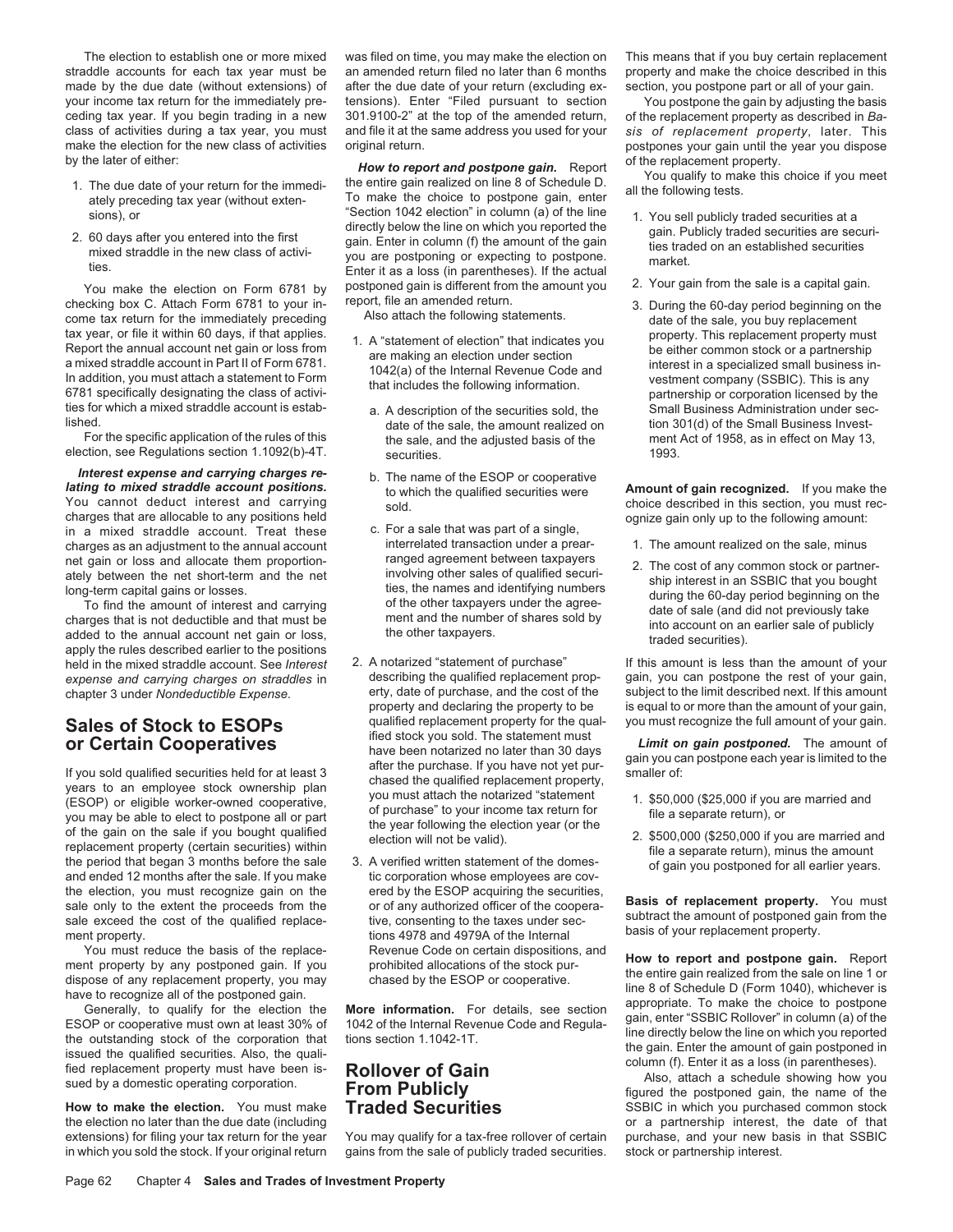no later than the due date (including extensions) this test for any period of time if, during that following tests. for filing your tax return for the year in which you period, both the following are true.<br>
sold the securities. If your original return was<br>
filed on time, you may make the choice on an 1. It was an eligible corporation, d filed on time, you may make the choice on an allow be digible corporation, defined be-<br>amonded return filed no leter than 6 menths and low amended return filed no later than 6 months after the due date of your return (excluding ex-<br>tensions). Enter "Filed pursuant to section in the active conduct of at least one quali-<br>301.9100-2" at the top of the amended return, fied trade or business defined below

This section discusses two provisions of the law **Eligible corporation.** This is any U.S. cor-<br>that may apply to gain from the sale or trade of poration other than: fits is any U.S. cor-<br>qualified small business stock. You for a tax-free rollover of all or part of the gain. <br>You may be able to exclude part of the gain from the former (DISC) or a former DISC, the cost of any qualified small business<br>your income. the stock you bought during th

- 
- 
- stock. Its total gross assets immediately af-<br>ter it issued the stock must also be \$50 the stock must also be \$50 the termillion or less.<br>When figuring the corporation's total T. A cooperative. The corporation investment b

In addition, you must treat all corporations trade or business other than: holding period requirement that are members of the same parent-sub-

- of the stock). In certain cases, your stock 3. Any banking, insurance, financing, leasing, stock.<br>
may also meet this test if you acquired it investing or similar business if it
- been a C corporation during substantially
- 
- 7. Within the period beginning 1 year before<br>and ending 1 year after the stock was is-<br>sued, the corporation cannot have bought<br>more than a *de minimis* amount of its stock is took held more than 6 months. This means that,

You must make the choice to postpone gain **Active business test.** A corporation meets You can make this choice if you meet all the

- 
- 

SSBIC is an eligible corporation that is licensed **Gains on Qualified Amount of gain consumers on the Small Amount of gain recognized.** If you make the **Small Business Stock** Business Investment Act of 1958 as in effect on choice described in this section, you must re Business Investment Act of 1958 as in effect on<br>Mav 13. 1993.

- 
- 
- 
- 
- 
- 
- 

- sidiary controlled group as one corporation. 1. One involving services performed in the<br>fields of health, law, engineering, architec-<br>4. You must have acquired the stock at its<br>ture accounting actuarial science per- partne
	-
	-
	-
	-
	-

For more information about tests 6 and 7, see *of replacement stock*, later. This postpones your return filed no later than 6 months after the due the regulations under section 1202 of the Inter- gain until the year you dispose of the replace- date of your return (excluding extensions). Enter

- 
- 
- 301.9100-2" at the top of the amended return,<br>and file it at the same address you used for your<br>original return.<br>The replacement stock continues to meet<br>original return.<br>The replacement stock continues to meet<br>the active b

ognize the capital gain only up to the following amount:

- 
- 

**Qualified small business stock.** This is<br>
stock that meets all the following tests.<br>
Stock that meets all the following tests.<br>
Stock that meets all the following tests.<br>
Stock in a C corporation.<br>
Stock in a C corporatio

sets of \$50 million or less at all times after 5. A real estate mortgage investment conduit **Basis of replacement stock.** You must sub-<br>August 9, 1993, and before it issued the (REMIC), and the tract the amount of postpone tract the amount of postponed gain from the

When figuring the corporation's total 7. A cooperative. The mass of the replacement stock ingross assets, you must also count the as-<br>sets of any predecessor of the corporation **Qualified trade or business**. This is any except for the purpose of applying the 6-month sets of any predecessor of the corporation. *Qualified trade or business.* This is any except for the purpose of applying the 6-month

You must have acquired the stock at its ture, accounting, actuarial science, per- partnership, S corporation, or mutual fund or original issue, directly or through an under-<br>original issue, directly or through an under-<br>fo original issue, directly or through an under-<br>writer, in exchange for money or other services, or brokerage services and make the choice to postnone gain. The benefit of writer, in exchange for money or other services, or brokerage services, make the choice to postpone gain. The benefit of<br>property (not including stock), or as pay for exercise of the postponed gain applies to your share of property (not including stock), or as pay for<br>services provided to the corporation (other and the post is the reputa-<br>than services performed as an underwriter tion or skill of one or more employees, the entity's postponed

may also meet this test if you acquired it investing, or similar business, in the set of a pass-through entity sold qualified small<br>If a pass-through entity sold qualified small from another person who met this test, or through a conversion or trade of qualified the context of the entire of qualified the state of qualified the state of ratio or trade of qualified the state of ratio or trade of qualified the state of ratio or the state of 5. The corporation must have met the active business involving the production or<br>business test, defined next, and must have extraction of products for which percent-<br>heen a C corporation during substantially age depletion

all the time you held the stock.<br>6. Any business of operating a hotel, motel,<br>8. Within the period beginning 2 years before restaurant, or similar business.<br>19. realized from the sale on line 1 or line 8 of and ending 2 years after the stock was Schedule D (Form 1040), whichever is appropriissued, the corporation cannot have ate. To make the choice to postpone the gain, bought more than a *de minimis* amount of **Rollover of Gain** enter "Section 1045 Rollover" in column (a) of the stock from you or a related party. the line directly below the line on which you<br>You may qualify for a tax-free rollover of capital reported the gain. Enter the amount of gain

nal Revenue Code. The stock ment stock. The ment stock ment stock ment stock ment stock. The top ment stock me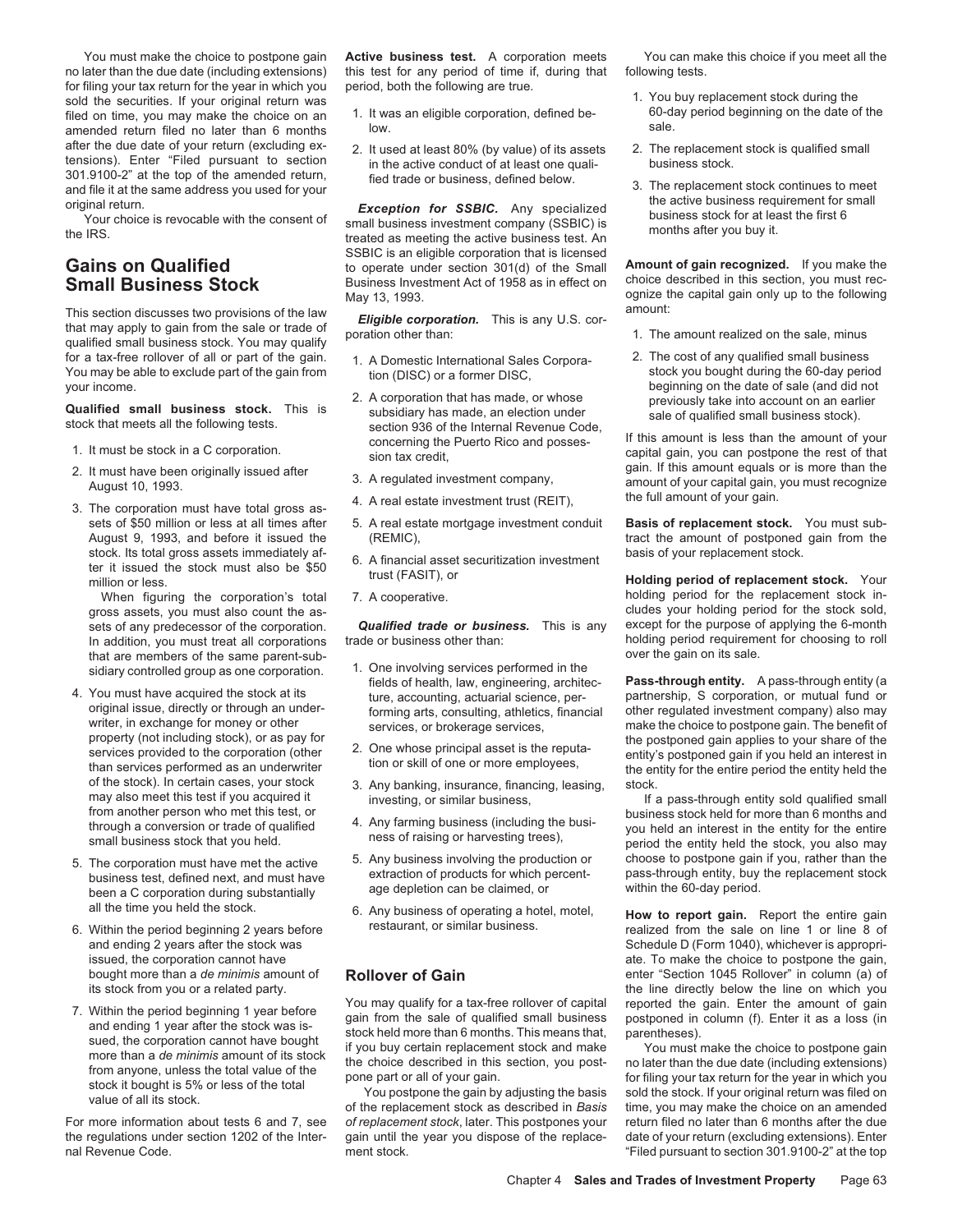address you used for your original return. zone businesses, see Publication 954, Tax In- Code.

to 50% of your gain from the sale or trade of **Empowerment Zone Assets Gains and Losses** qualified small business stock held by you for

publicly traded securities you sold at a gain, you gain.<br>must reduce the basis of the stock by the umn (d) of lines 1 and 2 and enter the total on<br>amount of any postponed gain on that earlier 2. Your gain from the sale is amount of any postponed gain on that earlier and the sale is a capital gain. Inne 3. Also add all sales price entries in column sale, as explained earlier under Rollover of Gain 3. During the 60-day period beginning on the From Publicly Traded Securities. But do not re-<br>duce your basis by that amount when figuring qualified empowerment zone asset in the form 2005 on Forms 1099-B and Forms 1099-S<br>your section 1202 exclusion. same zone as the

Limit on eligible gain. The amount of your<br>gain from the stock of any one issuer that is<br>eligible for the exclusion in 2005 is limited to the<br>must be recognized. The exclusion in 2005 is limited to the<br>must be recognized.

- 
- 

**How to report gain.** Report the entire gain 1. The amount realized on the sale, minus in the year of sale (the year in which the trade realized from the sale on Schedule D (Form a The amount realized on the sale, minus da realized from the sale on Schedule D (Form<br>
1040), line 8, column (f). Directly below the line 2. The cost of any qualified empowerment<br>
1040), line 8, column (f). Directly below the line 2. The cost of any qualified empow Enter it as a loss (in parentheses). If you are count in rolling over gain on an earlier sale amount you risk losing in the activity. The at-risk completing line 18 of Schedule D, enter as a of qualified empowerment zone a

- 
- 

centives for Distressed Communities.

### **Section 1202 Exclusion**<br> **Exclude from your income up From Sale of** Sale of You generally can exclude from your income up<br>to 50% of your gain from the sale or trade of **Empowerment Zone Assets Gains and Losses**

- 
- 
- 

**!**

1. Ten times your basis in all qualified stock<br>
of the issuer that you sold or exchanged<br>
during the year, or<br>
2. \$10 million (\$5 million for married individu-<br>
an enterprise zone business. It also includes<br>
2. \$10 million

- 
- 

Frank of your gain. It was amount of your gain, you can postpone the the amount of loss you can deduct.<br> **More information.** For information about ad-<br>
ditional requirements that may apply see sec. If your gain by adjustin

1. You sell or trade stock in a corporation that<br>
qualifies as an empowerment zone busi-<br>
Schedule D (Form 1040), line 8, as you other-<br>
metring substantially all of the time you<br>
Schedule D (Form 1040), line 8, as you oth

ever, the gain that qualifies for the 60% exclu- **More information.** For more information (d) of either line 1 or line 8 of Schedule D, sion cannot be more than the gain you would about empowerment zones, see Publication whichever applies. However, if the broker adhave had if you had sold the stock on the date 954, Tax Incentives for Distressed Communi-<br>the corporation ceased to qualify.<br>ties. For more information about this rollover of proceeds (gross sales price) less commissions the corporation ceased to qualify. ties. For more information about this rollover of proceeds (gross sales price) less commissions

of the amended return, and file it at the same For more information about empowerment gain, see section 1397B of the Internal Revenue

more than 5 years. The exclusion can be up to<br>
60% for certain empowerment zone business gains from the sale of qualified empowerment zone business stock,<br>
later.<br>
Inter your sales and trades of stocks, bonds,<br>
stock. See

- 
- eligible for the exclusion in 2005 is limited to the tax and must be recognized.<br>greater of:<br>**Qualified empowerment zone asset**. This home if you had no taxable gain) not re-

gain from the stock of the same issuer that<br>you used to figure your exclusion in earlier and the choice described in this section, you must rec-<br>years.<br>years. The sale of the following amount:<br>years.<br>years.<br>years.<br>years.

completing line 18 of Schedule D, enter as a<br>positive number the amount of the exclusion on<br>line 2 of the 28% Rate Gain Worksheet in the<br>Schedule D instructions. But if you excluded<br>Schedule D instructions. But if you excl

ditional requirements that may apply, see sec-<br>ion 1202 of the Internal Revenue Code.<br> **Empowerment zone business stock.** You subtract the amount of postponed gain from the<br>
can exclude up to 60% of your gain if you meet b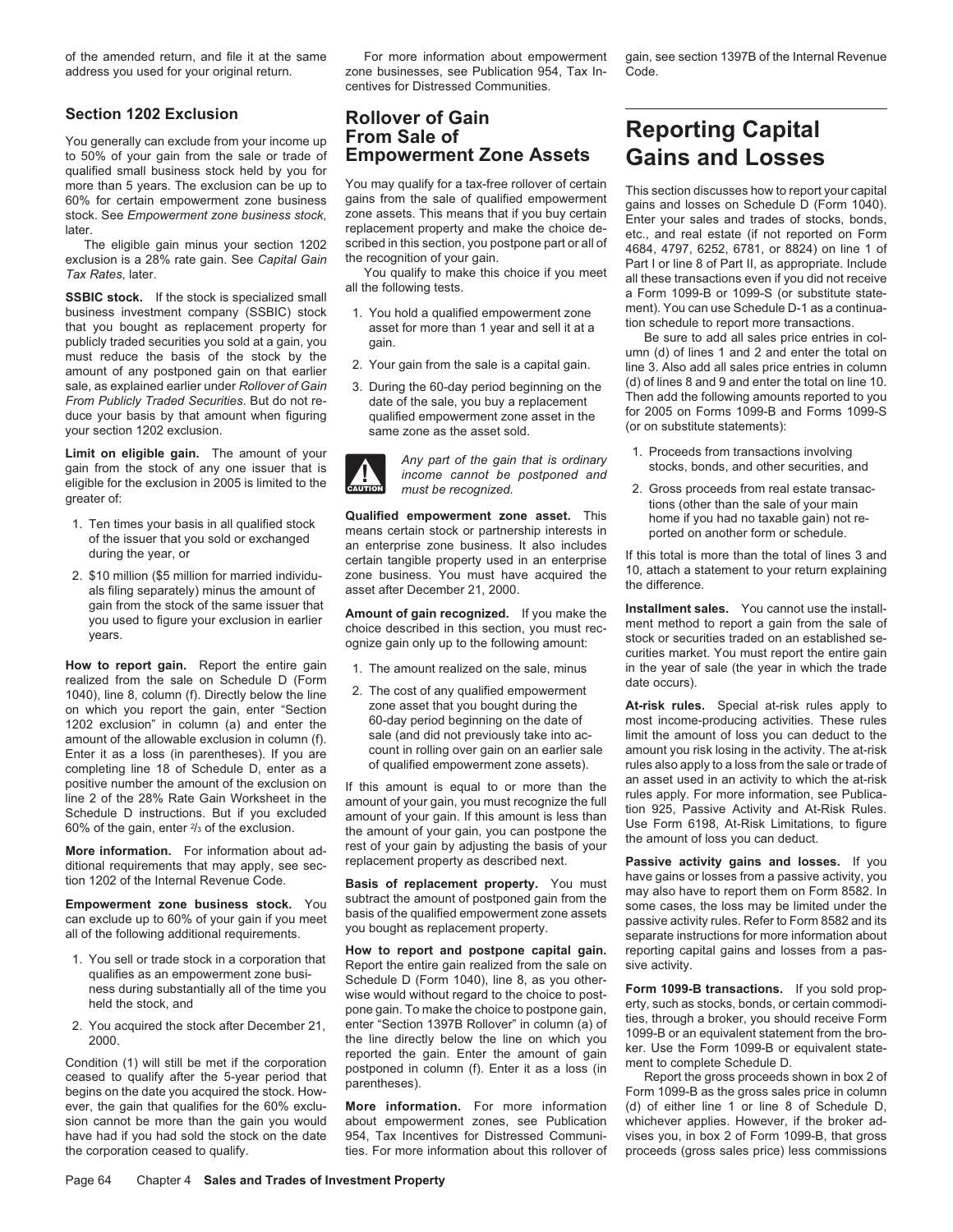enter that net sales price in column (d) of either the biggest interest in the property. See the General Instructions for Forms 1099, line 1 or line 8 of Schedule D, whichever applies. Your Form 1099-S will show the gross pro- 1098, 5498, and W-2G.

market discount as a loss in column (f). Also

should receive from the real estate reporting<br>person a Form 1099-S, Proceeds From Real If the total of (1) and (2) is more than the total of You combine your share of short-term capital<br>Estate Transactions, showing the gro Estate Transactions, showing the gross pro-<br>
explaining the reason for the difference.

- 
- 
- 
- 

the buyer's attorney, your attorney, the title or for your spouse. For more information about the losses from partnerships, S corporations, as corporations, and fiduciaries. escrow company, a mortgage lender, your bro- reporting requirements and the penalties for fail-

If the net sales price is entered in column (d), ceeds from the sale or exchange in box 2. Fol-<br>not include the commissions and ontion pre-<br>low the instructions for Schedule D to report do not include the commissions and option pre-<br>miums in column (e) do not include them on line 1 or you sell a block of stock or other property that

**Market discount bonds.** Report the sale or nominee (that is, the gross proceeds are in your name but actually belong to someone else), **Sale expenses.** Add to your cost or other ba-<br>
(Form 1040) line 1 or line 8 If the sale or trade report on Schedule D, lines 3 and 10, only the sis any expense of sale such as br (Form 1040), line 1 or line 8. If the sale or trade report on Schedule D, lines 3 and 10, only the sis any expense or sale such as broker's fees, (Form 1040), line 1 or line 8. If the sale or trade report on Schedule D, li results in a gain and you did not choose to proceeds that belong to you. Then add the fol- commissions, state and local transfer taxes, and results in a gain and you did not choose to proceeds that belong to you. Then add include market discount in income currently, lowing amounts reported to you for 2005 on option premiums. Enter this adjusted amount in enter "Accrued Market Discount" on the next line Forms 1099-B and 1099-S (or substitute enter "Accrued Market Discount" on the next line Forms 1099-B and 1099-S (or substitute state- column (e) of either Part I or Part II of Schedule in column (a) and the amount of the accrued ments) that you are not reportin in column (a) and the amount of the accrued ments) that you are not reporting on another D, whichever applies, unless you reporting on another D, whichever applies, unless you reported the accrued ments) that you are not a

- 
- 

"Reportable real estate" is defined as any **File Form 1099-B or Form 1099-S with the** carryover, with your other short-term capital "Reportable real estate" is defined as any **File Form 1099-B or Form 1099-S with the** carr present or future ownership interest in any of the last unity of the last of the use in 2005, you must file a Form 1099-B or<br>The in 2005, you must file a Form 1099-B or capital gain or loss on line 7 of Schedule D.<br>Form 10 Form 1099-S for those proceeds with the IRS.<br>
Improved or unimproved land, including air<br>
space,<br>
Example 1096, Annual Summary and Transmittal of<br>
Example 1096, Annual Summary and Transmittal of<br>
2. Information Returns, to and, and a cooperative housing corporation a the "Payer." The the "Payer." The the "Payer." The the move reshould be listed as the "Payer." The the move reshould be listed as the "Payer." The the move reshould be listed as A "real estate reporting person" could include Form 1099-B or Form 1099-S to show proceeds 2. Your share of long-term capital gains or

and option premiums were reported to the IRS, ker, the buyer's broker, or the person acquiring ure to file (or furnish) certain information returns,

miums in column (e). these transactions, and include them on line 1 or you sell a block of stock or other property that<br>8 as appropriate. We are property that you bought at various times, report the Section 1256 contracts and straddles.<br>Use Form 6781 to report gains and losses from<br>Let is unlawful for any real estate reporting short-term gain or loss from the sale on one line<br>section 1256 contracts and straddles befor section 1256 contracts and straddles before en-<br>tering these amounts on Schedule D. Include a<br>copy of Form 6781 with your income tax return.<br>Nominess. If you receive gross proceeds as a Comprehensive Example later in this

metrest income on Schedule B (Form 1040), line<br>
1, and identify it as "Accrued Market Discount."<br>
1, and identify it as "Accrued Market Discount."<br>
2. Gross proceeds from real estate transac-<br>
Form 1099-S transactions. If

explaining the reason for the difference. and fiduciaries, and any short-term capital loss<br>"Penertable real estate" is defined as eny **File Form 1099-B or Form 1099-S with the** carryover, with your other short-term capital

- 
- 



### Worksheet 4-1. **Capital Loss Carryover Worksheet**

Use this worksheet to figure your capital loss carryovers from 2005 to 2006 if Schedule D, line 21, is a loss and (a) that loss is a smaller loss than the loss on Schedule D, line 16, or (b) Form 1040, line 41, is a loss. Otherwise, you do not have any carryovers.

| 1. Enter the amount from Form 1040, line 41. If a loss, enclose the amount in parentheses 1.                              |  |
|---------------------------------------------------------------------------------------------------------------------------|--|
| If line 7 of Schedule D is a loss, go to line 5; otherwise, enter -0- on line 5 and go to line 9.                         |  |
| 5. Enter the loss from Schedule D, line 7, as a positive amount $\ldots \ldots \ldots \ldots \ldots \ldots \ldots \ldots$ |  |
|                                                                                                                           |  |
|                                                                                                                           |  |
| 8. Short-term capital loss carryover to 2006. Subtract line 7 from line 5. If zero or less, enter -0- 8.                  |  |
| If line 15 of Schedule D is a loss, go to line 9; otherwise, skip lines 9 through 13.                                     |  |
|                                                                                                                           |  |
|                                                                                                                           |  |
|                                                                                                                           |  |
|                                                                                                                           |  |
| 13. Long-term capital loss carryover to 2006. Subtract line 12 from line 9. If zero or less, enter -0- 13.                |  |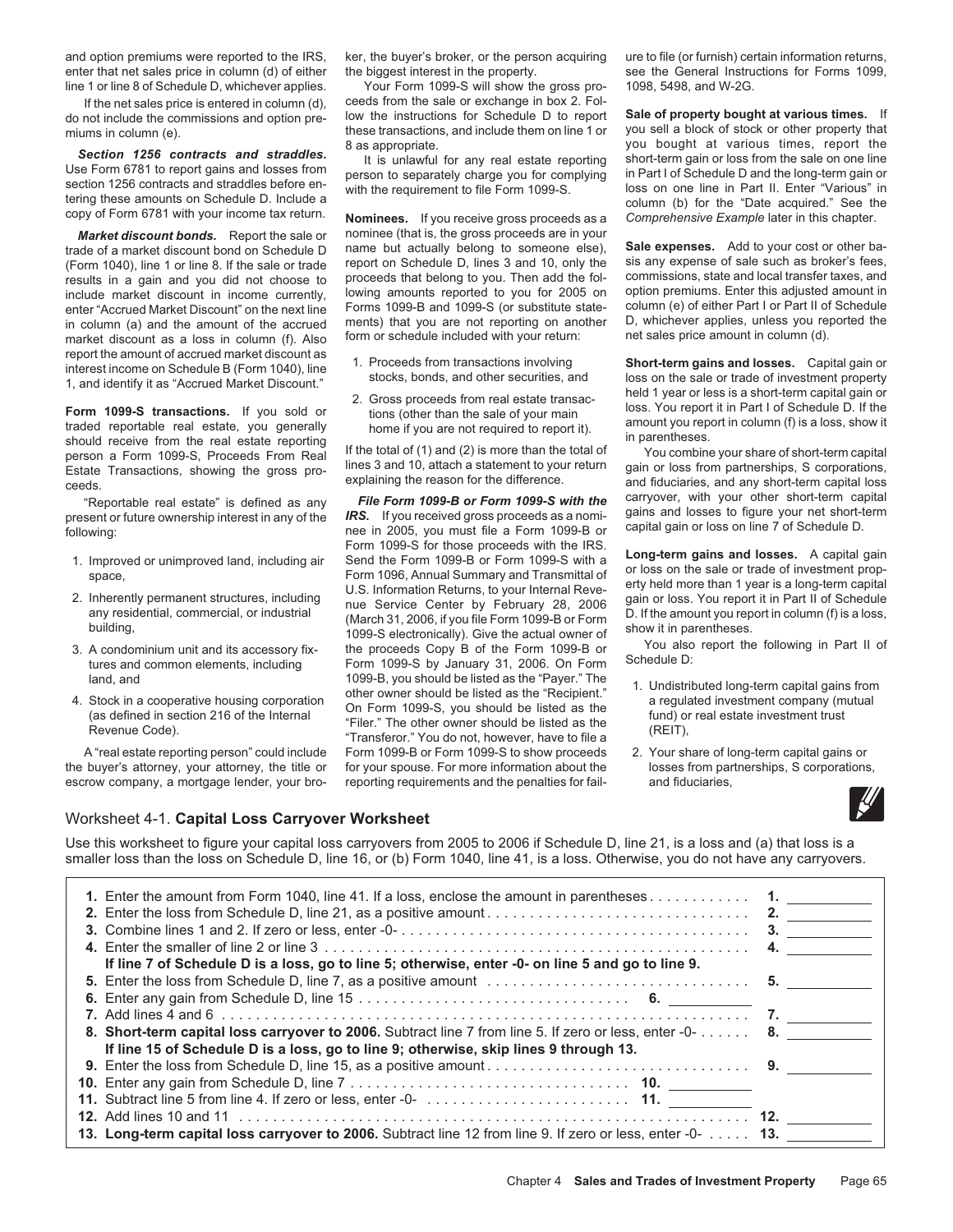- 
- 

not have to file Schedule D if both of the follow-<br>income dollar for dollar, up to the \$3,000 limit. reach the limit. reach the limit.

- 
- 

If both of the above statements are true, report<br>your capital gain distributions directly on line 13<br>of Form 1040 and check the box on line 13. Also,<br>of Form 1040 and check the box on line 13. Also,<br>when you carry over a l

on line 10 of Form 1040A, instead of on Form that year's short-term capital gains.<br>1040, if both of the following are true.

- 
- 

gain or loss, combine your net short-term capital tions. The state of the capital loss. gain or loss (line 7) with your net long-term If your deductions are more than your gross For 2005, the maximum capital gain rates<br>capital gain or loss (line 15). Enter the result on income for the tax year, use your more than your gains, see Capital Losses, next.<br>If both lines 15 and 16 are gains and line 43 of part of your capital loss for 2005 that you can<br>Form 1040 is more than zero, see Capital Gain carry over to 2006.<br>Tax Rates l *Tax Rates*, later. **the regular tax computation results in a lower tax,** *Tax Rates*, later.<br>*Example.* Bob and Gloria sold securities in *the regular tax computation applies.* 

| IF your net capital gain is from                                                                                                            | <b>THEN your maximum</b><br>capital gain rate is |
|---------------------------------------------------------------------------------------------------------------------------------------------|--------------------------------------------------|
| collectibles gain                                                                                                                           | 28%                                              |
| eligible gain on qualified small business stock minus the<br>section 1202 exclusion                                                         | 28%                                              |
| unrecaptured section 1250 gain                                                                                                              | 25%                                              |
| other gain <sup>1</sup> and the regular tax rate that would apply is 25%<br>or higher                                                       | 15%                                              |
| other gain <sup>1</sup> and the regular tax rate that would apply is<br>lower than 25%                                                      | 5%                                               |
| <sup>1</sup> "Other gain" means any gain that is not collectibles gain, gain on small business stock, or<br>unrecaptured section 1250 gain. |                                                  |

3. All capital gain distributions from mutual Report the deduction on line 13 of Form 1040, used part of the loss, \$4,000 (\$7,000 − \$3,000), funds and REITs not reported directly on enclosed in parentheses. The cannost can be carried over to 2006.

- 
- 2. Your total net loss as shown on line 16 of Curred them after a long-term and after a long-term capital loss. If you see Schedule D

1. The only amounts you would have to re-<br>
port on Schedule D are capital gain distri-<br>
boss on line 16 of Schedule D that is more than<br>
butions from box 2a of Form 1099-DIV (or<br>
substitute statement).<br>
substitute statemen 2. You do not have an amount in box 2b, 2c, year. If part of the loss is still unused, you can limits discussed earlier still apply in this situa-<br>or 2d of any Form 1099-DIV (or substitute carry it over to later years unti or 2d of any Form 1099-DIV (or substitute carry it over to later years until it is completely tion. The decedent's estate cannot deduct any<br>statement), statement is over to following years

statup.<br>When you figure the amount of any capital when you figure the amount of any capital

re your tax. filling separate returns, any capital loss carryover<br>You can report your capital gain distributions wear's long-term capital gains before it reduces from the joint return can be deducted only on the year's long-term capital gains before it reduces trom the joint return can be deducted only on the year's short-term capital gains before it reduces term of the spouse who actually had the loss.

1040, if both of the following are true.<br>**Figuring your carryover.** The amount of **Capital Gain Tax Rates**<br>1. None of the Forms 1099-DIV (or substitute your capital loss carryover is the amount of your<br>tatements) you recei

- 
- 

**Capital Losses** 2005. The sales resulted in a capital loss of<br>If your capital osses are more than your capital Their taxable income was \$26,000. On their joint<br>gains, you can claim a capital loss deduction. 2005 return, t

line 10 of Form 1040A or line 13 of Form<br>1040, and **Limit on deduction.** Your allowable capital scapital loss had been \$2,000, their<br>1040, and loss carryovers. lesser of:<br>1. Long-term capital loss carryovers. lesser of:<br>1.

The result after combining these items with<br>your other long-term capital gains and losses is<br>your net long-term capital gain or loss (line 15 of<br>Physics are parate return), or the 16 of separate return applied in the separ have not reached the limit on the capital loss **Capital gain distributions only.** You do<br>It have to file Schedule D if both of the follow- You can use your total net loss to reduce your losses use the long term capital losses until you

Tax Worksheet in the Form 1040 instructions to<br>Tax Worksheet in the Form 1040 instructions to<br>figure your tax were the next tax year will reduce that filling separate returns, any capital loss carryover<br>carry over to the n

in box 2b, 2c, or 2d.<br>
2. You do not have to file Form 1040 for any<br>
2. You do not have to file Form 1040 for any<br>
2. Your taxable income increased by your al-<br>
2. Your taxable income increased by your al-<br>
lowable capital

Iowable capital loss deduction for the year<br>Total net gain or loss. To figure your total net and your deduction for personal exemp-<br>for the year is more than your net short-term<br>cain or loss combine your net short-term cap



Table 4-2. **What Is Your Maximum Capital Gain Rate?** The Table 4-2. What Is Your Maximum Capital Gain Rate?

28% rate gain. This gain includes gain or loss from the sale of collectibles and the eligible gain from the sale of qualified small business stock minus the section 1202 exclusion.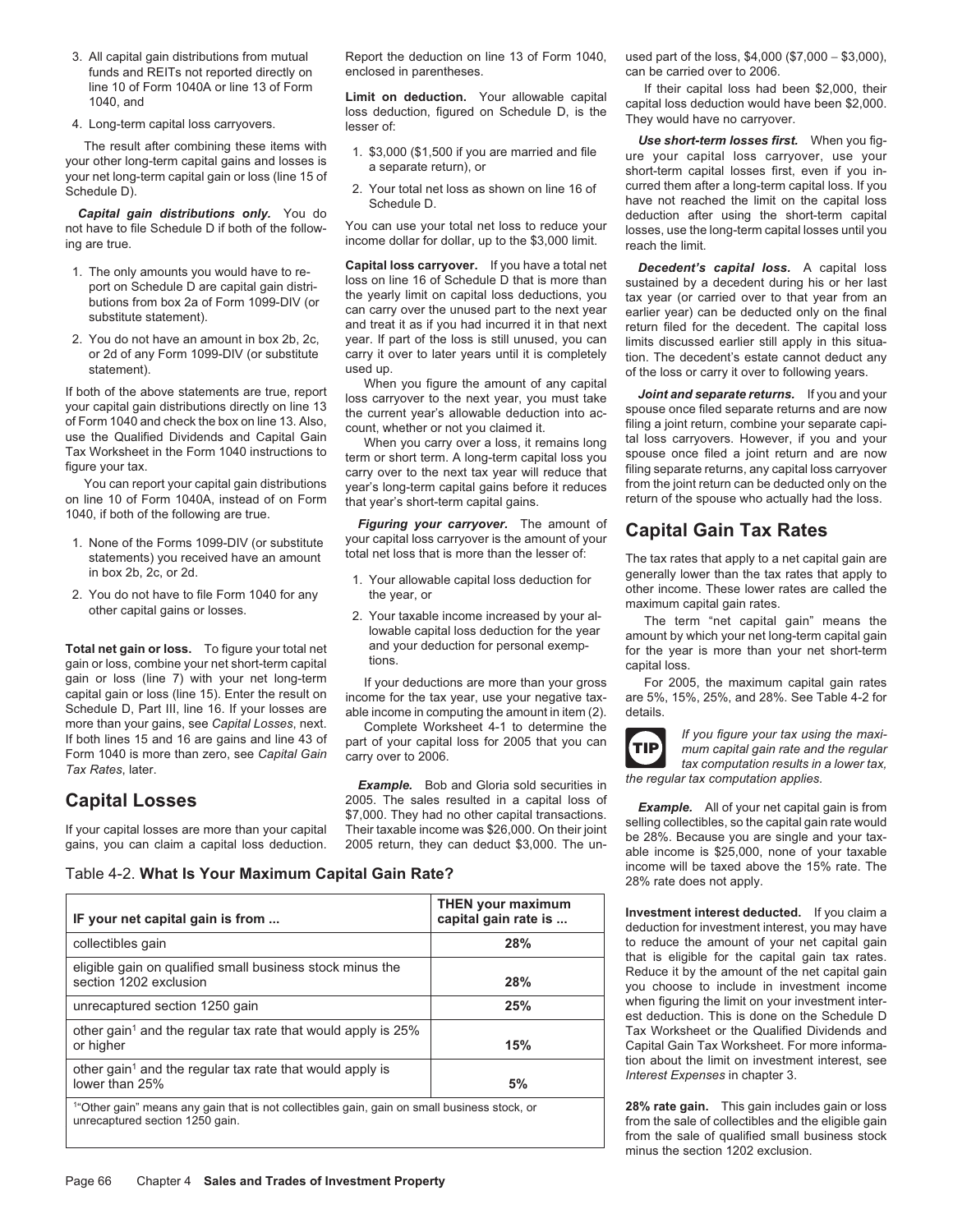loss from the sale or trade of a work of art, rug, lier.) \$14,100.

you realized a gain from qualified small business **COMPLEMENTSIVE EXAMPLE** (not shown).

erty and section 1231 gain, see chapter 3 of reports these short-term transactions on line 1 in her broker, XYZ Trading Co., is shown later.<br>Publication 544.

Capital Gain Tax Worksheet of the Schedule D shares of Car Co. for \$2,100. She had inherited IS long-term capital loss. She enters these<br>Tax Worksheet (whichever applies) to figure the Car stock from her father Its fair ma Tax Worksheet (whichever applies) to figure the Car stock from her father. Its fair market your tax if you have qualified dividends or net your tax if you have qualified dividends or net<br>capital gain. You have net capital gain if Sched-<br>lecame her basis. Her loss on the sale is \$400. The ryover on line 5 of the 28% Rate Gain Work-<br>Recause she had inherited th

the Schedule D Tax Worksheet in the Schedule her father actually held the stock. She enters the over Worksheet in her 2004 edition of Publica-<br>D instructions to figure your tax if: loss in column (f) of line 8. loss to cou

- 
- 

- 
- 

**Unrecaptured section 1250 gain.** Generally, Emily sold stock in two different companies that 8, 9, and 10 of the Form 1099-B she received this is any part of your capital gain from selling she held for less than a year. I this is any part of your capital gain from selling she held for less than a year. In June, she sold from her broker for these transactions. Box 11<br>Section 1250 property (real property) that is due 100 shares of Trucking Co section 1250 property (real property) that is due 100 shares of Trucking Co. stock that she had shows her combined profit of \$15,000 (\$27,000 to depreciation (but not more than your net sec-bought in February. She had an a to depreciation (but not more than your net sec- bought in February. She had an adjusted basis – \$1,000 – \$11,000). She reports this gain in tion 1231 gain), reduced by any net loss in the of \$1,150 in the stock and sold of \$1,150 in the stock and sold it for \$400, for a part I of Form 6781 (not shown). She shows loss of \$750. In July, she sold 25 shares of  $40\%$  (\$6.000) as short-term gain on line 4 col-28% group. Use the Unrecaptured Section 1250 loss of \$750. In July, she sold 25 shares of 40% (\$6,000) as short-term gain on line 4, col-<br>Gain Worksheet in the Schedule D instructions Computer Co. stock that she bought in Gain Worksheet in the Schedule D instructions Computer Co. stock that she bought in June. umn (f) of Schedule D and 60% (\$9,000) as <br>to figure your unrecantured section 1250 gain She had an adjusted basis in the stock of \$ to figure your unrecaptured section 1250 gain. She had an adjusted basis in the stock of \$2,000 long-term gain on line 11 of Schedule D.<br>For more information about section 1250 prop- and sold it for \$2,500, for a gain of \$ For more information about section 1250 prop- and sold it for \$2,500, for a gain of \$500. She The Form 1099-B that Emily received from<br>
erty and section 1231 gain, see chapter 3 of reports these short-term transactions on Part I of Schedule D.

Tax computation using maximum capital<br>gains rates. Use the Qualified Dividends and<br>Capital Gain Tax Worksheet or the Schedule D<br>Capital Gain Tax Worksheet or the Schedule D<br>Shares of Car Co for \$2 100 She had inherited is Because she had inherited the stock, her loss is sheet.<br>a long-term loss, regardless of how long she and She kept the completed Capital Loss Carry-**Schedule D Tax Worksheet.** You must use a long-term loss, regardless of how long she and<br>e Schedule D Tax Worksheet in the Schedule her father actually held the stock. She enters the

• You have to file Schedule D, and stock for \$5,000. She had bought 100 of those without refiguring it. • Schedule D, line 18 (28% rate gain) or line shares in 1994, for \$1,000. She had bought 100 19 (unrecaptured section 1250 gain), is<br>
more shares in 1996 for \$2,200, and an addi-<br>
more than zero. tional 300 shares in 1999 for \$1,500. Her total<br>
the Connection of the Transformation of the 15 and 16 of Schedule D, s

Worksheet. If you do not have to use the ness stock that she had bought in September to figure her tax.<br>Schedule D Tax Worksheet (as explained 2000. Her basis is \$1,100, so she has a \$3,000 After entering the gain from lin above) and any of the following apply, use the gain, which she enters in column (f) of line 8. of her Form 1040, she completes the rest of<br>Qualified Dividends and Capital Gain Tax Work- Because she held the stock more than Qualified Dividends and Capital Gain Tax Work-<br>Sheet in the instructions for Form 1040 or Form she has a \$1,500 section 1202 exclusion. She amount from that line, \$30,000, on line 1 of the sheet in the instructions for Form 1040 or Form she has a \$1,500 section 1202 exclusion. She amount from that line, \$30,000, on line 1 of the sheet and the sheet and the sheet and the sheet of the sheet and the sheet and t 1040A (whichever you file) to figure your tax. claims the exclusion on the line below by enter-<br>ing \$1.500 as a loss in column (f). She also clear to fithat worksheet, she figures her tax is You received qualified dividends. (See ing \$1,500 as a loss in column (f). She also rest of that worksheet, she figures her tax is<br>Qualified Dividends in chapter 1.) 2 of the 28% Rate Gain Worksheet. This is less than the

• You do not have to file Schedule D and She received a Form 1099-B (not shown) vou received capital gain distributions. from her broker for each of these transactions. from her broker for each of these transactions.

*Collectibles gain or loss.* This is gain or (See *Capital gain distributions only* ear- The entries shown in box 2 of these forms total

antique, metal (such as gold, silver, and platinum bullion), gem, stamp, coin, or alcoholic beverage held more than 1 year.<br>
Figure 15 and 16, are both<br>
exconciliation of Forms 1099-B. Emily<br>
more than zero.<br>
Collectibles Gain on qualified small business stock. If Comprehensive Example amount reported by the broker on Forms 1099-B<br>Nu realized a gain from qualified small business **Comprehensive Example** (not shown)

stock that you held more than 5 years, you<br>generally can exclude up to 50% of your gain<br>from her job, she has income from stocks and<br>from stocks and realized loss from a regulated futures contract of<br>from your income. The

Emily had three other stock sales that she *Capital loss carryover from 2004.* Emily

D instructions to figure your tax if: loss in column (f) of line 8. tion 550 (not shown), so she could properly<br>In June, she sold 500 shares of Furniture Co. report her loss carryover for the 2005 tax year

See the Comprehensive Example later for an basis in the stock is \$4,700. She has a \$300 checks the "Yes" box on line 17 and goes to line example of how to figure your tax using the (\$5,000 - \$4,700) gain on this sale, whic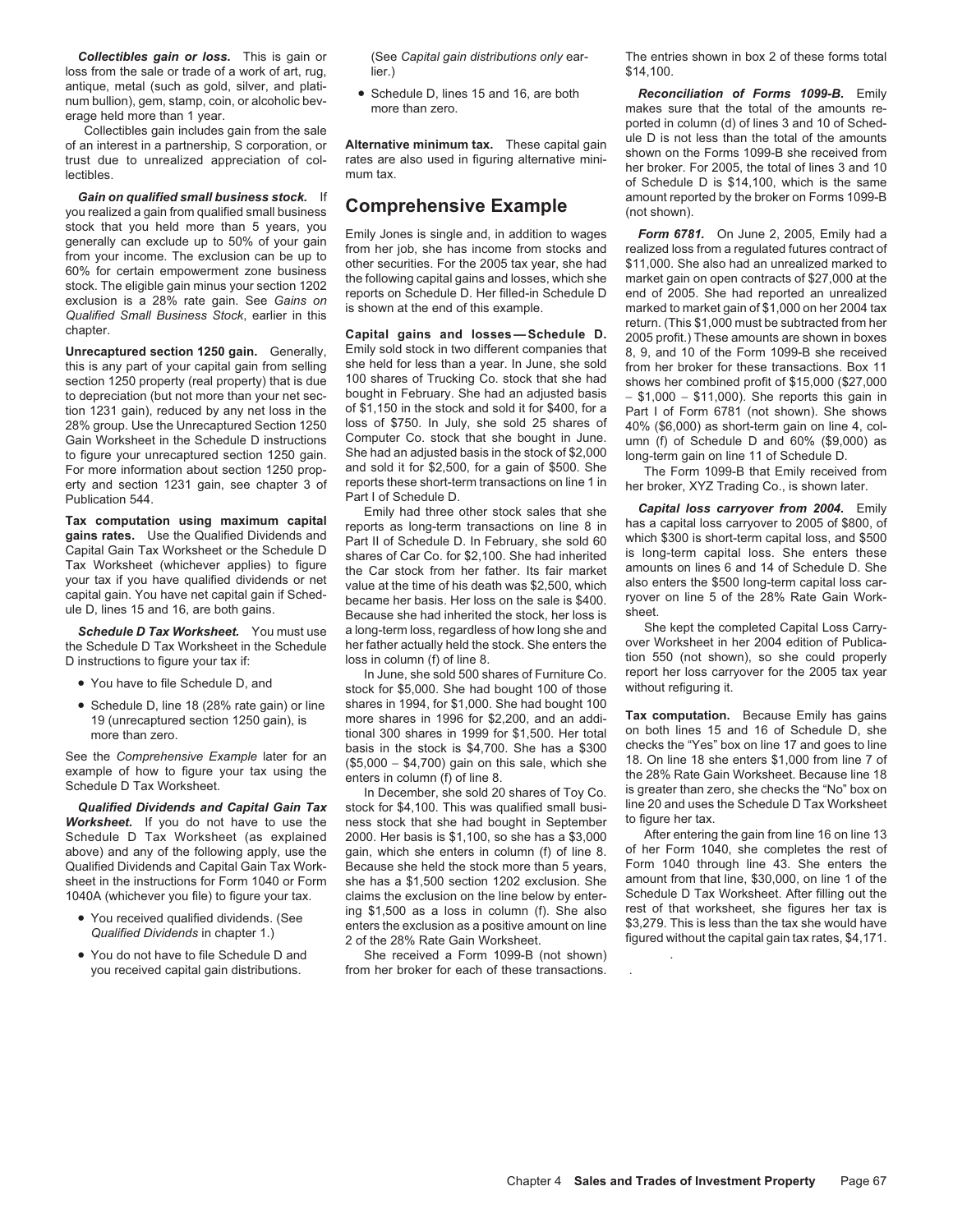### **Schedule D Tax Worksheet**

| Complete this worksheet only if line 18 or line 19 of Schedule D is more than zero. Otherwise, complete the Qualified Dividends and<br>Capital Gain Tax Worksheet on page D-9 of the Instructions for Schedule D to figure your tax. |                          |        |          |        |
|--------------------------------------------------------------------------------------------------------------------------------------------------------------------------------------------------------------------------------------|--------------------------|--------|----------|--------|
| Exception: Do not use the Qualified Dividends and Capital Gain Tax Worksheet or this worksheet to figure your tax if:                                                                                                                |                          |        |          |        |
| • Line 15 or line 16 of Schedule D is zero or less and you have no qualified dividends on Form 1040, line 9b, or                                                                                                                     |                          |        |          |        |
| • Form 1040, line 43, is zero or less.                                                                                                                                                                                               |                          |        |          |        |
| Instead, see the instructions for Form 1040, line 44.                                                                                                                                                                                |                          |        |          |        |
|                                                                                                                                                                                                                                      |                          |        |          |        |
|                                                                                                                                                                                                                                      |                          |        |          |        |
| 2. Enter your qualified dividends from Form 1040, line 9b 2.                                                                                                                                                                         |                          |        |          | 30,000 |
| 3. Enter the amount from Form 4952, line $4q \ldots$ 3.                                                                                                                                                                              |                          |        |          |        |
| 4. Enter the amount from Form 4952, line 4e* 4.                                                                                                                                                                                      |                          |        |          |        |
| 5. Subtract line 4 from line 3. If zero or less, enter -0- 5.                                                                                                                                                                        |                          |        |          |        |
| 6. Subtract line 5 from line 2. If zero or less, enter -0-                                                                                                                                                                           | 6.                       |        |          |        |
| 7. Enter the smaller of line 15 or line 16 of Schedule D 7.                                                                                                                                                                          | 9.900                    |        |          |        |
| 8. Enter the smaller of line 3 or line 4 $\ldots$ 8.                                                                                                                                                                                 |                          |        |          |        |
| 9. Subtract line 8 from line 7. If zero or less, enter -0-                                                                                                                                                                           | 9.                       | 9,900  |          |        |
|                                                                                                                                                                                                                                      |                          |        | 9,900    |        |
|                                                                                                                                                                                                                                      |                          | 1.000  | 1.000    |        |
|                                                                                                                                                                                                                                      |                          |        |          | 8,900  |
|                                                                                                                                                                                                                                      |                          |        |          | 21,100 |
| 15. Enter the smaller of:                                                                                                                                                                                                            |                          |        |          |        |
| • The amount on line 1 or                                                                                                                                                                                                            |                          |        |          |        |
| • \$29,700 if single or married filing separately;                                                                                                                                                                                   |                          |        |          |        |
| \$59,400 if married filing jointly or qualifying widow(er); or                                                                                                                                                                       | 15.<br><b>Carlo Land</b> | 29,700 |          |        |
| \$39,800 if head of household                                                                                                                                                                                                        |                          |        |          |        |
|                                                                                                                                                                                                                                      |                          | 21,100 |          |        |
| 17. Subtract line 10 from line 1. If zero or less, enter -0- 17. 20,100                                                                                                                                                              |                          |        |          |        |
| 18. Enter the larger of line 16 or line 17 $\ldots \ldots \ldots \ldots \ldots \ldots \ldots \ldots \ldots \ldots \ldots \qquad$ 18.                                                                                                 |                          |        | 21,100   |        |
| If lines 15 and 16 are the same, skip lines 19 and 20 and go to line 21. Otherwise, go to line 19.                                                                                                                                   |                          |        |          |        |
|                                                                                                                                                                                                                                      |                          |        | 8,600    |        |
| If lines 1 and 15 are the same, skip lines 21 through 33 and go to line 34. Otherwise, go to line 21.                                                                                                                                |                          |        |          | 430    |
|                                                                                                                                                                                                                                      |                          | 8.900  |          |        |
| 22. Enter the amount from line 19 (if line 19 is blank, enter -0-) 22.                                                                                                                                                               |                          | 8,600  |          |        |
|                                                                                                                                                                                                                                      |                          |        | 300      |        |
|                                                                                                                                                                                                                                      |                          |        | . 24.    | 45     |
| If Schedule D, line 19, is zero or blank, skip lines 25 through 30 and go to line 31. Otherwise, go to line 25.                                                                                                                      |                          |        |          |        |
| 25. Enter the smaller of line 9 above or Schedule D, line 19 25.                                                                                                                                                                     |                          |        |          |        |
|                                                                                                                                                                                                                                      |                          |        |          |        |
|                                                                                                                                                                                                                                      |                          |        |          |        |
|                                                                                                                                                                                                                                      |                          |        |          |        |
| 30. Multiply line 29 by 25% (.25) with the state of the state of the state of the state of the state of the state of the state of the state of the state of the state of the state of the state of the state of the state of t       |                          |        |          |        |
| If Schedule D, line 18, is zero or blank, skip lines 31 through 33 and go to line 34. Otherwise, go to line 31.                                                                                                                      |                          |        |          |        |
|                                                                                                                                                                                                                                      |                          |        | 30,000   |        |
|                                                                                                                                                                                                                                      |                          |        | $\Omega$ |        |
|                                                                                                                                                                                                                                      |                          |        |          | 0      |
| 34. Figure the tax on the amount on line 18. Use the Tax Table or Tax Computation Worksheet, whichever applies 34.                                                                                                                   |                          |        |          | 2,804  |
|                                                                                                                                                                                                                                      |                          |        |          | 3,279  |
| 36. Figure the tax on the amount on line 1. Use the Tax Table or Tax Computation Worksheet, whichever applies 36.                                                                                                                    |                          |        |          | 4,171  |
| 37. Tax on all taxable income (including capital gains and qualified dividends). Enter the smaller of line 35 or line 36.                                                                                                            |                          |        |          | 3,279  |
|                                                                                                                                                                                                                                      |                          |        |          |        |
|                                                                                                                                                                                                                                      |                          |        |          |        |
| *If applicable, enter instead the smaller amount you entered on the dotted line next to line 4e of Form 4952.                                                                                                                        |                          |        |          |        |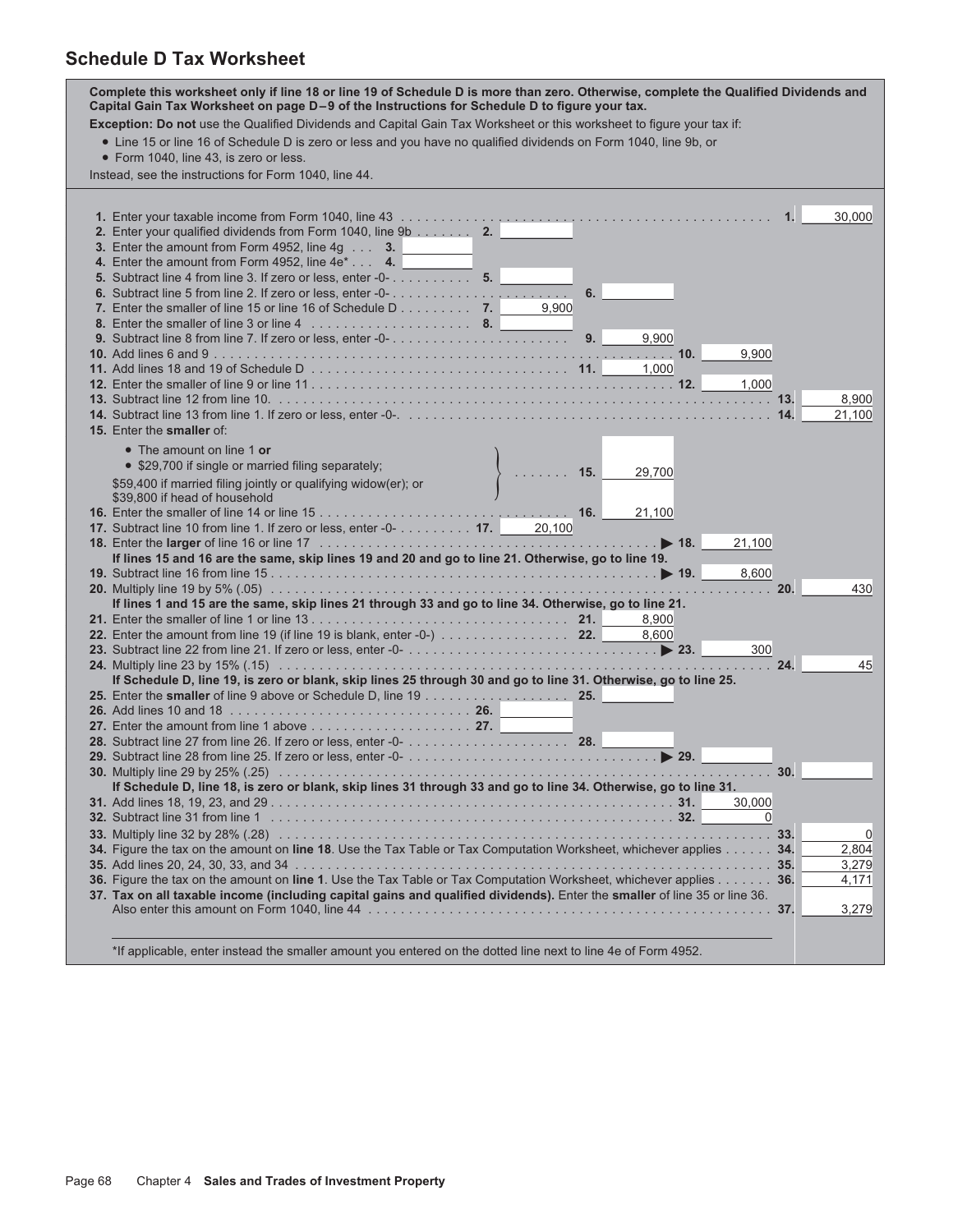

### **28% Rate Gain Worksheet—Line 18**

| 1. Enter the total of all collectibles gain or (loss) from items you reported on line 8, column (f), of<br>2. Enter as a positive number the amount of any section 1202 exclusion you reported on line 8, column (f),                                                                                                                         |    |          |
|-----------------------------------------------------------------------------------------------------------------------------------------------------------------------------------------------------------------------------------------------------------------------------------------------------------------------------------------------|----|----------|
| of Schedules D and D-1, for which you excluded 50% of the gain, plus $\frac{2}{3}$ of any section 1202 exclusion<br>you reported on line 8, column (f), of Schedules D and D-1, for which you excluded 60% of the gain 2.<br>3. Enter the total of all collectibles gain or (loss) from Form 4684, line 4 (but only if Form 4684, line 15, is |    | 1.500.00 |
| 4. Enter the total of any collectibles gain reported to you on:                                                                                                                                                                                                                                                                               |    |          |
| • Form 1099-DIV, box 2d,<br>$\bullet$ Form 2439, box 1d; and<br>• Schedule K-1 from a partnership, S corporation, estate, or trust.                                                                                                                                                                                                           |    |          |
| 5. Enter your long-term capital loss carryovers from Schedule D, line 14, and Schedule K-1 (Form 1041),                                                                                                                                                                                                                                       | 5. | 500.00   |
|                                                                                                                                                                                                                                                                                                                                               |    |          |
| 7. Combine lines 1 through 6. If zero or less, enter -0-. If more than zero, also enter this amount on                                                                                                                                                                                                                                        |    | 1.000.00 |

### $\Box$  CORRECTED (if checked)

| PAYER'S name, street address, city, state, ZIP code, and telephone no.<br>XYZ Trading Co.<br>203 Bond St.<br>Any City, PA 18605 |                                   | 1a Date of sale or exchange<br>1b CUSIP no.<br>2 Stocks, bonds, etc.<br>\$                                                     | OMB No. 1545-0715<br>2005<br>Form 1099-B<br>Gross proceeds<br>Reported 1<br>to IRS | <b>Proceeds From</b><br><b>Broker and</b><br><b>Barter Exchange</b><br><b>Transactions</b><br>Gross proceeds less commissions and option premiums |
|---------------------------------------------------------------------------------------------------------------------------------|-----------------------------------|--------------------------------------------------------------------------------------------------------------------------------|------------------------------------------------------------------------------------|---------------------------------------------------------------------------------------------------------------------------------------------------|
| PAYER'S Federal identification number                                                                                           | RECIPIENT'S identification number | 3 Bartering                                                                                                                    | 4 Federal income tax withheld                                                      |                                                                                                                                                   |
| $10 - 1111111$<br><b>RECIPIENT'S name</b><br>Emily Jones                                                                        | 111-00-1111                       | \$<br>5 No. of shares exchanged                                                                                                | \$<br>6 Classes of stock<br>exchanged                                              | Copy B<br><b>For Recipient</b><br>This is important tax<br>information and is                                                                     |
| Street address (including apt. no.)<br>8307 Daisy Lane                                                                          |                                   | 7 Description<br>RFC                                                                                                           |                                                                                    | being furnished to the<br><b>Internal Revenue</b><br>Service. If you are<br>required to file a return,                                            |
| City, state, and ZIP code                                                                                                       |                                   | 8 Profit or (loss) realized in<br>2005                                                                                         | 9 Unrealized profit or (loss) on<br>open contracts-12/31/2004                      | a negligence penalty or<br>other sanction may be<br>imposed on you if this                                                                        |
| Hometown, AL 36309                                                                                                              |                                   | \$<br>(11,000)                                                                                                                 | \$<br>1.000                                                                        | income is taxable and<br>the IRS determines that                                                                                                  |
| CORPORATION'S name, street address, city, state, and ZIP code                                                                   |                                   | 10 Unrealized profit or (loss) on<br>open contracts-12/31/2005                                                                 | 11 Aggregate profit or (loss)                                                      | it has not been<br>reported.                                                                                                                      |
| Account number (see instructions)                                                                                               |                                   | \$<br>27,000<br>12 If the box is checked, the recipient cannot take a loss on<br>their tax return based on the amount in box 2 | \$<br>15,000                                                                       |                                                                                                                                                   |
| Form 1099-B                                                                                                                     | (keep for your records)           |                                                                                                                                |                                                                                    | Department of the Treasury - Internal Revenue Service                                                                                             |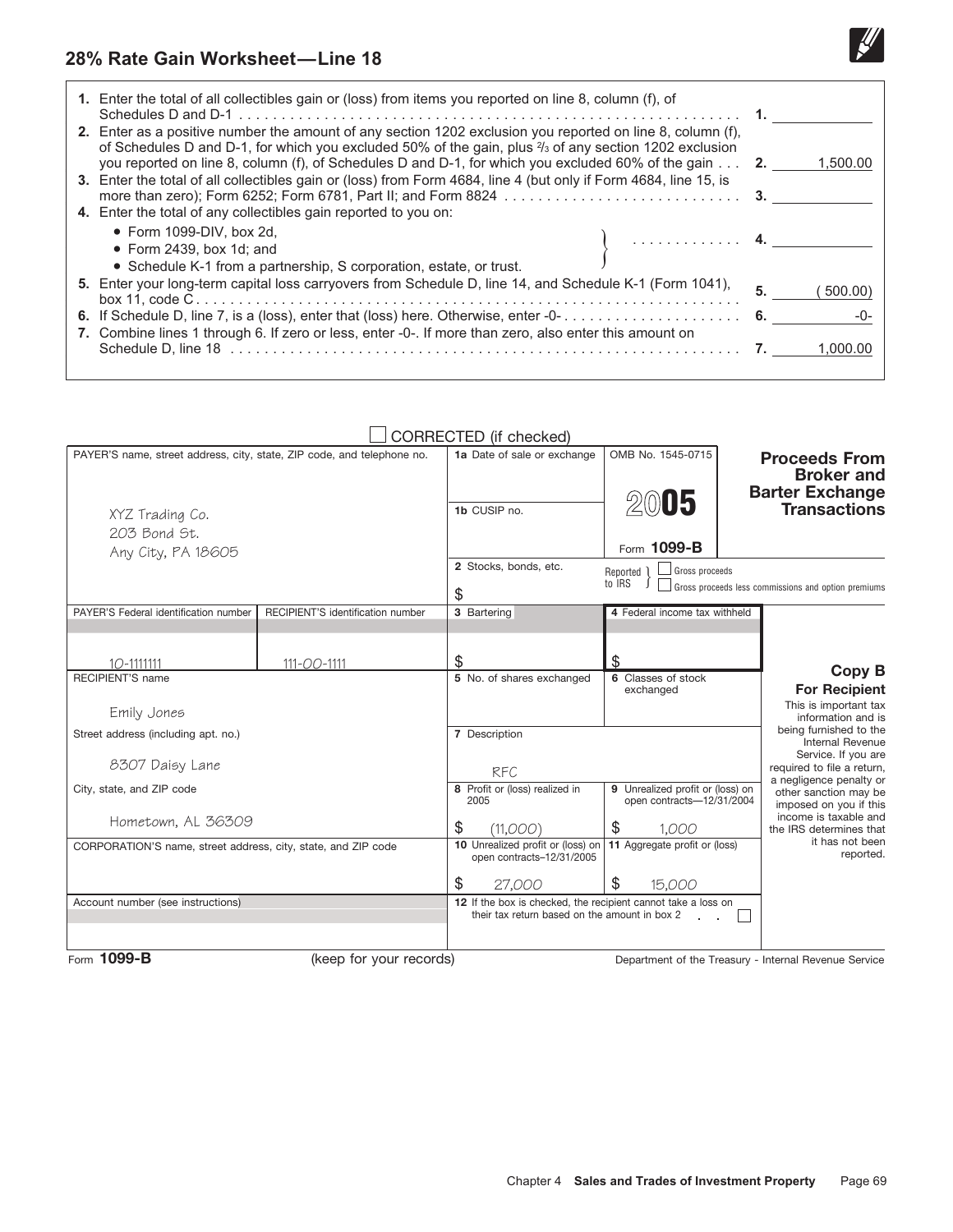**Part I** 

Department of the Treasury Internal Revenue Service (99)

# SCHEDULE D **Capital Gains and Losses Form 1040**  $\overline{\mathscr{D}(0,1)}$

Attachment Sequence No. 12 **2005**

Emily Jones 2011 111 200 1111

▶ Attach to Form 1040.

| ► Use Schedule D-1 to list additional transactions for lines 1 and 8. |
|-----------------------------------------------------------------------|
|-----------------------------------------------------------------------|

**See Instructions for Schedule D (Form 1040).**

Name(s) shown on Form 1040 **Your social security number Your social security number** 

|              | Part I<br>Short-Term Capital Gains and Losses—Assets Held One Year or Less                                                                                                                                                                                                                                                          |                                                                                                                                                                                                             |               |  |       |  |       |                                             |       |  |
|--------------|-------------------------------------------------------------------------------------------------------------------------------------------------------------------------------------------------------------------------------------------------------------------------------------------------------------------------------------|-------------------------------------------------------------------------------------------------------------------------------------------------------------------------------------------------------------|---------------|--|-------|--|-------|---------------------------------------------|-------|--|
|              | (a) Description of property<br>(Example: 100 sh. XYZ Co.)                                                                                                                                                                                                                                                                           | (d) Sales price<br>(e) Cost or other basis<br>(b) Date<br>(c) Date sold<br>(see page D-6 of<br>acquired<br>(see page D-6 of<br>(Mo., day, yr.)<br>the instructions)<br>the instructions)<br>(Mo., day, yr.) |               |  |       |  |       | (f) Gain or (loss)<br>Subtract (e) from (d) |       |  |
| $\mathbf{1}$ | 100 sh                                                                                                                                                                                                                                                                                                                              | $2 - 12 - 05$                                                                                                                                                                                               | $6 - 12 - 05$ |  | 400   |  | 1,150 |                                             | (750) |  |
|              | Trucking Co.                                                                                                                                                                                                                                                                                                                        |                                                                                                                                                                                                             |               |  |       |  |       |                                             |       |  |
|              | 25sh                                                                                                                                                                                                                                                                                                                                |                                                                                                                                                                                                             |               |  |       |  |       |                                             |       |  |
|              | Computer Co.                                                                                                                                                                                                                                                                                                                        | 6-29-05                                                                                                                                                                                                     | 7-30-05       |  | 2,500 |  | 2,000 |                                             | 500   |  |
|              |                                                                                                                                                                                                                                                                                                                                     |                                                                                                                                                                                                             |               |  |       |  |       |                                             |       |  |
|              |                                                                                                                                                                                                                                                                                                                                     |                                                                                                                                                                                                             |               |  |       |  |       |                                             |       |  |
|              |                                                                                                                                                                                                                                                                                                                                     |                                                                                                                                                                                                             |               |  |       |  |       |                                             |       |  |
| $\mathbf{2}$ | Enter your short-term totals, if any, from Schedule D-1,<br>$\overline{2}$<br>line $2$ , and a set of the set of the set of the set of the set of the set of the set of the set of the set of the set of the set of the set of the set of the set of the set of the set of the set of the set of the set of                         |                                                                                                                                                                                                             |               |  |       |  |       |                                             |       |  |
| 3            | Total short-term sales price amounts. Add lines 1 and 2 in<br>2,900<br>3                                                                                                                                                                                                                                                            |                                                                                                                                                                                                             |               |  |       |  |       |                                             |       |  |
| 4            | Short-term gain from Form 6252 and short-term gain or (loss) from Forms 4684, 6781, and 8824                                                                                                                                                                                                                                        |                                                                                                                                                                                                             |               |  |       |  |       | 4                                           | 6,000 |  |
| 5            | Net short-term gain or (loss) from partnerships, S corporations, estates, and trusts from                                                                                                                                                                                                                                           |                                                                                                                                                                                                             |               |  |       |  |       | 5                                           |       |  |
|              |                                                                                                                                                                                                                                                                                                                                     |                                                                                                                                                                                                             |               |  |       |  |       |                                             |       |  |
| 6            | Short-term capital loss carryover. Enter the amount, if any, from line 8 of your Capital Loss<br><b>Carryover Worksheet</b> on page D-6 of the instructions enter the state of the control of the instructions of the instructions of the control of the control of the control of the control of the control of the control of the |                                                                                                                                                                                                             |               |  |       |  |       | 6                                           | 300   |  |
|              |                                                                                                                                                                                                                                                                                                                                     |                                                                                                                                                                                                             |               |  |       |  |       |                                             |       |  |
| $7^{\circ}$  | Net short-term capital gain or (loss). Combine lines 1 through 6 in column (f)                                                                                                                                                                                                                                                      |                                                                                                                                                                                                             |               |  |       |  |       | $\overline{7}$                              | 5,450 |  |

### **Long-Term Capital Gains and Losses—Assets Held More Than One Year Part II**

|                                                                                    | (a) Description of property<br>(Example: 100 sh. XYZ Co.)                                                                                                                                                                          | (b) Date<br>acquired<br>(Mo., day, yr.)                                                                         | (c) Date sold<br>(Mo., day, yr.) | (d) Sales price<br>(see page D-6 of<br>the instructions) | (e) Cost or other basis<br>(see page D-6 of<br>the instructions) |    | (f) Gain or (loss)<br>Subtract (e) from (d) |
|------------------------------------------------------------------------------------|------------------------------------------------------------------------------------------------------------------------------------------------------------------------------------------------------------------------------------|-----------------------------------------------------------------------------------------------------------------|----------------------------------|----------------------------------------------------------|------------------------------------------------------------------|----|---------------------------------------------|
| 8                                                                                  | 60 sh                                                                                                                                                                                                                              |                                                                                                                 |                                  |                                                          |                                                                  |    |                                             |
|                                                                                    | Car Co.                                                                                                                                                                                                                            | <b>INHERITED</b>                                                                                                | $2 - 3 - 05$                     | 2.100                                                    | 2,500                                                            |    | (400)                                       |
|                                                                                    | 500 sh                                                                                                                                                                                                                             |                                                                                                                 |                                  |                                                          |                                                                  |    |                                             |
|                                                                                    | Furniture Co.                                                                                                                                                                                                                      | <b>VARIOUS</b>                                                                                                  | $6 - 29 - 05$                    | 5,000                                                    | 4,700                                                            |    | 300                                         |
|                                                                                    | 20 sh                                                                                                                                                                                                                              |                                                                                                                 |                                  |                                                          |                                                                  |    |                                             |
|                                                                                    | Toy Co.                                                                                                                                                                                                                            | $9 - 28 - 00$                                                                                                   | $12 - 15 - 05$                   | 4,100                                                    | 1,100                                                            |    | 3,000                                       |
|                                                                                    | Section 1202                                                                                                                                                                                                                       |                                                                                                                 |                                  |                                                          |                                                                  |    |                                             |
|                                                                                    | exclusion                                                                                                                                                                                                                          |                                                                                                                 |                                  |                                                          |                                                                  |    | (1,500)                                     |
|                                                                                    |                                                                                                                                                                                                                                    |                                                                                                                 |                                  |                                                          |                                                                  |    |                                             |
| 9                                                                                  | Enter your long-term totals, if any, from Schedule D-1,                                                                                                                                                                            |                                                                                                                 | 9                                |                                                          |                                                                  |    |                                             |
| 10                                                                                 | Total long-term sales price amounts. Add lines 8 and 9 in                                                                                                                                                                          |                                                                                                                 | 10                               | 11,200                                                   |                                                                  |    |                                             |
| 11                                                                                 | Gain from Form 4797, Part I; long-term gain from Forms 2439 and 6252; and long-term gain or                                                                                                                                        |                                                                                                                 |                                  |                                                          |                                                                  |    | 9.000                                       |
| 12 <sup>°</sup>                                                                    | Net long-term gain or (loss) from partnerships, S corporations, estates, and trusts from                                                                                                                                           |                                                                                                                 |                                  |                                                          |                                                                  |    |                                             |
| 13                                                                                 | Capital gain distributions. See page D-1 of the instructions<br>and a straight and a straight and                                                                                                                                  |                                                                                                                 |                                  |                                                          |                                                                  |    |                                             |
| 14                                                                                 | Long-term capital loss carryover. Enter the amount, if any, from line 13 of your Capital Loss                                                                                                                                      |                                                                                                                 |                                  |                                                          |                                                                  |    |                                             |
|                                                                                    | <b>Carryover Worksheet</b> on page D-6 of the instructions enter the content of the content of the content of the content of the content of the content of the content of the content of the content of the content of the content | 14                                                                                                              | 500                              |                                                          |                                                                  |    |                                             |
| 15                                                                                 | Net long-term capital gain or (loss). Combine lines 8 through 14 in column (f). Then go to<br>Part III on the back                                                                                                                 | the contract of the contract of the contract of the contract of the contract of the contract of the contract of |                                  |                                                          |                                                                  | 15 | 9.900                                       |
| For Paperwork Reduction Act Notice, see Form 1040 instructions.<br>Cat. No. 11338H |                                                                                                                                                                                                                                    |                                                                                                                 |                                  |                                                          |                                                                  |    | Schedule D (Form 1040) 2005                 |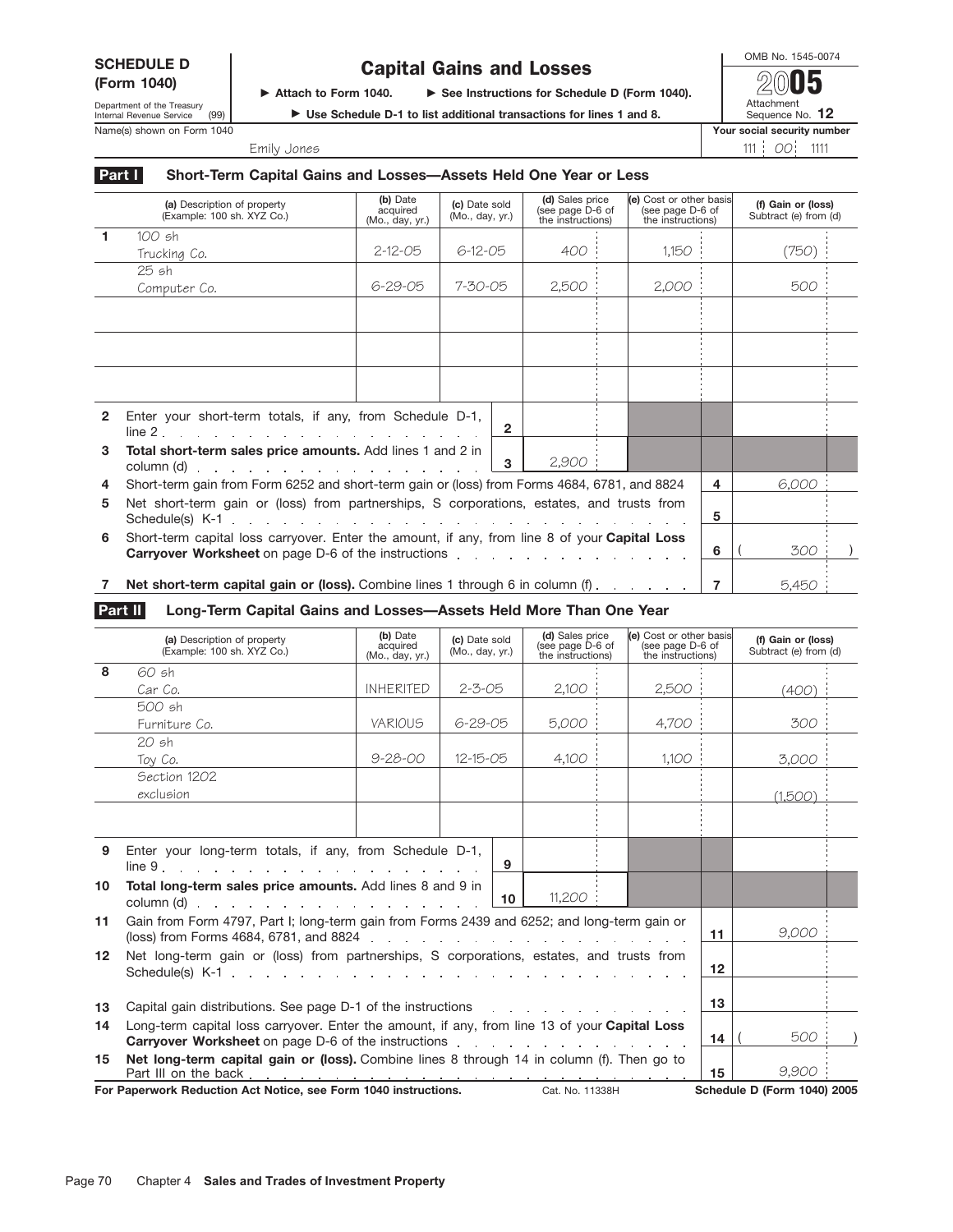|--|--|

|    | <b>Summary</b><br>Part III                                                                                                                                                                                                                                                                                                                                                                                                                      |    |        |  |
|----|-------------------------------------------------------------------------------------------------------------------------------------------------------------------------------------------------------------------------------------------------------------------------------------------------------------------------------------------------------------------------------------------------------------------------------------------------|----|--------|--|
| 16 | Combine lines 7 and 15 and enter the result. If line 16 is a loss, skip lines 17 through 20, and<br>go to line 21. If a gain, enter the gain on Form 1040, line 13, and then go to line 17 below                                                                                                                                                                                                                                                | 16 | 15,350 |  |
| 17 | Are lines 15 and 16 both gains?<br>$\sqrt{2}$ Yes. Go to line 18.<br>$\Box$ No. Skip lines 18 through 21, and go to line 22.                                                                                                                                                                                                                                                                                                                    |    |        |  |
| 18 | Enter the amount, if any, from line 7 of the 28% Rate Gain Worksheet on page D-7 of the<br>instructions.<br>a construction of the construction of the construction of the construction of the construction of the construction of the construction of the construction of the construction of the construction of the construction of the                                                                                                       | 18 | 1,000  |  |
| 19 | Enter the amount, if any, from line 18 of the Unrecaptured Section 1250 Gain Worksheet on<br>page D-8 of the instructions entertainment of the instructions and the contract of the instructions and the contract of the instructions of the instructions of the instructions of the instructions of the instructions of t                                                                                                                      | 19 |        |  |
| 20 | Are lines 18 and 19 both zero or blank?<br>$\Box$ Yes. Complete Form 1040 through line 43, and then complete the Qualified Dividends and<br>Capital Gain Tax Worksheet on page 38 of the Instructions for Form 1040. Do not complete<br>lines 21 and 22 below.<br>$\nabla$<br>No. Complete Form 1040 through line 43, and then complete the Schedule D Tax Worksheet<br>on page D-9 of the instructions. Do not complete lines 21 and 22 below. |    |        |  |
| 21 | If line 16 is a loss, enter here and on Form 1040, line 13, the smaller of:                                                                                                                                                                                                                                                                                                                                                                     |    |        |  |
|    | ● The loss on line 16 or<br>● (\$3,000), or if married filing separately, (\$1,500)                                                                                                                                                                                                                                                                                                                                                             | 21 |        |  |
|    | Note. When figuring which amount is smaller, treat both amounts as positive numbers.                                                                                                                                                                                                                                                                                                                                                            |    |        |  |
| 22 | Do you have qualified dividends on Form 1040, line 9b?<br>$\Box$ Yes. Complete Form 1040 through line 43, and then complete the Qualified Dividends and<br>Capital Gain Tax Worksheet on page 38 of the Instructions for Form 1040.<br>No. Complete the rest of Form 1040.                                                                                                                                                                      |    |        |  |

**Schedule D (Form 1040) 2005**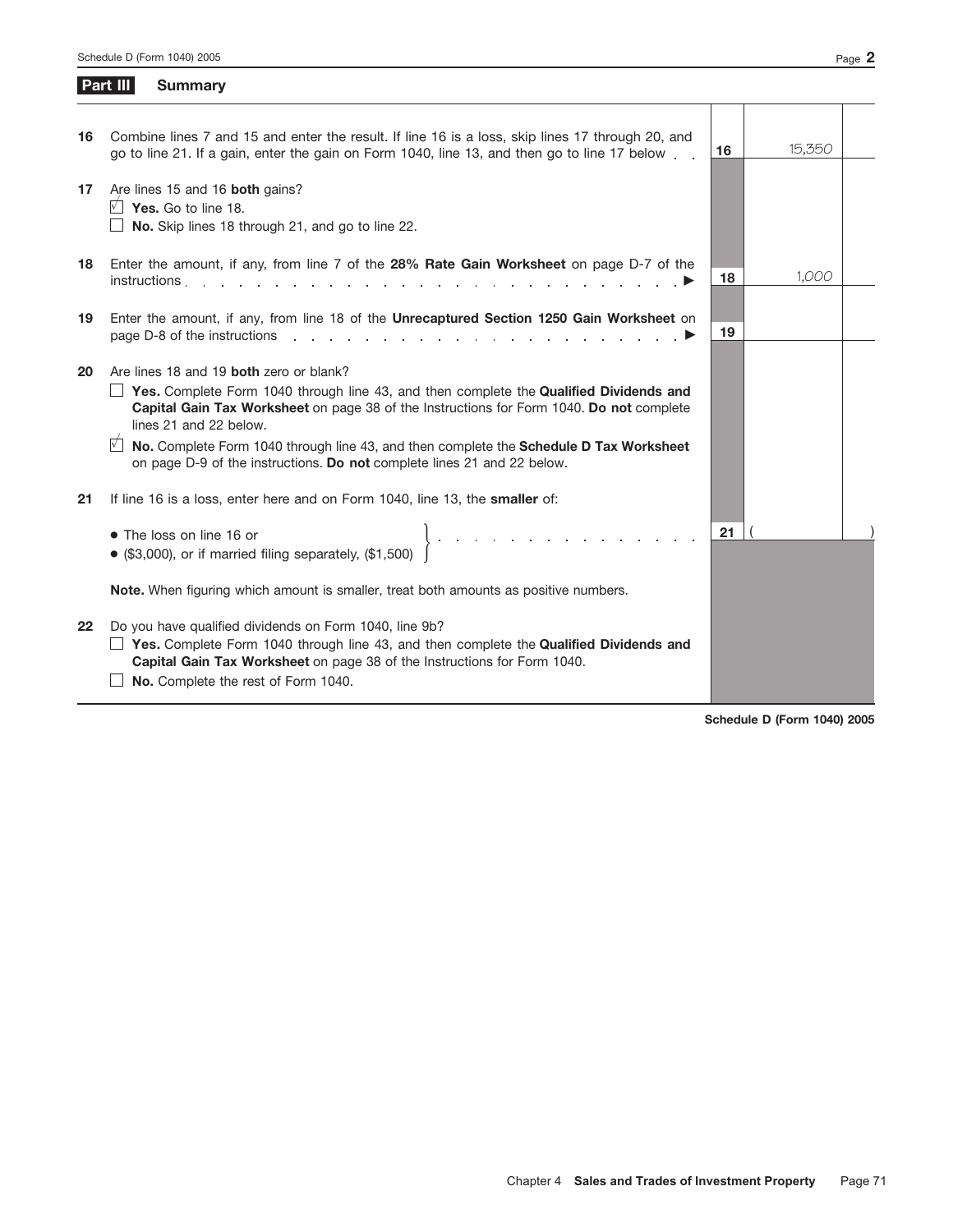- You must seek to profit from daily market<br>movements in the prices of securities and<br>not from dividends, interest, or capital<br>not from dividends, interest, or capital<br>ap-<br>not from dividends, interest, or capital ap-<br>not f
- 
- 

- 
- 
- 
- 

vestment. The special rules discussed here do are not subject to self-employment tax. This is not apply to the securities held for investment. If the whether the election is made or not. not apply to the securities held for investment.

You must keep detailed records to distinguish **How To Make the Special Rules for** the securities. The securities held for investment **Mark-to-Market Election** must be identified as such in your records on the **Traders in Securities**<br>in a separate brokerage account). Worlding them To make the mark-to-market election for 2006,<br>you must file a statement by April 15, 2006. This

business as a trader in securities, you must<br>meat all the following conditions.<br>Schedule D (Form 1040). Losses from these

preciation.<br> **Mark-to-market election made.** If you made<br> **Example 19 Four activity must be substantial.**<br>
all gains and losses from trading as ordinary<br>
effective. You must carry on the activity with con- gains and losses in Part II of Form 4797, instead 3. The trade or business for which you are tinuity and reqularity.<br>
of as capital gains and losses on Schedule D. In making the ele tinuity and regularity. of as capital gains and losses on Schedule D. In that case, securities held at the end of the year The following facts and circumstances should<br>
be considered in determining if your activity is a<br>
be considered in determining if your activity is a<br>
securities trading business.<br>
securities trading business.<br>
Typical hold

• The extent to which you pursue the activity ment expenses that an investor would deduct on Procedure 2002-9 requires you to file Form to produce income for a livelihood. Schedule A (Form 1040) are deducted by a 3115, App Schedule A (Form 1040) are deducted by a 3115, Application for Change in Accounting<br>trader on Schedule C (Form 1040), Profit or Method. Follow its instructions. Label the Form • The amount of time you devote to the ac-<br>Loss From Business, if the expenses are from 3115 as filed under "Section 10A of the Appen-<br>the trading business. Commissions and other dix of Rev. Proc. 2002-9."

you must file a statement by April 15, 2006. This statement should be attached to either your Special rules apply if you are a trader in securi-<br>Special rules apply if you are a trader in securi-<br>Special rules in the business of buying and selling securi-<br> $\overline{H}$   $\overline{H}$   $\overline{N}$   $\overline{R}$   $\overline{R}$   $\overline{R}$   $\overline{R$ ties in the business of buying and selling securi-<br>ties for your own account. To be engaged in<br>business as a trader in securities, you must Transactions from trading activities result in cap-<br>business as a trader in securi

- 
- 
- 

If your trading activities are not a business,<br>you are considered an investor, and not a trader.<br>It does not matter whether you call yourself a<br>trader or a "day trader." It does not matter whether you call yourself a<br>trade

Note. You may be a trader in some securi-<br>ties and have other securities you hold for in-<br>ties and have other securities you hold for in-<br>selling securities as part of a trading business<br>Revenue Procedure 99-17, 1999-1 CB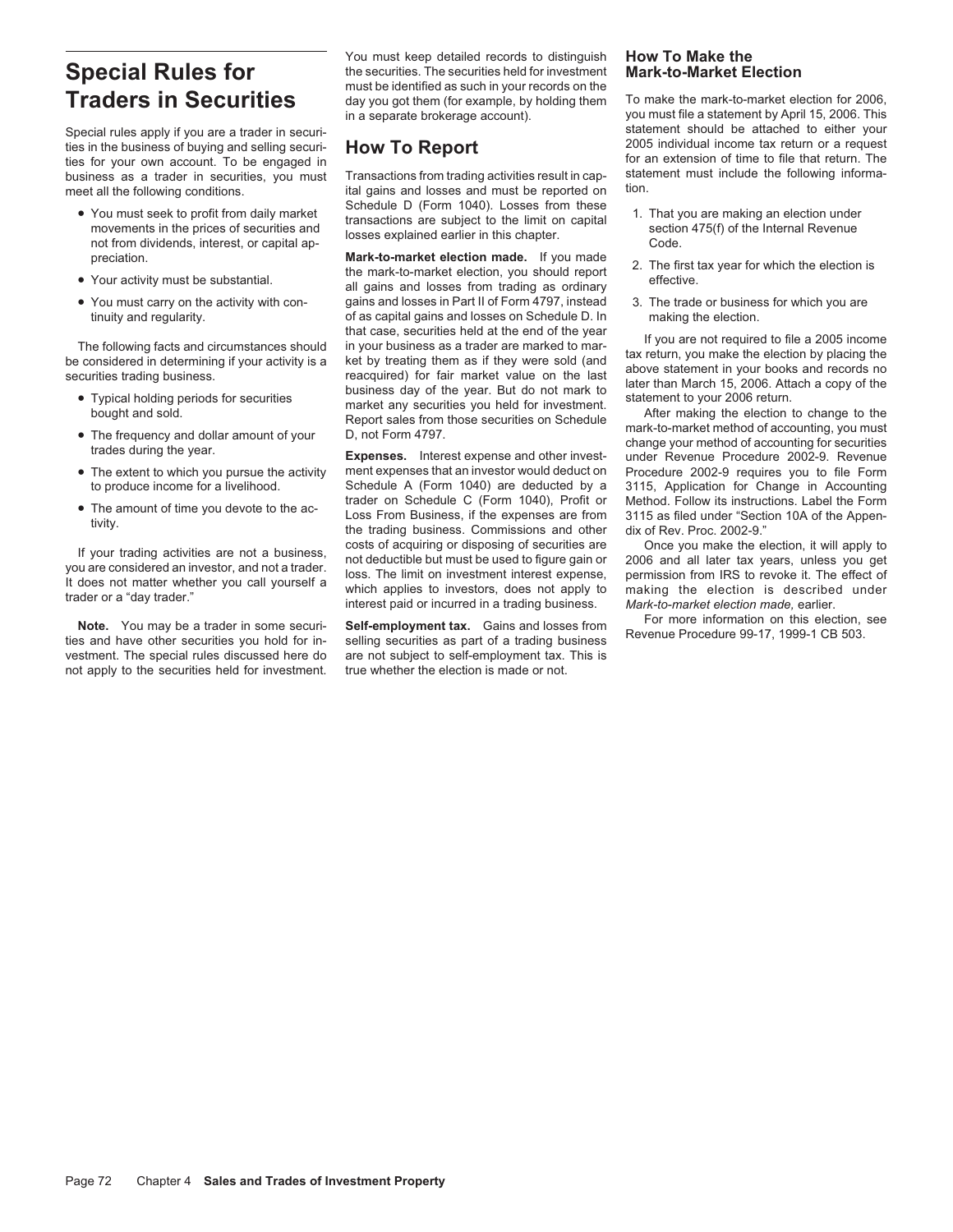have attempted to deal with an IRS problem a lications and prior-year forms and instruc-<br>
unsuccessfully you should contact your Tax-<br>
you're more comfortable talking with unsuccessfully, you should contact your Tax-<br>
you should receive your order<br>
youthin 10 days<br>
within 10 days

The Taxpayer Advocate independently rep-<br>
resents your interests and concerns within the<br>
IRS by protecting your rights and resolving<br>
problems that have not been fixed through nor-<br>
Passive Center where you can<br>
your tax mal channels. While Taxpayer Advocates can-<br>
mal channels. While Taxpayer Advocates can-<br>
mot change the tax law or make a technical tax<br>
decision, they can clear up problems that re-<br>
suited from previous contacts and ens

- 
- 
- 
- 

For more information, see Publication 1546,<br>
How To Get Help With Unresolved Tax<br>
Problems (now available in Chinese, Korean,<br>
Russian, and Vietnamese, in addition to English<br>
and Spanish).<br>
and Spanish and Spanish and Spa

**Free tax services.** To find out what services 1-800-829-1954. Be sure to wait at least Products CD-ROM, and obtain:<br>are available, get Publication 910, IRS Guide to 6 weeks from the date you filed your re-



- 
- electronically). Have your 2005 tax return end of the call.<br>available because you will need to know **Walk-in.** Many products and services Internal Revenue Bulletins. your social security number, your filing are available on a walk-in basis.  $\bullet$  Toll-free and email technical support.<br>Suv the CD-ROM from National Technical li
- 
- 
- 
- 
- 
- 
- 
- **FREXT START SEARCH CHOCES.**<br>• Get information on starting and operating *Services*. You can walk in to your local a small business. Taxpayer Assistance Center every busi-

- risted tions. Call 1-800-829-3676 to order<br>Contacting your Taxpayer Advocate. If you current-year forms, instructions, and pub-<br>have attempted to deal with an IRS problem lications and prior-year forms and instructions. Ap
	-
	- To contact your Taxpayer Advocate:<br>
	 Call the Taxpayer Advocate toll free at<br>
	 Call the Taxpayer Advocate toll free at<br>
	 Call the Taxpayer Advocate toll free at<br>
	 Call the phone book under United<br>
	 Call the phone book • Call the Taxpayer Advocate toll tree at *www.irs.gov/localcontacts* or look in the States Government, *Internal Revenue*<br>
	• Call, write, or fax the Taxpayer Advocate *ment, Internal Revenue Service*.<br>
	• Call, write, or
		-
	- in the busit. and publications. The politications is response within 10<br>● *TeleTax topics*. Call 1-800-829-4477 and request is received. <br>press 2 to listen to pre-recorded
		-

Free Tax Services. It contains a list of Tee lax of the detection of the RS Guide to the services of the contains and a index of tax topics. It also the publications and an index of tax topics. It also the publications an



Order IRS products online. cations. Some IRS offices, libraries, gro-

• Research your tax questions online. cery stores, copy centers, city and county • Search publications online by topic or government offices, credit unions, and of-**5.** keyword. **fice supply stores have a collection of**  $\chi$  iew Internal Revenue Bulletins (IRBs) **by products** available to print from a View Internal Revenue Bulletins (IRBs)<br> **EXENTAX**<br>
To Get Tax<br>
<br>
Figure your withholding allowances using<br>
Figure your withholding allowances using<br>
our Form W-4 calculator.<br>
Sign up to receive local and national tax<br>
exac

Nou can get help with unresolved tax issues,<br>
order free publications and forms, ask tax ques-<br>
tions, and get information from the IRS in sev-<br>
eral ways. By selecting the method that is best<br>
for you, you will have quick er Advocate.<br>within 10 days. er and the the someone in person, visit your local Tax-<br>payer Assistance Center where you can



office in your area.<br>
Call 1-800-829-4059 if you are a<br>
TTY/TDD equipment, call<br>
to TTY/TDD equipment, call<br>
to order forms and publications.<br>
to order forms and publications.<br>
to order forms and publications.<br>
to order fo



- 
- 
- 
- 
- 
- 
- 
- 

status, and the exact whole dollar **Buy the CD-ROM from National Technical Infor-** amount of your refund. • **•** *Products*. You can walk in to many post mation Service (NTIS) at *www.irs.gov/cdorders* • Download forms, instructions, and publi- offices, libraries, and IRS offices to pick for \$25 (no handling fee) or call 1-877-233-6767 up certain forms, instructions, and publi-<br>
cations. Some IRS offices, libraries, gro-<br>
handling fee).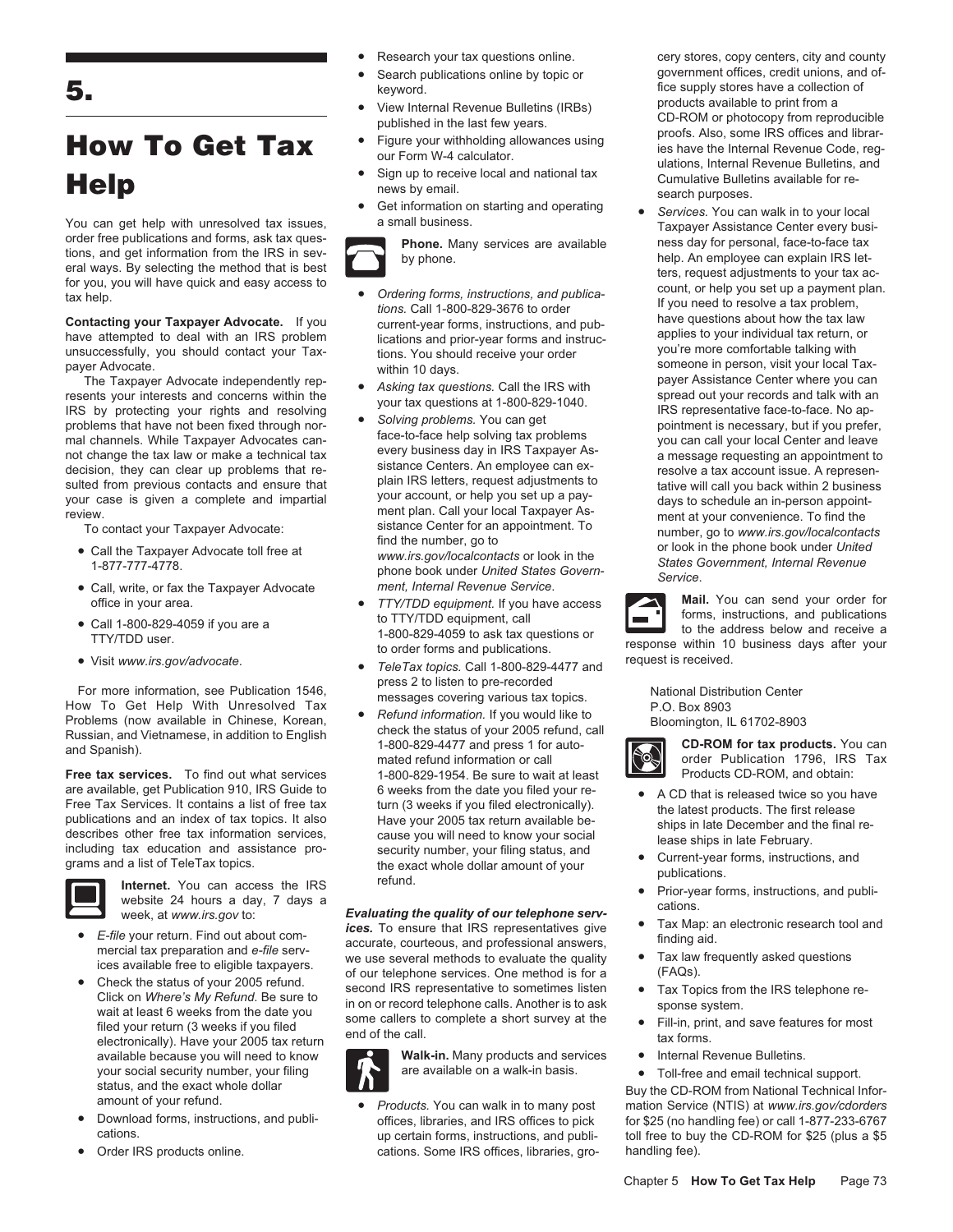

Resource Guide CD-ROM for 2005, structions, and publications by searching has a new look and enhanced navigation fea-<br>on a keyword or topic.

- pare a business plan, find financing for your business, and much more.
- All the business tax forms, instructions, and publications needed to successfully manage a business.
- 
- 
- res. This year's CD includes:<br>• Web links to various government agen-<br>• Helpful information, such as how to pre-<br>pare a business plan, find financing for ganizations. and IRS or-<br>ganizations.<br>ganizations.<br>www.irs.gov/small
- **CD-ROM for small businesses.** Tax law changes for 2005. "Rate the Product" survey—your oppor-<br>Publication 3207, The Small Business IRS Tax Map to help you find forms, in- tunity to suggest changes for future edi-Publication 3207, The Small Business <br>Resource Guide CD-ROM for 2005, <br>Structions, and publications by searching tions.

has a new look and enhanced navigation fea-<br>tures. This year's CD includes:<br>Meh links to various government agen-<br>year in early April. You can get a free copy by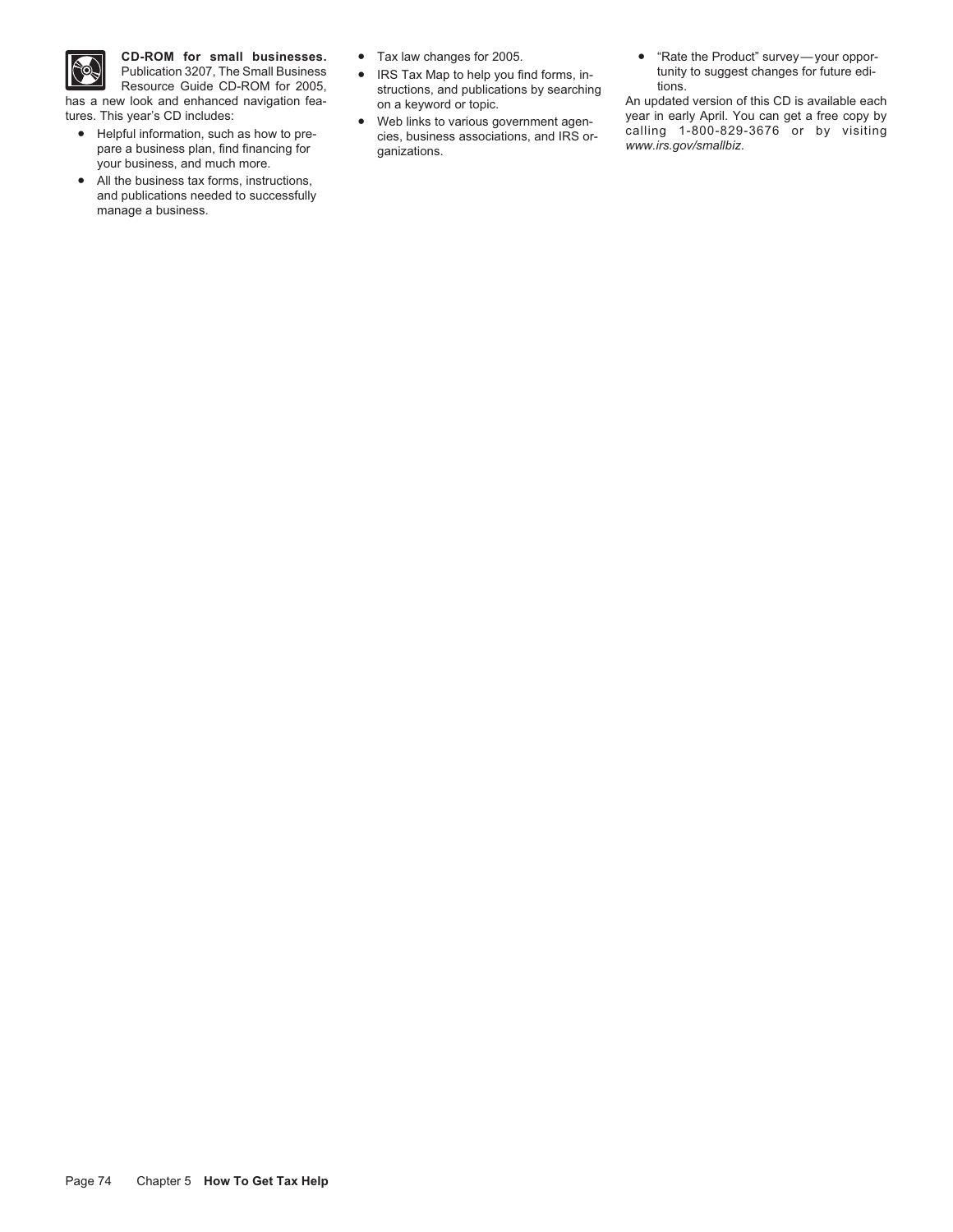# **Glossary**

The definitions in this glossary 2. The transaction is one of the **Investment interest:** The inter- **Passive activity:** An activity in-

**Accrual method:** An accounting<br>
method under which you report you acquire property<br>
method under which you report you acquire property<br>
whether or not actively<br>
whether or not actively<br>
whether or not actively<br>
whether or

purposes. The basis of property **Demand Ioan:** A loan payable in value on the last business day of from interest, dividends, annuities, you buy is usually the cost. Basis is full at any time upon demand by the the year. Th

est is payable at a rate below the<br>applicable federal rate, or a term **Equity option:** Any option: value of a debt obligation de-<br>loan where the amount loaned is<br>loan where the amount loaned is more than the present value of all 1. To buy or sell stock, or **Market discount bond:** Any right after you get it is more than payments due under the loan.

bout a purchaser to buy, at any time<br>of shares of stock at a specified **Fair market value:** The price and the column of shares of stock at a specified **Fair market value:** The price at the column of shares of stock at a sp

your income in the year in which facts.<br>you actually or constructively re-

Not actually or constructively re-<br>
expenses in the year you pay them. The amount of the principal or interest<br>
expenses in the year you pay them. The state of the principal or interest<br>
expenses in the year you pay them.

made on a commodity exchange,<br>calling for the sale or purchase of a **Futures** contract: An tions. calling for the sale or purchase of a<br>fixed amount of a commodity at a fixed amount of a commodity at a exchange-traded contract to buy or future date for a fixed price. Supersition as sell a specified commodity or finan-

transaction that you entered into a a specialist commodity future.<br>
after April 30, 1993, that meets commodity future.<br>
after April 30, 1993, that meets commodity future. after April 30, 1993, that meets<br>both of these tests. **Gift loan:** Any below-market loan<br>price. price. price.

- -
	-
	-

property. **Dividend:** A distribution of demption price of a bond at matur- sale or trade of property (other than

- 
- 

price. which property would change 2. Tax-exempt obligations that ernment bond issue of which: hands between a willing buyer and<br> **Cash method:** An accounting a willing seller, both having reason-<br>
method under which you report able knowledge of the relevant<br>
method under which you report able knowledge of the relev able knowledge of the relevant able knowledge of the relevant and the savings bonds, and a able knowledge of the relevant

sell a specified commodity or finan-<br>cial instrument at a specified price istered with an appropriate national purchaser to sell, at any time cial instrument at a specified price istered with an appropriate national cial purchaser to securities exchange as a market **Conversion transaction:** Any at a specified future date. See also securities exchange as a market before a specified future date, transaction that you entered into commodity future date. See also maker or specialist in li

following. est you paid or accrued on money volving the conduct of a trade or<br>you borrowed that is allocable to business in which you do not mate-

Below-market loan: A demand<br>loan (defined later) on which inter-<br>loan (defined later) on which inter-<br>of its earnings and profits.<br>Anarket discount arises when the for investment.

- 
- 
- 
- 

Commodity future: A contract substantially fixed price.<br>
made on a commodity exchange, bustantially fixed price.<br>
made on a commodity exchange, the substantially fixed price.<br>
and broad-based stock index op-<br>
and broad-bas

both of these tests. **Gift Ioan:** Any below-market loan<br>1. Substantially all of your ex-<br>pected return from the trans-<br>pected return from the trans-<br>pected return from the trans-<br>redemption price at maturity of a **ment con** action is due to the time value **Interest:** Compensation for the debt instrument is more than its is- tity that is formed for the purpose of original a fixed pool of mortoages of money.

used in this publication. The same **a**. A straddle, including any you borrowed that is allocable to business in which you do not mate-<br>-term used in another publication **a. A straddle, including any** property held for inve may have a slightly different mean-<br>on stock. **Limited partner:** A partner estate is not a passive activity if<br>h Any transaction in which whose participation in partnership both of the following are true.

- 
- 

sale or disposition of investment<br> **Dividend:** A distribution of demption price of a bond at matur-<br> **Dividend:** A distribution of demption price of a bond at matur-<br>
sale or trade of property (other than

- 
- -
	-

of your net investment. use or forbearance of money. sue price. holding a fixed pool of mortgages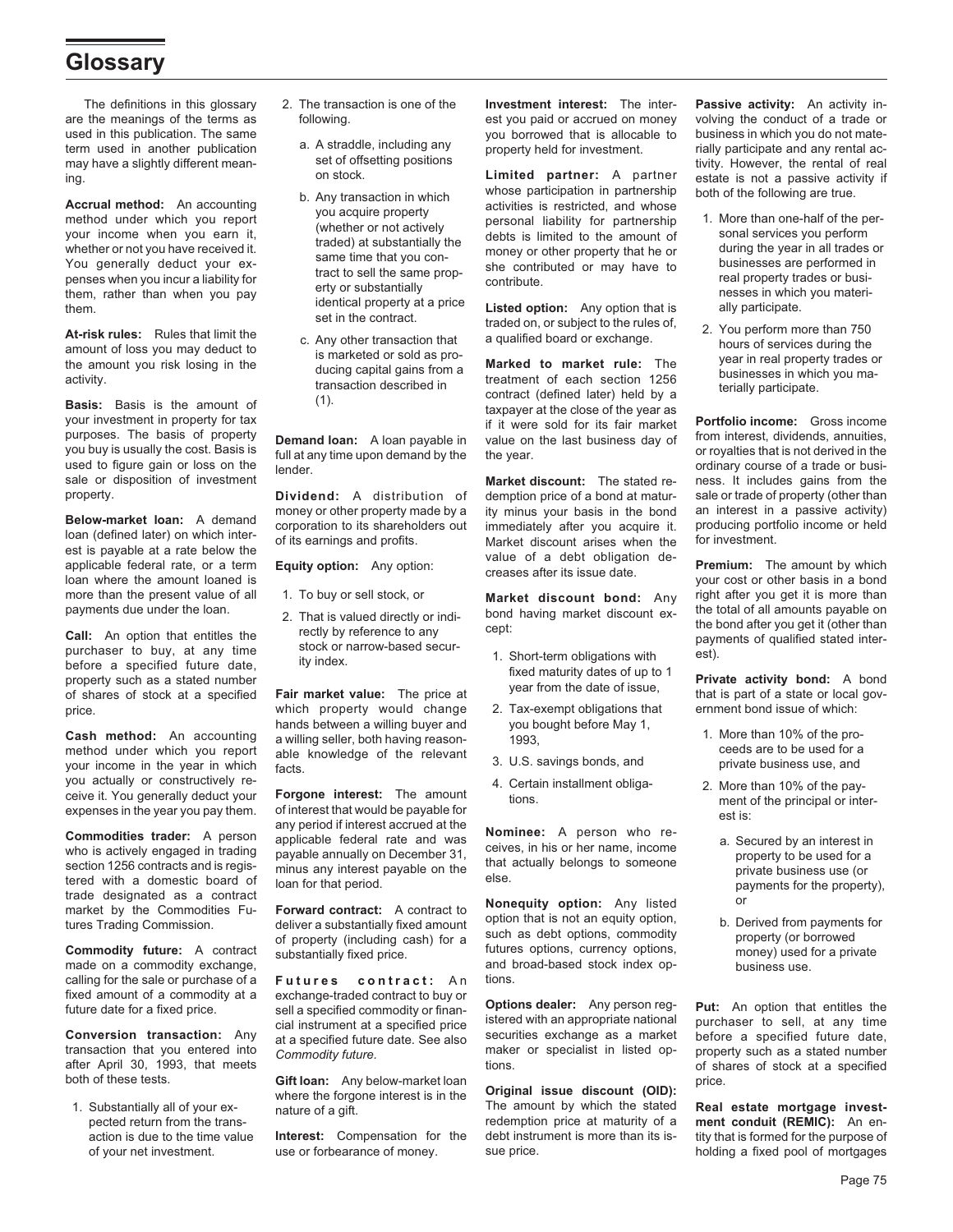interests may be either regular or substantial risk of forfeiture. deliver it to the lender. <br> **Section 1256 contract:** Any: **Straddle:** Generally, a set of off- price.

- 
- exchange, such as a domestic<br>board of trade designated as<br>a contract market by the Com-<br>modity Futures Trading Com-<br>mission or any board of trade<br>of a single security or of a<br>mission or any board of trade<br>mission or any bo

secured by interests in real prop- **Restricted stock:** Stock you get borrow the property to deliver to a b. Does not participate in corerty, with multiple classes of inter- for services you perform that is buyer and, at a later date, you buy porate growth to any signif-<br>ests held by investors. These nontransferable and is subject to a substantially identi ests held by investors. These nontransferable and is subject to a substantially identical property interests may be either requilar or substantial risk of forfeiture.

- 
- 
- 
- 
- 

or exchange approved by the **Short sale:** The sale of property a. Is limited and preferred as Secretary of the Treasury. that you generally do not own. You to dividends,

**Regulated futures contract:** A<br>section 1256 contract that: 1. Regulated futures contract,<br>2. Foreign currency contract as purchased option to buy and a pur-<br>1. Provides that amounts that defined in chapter 4 under that th 1. Provides that amounts that defined in chapter 4 under<br>must be deposited to, or may *Section 1256 Contracts* number of shares of the security, **Wash sale:** A sale of stock or se-<br>he with the same exercise price and curit

- 
- -
- 
- 

be withdrawn from, your mar-<br>
be withdrawn from, you mar-<br>
gin account depend on daily<br>
gin account depend on daily<br>
depend to Market,<br>
the same exercise price and<br>
the same exercise price and<br>
the same exercise price and<br>

■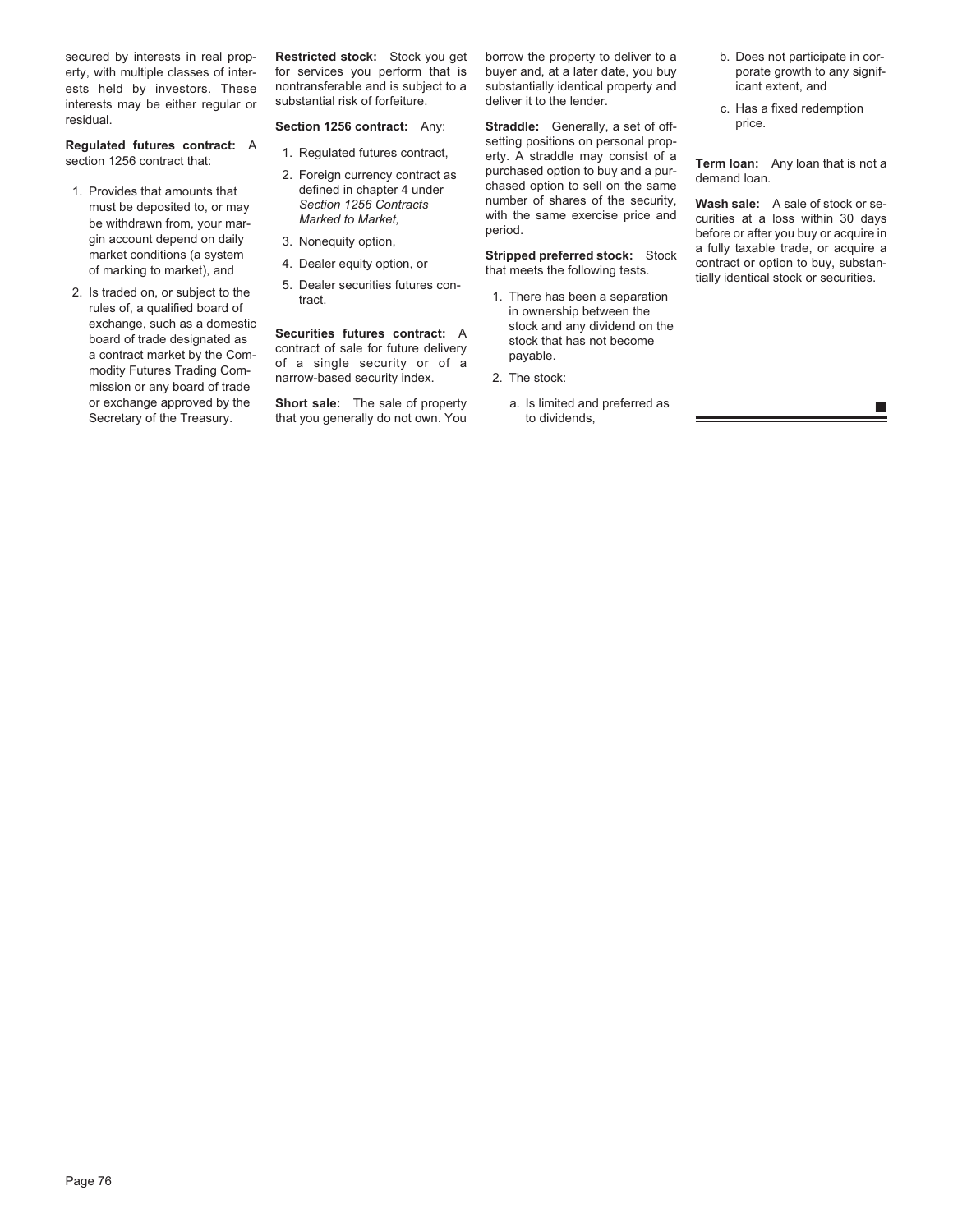

| ۰. |  |
|----|--|
|    |  |

| Abusive tax shelters (See Tax<br>shelters) |
|--------------------------------------------|
| Accounting fees 36                         |
| <b>Accrual method</b> 7, 16, 25,<br>33, 75 |
| Accuracy-related penalty  5                |
| Acquisition discount  16, 45               |
| Adjusted basis  21, 43, 45                 |
| <b>Alaska Permanent Fund</b>               |
| dividends  23, 34                          |
| <b>Amortization of bond</b>                |
| premium  34-36                             |
| <b>Annuities:</b>                          |
| Borrowing on 37                            |
| Interest on  6                             |
| Life insurance proceeds used to            |
|                                            |
| Sale of  51                                |
| Single-premium  37                         |
| Trade for  39, 47                          |
| Applicable federal rate  6                 |
| <b>Appreciated financial</b>               |
| positions 40                               |
| Arbitrage bonds  12                        |
| Assistance (See Tax help)                  |
| At-risk rules  32, 64, 75                  |
| Attorneys' fees  36                        |
| <b>Automatic investment</b>                |
| service  36, 44, 53                        |
|                                            |

۰

| <b>Backup withholding </b>                                                                                                                                                                                                                                                                                                                                                           |
|--------------------------------------------------------------------------------------------------------------------------------------------------------------------------------------------------------------------------------------------------------------------------------------------------------------------------------------------------------------------------------------|
| Bad debts  51, 54                                                                                                                                                                                                                                                                                                                                                                    |
| <b>Bankrupt financial institutions:</b>                                                                                                                                                                                                                                                                                                                                              |
| Deposit in 5                                                                                                                                                                                                                                                                                                                                                                         |
| Bargain purchases  42                                                                                                                                                                                                                                                                                                                                                                |
| Basis  42-48, 75                                                                                                                                                                                                                                                                                                                                                                     |
| Adjusted 21, 43, 45                                                                                                                                                                                                                                                                                                                                                                  |
|                                                                                                                                                                                                                                                                                                                                                                                      |
| Inherited property  43                                                                                                                                                                                                                                                                                                                                                               |
| Investment property  42                                                                                                                                                                                                                                                                                                                                                              |
| Like-kind exchanges 46                                                                                                                                                                                                                                                                                                                                                               |
| Other than cost 42                                                                                                                                                                                                                                                                                                                                                                   |
| REITs  44                                                                                                                                                                                                                                                                                                                                                                            |
| REMIC, residual interest  25                                                                                                                                                                                                                                                                                                                                                         |
| Replacement stock  63                                                                                                                                                                                                                                                                                                                                                                |
| Stocks and bonds  21, 22                                                                                                                                                                                                                                                                                                                                                             |
| 35, 43                                                                                                                                                                                                                                                                                                                                                                               |
| Bearer obligations  14, 5                                                                                                                                                                                                                                                                                                                                                            |
| Below-market loans  6-7, 79                                                                                                                                                                                                                                                                                                                                                          |
| Bonds:                                                                                                                                                                                                                                                                                                                                                                               |
| Accrued interest on  19                                                                                                                                                                                                                                                                                                                                                              |
| Amortization of premium 34                                                                                                                                                                                                                                                                                                                                                           |
| Arbitrage 12                                                                                                                                                                                                                                                                                                                                                                         |
| Basis  35, 43                                                                                                                                                                                                                                                                                                                                                                        |
| Capital asset  49                                                                                                                                                                                                                                                                                                                                                                    |
| Convertible  47                                                                                                                                                                                                                                                                                                                                                                      |
|                                                                                                                                                                                                                                                                                                                                                                                      |
| Enterprise zone facility 12<br>Federally guaranteed  12                                                                                                                                                                                                                                                                                                                              |
| Identification  44                                                                                                                                                                                                                                                                                                                                                                   |
| Market discount  12, 33, 45                                                                                                                                                                                                                                                                                                                                                          |
| 50, 65, 75                                                                                                                                                                                                                                                                                                                                                                           |
| New York Liberty bonds  12                                                                                                                                                                                                                                                                                                                                                           |
| Par value  45                                                                                                                                                                                                                                                                                                                                                                        |
| $\overline{C}$ $\overline{C}$ $\overline{C}$ $\overline{C}$ $\overline{C}$ $\overline{C}$ $\overline{C}$ $\overline{C}$ $\overline{C}$ $\overline{C}$ $\overline{C}$ $\overline{C}$ $\overline{C}$ $\overline{C}$ $\overline{C}$ $\overline{C}$ $\overline{C}$ $\overline{C}$ $\overline{C}$ $\overline{C}$ $\overline{C}$ $\overline{C}$ $\overline{C}$ $\overline{C}$ $\overline{$ |

| A                                              | Private activity $\dots \dots 12, 75$                                    | Custodian account for  3                         | Market discount bonds (See                      |
|------------------------------------------------|--------------------------------------------------------------------------|--------------------------------------------------|-------------------------------------------------|
| <b>Abusive tax shelters</b> (See Tax           | Redemption or retirement                                                 | Gifts to  4                                      | Market discount bonds)                          |
| shelters)                                      |                                                                          | Investment income of  3, 34                      | Original issue discount (See                    |
| <b>Accounting fees</b> 36                      | Sold between interest                                                    | Qualified dividends  34                          | Original issue discount (OID))                  |
| <b>Accrual method</b> 7, 16, 25,               | dates  11                                                                | Savings account with parent as                   | Short-term obligations  15,                     |
| 33, 75                                         | State and local                                                          |                                                  |                                                 |
| Accuracy-related penalty  5                    | government $\ldots \ldots \ldots \ldots 50$<br>Stripped  12, 14, 45      | U.S. savings bond owner  8                       | Stripped bonds and                              |
| Acquisition discount  16, 45                   | Tax-exempt  50                                                           | Clerical help  36                                | coupons  14                                     |
| Adjusted basis  21, 43, 45                     | Traded flat  6                                                           | Co-owners of U.S. savings                        | <b>Discounted debt</b><br>instruments  13       |
| Alaska Permanent Fund                          | U.S. savings (See U.S. savings                                           | <b>Collateralized debt obligations</b>           | Discounted tax-exempt                           |
| dividends $\ldots$ 23, 34                      | bonds)                                                                   |                                                  | obligations  45                                 |
| Amortization of bond                           | U.S. Treasury (See U.S.                                                  | Comments on publication  2                       | Dividends: (See also Form                       |
| premium  34-36                                 | Treasury bills, notes, and                                               | Commodities traders  75                          | 1099-DIV) $\ldots \ldots \ldots$ 19-24, 75      |
| <b>Annuities:</b>                              | bonds)                                                                   |                                                  | Alaska Permanent                                |
| Borrowing on $\dots\dots\dots\dots37$          | <b>Brokerage fees</b> $\ldots$ $\ldots$ 36, 65                           | Commodity futures  52, 54,<br>75                 | Fund  23, 34                                    |
| Interest on $\dots\dots\dots\dots\dots\dots$ 6 |                                                                          |                                                  | Exempt-interest  5, 22, 54                      |
| Life insurance proceeds used to                |                                                                          | Community property:<br>U.S. savings bonds  8     | Extraordinary  56                               |
|                                                | С                                                                        | <b>Constructive ownership</b>                    | Holding period $\ldots \ldots \ldots$ 20        |
|                                                | <b>Calls and puts</b> 57, 75                                             | transactions $\ldots$ 48, 52                     | Insurance policies  23                          |
| Single-premium  37                             | Table 4-1  58                                                            |                                                  | Money market funds  21                          |
| Trade for 39, 47                               | Capital assets  49                                                       | Constructive receipt 16                          | Nominees 19, 24                                 |
| Applicable federal rate  6                     | Capital gain                                                             | Constructive sales  40                           | Ordinary  20                                    |
| <b>Appreciated financial</b>                   | distributions  21, 24, 34,                                               | <b>Contractors, insolvency</b>                   | Patronage  23                                   |
| positions 40                                   | 54                                                                       |                                                  | Payments in lieu of  55                         |
| Arbitrage bonds 12                             | Capital gain tax                                                         | <b>Conversion</b>                                | Qualified  20, 24, 34                           |
| <b>Assistance</b> (See Tax help)               | computation  67                                                          | transactions $\ldots \ldots \ldots 51, 75$       | Qualified foreign                               |
| At-risk rules 32, 64, 75                       | Capital gains and                                                        | <b>Convertible stocks and</b><br><b>bonds</b> 47 | corporation  20<br>Received in January  20      |
| Attorneys' fees  36                            |                                                                          | Cooperatives, sales of stock                     | Reinvestment plans  21, 36,                     |
| Automatic investment                           | Constructive ownership                                                   |                                                  |                                                 |
| service  36, 44, 53                            | transactions $\ldots \ldots \ldots 52$<br>Definition  49                 | <b>Corporate distributions</b> 19                | Reporting requirements  19,                     |
|                                                | Empowerment zone                                                         | Capital gain  24, 34, 54                         | 23-24                                           |
| в                                              | assets 64                                                                | Constructive  22                                 | Restricted stock  24                            |
| Backup withholding  3                          | Investment property  49                                                  | Dividends (See Dividends)                        | Sale or trade vs. 39                            |
| Bad debts  51, 54                              | Long-term  55, 65                                                        | Fractional shares  22                            | Scrip  22                                       |
| <b>Bankrupt financial institutions:</b>        | Long-term debt                                                           | Liquidating  21, 24                              | Sold stock  20                                  |
| Deposit in 51                                  |                                                                          | Nondividend  21, 24                              | Stock  44, 53                                   |
| Bargain purchases  42                          | Losses, limit on  66                                                     | Return of capital 21                             | Underreported  3                                |
| <b>Basis</b> 42-48, 75                         | Passive activities  64                                                   | Stock rights  22                                 | Veterans' insurance 5, 23                       |
| Adjusted 21, 43, 45                            | Qualified covered call                                                   | Undistributed capital                            | Divorce  43,48                                  |
|                                                | options  60                                                              | gains  21                                        |                                                 |
| Inherited property  43                         | Qualified small business                                                 | Corporate                                        | Е                                               |
| Investment property  42                        | stock $\ldots \ldots \ldots \ldots \ldots \ldots 63$                     | reorganizations  46                              |                                                 |
| Like-kind exchanges $\dots \dots$ 46           | Reporting requirements  60,                                              |                                                  | <b>Education Savings Bond</b><br>Program  10-11 |
| Other than cost 42                             | 63, 64                                                                   | Coupon bonds  16                                 | Interest excluded under  18                     |
| REITS  44                                      | Rollover of gain from sale of                                            |                                                  | Recordkeeping                                   |
| REMIC, residual interest  25                   | securities $\ldots \ldots \ldots \ldots \ldots$ 62<br>Short-term  55, 65 | D                                                | requirements 11                                 |
| Replacement stock  63                          | Tax rates  66                                                            |                                                  | <b>Employee stock ownership</b>                 |
| Stocks and bonds $\ldots$ 21, 22,              | 28% rate gain worksheet,                                                 | Dealer equity options 41                         | plans (ESOPs), sales of stock                   |
| 35, 43                                         | completed sample  67                                                     | <b>Dealer securities futures</b>                 |                                                 |
| Bearer obligations  14, 51                     | Table 4-2  67                                                            | <b>contracts</b> 41                              | <b>Employer identification</b>                  |
| Below-market loans  6-7, 75                    | Capital loss carryover  60,                                              | Debt instruments, retirement                     | numbers (EINs)  26                              |
| <b>Bonds:</b>                                  | 66.67                                                                    |                                                  | Empowerment zone  64                            |
| Accrued interest on  19                        | Worksheet 4-1  66                                                        | Decedents 43.66                                  | Endowment contracts  37                         |
| Amortization of premium  34                    | Cash method  7, 16, 33, 75                                               | U.S. savings bond interest,                      | <b>Enterprise zone facility</b>                 |
| Arbitrage 12<br>Basis  35, 43                  | Reporting options for savings                                            | reporting of  9                                  |                                                 |
| Capital asset  49                              | bond interest $\ldots \ldots \ldots \ldots$ 7                            | <b>Demand loans</b> 75                           | <b>Equity option  41, 75</b>                    |
| Convertible  47                                | Cash-settled options  41                                                 | Demutualization  47                              | Estate income received by                       |
|                                                | Casualty losses  51                                                      | Deposits, loss on  51                            | beneficiary  3                                  |
| Enterprise zone facility 12                    | <b>CDOs (Collateralized debt</b>                                         | Discount on debt                                 | Exempt-interest dividends on                    |
| Federally guaranteed  12                       |                                                                          | <b>instruments</b> 13-16                         | mutual fund stock  54                           |
| Identification  44                             | <b>Certificates of deposit</b>                                           | Certificates of deposit 14                       | <b>Expenses of producing</b>                    |
| Market discount  12, 33, 45,                   |                                                                          | Election to report all interest as               |                                                 |
| 50, 65, 75                                     | Children:                                                                |                                                  |                                                 |
| New York Liberty bonds  12                     | Alaska Permanent Fund                                                    | Face-amount certificates  14                     |                                                 |
| Par value  45                                  | dividends $\ldots \ldots \ldots \ldots \ldots$ 34                        | Gain or loss treatment  49                       | F                                               |
| Premiums on 35, 45, 75                         | Capital gain distributions  34                                           | Inflation-indexed  14                            | Face-amount certificates  14                    |

| Private activity  12, 75<br>Redemption or retirement<br>of  39<br>Sold between interest<br>dates  11<br>State and local | Custodian account for  3<br>Investment income of  3, 34<br>Qualified dividends  34<br>Savings account with parent as | Market discount bonds (See<br>Market discount bonds)<br>Original issue discount (See<br>Original issue discount (OID))<br>Short-term obligations  15,<br>49 |
|-------------------------------------------------------------------------------------------------------------------------|----------------------------------------------------------------------------------------------------------------------|-------------------------------------------------------------------------------------------------------------------------------------------------------------|
| government $\ldots \ldots \ldots \ldots 50$                                                                             | U.S. savings bond owner  8                                                                                           | Stripped bonds and                                                                                                                                          |
| Stripped  12, 14, 45                                                                                                    | Clerical help  36                                                                                                    | coupons  14                                                                                                                                                 |
| Tax-exempt  50                                                                                                          | Co-owners of U.S. savings                                                                                            | <b>Discounted debt</b>                                                                                                                                      |
| Traded flat  6                                                                                                          |                                                                                                                      | <b>instruments</b> 13                                                                                                                                       |
| U.S. savings (See U.S. savings                                                                                          | <b>Collateralized debt obligations</b>                                                                               | <b>Discounted tax-exempt</b>                                                                                                                                |
| bonds)                                                                                                                  |                                                                                                                      | obligations  45                                                                                                                                             |
| U.S. Treasury (See U.S.                                                                                                 | Comments on publication  2                                                                                           | Dividends: (See also Form                                                                                                                                   |
| Treasury bills, notes, and                                                                                              | Commodities traders  75                                                                                              | 1099-DIV)  19-24, 75                                                                                                                                        |
| bonds)                                                                                                                  | <b>Commodity futures</b> 52, 54,                                                                                     | Alaska Permanent                                                                                                                                            |
| <b>okerage fees</b> 36, 65                                                                                              | 75                                                                                                                   | Fund  23, 34                                                                                                                                                |
|                                                                                                                         | <b>Community property:</b>                                                                                           | Exempt-interest  5, 22, 54                                                                                                                                  |
|                                                                                                                         | U.S. savings bonds $\ldots \ldots \ldots$ 8                                                                          | Extraordinary  56                                                                                                                                           |
|                                                                                                                         | <b>Constructive ownership</b>                                                                                        | Holding period  20                                                                                                                                          |
| alls and puts 57, 75<br>Table 4-1  58                                                                                   | transactions $\ldots$ 48, 52                                                                                         | Insurance policies  23                                                                                                                                      |
|                                                                                                                         | <b>Constructive receipt 16</b>                                                                                       | Money market funds 21                                                                                                                                       |
| apital assets  49                                                                                                       | Constructive sales  40                                                                                               | Nominees 19, 24                                                                                                                                             |
| apital gain                                                                                                             | <b>Contractors, insolvency</b>                                                                                       | Ordinary  20                                                                                                                                                |
| <b>distributions</b> 21, 24, 34,                                                                                        |                                                                                                                      | Patronage  23                                                                                                                                               |
| 54                                                                                                                      | Conversion                                                                                                           | Payments in lieu of  55                                                                                                                                     |
| apital gain tax                                                                                                         | transactions $\dots\dots\dots 51,75$                                                                                 | Qualified  20, 24, 34                                                                                                                                       |
| <b>computation</b> 67                                                                                                   | <b>Convertible stocks and</b>                                                                                        | Qualified foreign                                                                                                                                           |
| apital gains and                                                                                                        | <b>bonds</b> 47                                                                                                      | corporation  20<br>Received in January  20                                                                                                                  |
| <b>losses</b> 49-54                                                                                                     |                                                                                                                      | Reinvestment plans  21, 36,                                                                                                                                 |
| Constructive ownership                                                                                                  | Cooperatives, sales of stock                                                                                         | 44                                                                                                                                                          |
| transactions $\dots\dots\dots\dots$ 52                                                                                  | <b>to</b> 62                                                                                                         | Reporting requirements  19,                                                                                                                                 |
| Definition  49                                                                                                          | Corporate distributions  19                                                                                          | $23 - 24$                                                                                                                                                   |
| <b>Empowerment zone</b>                                                                                                 | Capital gain  24, 34, 54<br>Constructive  22                                                                         | Restricted stock  24                                                                                                                                        |
| assets 64<br>Investment property  49                                                                                    | Dividends (See Dividends)                                                                                            | Sale or trade vs. 39                                                                                                                                        |
| Long-term  55, 65                                                                                                       | Fractional shares  22                                                                                                | Scrip  22                                                                                                                                                   |
| Long-term debt                                                                                                          | Liquidating  21, 24                                                                                                  | Sold stock  20                                                                                                                                              |
| instruments  50                                                                                                         | Nondividend  21, 24                                                                                                  | Stock  44, 53                                                                                                                                               |
| Losses, limit on  66                                                                                                    | Return of capital  21                                                                                                | Underreported  3                                                                                                                                            |
| Passive activities  64                                                                                                  | Stock rights  22                                                                                                     | Veterans' insurance  5, 23                                                                                                                                  |
| Qualified covered call                                                                                                  | Undistributed capital                                                                                                | Divorce  43,48                                                                                                                                              |
| options  60                                                                                                             | gains  21                                                                                                            |                                                                                                                                                             |
| <b>Qualified small business</b>                                                                                         | Corporate                                                                                                            |                                                                                                                                                             |
|                                                                                                                         | reorganizations  46                                                                                                  | Е                                                                                                                                                           |
| Reporting requirements  60,                                                                                             | Cost basis 42                                                                                                        | <b>Education Savings Bond</b>                                                                                                                               |
|                                                                                                                         |                                                                                                                      | $10 - 11$<br>Program                                                                                                                                        |

| ◡                                  |
|------------------------------------|
| Day traders 72                     |
| Dealer equity options 41           |
| <b>Dealer securities futures</b>   |
| contracts 41                       |
| Debt instruments, retirement       |
| <b>of</b> 50                       |
| <b>Decedents</b> 43, 66            |
| U.S. savings bond interest,        |
| reporting of  9                    |
| Demand loans  75                   |
| Demutualization 47                 |
| Deposits, loss on 51               |
| Discount on debt                   |
| <b>instruments</b> 13-16           |
| Certificates of deposit  14        |
| Election to report all interest as |
|                                    |
| Face-amount certificates 14        |
| Gain or loss treatment  49         |
| Inflation-indexed  14              |
|                                    |

| Market discount bonds (See<br>Market discount bonds) |    |
|------------------------------------------------------|----|
| Original issue discount (See                         |    |
| Original issue discount (OID))                       |    |
| Short-term obligations  15,                          |    |
|                                                      | 49 |
| Stripped bonds and                                   |    |
| coupons  14                                          |    |
| iscounted debt                                       |    |
| instruments  13                                      |    |
| iscounted tax-exempt                                 |    |
| obligations  45                                      |    |
|                                                      |    |
| lividends: (See also Form                            |    |
| 1099-DIV)  19-24, 75                                 |    |
| Alaska Permanent                                     |    |
| Fund  23, 34                                         |    |
| Exempt-interest  5, 22, 54                           |    |
| Extraordinary  56                                    |    |
| Holding period  20                                   |    |
| Insurance policies  23                               |    |
| Money market funds 21                                |    |
| Nominees 19, 24                                      |    |
| Ordinary  20                                         |    |
| Patronage  23                                        |    |
| Payments in lieu of  55<br>Qualified  20, 24, 34     |    |
|                                                      |    |
| Qualified foreign                                    |    |
| corporation  20                                      |    |
| Received in January  20                              |    |
| Reinvestment plans  21, 36,                          |    |
|                                                      | 44 |
| Reporting requirements  19,                          |    |
| 23-24                                                |    |
|                                                      |    |
| Restricted stock  24<br>Sale or trade vs 39          |    |
|                                                      |    |
| Scrip  22                                            |    |
| Sold stock  20                                       |    |
| Stock  44,53                                         |    |
| Underreported  3                                     |    |
| Veterans' insurance  5, 23                           |    |
| Vivorce  43,48                                       |    |
|                                                      |    |

| Luucation oavings Donu              |  |
|-------------------------------------|--|
| Program  10-11                      |  |
| Interest excluded under  18         |  |
| Recordkeeping                       |  |
| requirements 11                     |  |
| <b>Employee stock ownership</b>     |  |
| plans (ESOPs), sales of stock       |  |
|                                     |  |
| <b>Employer identification</b>      |  |
|                                     |  |
| Empowerment zone  64                |  |
| Endowment contracts  37             |  |
| <b>Enterprise zone facility</b>     |  |
|                                     |  |
| Equity option 41, 75                |  |
| Estate income received by           |  |
| beneficiary  3                      |  |
| <b>Exempt-interest dividends on</b> |  |
| mutual fund stock  54               |  |
| <b>Expenses of producing</b>        |  |
|                                     |  |
|                                     |  |
|                                     |  |
|                                     |  |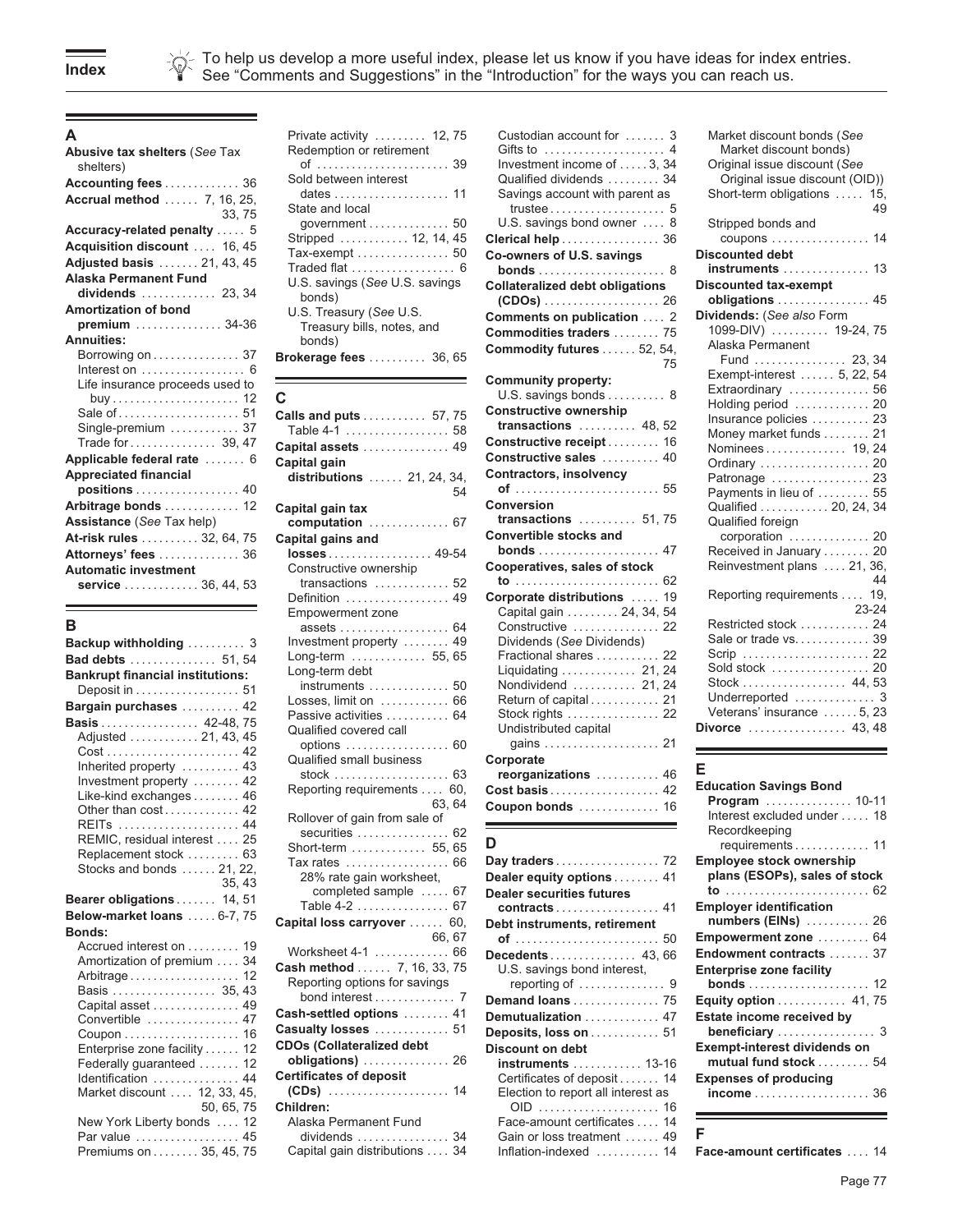| <b>Fair market value  42, 43, 46,</b>         | G                              | Installment sale                                | Local government obligations                      |
|-----------------------------------------------|--------------------------------|-------------------------------------------------|---------------------------------------------------|
| 75                                            | Gains on qualified small       | payments $\ldots \ldots \ldots \ldots \ldots$ 6 | (See State or local governmer                     |
| Federal guarantee on                          | business stock $\ldots$ 63     | Insurance dividends  6                          | obligations)                                      |
|                                               | Gains on sales or trades: (See | Money market funds  5                           | Long-term capital gains and                       |
| Fees to buy or sell  36                       | also Capital gains and         | Nominee distributions 5                         |                                                   |
| <b>Financial asset securitization</b>         | $losses)$ 45, 48, 49           | Prepaid insurance                               | Long-term debt                                    |
| investment trusts                             | Gifts  4, 43, 53, 75           | premiums $\ldots \ldots \ldots \ldots \ldots 6$ | instruments                                       |
| (FASITs)  26                                  | Glossary  75-76                | Reporting  16-19                                | Losses on sales or trades: (Se                    |
| <b>Foreign currency</b>                       | Government obligations  16     | Seller-financed<br>mortgage  17, 19             | also Capital gains and                            |
| transactions $\ldots \ldots \ldots \ldots 40$ |                                | Tax refunds  6                                  | $losses)$                                         |
| Foreign income  2                             |                                | Tax-exempt  12, 17                              | Amount calculation                                |
| Forgone interest  75                          | H.                             | Taxable  5-6, 11, 12                            | Carryback election  41.                           |
| Form 1040 17, 23                              | Hedging transactions  41,      | U.S. savings bonds, person                      | Mutual fund or REIT stock hel<br>6 months or less |
| Schedule B  17                                | 42.52                          | responsible for tax (Table                      | Passive activities  26, 2                         |
| Form 1040, Schedule D 55,                     | Help (See Tax help)            |                                                 | 32.                                               |
| 57, 63, 67                                    | <b>Holding period:</b>         | Underreported  3                                | Related parties                                   |
| Worksheet, completed                          | Investment property  53        | Usurious interest  6                            | Section 1244 (small business)                     |
| sample  68                                    | Replacement stock  63          | VA insurance dividends  5                       |                                                   |
| Form 1040A  17, 23                            | Straddles  60                  | Investment clubs  26-27                         | Small business investment                         |
| Form 1040X  40                                |                                | Investment counsel and                          | company stock                                     |
|                                               |                                |                                                 | Wash sales                                        |
|                                               |                                | Investment expenses 32-38                       |                                                   |
| Schedule K-1  27                              | Income from sources outside    | Allocated  25                                   | м                                                 |
| Form 1066, Schedule Q 25                      |                                | At-risk rules  32                               |                                                   |
| <b>Form 1096</b> 19, 24, 65                   | Income tax treaties (Table     | Deductible  36                                  | Mark-to-market election                           |
| Form 1099-B  39, 64, 65, 67                   |                                | Limits on deductions  32                        | Marked to market rules                            |
| Form 1099-DIV  3, 19, 23, 24                  | Indian tribal government  12   | Nondeductible  37                               | 72.                                               |
|                                               | <b>Individual retirement</b>   | Pass-through entities  37                       | Market discount bonds                             |
| Form 1099-INT  3, 5, 10, 17,<br>19, 25, 26    | arrangements (IRAs):           | Reporting requirements  38                      | 15, 33, 45, 50, 65,                               |
|                                               | Interest income 5              | Investment income  3                            | Accrued market                                    |
| Form 1099-MISC 19, 55                         | Inflation-indexed debt         | Children  3, 34                                 | discount                                          |
| Form 1099-OID  5, 13, 18, 25,                 | instruments  14, 15            | General Information  3                          | Maximum rate of capital gains                     |
| 26                                            | Inherited property:            | Net income  33                                  | $(Table 4-2)$                                     |
| Form 1099-S  65                               | Basis  43                      |                                                 | Mechanics' and suppliers'                         |
|                                               | Holding period  53             | Reporting of (Table 1-1)  5                     | liens                                             |
| Form 1120-A  27                               | Transfer by inheritance  39    | Investment property  32                         | Meetings, expenses of                             |
| Form 2439  21                                 | Insolvency of                  | Basis  42                                       | attending                                         |
| Form 3115  8, 36, 72                          | <b>contractors</b> 55          | Definition  39                                  | Missing children, photographs                     |
| Form 4684 51                                  | Installment sales  64          | Gain or loss treatment  49                      |                                                   |
| Form 4797  46, 52, 53                         | Insurance:                     | Gift, received as  43                           | Mixed straddles  55,                              |
| Form 4952 34                                  | Borrowing on 37                | Holding period  53                              | Money market funds                                |
| Form 6198 64                                  | Dividends, interest on 6, 23   | Liquidation, received in  45                    | Interest income                                   |
| Form 6781 42, 52, 60, 65, 67                  | Interest option on  12         | Nontaxable trades, received                     | More information (See Tax hel                     |
| Form 8271 30                                  | Life insurance companies,      | in  43                                          | Mortgages:                                        |
|                                               | demutualization  47            | Sales and trades  39                            | Revenue bonds                                     |
| Form 8275-R  30                               | Life, paid to beneficiary  12  | Services, received for  42                      | Secondary liability on                            |
| Form 8582 26                                  | Prepaid premiums  6            | Spouse, received from  43                       |                                                   |
|                                               | Single-premium life  37        | Taxable trades, received                        | Seller-financed                                   |
|                                               | Trades 47                      | in  42                                          | Municipal bonds: (See also Sta                    |
|                                               | Veterans' dividends, interest  |                                                 | or local government                               |
| Form 8815 10, 18                              |                                |                                                 | obligations)  12, 17,                             |
| Form 8824 46                                  | Interest expenses:             | J                                               | Mutual funds  21, 32, 34,                         |
|                                               | Allocation of  32              | Joint accounts $\dots\dots\dots\dots$ 4         | 44.                                               |
| Form 8886  29, 30                             | Investment interest  32, 75    | Joint and separate                              | publicly offered                                  |
| Form:                                         |                                | returns  31,66                                  |                                                   |
| 1066 (Schedule Q)  37                         | When to deduct  33             |                                                 | N                                                 |
|                                               | Margin accounts  33            |                                                 | New York Liberty bonds                            |
|                                               | Paid in advance  33            |                                                 | <b>Nominee distributions:</b>                     |
| Form SS-4 26                                  | Straddles  37                  | Life insurance companies:                       | Dividends  19,                                    |
| Form W-8BEN  4                                | Unstated  42                   | demutualization  47                             | Interest income $\dots \dots \dots 5$ ,           |
|                                               | Interest income  5             | Like-kind exchanges  46, 48                     | Original issue discount                           |
| Forward contracts  75                         | Annuity contracts  6           | Basis of property                               |                                                   |
| Fractional shares  22, 53                     | Bonds traded flat  6           | received $\ldots$ 46                            | Nominee, defined<br>Nonbusiness bad debts         |
| Free tax services  73                         | Certificates of deposits  5    | Reporting requirements  46                      |                                                   |
|                                               | Condemnation awards  6         | Limited partners 75                             |                                                   |
| Frozen deposits  6, 19                        | Deferred interest              | Liquidating                                     | Noncapital assets                                 |
| <b>Futures contracts:</b>                     |                                | distributions $\ldots$ 21, 45                   | Nondeductible investment                          |
| Definition  75                                | Dividends on deposit or share  | Listed options  41, 75                          | $express$                                         |
| Regulated  40, 76                             | accounts  5                    | Loans:                                          | Nondividend                                       |
| Securities  54, 56, 57                        | Frozen deposits  6, 19         | Below-market  6-7, 75                           | distributions                                     |
| Futures, commodity  52, 54,                   | Gift for opening account  5    | Gift and demand $\dots \dots 6$ , 75            | Nonequity options  41,                            |
| 75                                            | Individual retirement          | Guarantees  54                                  | <b>Nonqualified preferred</b>                     |
| Wash sales  56                                | arrangements (IRAs)  5         |                                                 |                                                   |

| 7 J                            | Gains on qualified small       | $p$ ayments $\ldots \ldots \ldots \ldots \ldots$ | Ore State of local government   |
|--------------------------------|--------------------------------|--------------------------------------------------|---------------------------------|
| Federal guarantee on           | business stock $\ldots$ 63     | Insurance dividends  6                           | obligations)                    |
|                                | Gains on sales or trades: (See | Money market funds  5                            | Long-term capital gains and     |
| Fees to buy or sell  36        | also Capital gains and         |                                                  |                                 |
| Financial asset securitization | $losses)$ 45, 48, 49           | Prepaid insurance                                | Long-term debt                  |
| investment trusts              | Gifts  4, 43, 53, 75           |                                                  | $instruments$ 50                |
|                                | Glossary  75-76                | Reporting  16-19                                 | Losses on sales or trades: (See |
| Foreign currency               | Government obligations  16     | Seller-financed <b>Seller-financed</b>           | also Capital gains and          |
| transactions  40               |                                | mortgage $\dots\dots\dots\dots$ 17, 19           |                                 |
| Earnian inaama                 |                                |                                                  | Amount calculation 45           |

| Hedging transactions  41                          |       |
|---------------------------------------------------|-------|
|                                                   | 42.52 |
| Help (See Tax help)                               |       |
| <b>Holding period:</b>                            |       |
| Investment property  5                            |       |
| Replacement stock  6                              |       |
| Straddles $\ldots \ldots \ldots \ldots \ldots 60$ |       |
|                                                   |       |

| Schedule K-1  27                                 | <b>INCOURT IT ONLY SOUTLES OUTSTAND</b> | Allocated  25                              | м                                            |
|--------------------------------------------------|-----------------------------------------|--------------------------------------------|----------------------------------------------|
| Form 1066, Schedule Q 25                         |                                         | At-risk rules 32                           |                                              |
| Form $1096$ 19, 24, 65                           | Income tax treaties (Table              | Deductible  36                             | Mark-to-market election  72                  |
| <b>Form 1099-B</b> 39, 64, 65, 67                |                                         | Limits on deductions  32                   | Marked to market rules  41,                  |
| Form 1099-DIV  3, 19, 23, 24                     | Indian tribal government  12            | Nondeductible  37                          | 72, 75                                       |
| Form 1099-INT  3, 5, 10, 17,                     | <b>Individual retirement</b>            | Pass-through entities  37                  | Market discount bonds  12,                   |
| 19, 25, 26                                       | arrangements (IRAs):                    | Reporting requirements  38                 | 15, 33, 45, 50, 65, 75                       |
| Form 1099-MISC 19, 55                            |                                         | Investment income  3                       | Accrued market                               |
| <b>Form 1099-OID</b> 5, 13, 18, 25,              | Inflation-indexed debt                  | Children 3, 34                             |                                              |
| 26                                               | $instruments$ 14, 15                    | General Information  3                     | Maximum rate of capital gains                |
|                                                  | Inherited property:                     | Net income  33                             |                                              |
| Form 1099-S  65                                  | Basis  43                               |                                            | Mechanics' and suppliers'                    |
| Form 1120 27                                     | Holding period  53                      | Reporting of (Table 1-1) $\dots$ 5         | liens  55                                    |
| Form 1120-A  27                                  | Transfer by inheritance  39             | Investment property  32                    | Meetings, expenses of                        |
| Form 2439  21                                    | Insolvency of                           | Basis  42                                  | attending 37                                 |
| Form 3115 8, 36, 72                              | $contractors$ 55                        | Definition  39                             | Missing children, photographs                |
| Form 4684 51                                     | Installment sales  64                   | Gain or loss treatment  49                 |                                              |
| Form 4797  46, 52, 53                            | Insurance:                              | Gift, received as  43                      | Mixed straddles  55, 61                      |
| Form 4952 34                                     | Borrowing on  37                        | Holding period  53                         | Money market funds  21                       |
| Form 6198 64                                     | Dividends, interest on 6, 23            | Liquidation, received in  45               | Interest income 5                            |
| Form 6781  42, 52, 60, 65, 67                    | Interest option on $\dots\dots\dots$ 12 | Nontaxable trades, received                | More information (See Tax help)              |
|                                                  | Life insurance companies,               | in  43                                     | Mortgages:                                   |
| Form 8275 30                                     | demutualization  47                     | Sales and trades  39                       | Revenue bonds  12                            |
| Form 8275-R  30                                  | Life, paid to beneficiary  12           | Services, received for  42                 | Secondary liability on                       |
|                                                  | Prepaid premiums  6                     | Spouse, received from  43                  |                                              |
| <b>Form 8582</b> 26                              | Single-premium life  37                 | Taxable trades, received                   | Seller-financed  19                          |
|                                                  | Trades 47                               |                                            | Municipal bonds: (See also State             |
| Form 8615 $\ldots \ldots \ldots \ldots \ldots 3$ | Veterans' dividends, interest           |                                            | or local government                          |
| Form 8815 10, 18                                 |                                         |                                            | obligations)  12, 17, 50                     |
| Form 8824 46                                     | Interest expenses:                      | J                                          | <b>Mutual funds</b> 21, 32, 34, 37,          |
| Form 8832 27                                     | Allocation of  32                       | Joint accounts  4                          | 44, 54                                       |
| Form 8886 29, 30                                 | Investment interest  32, 75             | Joint and separate                         | publicly offered  37                         |
| Form:                                            |                                         | <b>returns</b> 31,66                       |                                              |
| 1066 (Schedule Q) $\ldots \ldots \ldots$ 37      | When to deduct  33                      |                                            | N                                            |
|                                                  | Margin accounts  33                     |                                            |                                              |
|                                                  | Paid in advance  33                     | L.                                         | New York Liberty bonds  12                   |
| Form SS-4 26                                     | Straddles  37                           | Life insurance companies:                  | <b>Nominee distributions:</b>                |
| Form W-8BEN  4                                   | Unstated 42                             | demutualization  47                        | Dividends  19, 24                            |
|                                                  | Interest income  5                      | Like-kind exchanges $\ldots$ 46, 48        | Interest income $\ldots \ldots \ldots 5, 19$ |
| Forward contracts  75                            |                                         | Basis of property                          | Original issue discount  13                  |
| Fractional shares 22, 53                         |                                         | received  46                               | Nominee, defined  75                         |
|                                                  | Certificates of deposits  5             | Reporting requirements  46                 | Nonbusiness bad debts  51,                   |
| Free tax services  73                            | Condemnation awards  6                  | Limited partners 75                        | 54                                           |
| Frozen deposits $\ldots \ldots \ldots 6, 19$     | Deferred interest                       | Liquidating                                | Noncapital assets  49                        |
| <b>Futures contracts:</b>                        |                                         | $distributions \ldots \ldots \ldots 21,45$ | Nondeductible investment                     |
| Definition  75                                   | Dividends on deposit or share           | <b>Listed options</b> 41, 75               | expenses  37                                 |
| Regulated  40,76                                 | accounts  5                             | Loans:                                     | Nondividend                                  |
| Securities  54, 56, 57                           | Frozen deposits  6, 19                  | Below-market  6-7, 75                      | distributions  21                            |
| Futures, commodity  52, 54,                      | Gift for opening account $\ldots$ 5     | Gift and demand $\dots\dots\dots6$ , 75    | Nonequity options  41, 75                    |
| 75                                               | Individual retirement                   | Guarantees  54                             | Nongualified preferred                       |
| Wash sales  56                                   | arrangements (IRAs)  5                  | Term 6, 76                                 |                                              |
|                                                  |                                         |                                            |                                              |

| <b>Fair market value</b> 42, 43, 46,            | G                                                 | Installment sale                                   | Local government obligations     |
|-------------------------------------------------|---------------------------------------------------|----------------------------------------------------|----------------------------------|
| 75                                              | Gains on qualified small                          | payments 6                                         | (See State or local government   |
| Federal guarantee on                            | business stock  63                                | Insurance dividends  6                             | obligations)                     |
|                                                 | Gains on sales or trades: (See                    | Money market funds  5                              | Long-term capital gains and      |
| <b>Fees to buy or sell</b> $\dots\dots\dots$ 36 | also Capital gains and                            | Nominee distributions  5                           |                                  |
| <b>Financial asset securitization</b>           | $losses)$ 45, 48, 49                              | Prepaid insurance                                  | Long-term debt                   |
| investment trusts                               | Gifts  4, 43, 53, 75                              | $preminus \dots \dots \dots \dots \dots$ 6         | instruments  50                  |
|                                                 | Glossary  75-76                                   | Reporting  16-19                                   | Losses on sales or trades: (See  |
| Foreign currency                                | Government obligations  16                        | Seller-financed                                    | also Capital gains and           |
| transactions  40                                |                                                   | mortgage $\ldots \ldots \ldots$ 17, 19             |                                  |
| Foreign income $\ldots \ldots \ldots 2$         |                                                   | Tax refunds 6                                      | Amount calculation  45           |
| Forgone interest  75                            | н                                                 | Tax-exempt  12, 17                                 | Carryback election  41, 42       |
| Form 1040 17, 23                                | Hedging transactions  41,                         | Taxable  5-6, 11, 12                               | Mutual fund or REIT stock held   |
| Schedule B  17                                  | 42, 52                                            | U.S. savings bonds, person                         | 6 months or less  54             |
| Form 1040, Schedule D  55,                      | Help (See Tax help)                               | responsible for tax (Table                         | Passive activities  26, 27,      |
| 57, 63, 67                                      | <b>Holding period:</b>                            |                                                    | 32, 34                           |
| Worksheet, completed                            | Investment property  53                           | Underreported  3                                   | Related parties  48              |
| sample  68                                      | Replacement stock  63                             | Usurious interest  6                               | Section 1244 (small business)    |
| Form 1040A  17, 23                              | Straddles $\ldots \ldots \ldots \ldots \ldots 60$ | VA insurance dividends  5                          | stock  52                        |
|                                                 |                                                   | Investment clubs $\ldots \ldots \ldots 26-27$      | Small business investment        |
| Form 1040X  40                                  |                                                   | Investment counsel and                             | company stock  53                |
| Form 1041  27                                   |                                                   | <b>advice</b> 36                                   | Wash sales  60                   |
| Form $1065$ 27                                  | Income from sources outside                       | Investment expenses  32-38                         |                                  |
| Schedule K-1  27                                |                                                   | Allocated  25                                      | м                                |
| Form 1066, Schedule Q 25                        | Income tax treaties (Table                        | At-risk rules  32                                  | Mark-to-market election  72      |
| Form 1096 19, 24, 65                            |                                                   | Deductible  36                                     | Marked to market rules  41,      |
| Form 1099-B  39, 64, 65, 67                     | Indian tribal government  12                      | Limits on deductions  32                           | 72, 75                           |
| Form 1099-DIV  3, 19, 23, 24                    | <b>Individual retirement</b>                      | Nondeductible  37                                  | Market discount bonds  12,       |
| <b>Form 1099-INT</b> 3, 5, 10, 17,              | arrangements (IRAs):                              | Pass-through entities  37                          | 15, 33, 45, 50, 65, 75           |
| 19, 25, 26                                      | Interest income 5                                 | Reporting requirements  38                         | Accrued market                   |
| Form 1099-MISC 19, 55                           | Inflation-indexed debt                            | Investment income  3                               | discount  15                     |
| Form 1099-OID  5, 13, 18, 25,                   | $instruments$ 14, 15                              | Children 3.34                                      | Maximum rate of capital gains    |
| 26                                              | Inherited property:                               | General Information  3                             |                                  |
| Form 1099-S  65                                 |                                                   | Net income  33                                     | Mechanics' and suppliers'        |
| Form 1120  27                                   | Holding period $\ldots \ldots \ldots 53$          |                                                    | liens  55                        |
| Form 1120-A  27                                 | Transfer by inheritance  39                       | Reporting of (Table 1-1) $\dots$ 5                 | Meetings, expenses of            |
| Form 2439 21                                    | Insolvency of                                     | Investment property  32                            | attending 37                     |
| Form 3115  8, 36, 72                            | <b>contractors</b> 55                             | Basis  42                                          | Missing children, photographs    |
| Form 4684 51                                    | Installment sales  64                             | Definition  39                                     | <b>of</b> 2                      |
| Form 4797  46, 52, 53                           | Insurance:                                        | Gain or loss treatment  49                         | Mixed straddles  55, 61          |
| Form 4952 34                                    | Borrowing on $\dots\dots\dots\dots37$             | Gift, received as  43                              | Money market funds  21           |
|                                                 | Dividends, interest on  6, 23                     | Holding period  53<br>Liquidation, received in  45 | Interest income 5                |
| Form 6198 64                                    | Interest option on  12                            | Nontaxable trades, received                        | More information (See Tax help)  |
| Form 6781 42, 52, 60, 65, 67                    | Life insurance companies,                         | in  43                                             | Mortgages:                       |
| Form 8271 30                                    | demutualization  47                               | Sales and trades  39                               | Revenue bonds  12                |
| Form 8275 30                                    | Life, paid to beneficiary $\ldots$ 12             | Services, received for  42                         | Secondary liability on           |
| Form 8275-R  30                                 | Prepaid premiums  6                               | Spouse, received from  43                          | home  55                         |
|                                                 | Single-premium life  37                           | Taxable trades, received                           | Seller-financed  19              |
|                                                 | Trades 47                                         |                                                    | Municipal bonds: (See also State |
| Form 8615 3                                     | Veterans' dividends, interest                     |                                                    | or local government              |

| loint accounts ........................4 |  |
|------------------------------------------|--|
| oint and separate                        |  |
| <b>returns</b> 31,66                     |  |

| Form SS-4 26<br>Form W-8BEN 4<br>Forward contracts  75<br>Fractional shares  22, 53<br>Free tax services  73<br>Frozen deposits $\ldots \ldots \ldots 6, 19$<br><b>Futures contracts:</b><br>Definition  75<br>Regulated  40, 76<br>Securities  54, 56, 57<br>Futures, commodity $\ldots$ 52, 54,<br>75 | Paid in advance  33<br>Unstated  42<br>5<br>Interest income<br>Annuity contracts  6<br>Bonds traded flat  6<br>Certificates of deposits  5<br>Condemnation awards  6<br>Deferred interest<br>Dividends on deposit or share<br>Frozen deposits $\ldots \ldots \ldots 6$ , 19<br>Gift for opening account  5<br>Individual retirement | Life insurance companies:<br>demutualization  47<br>Like-kind exchanges  46, 48<br>Basis of property<br>received $\ldots$ 46<br>Reporting requirements  46<br>Liquidating the control of the control of the control of the control of the control of the control of the control of the control of the control of the control of the control of the control of the control of the control of t<br>distributions $\ldots \ldots \ldots$ 21, 45<br>Listed options $\ldots \ldots \ldots$ 41, 75<br>Loans:<br>Below-market  6-7, 75<br>Gift and demand $\ldots \ldots \ldots 6$ , 75<br>Guarantees  54 | New York Liberty bonds  12<br><b>Nominee distributions:</b><br>Dividends  19, 24<br>Interest income $\dots \dots \dots 5$ , 19<br>Original issue discount  13<br>Nominee, defined  75<br>Nonbusiness bad debts  51.<br>54<br>Noncapital assets  49<br>Nondeductible investment<br>Nondividend<br>$distributions \ldots \ldots \ldots \ldots 21$<br>Nonequity options  41, 75<br>Nongualified preferred |
|---------------------------------------------------------------------------------------------------------------------------------------------------------------------------------------------------------------------------------------------------------------------------------------------------------|-------------------------------------------------------------------------------------------------------------------------------------------------------------------------------------------------------------------------------------------------------------------------------------------------------------------------------------|----------------------------------------------------------------------------------------------------------------------------------------------------------------------------------------------------------------------------------------------------------------------------------------------------------------------------------------------------------------------------------------------------------------------------------------------------------------------------------------------------------------------------------------------------------------------------------------------------|--------------------------------------------------------------------------------------------------------------------------------------------------------------------------------------------------------------------------------------------------------------------------------------------------------------------------------------------------------------------------------------------------------|
| Wash sales $\dots\dots\dots\dots\dots$ 56                                                                                                                                                                                                                                                               | arrangements (IRAs) $\dots$ . 5                                                                                                                                                                                                                                                                                                     |                                                                                                                                                                                                                                                                                                                                                                                                                                                                                                                                                                                                    |                                                                                                                                                                                                                                                                                                                                                                                                        |

| obligations)                               |
|--------------------------------------------|
| ong-term capital gains and                 |
| losses 55, 65                              |
| ong-term debt                              |
| $instruments$ 50                           |
| osses on sales or trades: (See             |
| also Capital gains and                     |
| $losses)$ 49                               |
| Amount calculation  45                     |
| Carryback election  41, 42                 |
| Mutual fund or REIT stock held             |
| 6 months or less $\ldots \ldots \ldots 54$ |
| Passive activities  26, 27,                |
| 32.34                                      |
| Related parties  48                        |
| Section 1244 (small business)              |
|                                            |
| Small business investment                  |
| company stock  53                          |
| Wash sales  60                             |
|                                            |

| Mark-to-market election  72      |
|----------------------------------|
| Marked to market rules  41,      |
| 72, 75                           |
| Market discount bonds  12,       |
| 15, 33, 45, 50, 65, 75           |
| Accrued market                   |
| discount  15                     |
| Maximum rate of capital gains    |
| (Table 4-2)  67                  |
| Mechanics' and suppliers'        |
| liens  55                        |
| Meetings, expenses of            |
| attending 37                     |
| Missing children, photographs    |
|                                  |
| Mixed straddles  55, 61          |
| Money market funds  21           |
| Interest income 5                |
| More information (See Tax help)  |
| Mortgages:                       |
| Revenue bonds  12                |
| Secondary liability on           |
|                                  |
| Seller-financed  19              |
| Municipal bonds: (See also State |
| or local government              |
| obligations)  12, 17, 50         |
| Mutual funds  21, 32, 34, 37,    |
| 44.54                            |
| publicly offered  37             |
|                                  |

| New York Liberty bonds 12                     |
|-----------------------------------------------|
| <b>Nominee distributions:</b>                 |
| Dividends  19, 24                             |
| Interest income $\ldots \ldots \ldots 5$ , 19 |
| Original issue discount  13                   |
| Nominee, defined  75                          |
| Nonbusiness bad debts  51,                    |
| 54                                            |
| Noncapital assets  49                         |
| Nondeductible investment                      |
| expenses  37                                  |
| <b>Nondividend</b>                            |
| distributions  21                             |
| Nonequity options  41, 75                     |
| Nonqualified preferred                        |
|                                               |
|                                               |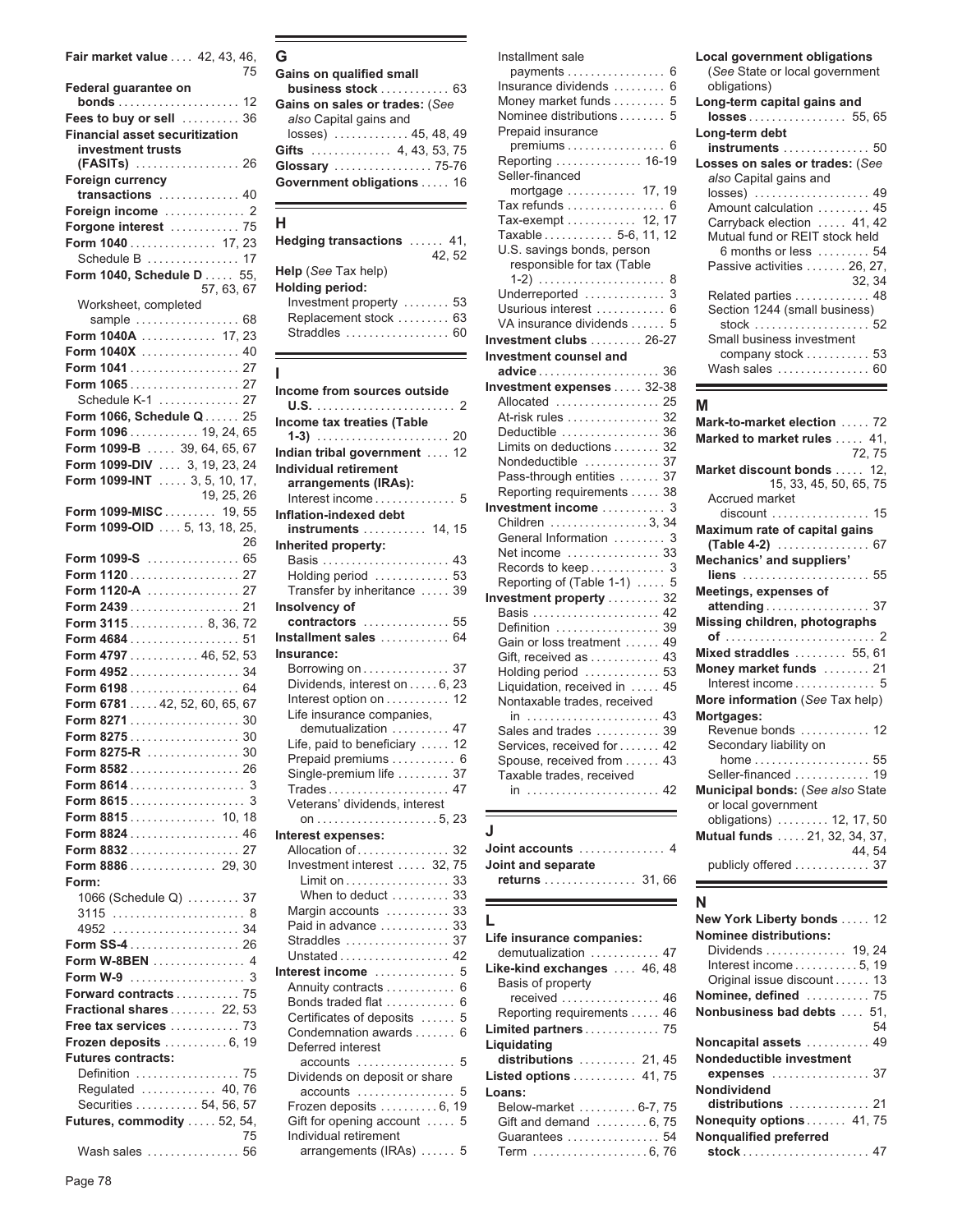| Backup withholding          |
|-----------------------------|
|                             |
|                             |
| Nontaxable stock rights  54 |
| Nontaxable trades  46, 53   |
|                             |
|                             |
| discount  50                |
|                             |
|                             |
|                             |
|                             |

| Office expenses  36         |    |
|-----------------------------|----|
| Options  57-58              |    |
| Calls and puts 57, 75       |    |
| Cash settlement  41, 57     |    |
| Dealer equity 41            |    |
| Deep-in-the-money  59       |    |
| Equity  41,75               |    |
| Gain or loss 57, 59         |    |
| Holding period  54          |    |
| Listed  41,75               |    |
| Nonequity 41, 75            |    |
| Qualified covered call  59  |    |
| Reporting requirements  57  |    |
| Section 1256 contracts  40, |    |
|                             | 57 |
| Wash sales  56              |    |
| Options dealer  75          |    |
| Ordinary gains and          |    |
| losses 49, 51               |    |
| Original issue discount     |    |
| $(OID)$ 12, 13-15, 45, 75   |    |
| Adjustment to  19           |    |
| Reporting requirements  13  |    |
|                             |    |
|                             |    |

| Pass-through entities:                                                                                               |
|----------------------------------------------------------------------------------------------------------------------|
| Rollover of gain  63                                                                                                 |
| Passive activities  75                                                                                               |
| Gains and losses  26, 27,                                                                                            |
| 32, 34, 64                                                                                                           |
| Patronage dividends  23                                                                                              |
| Penalties:                                                                                                           |
| Accuracy-related 5, 30                                                                                               |
| Backup withholding  4                                                                                                |
| Civil fraud 31                                                                                                       |
| Early withdrawal 5, 19                                                                                               |
| Failure to pay tax  31                                                                                               |
| Failure to supply SSN  3                                                                                             |
| Substantial                                                                                                          |
| understatement  30                                                                                                   |
| Valuation misstatement  30                                                                                           |
| <b>Political parties:</b>                                                                                            |
| Debts owed by  55                                                                                                    |
| Portfolio income  75                                                                                                 |
| <b>Preferred stock:</b>                                                                                              |
| Nonqualified  47                                                                                                     |
| Redeemable at a                                                                                                      |
| premium 22                                                                                                           |
| Stripped  24, 76                                                                                                     |
| Premiums on bonds  35, 45,                                                                                           |
| 75                                                                                                                   |
| Private activity bonds  12,                                                                                          |
| 75                                                                                                                   |
| <b>Public utility stock</b>                                                                                          |
| reinvestment  44                                                                                                     |
| $\mathbf{u}$ $\mathbf{u}$ $\mathbf{u}$ $\mathbf{v}$ $\mathbf{v}$ $\mathbf{v}$ $\mathbf{v}$ $\mathbf{v}$ $\mathbf{v}$ |

**Puts and calls** ............ 57, 75 **Revocable trust, trustee's** State or local government<br>4 Table 4-1 ..................... 58 commissions for ........... 37 obligations ............... 12-13 **Nontaxable return of Rollover of gain from sale:** Market discount bonds (*See*

| Qualified dividends $\ldots \ldots \ldots 24$ |  |  |  |  |
|-----------------------------------------------|--|--|--|--|
| Qualified small business                      |  |  |  |  |
| stock 45, 54, 63                              |  |  |  |  |
|                                               |  |  |  |  |
|                                               |  |  |  |  |

| DUIIUS)                                   | Real estate investment trusts                    | ווסט מווט נומטכט טו ווועכטנוופות<br>property 39-72 | Constructive ownership  48                   |
|-------------------------------------------|--------------------------------------------------|----------------------------------------------------|----------------------------------------------|
|                                           | $(REITS)$ 21, 44, 54                             | Definition  39                                     | Convertible  47                              |
| O                                         | Real estate mortgage                             | Savings bonds (See U.S.                            | Corporate  46                                |
| Office expenses  36                       | investment conduits                              | savings bonds)                                     | Dividends (See Dividends)                    |
| Options  57-58                            | (REMICs)  25-26, 37, 75                          | <b>SBIC stock (See Small business</b>              | Fractional shares  22, 53                    |
| Calls and puts 57, 75                     | Regular interest  25                             | investment company stock)                          | Identification  44                           |
| Cash settlement  41, 57                   | Residual interest  25, 57                        | Scrip dividends  22                                | Installment sales  64                        |
| Dealer equity 41                          | Recordkeeping  53                                |                                                    | Nonqualified preferred                       |
| Deep-in-the-money  59                     | Recordkeeping requirements:                      | Section 1202 gain  64                              |                                              |
| Equity  41,75                             | <b>Education Savings Bond</b>                    | <b>Section 1244 stock  52</b>                      | Public utility,                              |
| Gain or loss  57, 59                      | Program  11                                      | Section 1256 contracts  40,                        | reinvestment  44                             |
| Holding period  54                        | Investment income  3                             | 54, 57, 65, 76                                     | Redemption of  39                            |
|                                           | Small business stock  53                         | Net gain on  41                                    | Replacement stock  63                        |
| Listed  41,75                             | Redemption of stock  39                          | Net loss on  41                                    | Restricted stock  24, 76                     |
| Nonequity  41, 75                         | Redemption or retirement of                      | Reporting requirements  41                         | Rights  22, 44, 54                           |
| Qualified covered call  59                | <b>bonds</b> 39                                  | Securities:                                        | S corporations  45                           |
| Reporting requirements 57                 | <b>Regulated futures</b>                         | Holding period  53                                 | Sales to ESOPs or                            |
| Section 1256 contracts  40,               | contract 40, 76                                  | Installment sales  64                              | cooperatives  62                             |
| 57                                        | <b>REITs</b> (See Real estate)                   | Lost, stolen, etc., cost of                        | Small business  45, 54                       |
| Wash sales $\dots\dots\dots\dots\dots$ 56 | investment trusts (REITs))                       | replacing  36                                      | Specialized small business                   |
| Options dealer  75                        | <b>Related party</b>                             | Rollover of gain from                              | investment company  45                       |
| Ordinary gains and                        | transactions  38, 48-49                          | sale  62, 63                                       |                                              |
| <b>losses</b> 49, 51                      |                                                  | Traders in 72                                      | Straddles (See Straddles)                    |
| Original issue discount                   | Related persons  59                              | Worthless  40, 55                                  | Stripped preferred stock  24,                |
| $(OID)$ 12, 13-15, 45, 75                 | <b>REMICs</b> (See Real estate                   | <b>Securities futures</b>                          | 76                                           |
| Adjustment to  19                         | mortgage investment conduits                     | contracts  41, 54, 57, 76                          | Surrender of  39                             |
| Reporting requirements  13                | (REMICs))                                        |                                                    | Trades 47                                    |
|                                           | Reorganizations,                                 | Self-employment income  42                         | Trust instruments treated                    |
|                                           | corporate  46                                    | Self-employment tax  72                            |                                              |
|                                           | <b>Reporting requirements:</b>                   | Seller-financed                                    | Straddles  58-62                             |
| P                                         | Bad debts 55                                     | mortgages  19                                      | Defined  76                                  |
| Pass-through entities:                    | Bond premium                                     | <b>Short sales</b> 55-56                           | Holding period  60                           |
| Rollover of gain  63                      | amortization  36                                 | Adjusted basis  45                                 | Interest expense and carrying                |
| Passive activities  75                    | Capital gains and                                | Defined  76                                        | charges  37                                  |
| Gains and losses  26, 27,                 | losses  60, 63, 64                               | Expenses of $\dots\dots\dots\dots37$               | Loss deferral rules 59                       |
| 32, 34, 64                                | Dividend income  23                              | Extraordinary dividends  56                        | Mixed  55, 61                                |
| Patronage dividends  23                   | Exempt-interest dividends 5                      |                                                    | Reporting requirements  65                   |
| <b>Penalties:</b>                         | Interest on U.S. savings                         | Small business investment                          |                                              |
| Accuracy-related 5, 30                    |                                                  | company stock  53                                  | <b>Stripped bonds and</b>                    |
| Backup withholding  4                     | Investment expenses  38                          | Short-term capital gains and                       | coupons  12, 14, 45                          |
| Civil fraud 31                            | Like-kind exchanges  46                          |                                                    | Stripped preferred stock  24,                |
| Early withdrawal  5, 19                   | Options  57                                      | Short-term                                         |                                              |
| Failure to pay tax  31                    | Original issue discount  13                      | obligations  15-16, 45, 49                         | Substitute payments  55                      |
| Failure to supply SSN  3                  | S corporation income,<br>deductions, and         | Interest deduction, limit                          | <b>Suggestions for</b>                       |
| Substantial                               |                                                  |                                                    |                                              |
| understatement  30                        | Section 1256 contracts  41                       | Sixty/forty rule  41                               |                                              |
| Valuation misstatement  30                | State or local government                        | Small business investment                          | $\mathbf{T}$                                 |
| <b>Political parties:</b>                 | obligations $\ldots \ldots \ldots \ldots$ 12     | company stock  53, 64                              |                                              |
| Debts owed by  55                         | Straddles  65                                    | Reporting requirements  53                         | Tables:                                      |
| Portfolio income  75                      | Substitute payments  55                          | <b>Small business stock 45,</b>                    | Capital gains maximum rate                   |
| <b>Preferred stock:</b>                   | Tax-exempt interest                              | 53, 54, 63                                         | $(Table 4-2) \ldots \ldots \ldots \ldots 67$ |
| Nonqualified  47                          | income  17                                       |                                                    | Income tax treaties (Table                   |
| Redeemable at a                           | Trades 72                                        | Social security number (SSN):                      |                                              |
| premium 22                                | Wash sales  57                                   | Custodial accounts  3                              | Investment income, reporting of              |
| Stripped  24, 76                          |                                                  | Joint accounts  3                                  | (Table 1-1) 5                                |
|                                           | <b>Repossession of real</b>                      | Requirement to give  3                             | Puts and calls (Table                        |
| Premiums on bonds  35, 45,                | $property \ldots \ldots \ldots \ldots \ldots 53$ | <b>Specialized small business</b>                  |                                              |
| 75                                        | Restricted property  42                          | investment company                                 | U.S. savings bonds, person                   |
| <b>Private activity bonds</b> 12,         | Restricted stock  24,76                          |                                                    | responsible for tax (Table                   |
| 75                                        | <b>Retirement of debt</b>                        | Spouses:                                           |                                              |
| <b>Public utility stock</b>               | $instrument \dots \dots \dots \dots \dots 50$    | Transfers between: (See also                       | Tax help  73                                 |
| reinvestment  44                          | <b>Return of capital (See</b>                    | Related party                                      | Tax rates:                                   |
| <b>Publications (See Tax help)</b>        | Nondividend distributions)                       | transactions) $\ldots \ldots$ 43, 48               | Capital gain and losses  66                  |
|                                           |                                                  |                                                    |                                              |

**commissions for** ........... 37<br>Rollover of gain from sale:

| Nontaxable return of        |                         | Rollover of gain from sale:                           | <b>IVIATKEL GISCOUTIL DONUS TOBE</b> |
|-----------------------------|-------------------------|-------------------------------------------------------|--------------------------------------|
| <b>capital</b> 21           |                         | Empowerment zone                                      | Market discount bonds)               |
| Nontaxable stock rights  54 |                         | assets $\ldots \ldots \ldots \ldots \ldots \ldots$ 64 | Private activity bonds  12.          |
| Nontaxable trades  46, 53   | Qualified dividends  24 | Securities 62. 63                                     |                                      |

| discount $\ldots \ldots \ldots \ldots \ldots 50$ |                                                         | ১                                               | Taxable interest 12                             |
|--------------------------------------------------|---------------------------------------------------------|-------------------------------------------------|-------------------------------------------------|
| U.S. Treasury (See U.S.                          |                                                         | S corporations  26, 45                          | Stock:                                          |
| Treasury bills, notes, and                       | R                                                       | Safe deposit box  36                            | Basis  21, 22, 43, 63                           |
| bonds)                                           |                                                         | Sales and trades of investment                  | Capital asset  49                               |
|                                                  | Real estate investment trusts<br>$(REITS)$ 21, 44, 54   | property 39-72                                  | Constructive ownership  48                      |
|                                                  |                                                         | Definition  39                                  | Convertible  47                                 |
| Ο                                                | Real estate mortgage<br>investment conduits             | Savings bonds (See U.S.                         | Corporate  46                                   |
| Office expenses  36                              | (REMICs)  25-26, 37, 75                                 | savings bonds)                                  | Dividends (See Dividends)                       |
| <b>Options</b> 57-58                             | Regular interest  25                                    | <b>SBIC stock</b> (See Small business           | Fractional shares  22, 53<br>Identification  44 |
| Calls and puts 57, 75<br>Cash settlement  41, 57 | Residual interest  25, 57                               | investment company stock)                       | Installment sales  64                           |
| Dealer equity 41                                 | Recordkeeping  53                                       | Scrip dividends  22                             | Nonqualified preferred                          |
| Deep-in-the-money  59                            | Recordkeeping requirements:                             | Section 1202 gain  64                           |                                                 |
| Equity  41, 75                                   | <b>Education Savings Bond</b>                           | Section 1244 stock  52                          | Public utility,                                 |
| Gain or loss  57, 59                             | Program  11                                             | Section 1256 contracts  40,                     | reinvestment  44                                |
| Holding period $\ldots \ldots \ldots 54$         | Investment income  3                                    | 54, 57, 65, 76                                  | Redemption of  39                               |
| Listed  41,75                                    | Small business stock  53                                | Net gain on  41                                 | Replacement stock  63                           |
| Nonequity 41, 75                                 | Redemption of stock  39                                 | Net loss on  41                                 | Restricted stock  24, 76                        |
| Qualified covered call  59                       | <b>Redemption or retirement of</b>                      | Reporting requirements  41                      | Rights  22, 44, 54                              |
| Reporting requirements  57                       | <b>bonds</b> 39                                         | <b>Securities:</b>                              | S corporations  45                              |
| Section 1256 contracts  40,                      | <b>Regulated futures</b>                                | Holding period $\ldots \ldots \ldots \ldots 53$ | Sales to ESOPs or                               |
| 57                                               | <b>contract</b> 40, 76                                  | Installment sales  64                           | cooperatives  62                                |
| Wash sales  56                                   | <b>REITs</b> (See Real estate                           | Lost, stolen, etc., cost of                     | Small business  45, 54                          |
| Options dealer  75                               | investment trusts (REITs))                              | replacing  36                                   | Specialized small business                      |
| Ordinary gains and                               | <b>Related party</b>                                    | Rollover of gain from                           | investment company  45                          |
| <b>losses</b> 49, 51                             | <b>transactions</b> 38, 48-49                           | sale  62, 63                                    | Splits  44                                      |
| Original issue discount                          | Related persons 59                                      | Traders in 72<br>Worthless  40, 55              | Straddles (See Straddles)                       |
| $(OID)$ 12, 13-15, 45, 75                        | <b>REMICs</b> (See Real estate                          | <b>Securities futures</b>                       | Stripped preferred stock  24,<br>76             |
| Adjustment to  19                                | mortgage investment conduits                            | contracts 41, 54, 57, 76                        | Surrender of  39                                |
| Reporting requirements  13                       | (REMICs))                                               | Self-employment income  42                      | Trades 47                                       |
|                                                  | Reorganizations,<br>corporate  46                       | <b>Self-employment tax</b> 72                   | Trust instruments treated                       |
|                                                  | <b>Reporting requirements:</b>                          | Seller-financed                                 |                                                 |
| P                                                | Bad debts 55                                            | mortgages  19                                   | <b>Straddles</b> 58-62                          |
| Pass-through entities:                           | Bond premium                                            | <b>Short sales</b> 55-56                        | Defined  76                                     |
| Rollover of gain  63                             | amortization  36                                        | Adjusted basis  45                              | Holding period  60                              |
| Passive activities  75                           | Capital gains and                                       | Defined  76                                     | Interest expense and carrying                   |
| Gains and losses  26, 27,                        | losses $\ldots \ldots \ldots 60, 63, 64$                | Expenses of  37                                 | charges  37                                     |
| 32, 34, 64                                       | Dividend income $\ldots \ldots \ldots$ 23               | Extraordinary dividends  56                     | Loss deferral rules 59                          |
| Patronage dividends  23                          | Exempt-interest dividends 5                             |                                                 | Mixed  55, 61                                   |
| <b>Penalties:</b>                                | Interest on U.S. savings                                | Small business investment                       | Reporting requirements  65                      |
| Accuracy-related 5, 30                           |                                                         | company stock  53                               | Stripped bonds and                              |
| Backup withholding  4                            | Investment expenses  38                                 | Short-term capital gains and                    | coupons  12, 14, 45                             |
| Civil fraud 31                                   | Like-kind exchanges 46                                  |                                                 | Stripped preferred stock  24,                   |
| Early withdrawal $5, 19$                         |                                                         | <b>Short-term</b>                               | 76                                              |
| Failure to pay tax  31                           | Original issue discount 13                              | obligations  15-16, 45, 49                      | Substitute payments  55                         |
| Failure to supply SSN  3                         | S corporation income,<br>deductions, and                | Interest deduction, limit                       | <b>Suggestions for</b>                          |
| Substantial                                      | credits 26                                              |                                                 | publication  2                                  |
| understatement  30                               | Section 1256 contracts  41                              | Sixty/forty rule  41                            |                                                 |
| Valuation misstatement  30                       | State or local government                               | <b>Small business investment</b>                | Τ                                               |
| <b>Political parties:</b>                        | obligations $\ldots \ldots \ldots \ldots$ 12            | company stock  53, 64                           | Tables:                                         |
| Debts owed by  55                                | Straddles  65                                           | Reporting requirements 53                       | Capital gains maximum rate                      |
| Portfolio income  75                             | Substitute payments  55                                 | Small business stock  45,                       | (Table 4-2) 67                                  |
| <b>Preferred stock:</b>                          | Tax-exempt interest                                     | 53, 54, 63                                      | Income tax treaties (Table                      |
| Nonqualified  47                                 | income  17                                              | Social security number (SSN):                   |                                                 |
| Redeemable at a                                  | Trades 72                                               | Custodial accounts  3                           | Investment income, reporting of                 |
| premium 22                                       | Wash sales  57                                          | Joint accounts  3                               | (Table 1-1) 5                                   |
| Stripped  24,76                                  | <b>Repossession of real</b>                             | Requirement to give  3                          | Puts and calls (Table                           |
| Premiums on bonds  35, 45,                       | $property \ldots \ldots \ldots \ldots \ldots \ldots 53$ | <b>Specialized small business</b>               |                                                 |
| 75                                               | Restricted property 42                                  | investment company                              | U.S. savings bonds, person                      |
| <b>Private activity bonds</b> 12,                | Restricted stock  24, 76                                | stock 45, 64                                    | responsible for tax (Table                      |
| 75                                               | <b>Retirement of debt</b>                               | Spouses:                                        |                                                 |
| <b>Public utility stock</b>                      | $instrument \dots \dots \dots \dots \dots 50$           | Transfers between: (See also                    | Tax help  73                                    |

| Nontaxable return of                             |                                        | Rollover of gain from sale:             | Market discount bonds (See               |
|--------------------------------------------------|----------------------------------------|-----------------------------------------|------------------------------------------|
| capital  21                                      |                                        | Empowerment zone                        | Market discount bonds)                   |
| Nontaxable stock rights  54                      | Q                                      | assets 64                               | Private activity bonds  12,              |
| Nontaxable trades  46, 53                        | Qualified dividends  24                | Securities  62, 63                      | 75                                       |
|                                                  | <b>Qualified small business</b>        |                                         | Registration requirement 12              |
| Notes:                                           | stock 45, 54, 63                       |                                         | Tax-exempt interest  12                  |
| Individuals, bought at                           |                                        | S                                       | Taxable interest  12                     |
| discount $\ldots \ldots \ldots \ldots \ldots 50$ |                                        | S corporations  26, 45                  | Stock:                                   |
| U.S. Treasury (See U.S.                          |                                        | Safe deposit box  36                    | Basis  21, 22, 43, 63                    |
| Treasury bills, notes, and                       | R.                                     | Sales and trades of investment          | Capital asset  49                        |
| bonds)                                           | Real estate investment trusts          |                                         | Constructive ownership  48               |
|                                                  | $(REITS)$ 21, 44, 54                   | property 39-72                          | Convertible  47                          |
| Ο                                                | Real estate mortgage                   | Definition  39                          |                                          |
|                                                  | investment conduits                    | Savings bonds (See U.S.                 | Corporate  46                            |
| Office expenses 36                               | (REMICs)  25-26, 37, 75                | savings bonds)                          | Dividends (See Dividends)                |
| Options  57-58                                   | Regular interest  25                   | <b>SBIC stock (See Small business)</b>  | Fractional shares  22, 53                |
| Calls and puts 57, 75                            | Residual interest  25, 57              | investment company stock)               | Identification  44                       |
| Cash settlement  41, 57                          | Recordkeeping  53                      | Scrip dividends  22                     | Installment sales  64                    |
| Dealer equity  41                                |                                        | Section 1202 gain  64                   | Nonqualified preferred                   |
| Deep-in-the-money  59                            | Recordkeeping requirements:            | <b>Section 1244 stock  52</b>           | stock  47                                |
| Equity  41,75                                    | <b>Education Savings Bond</b>          | Section 1256 contracts  40,             | Public utility,                          |
| Gain or loss 57, 59                              | Program  11                            | 54, 57, 65, 76                          | reinvestment  44                         |
| Holding period $\ldots \ldots \ldots 54$         | Investment income $\ldots \ldots$ 3    | Net gain on  41                         | Redemption of  39                        |
| Listed  41,75                                    | Small business stock  53               |                                         | Replacement stock  63                    |
| Nonequity 41, 75                                 | Redemption of stock  39                | Net loss on $\dots\dots\dots\dots$ . 41 | Restricted stock  24, 76                 |
| Qualified covered call  59                       | Redemption or retirement of            | Reporting requirements  41              | Rights  22, 44, 54                       |
| Reporting requirements  57                       | <b>bonds</b> 39                        | Securities:                             | S corporations $\dots\dots\dots\dots$ 45 |
| Section 1256 contracts  40,                      | <b>Regulated futures</b>               | Holding period  53                      | Sales to ESOPs or                        |
| 57                                               | contract 40, 76                        | Installment sales  64                   | cooperatives  62                         |
| Wash sales  56                                   | <b>REITs</b> (See Real estate          | Lost, stolen, etc., cost of             | Small business  45, 54                   |
| Options dealer  75                               | investment trusts (REITs))             | replacing  36                           | Specialized small business               |
|                                                  | <b>Related party</b>                   | Rollover of gain from                   | investment company  45                   |
| Ordinary gains and                               | transactions $\ldots \ldots 38, 48-49$ | sale  62, 63                            |                                          |
| <b>losses</b> 49, 51                             | Related persons  59                    |                                         | Straddles (See Straddles)                |
| Original issue discount                          | <b>REMICs</b> (See Real estate         | Worthless  40, 55                       | Stripped preferred stock  24,            |
| $(OID)$ 12, 13-15, 45, 75                        | mortgage investment conduits           | <b>Securities futures</b>               | 76                                       |
| Adjustment to  19                                | (REMICs))                              | contracts 41, 54, 57, 76                | Surrender of  39                         |
| Reporting requirements  13                       |                                        | Self-employment income  42              | Trades 47                                |
|                                                  | Reorganizations,                       | <b>Self-employment tax</b> 72           | Trust instruments treated                |
|                                                  | corporate  46                          | Seller-financed                         |                                          |
| P                                                | <b>Reporting requirements:</b>         |                                         | Straddles  58-62                         |
|                                                  | Bad debts 55                           | mortgages  19                           | Defined  76                              |
| Pass-through entities:                           | Bond premium                           | <b>Short sales</b> 55-56                | Holding period  60                       |
| Rollover of gain  63                             | amortization  36                       | Adjusted basis  45                      | Interest expense and carrying            |
| Passive activities 75                            | Capital gains and                      | Defined  76                             | charges $\dots\dots\dots\dots\dots37$    |
| Gains and losses  26, 27,                        | $losses$ 60, 63, 64                    | Expenses of  37                         | Loss deferral rules 59                   |
| 32, 34, 64                                       | Dividend income  23                    | Extraordinary dividends  56             | Mixed  55, 61                            |
| Patronage dividends  23                          | Exempt-interest dividends 5            | Puts  57                                | Reporting requirements  65               |
| Penalties:                                       | Interest on U.S. savings               | Small business investment               | <b>Stripped bonds and</b>                |
| Accuracy-related 5, 30                           |                                        | company stock  53                       |                                          |
| Backup withholding  4                            | Investment expenses  38                | Short-term capital gains and            | coupons  12, 14, 45                      |
| Civil fraud 31                                   | Like-kind exchanges 46                 |                                         | Stripped preferred stock  24,            |
| Early withdrawal5, 19                            | Options  57                            | Short-term                              | 76                                       |
| Failure to pay tax  31                           | Original issue discount  13            | obligations  15-16, 45, 49              | Substitute payments  55                  |
| Failure to supply SSN  3                         | S corporation income,                  | Interest deduction, limit               | <b>Suggestions for</b>                   |
| Substantial                                      | deductions, and                        |                                         | publication  2                           |
|                                                  | crodite<br>26                          |                                         |                                          |

| Capital gains maximum rate      |
|---------------------------------|
| (Table 4-2) 67                  |
| Income tax treaties (Table      |
|                                 |
| Investment income, reporting of |
| (Table 1-1) 5                   |
| Puts and calls (Table           |
|                                 |
| U.S. savings bonds, person      |
| responsible for tax (Table      |
|                                 |
|                                 |
| Tax rates:                      |
| Capital gain and losses  66     |
|                                 |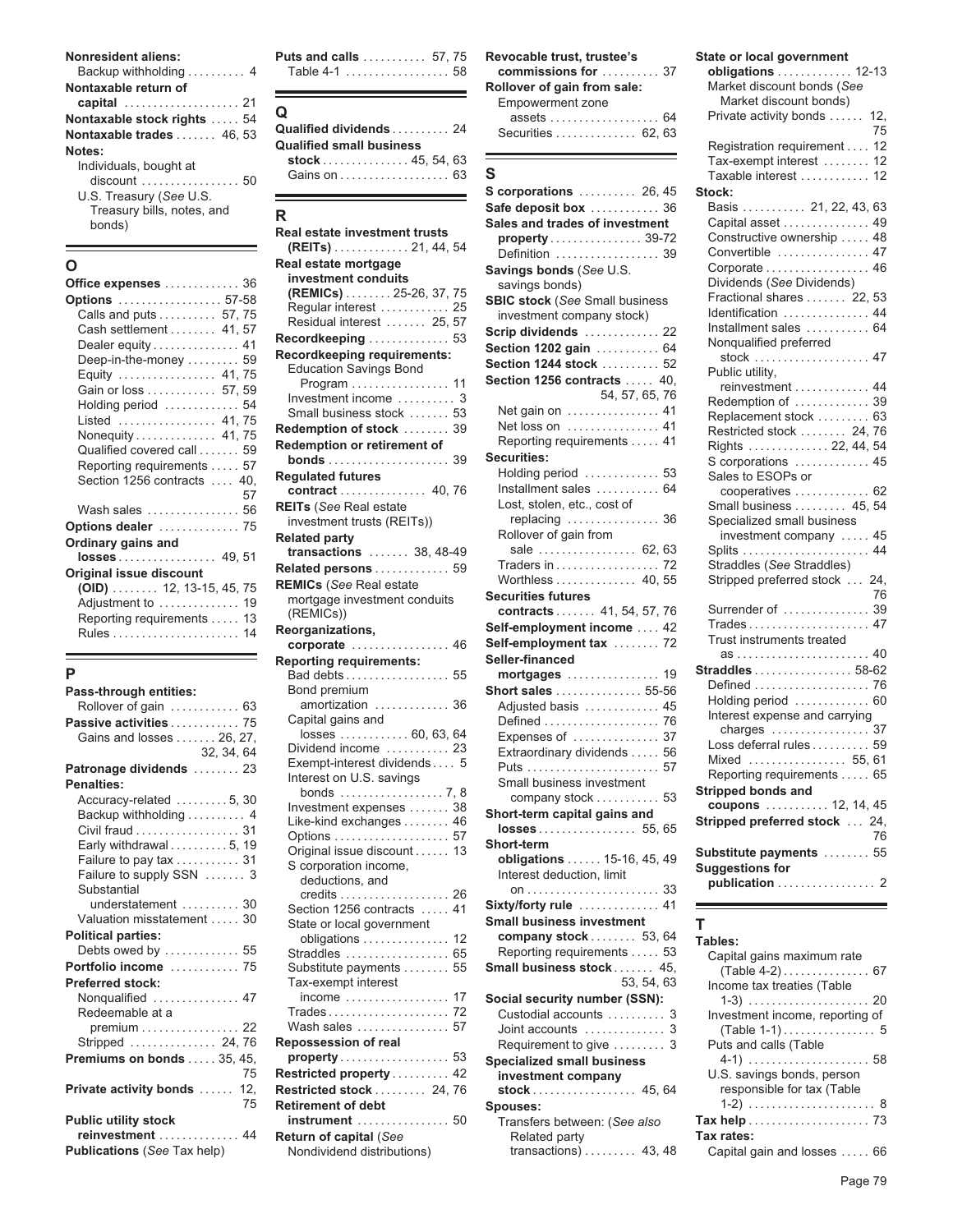| Tax refunds:                                              |
|-----------------------------------------------------------|
|                                                           |
| Tax shelters  28-31                                       |
| Penalties  30                                             |
| Projected income                                          |
| investment 29                                             |
| Registration number  30                                   |
| Reporting requirements  29                                |
| Rules to curb abuse  28                                   |
| $\textsf{Tax-exempt bonds} \dots \dots \dots \dots \dots$ |
| Tax-exempt income:                                        |
|                                                           |
| Interest on $\dots\dots\dots\dots$ 12, 17                 |
| Tax-exempt obligations  12,                               |
| 15, 45                                                    |
| Taxable income, expenses                                  |
| <b>of</b> 37                                              |
| Taxes:                                                    |
| State and local transfer  36                              |
| State income 37                                           |
| Taxpayer Advocate  73                                     |
|                                                           |

| Tax refunds:<br>Interest on $\dots\dots\dots\dots\dots\dots$ 6<br>Tax shelters 28-31<br>Penalties  30                                                                                                                                                                                                                    | <b>Taxpayer identification</b><br>numbers (TINs):<br><b>Term loans</b> 6, 76                                                                                                                                                                                                   | Treaties, income tax (Table<br>Trust income received by                                                                                                                                                                                                                                                                                                                                                                                                        | Veterans' insurance:<br>Dividends on  23                                                                                                                                                                                                                                                                                                         |
|--------------------------------------------------------------------------------------------------------------------------------------------------------------------------------------------------------------------------------------------------------------------------------------------------------------------------|--------------------------------------------------------------------------------------------------------------------------------------------------------------------------------------------------------------------------------------------------------------------------------|----------------------------------------------------------------------------------------------------------------------------------------------------------------------------------------------------------------------------------------------------------------------------------------------------------------------------------------------------------------------------------------------------------------------------------------------------------------|--------------------------------------------------------------------------------------------------------------------------------------------------------------------------------------------------------------------------------------------------------------------------------------------------------------------------------------------------|
| Projected income<br>$investment \ldots \ldots \ldots \ldots 29$<br>Registration number  30<br>Reporting requirements  29<br>Rules to curb abuse  28<br>$\textsf{Tax-exempt bonds} \dots \dots \dots \dots 50$<br>Tax-exempt income:<br>Interest on $\dots\dots\dots\dots$ 12, 17<br>Tax-exempt obligations  12,<br>15.45 | Trade or business  32<br>Traders in securities  72<br>Trades:<br>Insurance $\ldots \ldots \ldots \ldots \ldots$ 47<br>Investment property $\dots \dots 39$<br>Like-kind 46, 48<br>Nontaxable  43, 46, 53<br>Reporting requirements  72<br>Taxable 42<br>U.S. Treasury notes or | Trustee's commission for<br>revocable trust  37<br>TTY/TDD information  73<br>$\mathbf{U}$<br><b>U.S. savings bonds: (See also</b><br><b>Education Savings Bond</b><br>Program) $\ldots \ldots \ldots 6$ , 7-11, 11<br>Reporting interest on  6, 7<br>Retirement or profit-sharing<br>plan, distributed from  9<br>Worksheet  18<br>Tax, responsible person (Table<br>U.S. Treasury bills, notes, and<br><b>bonds</b> 6, 11-13, 47, 53<br>Usurious interest  6 | W<br><b>Warrants</b> 56<br>Wash sales  56-57, 76<br>Holding period  54<br>Loss deferral rules.<br>straddles $\dots\dots\dots\dots\dots$ . 60<br>Reporting requirements 57<br>Withholding, backup  3<br>Worksheets:<br>Capital gains, 28% rate<br>worksheet, completed<br>sample  69<br>Capital loss carryover 66<br>Worthless securities  40, 55 |
| Taxable income, expenses<br>Taxes:<br>State and local transfer  36<br>Taxpayer Advocate  73                                                                                                                                                                                                                              | bonds  47<br>Treasury bills, notes, and bonds<br>(See U.S. Treasury bills, notes,<br>and bonds)<br><b>Treasury inflation-indexed</b><br>securities $\ldots \ldots \ldots \ldots \ldots$ 14<br><b>Treasury inflation-protected</b><br>securities (TIPS) $\ldots$ 11, 14         |                                                                                                                                                                                                                                                                                                                                                                                                                                                                |                                                                                                                                                                                                                                                                                                                                                  |

# **Wash sales** ............ 56-57, 76<br>
Holding period ............. 54

# Page 80